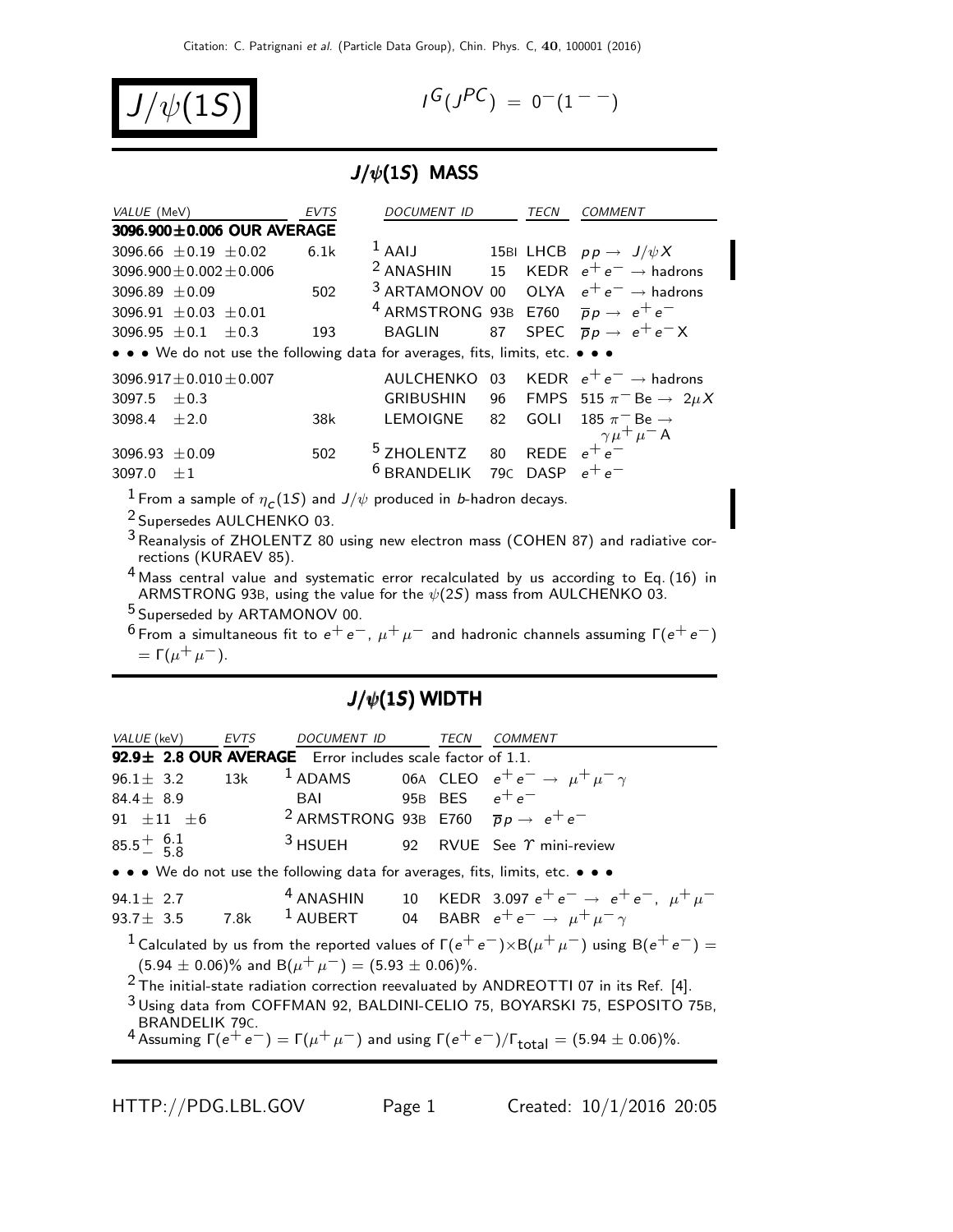|                                |                                                                                                |     |                                           |                                                                    |  | Scale factor/    |
|--------------------------------|------------------------------------------------------------------------------------------------|-----|-------------------------------------------|--------------------------------------------------------------------|--|------------------|
|                                | Mode                                                                                           |     | Fraction $(\Gamma_i/\Gamma)$              |                                                                    |  | Confidence level |
| $\Gamma_1$                     | hadrons                                                                                        |     |                                           | $(87.7 \pm 0.5)$ %                                                 |  |                  |
| $\Gamma_2$                     | virtual $\gamma \rightarrow$ hadrons                                                           |     |                                           | $(13.50 \pm 0.30)$ %                                               |  |                  |
| $\Gamma_3$                     | ggg                                                                                            |     |                                           | $(64.1 \pm 1.0)$ %                                                 |  |                  |
| $\Gamma_4$                     | $\gamma$ gg                                                                                    |     |                                           | $(8.8 \pm 1.1)$ %                                                  |  |                  |
| $\Gamma_5$                     | $e^+e^-$                                                                                       |     |                                           | $(5.971 \pm 0.032)$ %                                              |  |                  |
| $\Gamma_6$                     | $e^+\,e^-\,\gamma$                                                                             | [a] |                                           | $(8.8 \pm 1.4) \times 10^{-3}$                                     |  |                  |
| $\Gamma_7$                     | $\mu^+ \mu^-$                                                                                  |     |                                           | $(5.961 \pm 0.033)$ %                                              |  |                  |
|                                | Decays involving hadronic resonances                                                           |     |                                           |                                                                    |  |                  |
| $\Gamma_8$                     | $\rho \pi$                                                                                     |     |                                           | $(1.69 \pm 0.15)$ %                                                |  | $S = 2.4$        |
| $\Gamma_{\mathsf{Q}}$          | $\rho^0 \pi^0$                                                                                 |     |                                           | $(5.6 \pm 0.7) \times 10^{-3}$                                     |  |                  |
|                                | $\Gamma_{10}$ $a_2(1320)\rho$                                                                  |     |                                           | $(1.09 \pm 0.22)$ %                                                |  |                  |
| $\Gamma_{11}$                  | $\omega \pi^+ \pi^+ \pi^- \pi^-$                                                               |     |                                           | $(8.5 \pm 3.4) \times 10^{-3}$                                     |  |                  |
| $\Gamma_{12}$                  | $\omega\,\pi^+\,\pi^-\,\pi^0$                                                                  |     |                                           | $(4.0 \pm 0.7) \times 10^{-3}$                                     |  |                  |
|                                | $\Gamma_{13}$ $\omega \pi^+ \pi^-$                                                             |     |                                           | $(8.6 \pm 0.7) \times 10^{-3}$                                     |  | $S = 1.1$        |
|                                | $\Gamma_{14}$ $\omega f_2(1270)$                                                               |     |                                           | $(4.3 \pm 0.6) \times 10^{-3}$                                     |  |                  |
|                                | $\Gamma_{15}$ $K^*(892)^0 \overline{K}^*(892)^0$                                               |     |                                           | $(2.3 \pm 0.7) \times 10^{-4}$                                     |  |                  |
| $\Gamma_{16}$                  | $K^*(892)^\pm K^*(892)^\mp$                                                                    |     |                                           | $(1.00 + 0.22 / 0.40) \times 10^{-3}$                              |  |                  |
|                                | $\Gamma_{17}$ $K^*(892)^\pm K^*(800)^\mp$                                                      |     |                                           | $(1.1 \t +1.0 \t -0.6) \times 10^{-3}$                             |  |                  |
| $\Gamma_{18}$                  | $\eta K^{*}(892)^{0} \overline{K}^{*}(892)^{0}$                                                |     |                                           | $(1.15 \pm 0.26) \times 10^{-3}$                                   |  |                  |
| $\Gamma_{19}$                  | $K^*(892)^0\overline{K}_2^*(1430)^0$ + c.c.                                                    |     |                                           | $(6.0 \pm 0.6) \times 10^{-3}$                                     |  |                  |
| $\Gamma_{20}$                  | $K^*(892)^0 \overline{K}_2(1770)^0$ + c.c. $\rightarrow$                                       |     |                                           | $(6.9 \pm 0.9) \times 10^{-4}$                                     |  |                  |
|                                | $K^*(892)^0 K^- \pi^+ +$ c.c.                                                                  |     |                                           |                                                                    |  |                  |
| $\Gamma_{21}$<br>$\Gamma_{22}$ | $\omega K^{*}(892)K +$ c.c.<br>$K^+ K^*(892)^-$ + c.c.                                         |     |                                           | $(6.1 \pm 0.9) \times 10^{-3}$<br>$(5.12 \pm 0.30) \times 10^{-3}$ |  |                  |
|                                | $K^+ K^*(892)^-$ + c.c. $\rightarrow$                                                          |     |                                           | $(1.97 \pm 0.20) \times 10^{-3}$                                   |  |                  |
| $\Gamma_{23}$                  | $K^+ K^- \pi^0$                                                                                |     |                                           |                                                                    |  |                  |
| $\Gamma_{24}$                  | $\mathcal{K}^+ \, \mathcal{K}^*(892)^- +$ c.c. $\rightarrow$<br>$K^0 K^{\pm} \pi^{\mp}$ + c.c. |     |                                           | $(3.0 \pm 0.4) \times 10^{-3}$                                     |  |                  |
|                                | $\Gamma_{25}$ $K^0 \overline{K}$ * (892) <sup>0</sup> + c.c.                                   |     |                                           | $(4.39 \pm 0.31) \times 10^{-3}$                                   |  |                  |
| $\Gamma_{26}$                  | $\mathcal{K}^0 \overline{\mathcal{K}}{}^*(892)^0+$ c.c. $\rightarrow$                          |     |                                           | $(3.2 \pm 0.4) \times 10^{-3}$                                     |  |                  |
|                                | $K^0 K^{\pm} \pi^{\mp} + \text{c.c.}$<br>$\Gamma_{27}$ $K_1 (1400)^{\pm} K^{\mp}$              |     |                                           |                                                                    |  |                  |
|                                |                                                                                                |     |                                           | $(3.8 \pm 1.4) \times 10^{-3}$                                     |  |                  |
|                                | $\Gamma_{28}$ $\overline{K}$ * (892) <sup>0</sup> K <sup>+</sup> $\pi$ <sup>-</sup> + c.c.     |     | seen                                      |                                                                    |  |                  |
| $\Gamma_{29}$                  | $\omega \pi^0 \pi^0$                                                                           |     |                                           | $(3.4 \pm 0.8) \times 10^{-3}$                                     |  |                  |
|                                | $\Gamma_{30}$ $b_1(1235)^{\pm} \pi^{\mp}$                                                      |     | $[b]$ (3.0 $\pm 0.5$ ) × 10 <sup>-3</sup> |                                                                    |  |                  |
|                                | $\Gamma_{31}$ $\omega K^{\pm} K^0_S \pi^{\mp}$                                                 |     | [b] $(3.4 \pm 0.5) \times 10^{-3}$        |                                                                    |  |                  |
|                                | $\Gamma_{32}$ $b_1(1235)^0 \pi^0$                                                              |     |                                           | $(2.3 \pm 0.6) \times 10^{-3}$                                     |  |                  |
|                                | $\Gamma_{33}$ $\eta K^{\pm} K^0_S \pi^{\mp}$                                                   |     | $[b]$ (2.2 $\pm$ 0.4 ) × 10 <sup>-3</sup> |                                                                    |  |                  |
|                                | $\Gamma_{34}$ $\phi K^*(892)\overline{K}$ + c.c.                                               |     |                                           | $(2.18 \pm 0.23) \times 10^{-3}$                                   |  |                  |

# $J/\psi(1S)$  DECAY MODES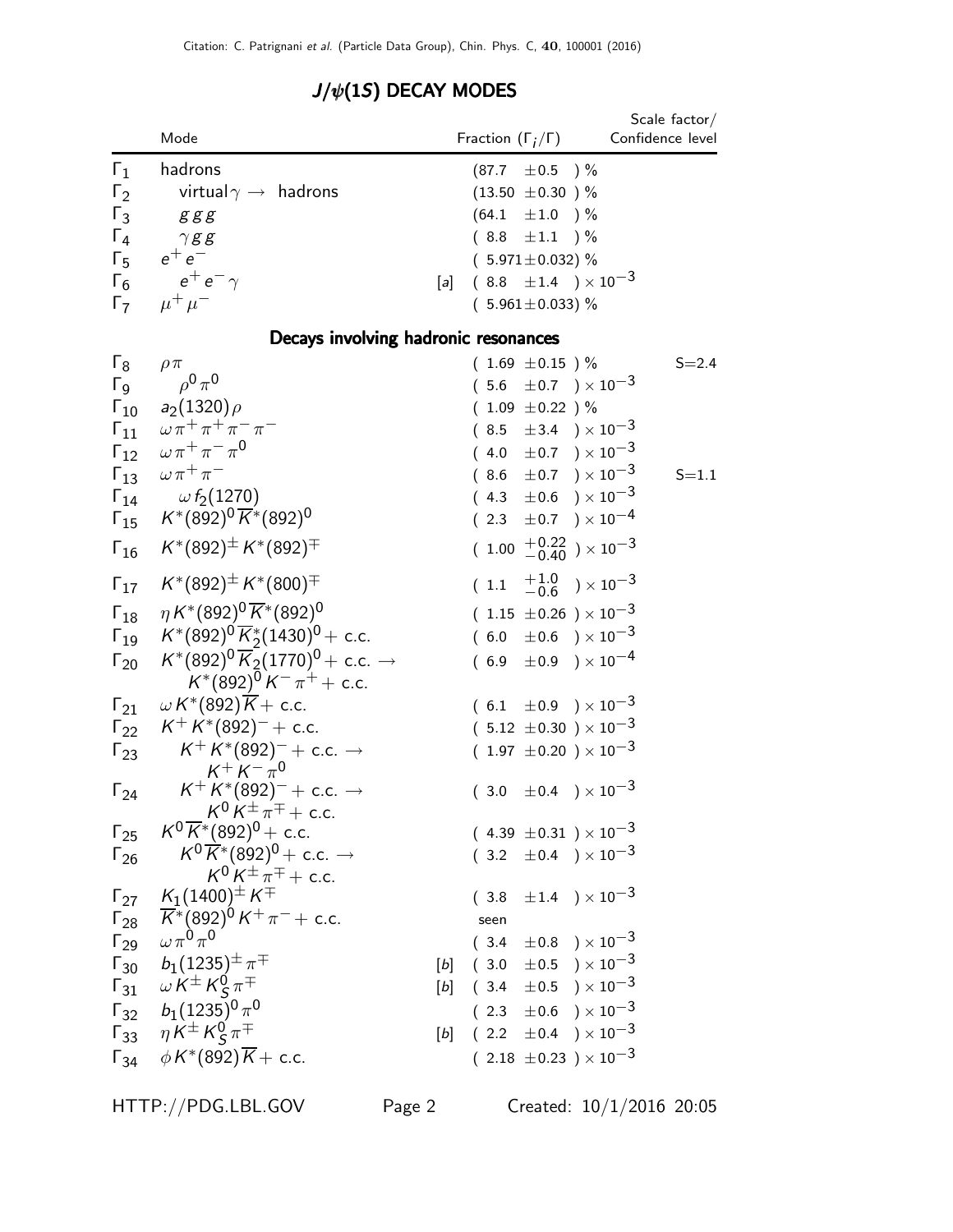| 5 | 6                                                     | $\omega f_0(1710) \rightarrow \omega K \overline{K}$ | (1.70 ±0.32) × 10 <sup>-3</sup> |                                 |
|---|-------------------------------------------------------|------------------------------------------------------|---------------------------------|---------------------------------|
| 5 | $\omega f_0(1710) \rightarrow \omega K \overline{K}$  | (1.6 ±0.23) × 10 <sup>-3</sup>                       |                                 |                                 |
| 5 | $\omega (f_0(1710) \rightarrow \omega K \overline{K}$ | (1.6 ±0.5) × 10 <sup>-3</sup>                        |                                 |                                 |
| 5 | $\omega$                                              | (1.74 ±0.20) × 10 <sup>-3</sup>                      |                                 |                                 |
| 5 | $\omega$                                              | (1.74 ±0.20) × 10 <sup>-3</sup>                      |                                 |                                 |
| 5 | $\omega$                                              | (1.74 ±0.20) × 10 <sup>-3</sup>                      |                                 |                                 |
| 5 | $\omega$                                              | (1.74 ±0.20) × 10 <sup>-3</sup>                      |                                 |                                 |
| 5 | $\omega$                                              | (1.74 ±0.20) × 10 <sup>-3</sup>                      |                                 |                                 |
| 5 | $\omega$                                              | (1.74 ±0.20) × 10 <sup>-3</sup>                      |                                 |                                 |
| 5 | $\omega$                                              | (1.74 ±0.20) × 10 <sup>-4</sup>                      |                                 |                                 |
| 6 | $\omega$                                              | (1.74 ±0.20) × 10 <sup>-4</sup>                      |                                 |                                 |
| 7 | $\omega$                                              | (1.835)- $\overline{\Sigma}$ (1385)+(0 r c.c.)       | [b]                             | (1.10 ±0.12) × 10 <sup>-4</sup> |
| 7 | $\omega$                                              | (1.420)                                              | (1.420)                         |                                 |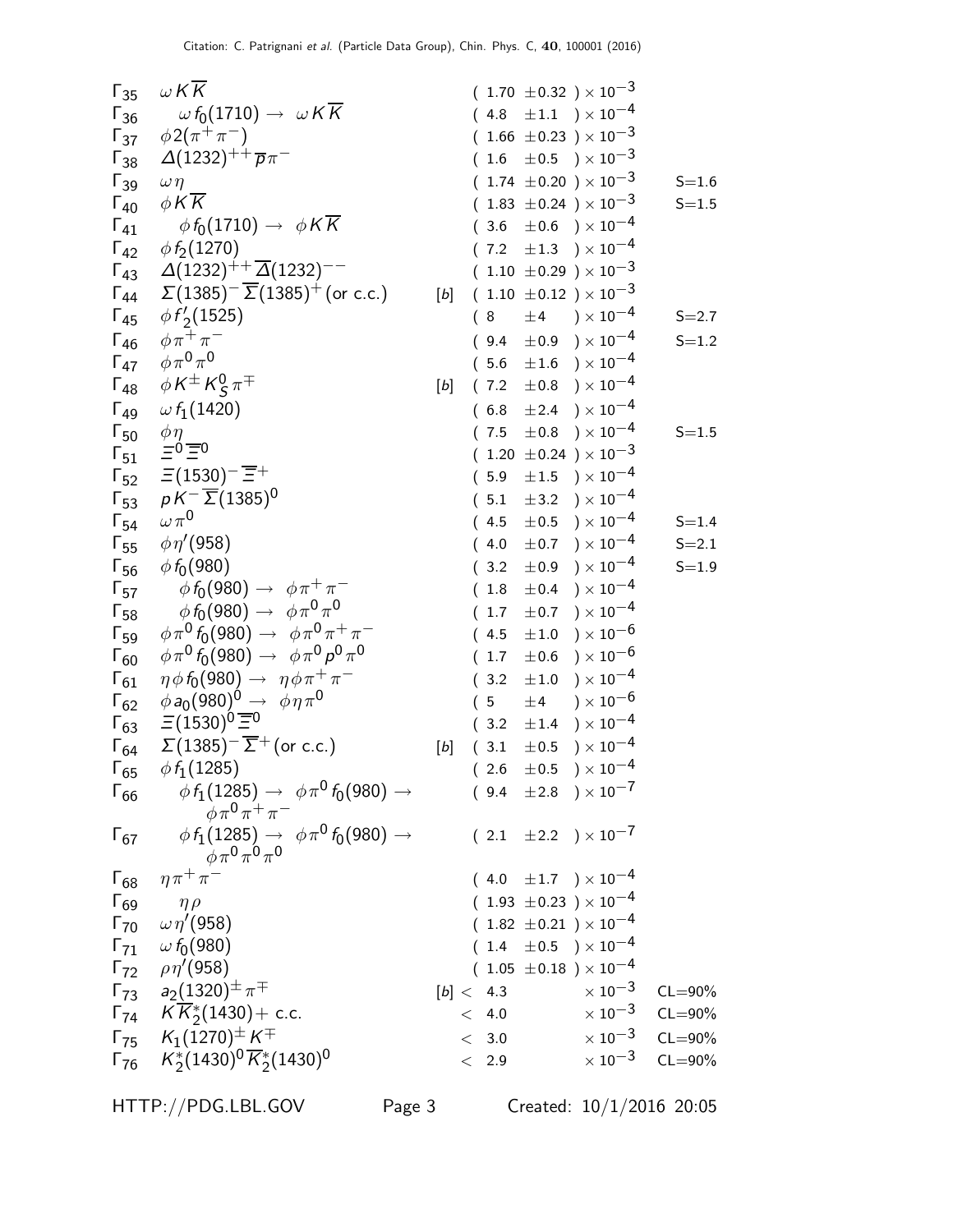| $\Gamma_{77}$                              | $\phi \pi^0$                                                                     | $3\times10^{-6}$ or $1\times10^{-7}$                             |                                          |
|--------------------------------------------|----------------------------------------------------------------------------------|------------------------------------------------------------------|------------------------------------------|
| $\Gamma_{78}$                              | $\phi \eta(1405) \rightarrow \phi \eta \pi^+ \pi^-$                              | (2.0)                                                            | $\pm 1.0$ ) $\times 10^{-5}$             |
| $\Gamma_{79}$                              | $\omega f'_2(1525)$                                                              | < 2.2                                                            | $\times$ 10 <sup>-4</sup><br>$CL = 90\%$ |
| $\Gamma_{80}$                              | $\omega X(1835) \rightarrow \omega p \overline{p}$                               | < 3.9                                                            | $\times$ 10 <sup>-6</sup><br>$CL = 95%$  |
| $\Gamma_{81}$                              | $\phi X(1835) \rightarrow \phi \eta \pi^+ \pi^-$                                 | < 2.8                                                            | $\times$ 10 <sup>-4</sup><br>$CL = 90\%$ |
| $\Gamma_{82}$                              | $\phi X(1870) \rightarrow \phi \eta \pi^+ \pi^-$                                 | < 6.13                                                           | $\times$ $10^{-5}$<br>$CL = 90\%$        |
| $\Gamma_{83}$                              | $\eta \phi(2170) \rightarrow \eta \phi f_0(980) \rightarrow$                     | (1.2)                                                            | $\pm$ 0.4 ) $\times$ 10 <sup>-4</sup>    |
|                                            | $\eta \phi \pi^+ \pi^-$                                                          |                                                                  |                                          |
| $\Gamma_{84}$                              | $\eta \phi(2170) \rightarrow$                                                    | $< 2.52$                                                         | $\times$ 10 <sup>-4</sup><br>$CL = 90\%$ |
|                                            | $\eta K^{*}(892)^{0} \overline{K}^{*}(892)^{0}$                                  |                                                                  |                                          |
| $\Gamma_{85}$                              | $\Sigma(1385)^{0}\overline{A}$ + c.c.                                            | < 8.2                                                            | $\times$ 10 $^{-6}$<br>$CL = 90\%$       |
| $\Gamma_{86}$                              | $\Delta(1232)^{+}$ $\overline{p}$                                                | < 1                                                              | $\times$ 10 $^{-4}$<br>$CL = 90\%$       |
| $\Gamma_{87}$                              | $\sqrt{(1520)}\overline{A} + \text{c.c.} \rightarrow \gamma A \overline{A}$      | < 4.1                                                            | $\times$ 10 $^{-6}$<br>$CL = 90\%$       |
| $\Gamma_{88}$                              | $\Theta(1540)\overline{\Theta}(1540)\rightarrow$                                 | < 1.1                                                            | $\times$ 10 $^{-5}$<br>$CL = 90\%$       |
|                                            | $K_S^0 p K^- \overline{n}$ + c.c.                                                |                                                                  |                                          |
| $\Gamma_{89}$                              | $\Theta(1540) K^- \overline{n} \rightarrow K_S^0 p K^- \overline{n}$             | $\langle$ 2.1                                                    | $\times$ 10 $^{-5}$<br>$CL = 90\%$       |
| $\Gamma_{90}$                              | $\Theta(1540)K_S^0\overline{p} \rightarrow K_S^0\overline{p}K^+n$                | < 1.6                                                            | $\times$ 10 $^{-5}$<br>$CL = 90\%$       |
| $\Gamma_{91}$                              | $\overline{\Theta}$ (1540) $K^+ n \rightarrow K_S^0 \overline{p} K^+ n$          | $< 5.6$                                                          | $\times$ 10 $^{-5}$<br>$CL = 90\%$       |
| $\Gamma_{92}$                              | $\overline{\Theta}$ (1540) $K_S^0 p \rightarrow K_S^0 p K^- \overline{n}$        | $<\phantom{1}1.1$                                                | $\times$ 10 $^{-5}$<br>$CL = 90\%$       |
| $\Gamma_{93}$                              | $\Sigma^0 \overline{\Lambda}$                                                    | < 9                                                              | $\times$ 10 $^{-5}$<br>$CL = 90\%$       |
|                                            |                                                                                  |                                                                  |                                          |
|                                            | Decays into stable hadrons                                                       |                                                                  |                                          |
| $\Gamma_{94}$                              | $2(\pi^+\pi^-)\pi^0$                                                             | (4.1)<br>$\pm 0.5$ ) %                                           | $S = 2.4$                                |
| $\Gamma$ 95                                | $3(\pi^{+}\pi^{-})\pi^{0}$                                                       | 2.9 $\pm 0.6$ ) %<br>(                                           |                                          |
| $\mathsf{\Gamma}_{96}$                     | $\pi^{+}\pi^{-}\pi^{0}$                                                          | $(2.11 \pm 0.07)$ %                                              | $S = 1.5$                                |
| $\Gamma_{97}$                              | $\pi^+ \pi^- \pi^0 K^+ K^-$                                                      | $(1.79 \pm 0.29)$ %                                              | $S = 2.2$                                |
| $\mathsf{\Gamma}_{98}$                     | $4(\pi^{+}\pi^{-})\pi^{0}$                                                       | $(9.0 \pm 3.0) \times 10^{-3}$                                   |                                          |
| $\Gamma_{99}$                              | $\pi^{+}\pi^{-} K^{+} K^{-}$                                                     | $(6.6 \pm 0.5) \times 10^{-3}$                                   |                                          |
| $\Gamma_{100}$                             | $\pi^{+}\pi^{-} K^{+} K^{-} \eta$                                                | $(1.84 \pm 0.28) \times 10^{-3}$                                 |                                          |
| $\Gamma_{101}$                             | $\pi^{0}\pi^{0}$ K <sup>+</sup> K <sup>-</sup>                                   | $(2.45 \pm 0.31) \times 10^{-3}$                                 |                                          |
| $\Gamma_{102}$                             | $K\overline{K}\pi$                                                               | $(6.1 \pm 1.0) \times 10^{-3}$                                   |                                          |
|                                            | $\Gamma_{103}$ $2(\pi^{+}\pi^{-})$                                               | $(3.57 \pm 0.30) \times 10^{-3}$                                 |                                          |
|                                            | $\Gamma_{104}$ 3( $\pi^{+}\pi^{-}$ )                                             | $(4.3 \pm 0.4) \times 10^{-3}$                                   |                                          |
|                                            | $\Gamma_{105}$ 2( $\pi^{+}\pi^{-}\pi^{0}$ )                                      | $(1.62 \pm 0.21)$ %                                              |                                          |
|                                            | $\Gamma_{106}$ 2( $\pi^{+}\pi^{-}$ ) $\eta$                                      | $(2.29 \pm 0.24) \times 10^{-3}$                                 |                                          |
|                                            | $\Gamma_{107}$ 3( $\pi^{+}\pi^{-}\$ ) $\eta$                                     | $(7.2 \pm 1.5) \times 10^{-4}$                                   |                                          |
| $\Gamma_{108}$ $p\overline{p}$             |                                                                                  | $(2.120 \pm 0.029) \times 10^{-3}$                               |                                          |
|                                            | $\Gamma_{109}$ $\rho \overline{p} \pi^0$                                         | $(1.19 \pm 0.08) \times 10^{-3}$                                 | $S = 1.1$                                |
|                                            | $\Gamma_{110}$ $p\overline{p}\pi^{+}\pi^{-}$                                     | $(6.0 \pm 0.5) \times 10^{-3}$                                   | $S = 1.3$                                |
|                                            | $\Gamma_{111}$ $p\overline{p}\pi^{+}\pi^{-}\pi^{0}$                              | $[c]$ (2.3 $\pm 0.9$ ) $\times 10^{-3}$                          | $S = 1.9$                                |
| $\Gamma_{112}$ $p\overline{p}\eta$         |                                                                                  | $(2.00 \pm 0.12) \times 10^{-3}$                                 |                                          |
| $\Gamma_{113}$ $\rho \overline{\rho} \rho$ |                                                                                  | < 3.1                                                            | $\times$ 10 $^{-4}$<br>$CL = 90\%$       |
|                                            |                                                                                  |                                                                  |                                          |
|                                            | $\Gamma_{114}$ $p\overline{p}\omega$<br>$\Gamma_{115}$ $p\overline{p}\eta'(958)$ | $(9.8 \pm 1.0) \times 10^{-4}$<br>$(2.1 \pm 0.4) \times 10^{-4}$ | $S = 1.3$                                |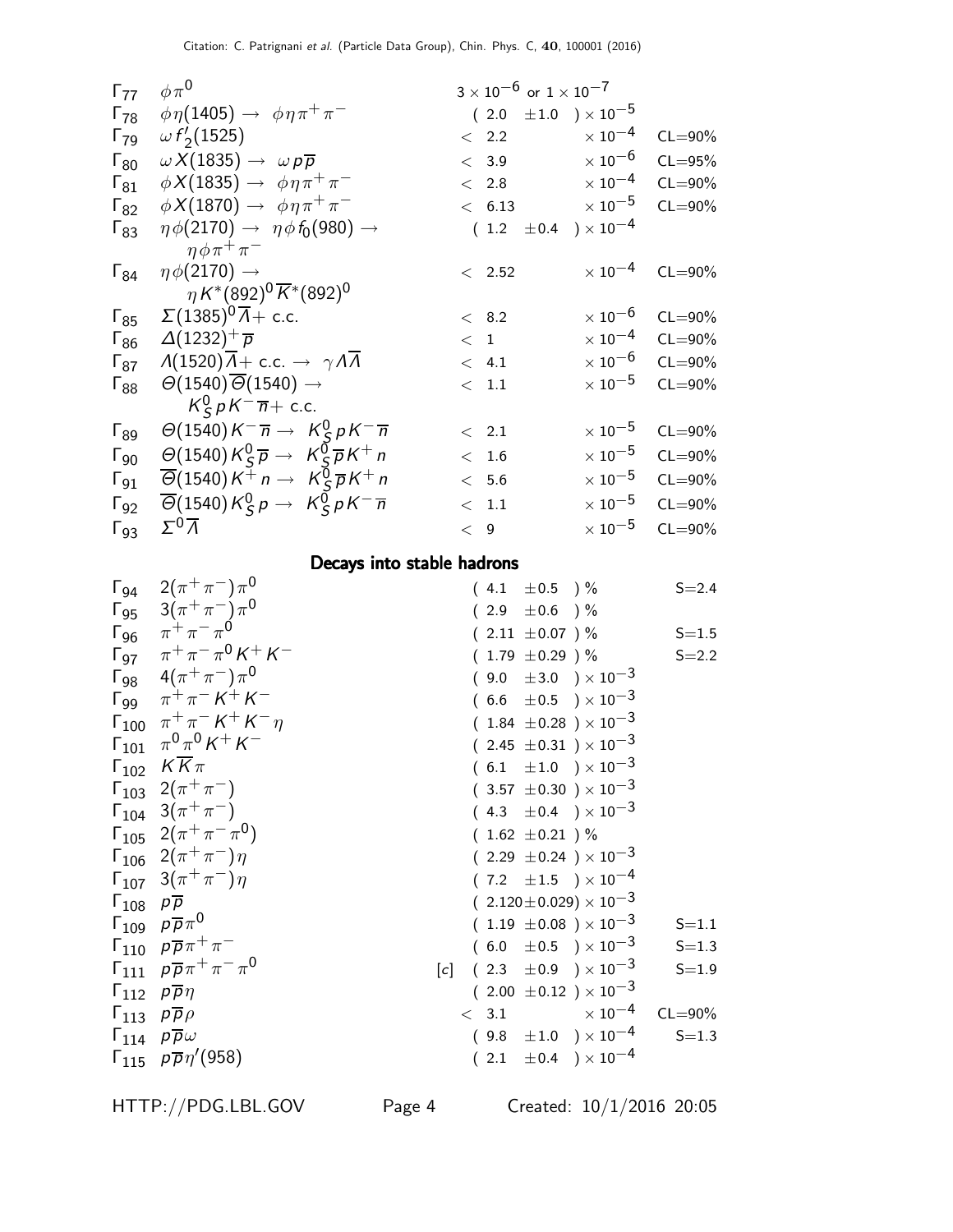$\Gamma_{116}$   $p\overline{p}a_0(980) \rightarrow p\overline{p}\pi^0\eta$  $(6.8 \pm 1.8) \times 10^{-5}$  $\Gamma_{117}$   $p\overline{p}\phi$  (4.5  $\pm 1.5$  ) × 10<sup>-5</sup>  $\begin{array}{cc} \n\Gamma_{118} & n \overline{n} & \n\Gamma_{119} & n \overline{n} \pi^+ \pi^- & \n\end{array}$ (2.09 ±0.16 ) × 10<sup>-3</sup><br>
(4 ±4 ) × 10<sup>-3</sup>  $\Gamma_{119}$   $n\overline{n}\pi^{+}\pi$  $(4 \pm 4) \times 10^{-3}$  $\Gamma_{120}$   $\Sigma^+$   $\overline{\Sigma}$  $(1.50 \pm 0.24) \times 10^{-3}$  $\Gamma_{121}$   $\Sigma^0 \overline{\Sigma}{}^0$  $(1.29 \pm 0.09) \times 10^{-3}$  $\Gamma_{122}$  2(π<sup>+</sup>π<sup>-</sup>)K<sup>+</sup>K  $(4.7 \pm 0.7) \times 10^{-3}$  S=1.3  $Γ<sub>123</sub> p<sub>ππ</sub>$  $(2.12 \pm 0.09) \times 10^{-3}$  $\Gamma_{124}$  n N(1440) seen  $\Gamma_{125}$  n N(1520) seen  $Γ<sub>126</sub>$  n N(1535) seen  $\Gamma_{127}$  =  $\equiv$  $(8.6 \pm 1.1) \times 10^{-4}$  S=1.2  $\sqrt{128}$   $\sqrt{A}$  ( 1.61  $\pm$  0.15 ) × 10<sup>-3</sup> S=1.9  $\Gamma_{129}$   $\Lambda \overline{\Sigma}$ <sup>-</sup>π  $[b]$  ( 8.3  $\pm$  0.7 ) × 10<sup>-4</sup> S=1.2  $\Gamma_{130}$   $pK^- A$  (8.9  $\pm 1.6$  ) × 10<sup>-4</sup>  $Γ_{131}$  2(K<sup>+</sup>K  $(7.6 \pm 0.9) \times 10^{-4}$  $\Gamma_{132}$   $pK^{-}\overline{\Sigma}^0$  $(2.9 \pm 0.8) \times 10^{-4}$  $\Gamma_{133}$  K<sup>+</sup> K  $(2.86 \pm 0.21) \times 10^{-4}$  $\mathsf{\Gamma}_{134}$   $\mathsf{\kappa}_{\mathsf{S}}^0$  $\frac{0}{\mathcal{S}}K^0_L$ L  $(2.1 \pm 0.4) \times 10^{-4}$  S=3.2  $\Gamma_{135}$   $\Lambda \overline{\Lambda} \pi^+ \pi^ (4.3 \pm 1.0) \times 10^{-3}$  $\Gamma_{136}$   $\Lambda \overline{\Lambda} \eta$  ( 1.62 ± 0.17 ) × 10<sup>-4</sup>  $\Gamma_{137}$   $\Lambda \overline{\Lambda} \pi^0$  $(3.8 \pm 0.4) \times 10^{-5}$  $\overline{\Lambda}$  nK<sup>0</sup><sub>S</sub> + c.c.  $(6.5 \pm 1.1) \times 10^{-4}$  $Γ_{139}$   $π + π$  $\Gamma_{139}$   $\pi^{+}\pi^{-}$  ( 1.47 ± 0.14 ) × 10<sup>-4</sup><br>  $\Gamma_{140}$   $\Lambda \overline{\Sigma}$  + c.c. ( 2.83 ± 0.23 ) × 10<sup>-5</sup>  $(2.83 \pm 0.23) \times 10^{-5}$  $Γ_{141}$   $K_S^0$  $^0_S$ K $^0_S$ S  $<$  1  $\times 10^{-6}$  CL=95% Radiative decays Γ<sup>142</sup> 3γ ( 1.<sup>16</sup> <sup>±</sup>0.22 ) <sup>×</sup> <sup>10</sup>−<sup>5</sup>  $\begin{array}{l} < \, \, 9 \qquad \qquad \times 10^{-6} \quad \text{CL=90\%} \ \leq \, \, 1.5 \qquad \qquad \times 10^{-5} \quad \text{CL=90\%} \end{array}$  $\Gamma_{144}$  5 $\gamma$   $\times 10^{-5}$  CL=90%  $Γ_{145}$   $γπ<sup>0</sup>π<sup>0</sup>$  $(1.15 \pm 0.05) \times 10^{-3}$  $\Gamma_{146}$   $\gamma \eta_c(15)$  $(1.7 \pm 0.4)$  % S=1.5  $\Gamma_{147}$   $\gamma \eta_c(1S) \rightarrow 3\gamma$  (3.8)  $+1.3$  $-1.0$  $)\times 10^{-6}$  S=1.1  $Γ<sub>148</sub>$   $γπ<sup>+</sup> π<sup>-</sup> 2π<sup>0</sup>$  $(8.3 \pm 3.1) \times 10^{-3}$  $\Gamma_{149}$   $\gamma \eta \pi \pi$  ( 6.1  $\pm 1.0$  ) × 10<sup>-3</sup>  $\Gamma_{150}$   $\gamma \eta_2(1870) \rightarrow \gamma \eta \pi^+ \pi^ (6.2 \pm 2.4) \times 10^{-4}$  $\Gamma_{151}$   $\gamma \eta (1405/1475) \rightarrow \gamma K \overline{K} \pi$  [d] ( 2.8  $\pm 0.6$  ) × 10<sup>-3</sup> S=1.6  $\Gamma_{152}$   $\gamma \eta (1405/1475) \rightarrow \gamma \gamma \rho^0$  $(7.8 \pm 2.0) \times 10^{-5}$  S=1.8  $\Gamma_{153}$   $\gamma \eta (1405/1475) \rightarrow \gamma \eta \pi^{+} \pi^{-}$  $(3.0 \pm 0.5) \times 10^{-4}$  $\Gamma_{154}$   $\gamma \eta (1405/1475) \rightarrow \gamma \gamma \phi$  < 8.2  $\times 10^{-5}$  CL=95%  $\Gamma_{155}$   $\gamma \rho \rho$  (4.5  $\pm$ 0.8 ) × 10<sup>-3</sup>  $\begin{array}{ccccccc}\n\Gamma_{156} & \gamma \rho \omega & & & & & & & \times 5.4 & & \times 10^{-4} & \text{CL} = 90\% \\
\Gamma_{157} & \gamma \rho \phi & & & & & & \times 8.8 & & \times 10^{-5} & \text{CL} = 90\% \\
\end{array}$  $\Gamma_{157}$   $\gamma \rho \phi$   $\gamma$   $\approx 8.8$   $\times 10^{-5}$  CL=90%

HTTP://PDG.LBL.GOV Page 5 Created: 10/1/2016 20:05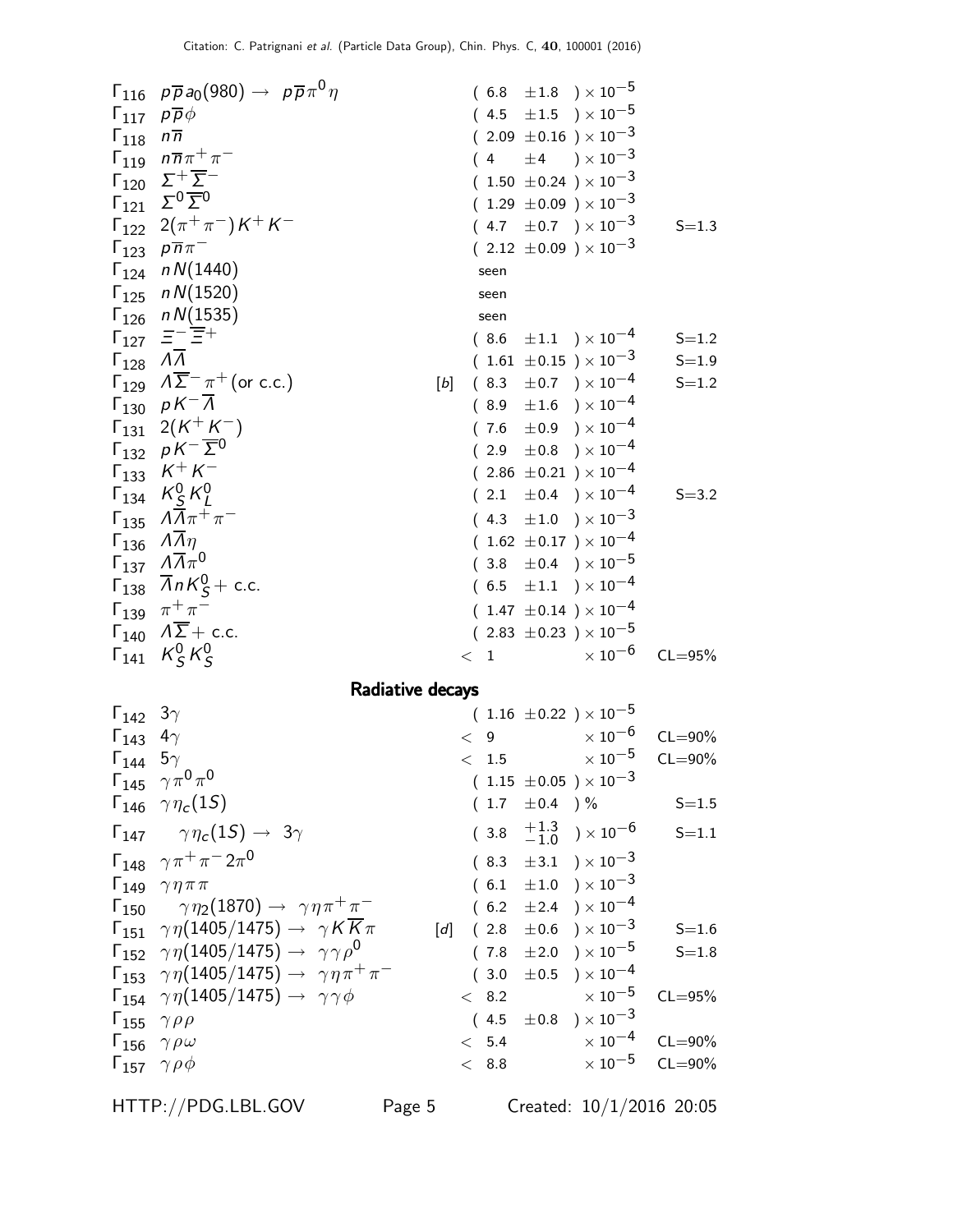|                                        | $\Gamma_{158}$ $\gamma\eta'(958)$                                         |       |                  | $(5.15 \pm 0.16) \times 10^{-3}$                                    | $S = 1.2$ |
|----------------------------------------|---------------------------------------------------------------------------|-------|------------------|---------------------------------------------------------------------|-----------|
|                                        | $\Gamma_{159}$ $\gamma 2\pi^+ 2\pi^-$                                     | (2.8) |                  | $\pm 0.5$ ) $\times\,10^{-3}$                                       | $S = 1.9$ |
| $\Gamma_{160}$                         | $\gamma f_2(1270) f_2(1270)$                                              | (9.5) |                  | $\pm 1.7$ ) $\times$ $10^{-4}$                                      |           |
| $1_{161}$                              | $\gamma$ $f_{2}(1270)$ $f_{2}(1270)$ (non reso-                           |       |                  | $(8.2 \pm 1.9) \times 10^{-4}$                                      |           |
|                                        | nant)                                                                     |       |                  |                                                                     |           |
|                                        | $\Gamma_{162}$ $\gamma K^+ K^- \pi^+ \pi^-$                               | (2.1) |                  | $\pm 0.6$ ) $\times\,10^{-3}$                                       |           |
|                                        | $\Gamma_{163}$ $\gamma f_4(2050)$                                         |       |                  | $(2.7 \pm 0.7) \times 10^{-3}$                                      |           |
|                                        | $\Gamma_{164}$ $\gamma \omega \omega$                                     |       |                  | $(1.61 \pm 0.33) \times 10^{-3}$                                    |           |
|                                        | $\Gamma_{165}$ $\gamma \eta (1405/1475) \rightarrow \gamma \rho^0 \rho^0$ |       |                  | $(1.7 \pm 0.4) \times 10^{-3}$                                      | $S = 1.3$ |
| $\Gamma_{166}$                         | $\gamma f_2(1270)$                                                        |       |                  | $(1.64 \pm 0.12) \times 10^{-3}$                                    | $S = 1.3$ |
|                                        | $\Gamma_{167}$ $\gamma f_0(1370) \rightarrow \gamma K \overline{K}$       | (4.2) |                  | $\pm 1.5$ ) $\times 10^{-4}$                                        |           |
|                                        | $\Gamma_{168}$ $\gamma f_0(1710) \rightarrow \gamma K \overline{K}$       |       |                  | $(1.00 \begin{array}{l} +0.11 \\ -0.09 \end{array}) \times 10^{-3}$ | $S = 1.5$ |
|                                        | $\Gamma_{169}$ $\gamma f_0(1710) \rightarrow \gamma \pi \pi$              |       |                  | $(3.8 \pm 0.5) \times 10^{-4}$                                      |           |
|                                        | $\Gamma_{170}$ $\gamma f_0(1710) \rightarrow \gamma \omega \omega$        |       |                  | $(3.1 \pm 1.0) \times 10^{-4}$                                      |           |
|                                        | $\Gamma_{171}$ $\gamma f_0(1710) \rightarrow \gamma \eta \eta$            |       |                  | $(2.4 \tfrac{+1.2}{-0.7}) \times 10^{-4}$                           |           |
| $\Gamma_{172}$ $\gamma \eta$           |                                                                           |       |                  | $(1.104\!\pm\!0.034)\times 10^{-3}$                                 |           |
|                                        | $\Gamma_{173}$ $\gamma f_1(1420) \rightarrow \gamma K \overline{K} \pi$   | (7.9) |                  | $\pm 1.3$ ) $\times\,10^{-4}$                                       |           |
|                                        | $\Gamma_{174}$ $\gamma f_1(1285)$                                         | (6.1) | $\pm 0.8$        | $)\times10^{-4}$                                                    |           |
|                                        | $\Gamma_{175}$ $\gamma f_1(1510) \to \gamma \eta \pi^+ \pi^-$             | (4.5) |                  | $\pm 1.2$ ) $\times 10^{-4}$                                        |           |
|                                        | $\Gamma_{176}$ $\gamma f'_2(1525)$                                        | (5.7) | $^{+0.8}_{-0.5}$ | ) $\times$ 10 $^{-4}$                                               | $S = 1.5$ |
|                                        | $\Gamma_{177}$ $\gamma f_2(1525) \rightarrow \gamma \eta \eta$            | (3.4) |                  | $\pm 1.4$ ) $\times\,10^{-5}$                                       |           |
|                                        | $\Gamma_{178}$ $\gamma f_2(1640) \rightarrow \gamma \omega \omega$        | (2.8) | $\pm\,1.8$       | $)\times10^{-4}$                                                    |           |
|                                        | $\Gamma_{179}$ $\gamma f_2(1910) \rightarrow \gamma \omega \omega$        | (2.0) | ±1.4             | $)\times10^{-4}$                                                    |           |
|                                        | $\Gamma_{180}$ $\gamma f_0(1800) \rightarrow \gamma \omega \phi$          | (2.5) | $\pm 0.6$        | ) $\times$ 10 $^{-4}$                                               |           |
|                                        | $\Gamma_{181}$ $\gamma f_2(1810) \rightarrow \gamma \eta \eta$            | (5.4) | $+3.5$<br>-2.4   | ) $\times$ $10^{-5}$                                                |           |
|                                        | $\Gamma_{182}$ $\gamma f_2(1950) \rightarrow$                             | (7.0) | $\pm 2.2$        | ) $\times$ 10 $^{-4}$                                               |           |
|                                        | $\gamma K^*(892)\overline{K}^*(892)$                                      |       |                  |                                                                     |           |
|                                        | $\Gamma_{183}$ $\gamma K^*(892)\overline{K}^*(892)$                       |       |                  | $(4.0 \pm 1.3) \times 10^{-3}$                                      |           |
|                                        | $\Gamma_{184}$ $\gamma \phi \phi$                                         |       |                  | $(4.0 \pm 1.2) \times 10^{-4}$                                      | $S = 2.1$ |
| $\Gamma_{185}$ $\gamma p \overline{p}$ |                                                                           |       |                  | $(3.8 \pm 1.0) \times 10^{-4}$                                      |           |
|                                        | $\Gamma_{186}$ $\gamma \eta(2225)$                                        |       |                  | $(3.3 \pm 0.5) \times 10^{-4}$                                      |           |
|                                        | $\Gamma_{187}$ $\gamma \eta(1760) \rightarrow \gamma \rho^0 \rho^0$       |       |                  | $(1.3 \pm 0.9) \times 10^{-4}$                                      |           |
|                                        | $\Gamma_{188}$ $\gamma \eta(1760) \rightarrow \gamma \omega \omega$       |       |                  | $(1.98 \pm 0.33) \times 10^{-3}$                                    |           |
|                                        | $\Gamma_{189} \gamma X(1835) \rightarrow \gamma \pi^+ \pi^- \eta'$        |       |                  | $(2.6 \pm 0.4) \times 10^{-4}$                                      |           |
|                                        | $\Gamma_{190} \gamma X(1835) \rightarrow \gamma \rho \overline{\rho}$     |       |                  | $(7.7 \tfrac{+1.5}{-0.9}) \times 10^{-5}$                           |           |
|                                        | $\Gamma_{191}$ $\gamma X(1835) \rightarrow \gamma K_S^0 K_S^0 \eta$       |       |                  | $(3.3 \t +2.0 \t -1.3) \times 10^{-5}$                              |           |
|                                        | $\Gamma_{192}$ $\gamma X(1840) \rightarrow \gamma 3(\pi^{+}\pi^{-})$      |       |                  | $(2.4 + 0.7 - 0.8) \times 10^{-5}$                                  |           |
|                                        | $\Gamma_{193}$ $\gamma(K\overline{K}\pi)[J^{PC} = 0^{-+}]$                |       |                  | $(7 \pm 4) \times 10^{-4}$                                          | $S = 2.1$ |
| $\Gamma_{194}$ $\gamma \pi^0$          |                                                                           |       |                  | $(3.49 \begin{array}{l} +0.33 \\ -0.30 \end{array}) \times 10^{-5}$ |           |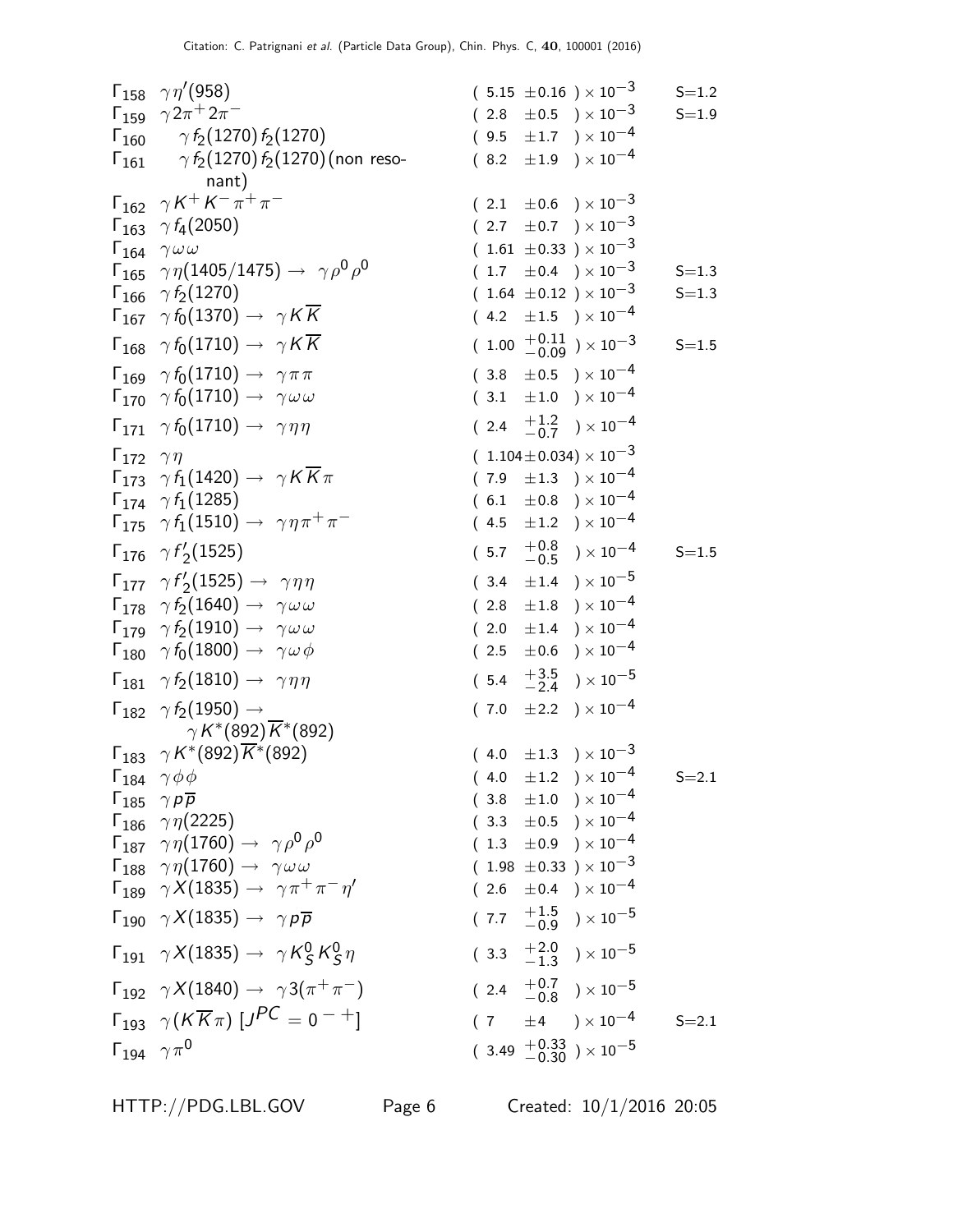| $\Gamma_{195}$ $\gamma p \overline{p} \pi^+ \pi^-$                                                       |                                           | < 7.9          |           | $\times$ 10 $^{-4}$                       | $CL = 90\%$ |
|----------------------------------------------------------------------------------------------------------|-------------------------------------------|----------------|-----------|-------------------------------------------|-------------|
| $\Gamma_{196}$ $\gamma \Lambda \overline{\Lambda}$                                                       |                                           | < 1.3          |           | $\times$ 10 $^{-4}$                       | $CL = 90\%$ |
| $\Gamma_{197}$ $\gamma f_0(2100) \rightarrow \gamma \eta \eta$                                           |                                           |                |           | $(1.13 \t +0.60 \t -0.30) \times 10^{-4}$ |             |
| $\Gamma_{198}$ $\gamma f_0(2100) \rightarrow \gamma \pi \pi$                                             |                                           |                |           | $(6.2 \pm 1.0) \times 10^{-4}$            |             |
| $\Gamma_{199}$ $\gamma f_0(2200)$<br>$\Gamma_{200}$ $\gamma f_0(2200) \rightarrow \gamma K \overline{K}$ |                                           |                |           | $(5.9 \pm 1.3) \times 10^{-4}$            |             |
| $\Gamma_{201}$ $\gamma f_J(2220)$                                                                        |                                           |                |           |                                           |             |
| $\Gamma_{202}$ $\gamma f_J(2220) \rightarrow \gamma \pi \pi$                                             |                                           | < 3.9          |           | $\times$ 10 $^{-5}$                       | $CL = 90\%$ |
| $\Gamma_{203}$ $\gamma f_J(2220) \rightarrow \gamma K \overline{K}$                                      |                                           |                |           | $< 4.1 \times 10^{-5}$                    | $CL = 90\%$ |
| $\Gamma_{204}$ $\gamma f_J(2220) \rightarrow \gamma p \overline{p}$                                      |                                           |                |           | $(1.5 \pm 0.8) \times 10^{-5}$            |             |
| $\Gamma_{205}$ $\gamma f_2(2340) \rightarrow \gamma \eta \eta$                                           |                                           | (5.6)          |           | $^{+2.4}_{-2.2}$ ) $\times 10^{-5}$       |             |
| $\Gamma_{206}$ $\gamma f_0(1500) \rightarrow \gamma \pi \pi$                                             |                                           |                |           | $(1.09 \pm 0.24) \times 10^{-4}$          |             |
| $\Gamma_{207}$ $\gamma f_0(1500) \rightarrow \gamma \eta \eta$                                           |                                           |                |           | $(1.7 \t +0.6 \t -1.4) \times 10^{-5}$    |             |
| $\Gamma_{208}$ $\gamma A \rightarrow \gamma$ invisible                                                   |                                           |                | [e]<6.3   | $\times$ 10 $^{-6}$                       | $CL = 90\%$ |
| $\Gamma_{209}$ $\gamma A^0 \rightarrow \gamma \mu^+ \mu^-$                                               |                                           |                | [f] < 2.1 | $\times$ 10 $^{-5}$                       | $CL = 90\%$ |
|                                                                                                          | Dalitz decays                             |                |           |                                           |             |
| $\Gamma_{210}$ $\pi^0 e^+ e^-$                                                                           |                                           |                |           | $(7.6 \pm 1.4) \times 10^{-7}$            |             |
| $\Gamma_{211}$ $\eta e^+e^-$                                                                             |                                           |                |           | $(1.16 \pm 0.09) \times 10^{-5}$          |             |
| $\Gamma_{212}$ $\eta'(958) e^+ e^-$                                                                      |                                           |                |           | $(5.81 \pm 0.35) \times 10^{-5}$          |             |
|                                                                                                          | Weak decays                               |                |           |                                           |             |
| $\Gamma_{213}$ $D^-e^+\nu_e + c.c.$                                                                      |                                           | $< 1.2$        |           | $\times$ 10 $^{-5}$                       | $CL = 90\%$ |
| $\Gamma_{214}$ $\overline{D}^0 e^+ e^- +$ c.c.                                                           |                                           | $\rm <~1.1$    |           | $\times$ 10 $^{-5}$                       | $CL = 90\%$ |
| $\Gamma_{215}$ $D_s^- e^+ \nu_e + c.c.$                                                                  |                                           | < 1.3          |           | $\times$ 10 $^{-6}$                       | $CL = 90\%$ |
| $\Gamma_{216}$ $D_s^{*-}e^+\nu_e +$ c.c.                                                                 |                                           | < 1.8          |           | $\times$ 10 $^{-6}$                       | $CL = 90\%$ |
| $\Gamma_{217}$ $D^- \pi^+$ + c.c.                                                                        |                                           | < 7.5          |           | $\times$ 10 $^{-5}$                       | $CL = 90\%$ |
| $\Gamma_{218}$ $\overline{D}{}^0\overline{K}{}^0$ + c.c.                                                 |                                           | < 1.7          |           | $\times$ 10 <sup>-4</sup>                 | $CL = 90\%$ |
| $\Gamma_{219}$ $\overline{D}^{0}\overline{K}^{*0}$ + c.c.                                                |                                           | $\langle$ 2.5  |           | $\times$ 10 $^{-6}$                       | $CL = 90\%$ |
| $\Gamma_{220}$ $D_{\rm s}^{-} \pi^{+}$ + c.c.                                                            |                                           | $<\;$ 1.3 $\;$ |           | $\times$ 10 $^{-4}$                       | $CL = 90\%$ |
| $\Gamma_{221}$ $D_s^ \rho^+$ + c.c.                                                                      |                                           | $<\;$ 1.3 $\;$ |           | $\times$ 10 $^{-5}$                       | $CL = 90\%$ |
|                                                                                                          | Charge conjugation $(C)$ , Parity $(P)$ , |                |           |                                           |             |

# Lepton Family number (LF) violating modes

| $\Gamma_{222}$ $\gamma\gamma$ |                                     |                             | < 2.7         | $\times 10^{-7}$ CL=90% |
|-------------------------------|-------------------------------------|-----------------------------|---------------|-------------------------|
| $\Gamma_{223}$ $\gamma \phi$  |                                     | $\mathcal{C}_{\mathcal{C}}$ | < 1.4         | $\times 10^{-6}$ CL=90% |
|                               | $\sqrt{224}$ $e^{\pm} \mu^{\mp}$    | LF                          | < 1.6         | $\times 10^{-7}$ CL=90% |
|                               | $\Gamma_{225}$ $e^{\pm} \tau^{\mp}$ | IF                          | < 8.3         | $\times 10^{-6}$ CL=90% |
|                               | $\sqrt{226}$ $\mu^{\pm} \tau^{\mp}$ | IF                          | $\langle$ 2.0 | $\times 10^{-6}$ CL=90% |
|                               |                                     | Other decays                |               |                         |
|                               | $\Gamma_{227}$ invisible            |                             | $\langle 7$   | $\times 10^{-4}$ CL=90% |
|                               | [a] For $E_{\gamma} > 100$ MeV.     |                             |               |                         |

HTTP://PDG.LBL.GOV Page 7 Created: 10/1/2016 20:05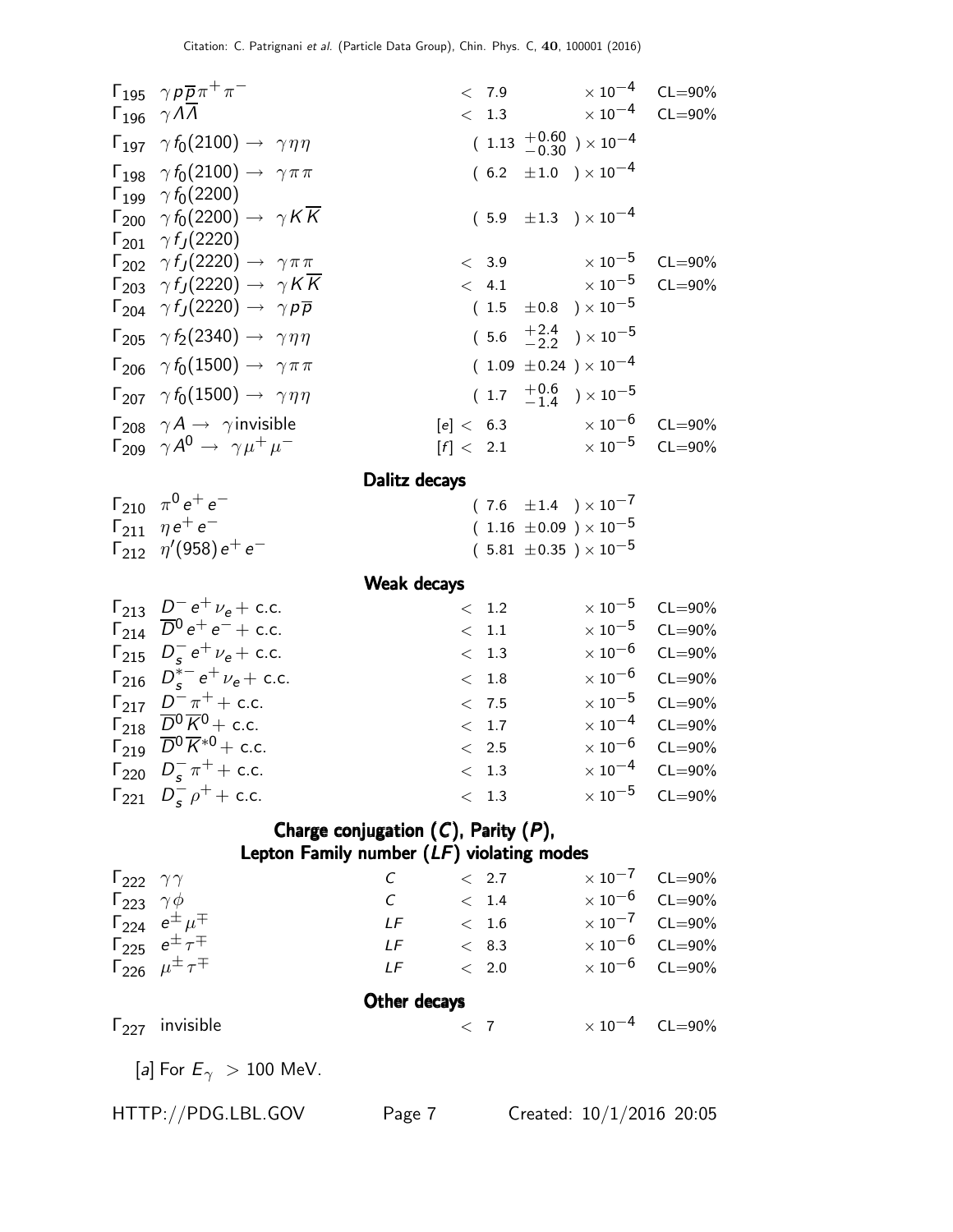- [b] The value is for the sum of the charge states or particle/antiparticle states indicated.
- [c] Includes  $p\overline{p}\pi^{+}\pi^{-}\gamma$  and excludes  $p\overline{p}\eta$ ,  $p\overline{p}\omega$ ,  $p\overline{p}\eta'$ .
- [d] See the "Note on the  $\eta(1405)$ " in the  $\eta(1405)$  Particle Listings.
- [e] For a narrow state A with mass less than 960 MeV.
- [f] For a narrow scalar or pseudoscalar  $A^0$  with mass 0.21-3.0 GeV.

#### $J/\psi(1S)$  PARTIAL WIDTHS

| VALUE (keV)<br>DOCUMENT ID<br>TECN<br><b>COMMENT</b><br>• • • We do not use the following data for averages, fits, limits, etc. • • •<br><b>BES</b><br>−م +م<br>BAI<br>95B<br>$74.1 \pm 8.1$<br><b>FRAG</b><br>$e^+e^-$<br>75<br>±24<br>BALDINI-<br>59<br>MRK1 $e^+e^-$<br>$\pm 14$<br><b>BOYARSKI</b><br>75<br>59<br>FRAM $e^+e^-$<br><b>ESPOSITO</b><br>±25<br>75 <sub>B</sub><br>50<br>$\Gamma(e^+e^-)$<br><i>VALUE</i> (keV)<br>EVTS<br>DOCUMENT ID<br>TECN<br>COMMENT<br>$5.55\pm0.14\pm0.02$ OUR EVALUATION<br>• • We do not use the following data for averages, fits, limits, etc. • • •<br>$1$ ADAMS<br>CLEO $e^+e^- \rightarrow \mu^+\mu^-\gamma$<br>06A<br>13k<br>$5.71\!\pm\!0.16$<br><sup>1</sup> AUBERT<br>BABR $e^+e^- \rightarrow \mu^+\mu^-\gamma$<br>04<br>7.8k<br>$5.57 \pm 0.19$<br><b>BES</b><br>$e^+e^-$<br>$5.14 \pm 0.39$<br>BAI<br>95 <sub>B</sub><br>$5.36 + 0.29$<br>-0.28<br><sup>2</sup> HSUEH<br>RVUE See $\gamma$ mini-review<br>92<br>RVUE See $\Upsilon$ mini-review<br>ALEXANDER 89<br>$4.72 \pm 0.35$<br><sup>2</sup> BRANDELIK<br>79C DASP $e^+e^-$<br>4.4 $\pm 0.6$<br>$3$ BALDINI-<br>75<br><b>FRAG</b><br>$e^+e^-$<br>4.6 $\pm 0.8$<br>MRK1 $e^+e^-$<br>75<br>4.8 $\pm$ 0.6<br><b>BOYARSKI</b><br>75B FRAM $e^+e^-$<br>4.6 $\pm 1.0$<br><b>ESPOSITO</b><br><sup>1</sup> Calculated by us from the reported values of $\Gamma(e^+e^-)\times B(\mu^+\mu^-)$ using $B(\mu^+\mu^-)=0$<br>$(5.93 \pm 0.06)\%$ .<br><sup>2</sup> From a simultaneous fit to $e^+e^-$ , $\mu^+\mu^-$ , and hadronic channels assuming $\Gamma(e^+e^-)$<br>$=\Gamma(\mu^+\mu^-)$ .<br><sup>3</sup> Assuming equal partial widths for $e^+e^-$ and $\mu^+\mu^-$ .<br>$\Gamma(\mu^+\mu^-)$<br>VALUE (keV)<br>DOCUMENT ID<br>TECN<br><b>COMMENT</b><br>• • We do not use the following data for averages, fits, limits, etc. • • •<br>$e^+e^-$<br><b>BES</b><br>$5.13 \pm 0.52$<br>BAI<br>95 <sub>B</sub> | $\Gamma$ (hadrons) |  |  | $\Gamma_1$   |  |
|-----------------------------------------------------------------------------------------------------------------------------------------------------------------------------------------------------------------------------------------------------------------------------------------------------------------------------------------------------------------------------------------------------------------------------------------------------------------------------------------------------------------------------------------------------------------------------------------------------------------------------------------------------------------------------------------------------------------------------------------------------------------------------------------------------------------------------------------------------------------------------------------------------------------------------------------------------------------------------------------------------------------------------------------------------------------------------------------------------------------------------------------------------------------------------------------------------------------------------------------------------------------------------------------------------------------------------------------------------------------------------------------------------------------------------------------------------------------------------------------------------------------------------------------------------------------------------------------------------------------------------------------------------------------------------------------------------------------------------------------------------------------------------------------------------------------------------------------------------------------------------------------------------------------------|--------------------|--|--|--------------|--|
|                                                                                                                                                                                                                                                                                                                                                                                                                                                                                                                                                                                                                                                                                                                                                                                                                                                                                                                                                                                                                                                                                                                                                                                                                                                                                                                                                                                                                                                                                                                                                                                                                                                                                                                                                                                                                                                                                                                       |                    |  |  |              |  |
|                                                                                                                                                                                                                                                                                                                                                                                                                                                                                                                                                                                                                                                                                                                                                                                                                                                                                                                                                                                                                                                                                                                                                                                                                                                                                                                                                                                                                                                                                                                                                                                                                                                                                                                                                                                                                                                                                                                       |                    |  |  |              |  |
|                                                                                                                                                                                                                                                                                                                                                                                                                                                                                                                                                                                                                                                                                                                                                                                                                                                                                                                                                                                                                                                                                                                                                                                                                                                                                                                                                                                                                                                                                                                                                                                                                                                                                                                                                                                                                                                                                                                       |                    |  |  |              |  |
|                                                                                                                                                                                                                                                                                                                                                                                                                                                                                                                                                                                                                                                                                                                                                                                                                                                                                                                                                                                                                                                                                                                                                                                                                                                                                                                                                                                                                                                                                                                                                                                                                                                                                                                                                                                                                                                                                                                       |                    |  |  |              |  |
|                                                                                                                                                                                                                                                                                                                                                                                                                                                                                                                                                                                                                                                                                                                                                                                                                                                                                                                                                                                                                                                                                                                                                                                                                                                                                                                                                                                                                                                                                                                                                                                                                                                                                                                                                                                                                                                                                                                       |                    |  |  |              |  |
|                                                                                                                                                                                                                                                                                                                                                                                                                                                                                                                                                                                                                                                                                                                                                                                                                                                                                                                                                                                                                                                                                                                                                                                                                                                                                                                                                                                                                                                                                                                                                                                                                                                                                                                                                                                                                                                                                                                       |                    |  |  |              |  |
|                                                                                                                                                                                                                                                                                                                                                                                                                                                                                                                                                                                                                                                                                                                                                                                                                                                                                                                                                                                                                                                                                                                                                                                                                                                                                                                                                                                                                                                                                                                                                                                                                                                                                                                                                                                                                                                                                                                       |                    |  |  | $\Gamma_{5}$ |  |
|                                                                                                                                                                                                                                                                                                                                                                                                                                                                                                                                                                                                                                                                                                                                                                                                                                                                                                                                                                                                                                                                                                                                                                                                                                                                                                                                                                                                                                                                                                                                                                                                                                                                                                                                                                                                                                                                                                                       |                    |  |  |              |  |
|                                                                                                                                                                                                                                                                                                                                                                                                                                                                                                                                                                                                                                                                                                                                                                                                                                                                                                                                                                                                                                                                                                                                                                                                                                                                                                                                                                                                                                                                                                                                                                                                                                                                                                                                                                                                                                                                                                                       |                    |  |  |              |  |
|                                                                                                                                                                                                                                                                                                                                                                                                                                                                                                                                                                                                                                                                                                                                                                                                                                                                                                                                                                                                                                                                                                                                                                                                                                                                                                                                                                                                                                                                                                                                                                                                                                                                                                                                                                                                                                                                                                                       |                    |  |  |              |  |
|                                                                                                                                                                                                                                                                                                                                                                                                                                                                                                                                                                                                                                                                                                                                                                                                                                                                                                                                                                                                                                                                                                                                                                                                                                                                                                                                                                                                                                                                                                                                                                                                                                                                                                                                                                                                                                                                                                                       |                    |  |  |              |  |
|                                                                                                                                                                                                                                                                                                                                                                                                                                                                                                                                                                                                                                                                                                                                                                                                                                                                                                                                                                                                                                                                                                                                                                                                                                                                                                                                                                                                                                                                                                                                                                                                                                                                                                                                                                                                                                                                                                                       |                    |  |  |              |  |
|                                                                                                                                                                                                                                                                                                                                                                                                                                                                                                                                                                                                                                                                                                                                                                                                                                                                                                                                                                                                                                                                                                                                                                                                                                                                                                                                                                                                                                                                                                                                                                                                                                                                                                                                                                                                                                                                                                                       |                    |  |  |              |  |
|                                                                                                                                                                                                                                                                                                                                                                                                                                                                                                                                                                                                                                                                                                                                                                                                                                                                                                                                                                                                                                                                                                                                                                                                                                                                                                                                                                                                                                                                                                                                                                                                                                                                                                                                                                                                                                                                                                                       |                    |  |  |              |  |
|                                                                                                                                                                                                                                                                                                                                                                                                                                                                                                                                                                                                                                                                                                                                                                                                                                                                                                                                                                                                                                                                                                                                                                                                                                                                                                                                                                                                                                                                                                                                                                                                                                                                                                                                                                                                                                                                                                                       |                    |  |  |              |  |
|                                                                                                                                                                                                                                                                                                                                                                                                                                                                                                                                                                                                                                                                                                                                                                                                                                                                                                                                                                                                                                                                                                                                                                                                                                                                                                                                                                                                                                                                                                                                                                                                                                                                                                                                                                                                                                                                                                                       |                    |  |  |              |  |
|                                                                                                                                                                                                                                                                                                                                                                                                                                                                                                                                                                                                                                                                                                                                                                                                                                                                                                                                                                                                                                                                                                                                                                                                                                                                                                                                                                                                                                                                                                                                                                                                                                                                                                                                                                                                                                                                                                                       |                    |  |  |              |  |
|                                                                                                                                                                                                                                                                                                                                                                                                                                                                                                                                                                                                                                                                                                                                                                                                                                                                                                                                                                                                                                                                                                                                                                                                                                                                                                                                                                                                                                                                                                                                                                                                                                                                                                                                                                                                                                                                                                                       |                    |  |  |              |  |
|                                                                                                                                                                                                                                                                                                                                                                                                                                                                                                                                                                                                                                                                                                                                                                                                                                                                                                                                                                                                                                                                                                                                                                                                                                                                                                                                                                                                                                                                                                                                                                                                                                                                                                                                                                                                                                                                                                                       |                    |  |  |              |  |
|                                                                                                                                                                                                                                                                                                                                                                                                                                                                                                                                                                                                                                                                                                                                                                                                                                                                                                                                                                                                                                                                                                                                                                                                                                                                                                                                                                                                                                                                                                                                                                                                                                                                                                                                                                                                                                                                                                                       |                    |  |  |              |  |
|                                                                                                                                                                                                                                                                                                                                                                                                                                                                                                                                                                                                                                                                                                                                                                                                                                                                                                                                                                                                                                                                                                                                                                                                                                                                                                                                                                                                                                                                                                                                                                                                                                                                                                                                                                                                                                                                                                                       |                    |  |  | $\Gamma_7$   |  |
|                                                                                                                                                                                                                                                                                                                                                                                                                                                                                                                                                                                                                                                                                                                                                                                                                                                                                                                                                                                                                                                                                                                                                                                                                                                                                                                                                                                                                                                                                                                                                                                                                                                                                                                                                                                                                                                                                                                       |                    |  |  |              |  |
|                                                                                                                                                                                                                                                                                                                                                                                                                                                                                                                                                                                                                                                                                                                                                                                                                                                                                                                                                                                                                                                                                                                                                                                                                                                                                                                                                                                                                                                                                                                                                                                                                                                                                                                                                                                                                                                                                                                       |                    |  |  |              |  |
|                                                                                                                                                                                                                                                                                                                                                                                                                                                                                                                                                                                                                                                                                                                                                                                                                                                                                                                                                                                                                                                                                                                                                                                                                                                                                                                                                                                                                                                                                                                                                                                                                                                                                                                                                                                                                                                                                                                       |                    |  |  |              |  |
| MRK1 $e^+e^-$<br>75<br>4.8 $\pm$ 0.6<br><b>BOYARSKI</b>                                                                                                                                                                                                                                                                                                                                                                                                                                                                                                                                                                                                                                                                                                                                                                                                                                                                                                                                                                                                                                                                                                                                                                                                                                                                                                                                                                                                                                                                                                                                                                                                                                                                                                                                                                                                                                                               |                    |  |  |              |  |
| 75B FRAM $e^+e^-$<br><b>ESPOSITO</b><br>$\pm 1$<br>5                                                                                                                                                                                                                                                                                                                                                                                                                                                                                                                                                                                                                                                                                                                                                                                                                                                                                                                                                                                                                                                                                                                                                                                                                                                                                                                                                                                                                                                                                                                                                                                                                                                                                                                                                                                                                                                                  |                    |  |  |              |  |
| $\Gamma(\gamma\gamma)$                                                                                                                                                                                                                                                                                                                                                                                                                                                                                                                                                                                                                                                                                                                                                                                                                                                                                                                                                                                                                                                                                                                                                                                                                                                                                                                                                                                                                                                                                                                                                                                                                                                                                                                                                                                                                                                                                                |                    |  |  | רככ ו        |  |
| VALUE (eV)<br>CL%<br>TECN<br><i>DOCUMENT ID</i><br>COMMENT                                                                                                                                                                                                                                                                                                                                                                                                                                                                                                                                                                                                                                                                                                                                                                                                                                                                                                                                                                                                                                                                                                                                                                                                                                                                                                                                                                                                                                                                                                                                                                                                                                                                                                                                                                                                                                                            |                    |  |  |              |  |
| <b>DASP</b><br>79 <sub>C</sub><br>–۾ +م<br>$<$ 5.4<br><b>BRANDELIK</b><br>90                                                                                                                                                                                                                                                                                                                                                                                                                                                                                                                                                                                                                                                                                                                                                                                                                                                                                                                                                                                                                                                                                                                                                                                                                                                                                                                                                                                                                                                                                                                                                                                                                                                                                                                                                                                                                                          |                    |  |  |              |  |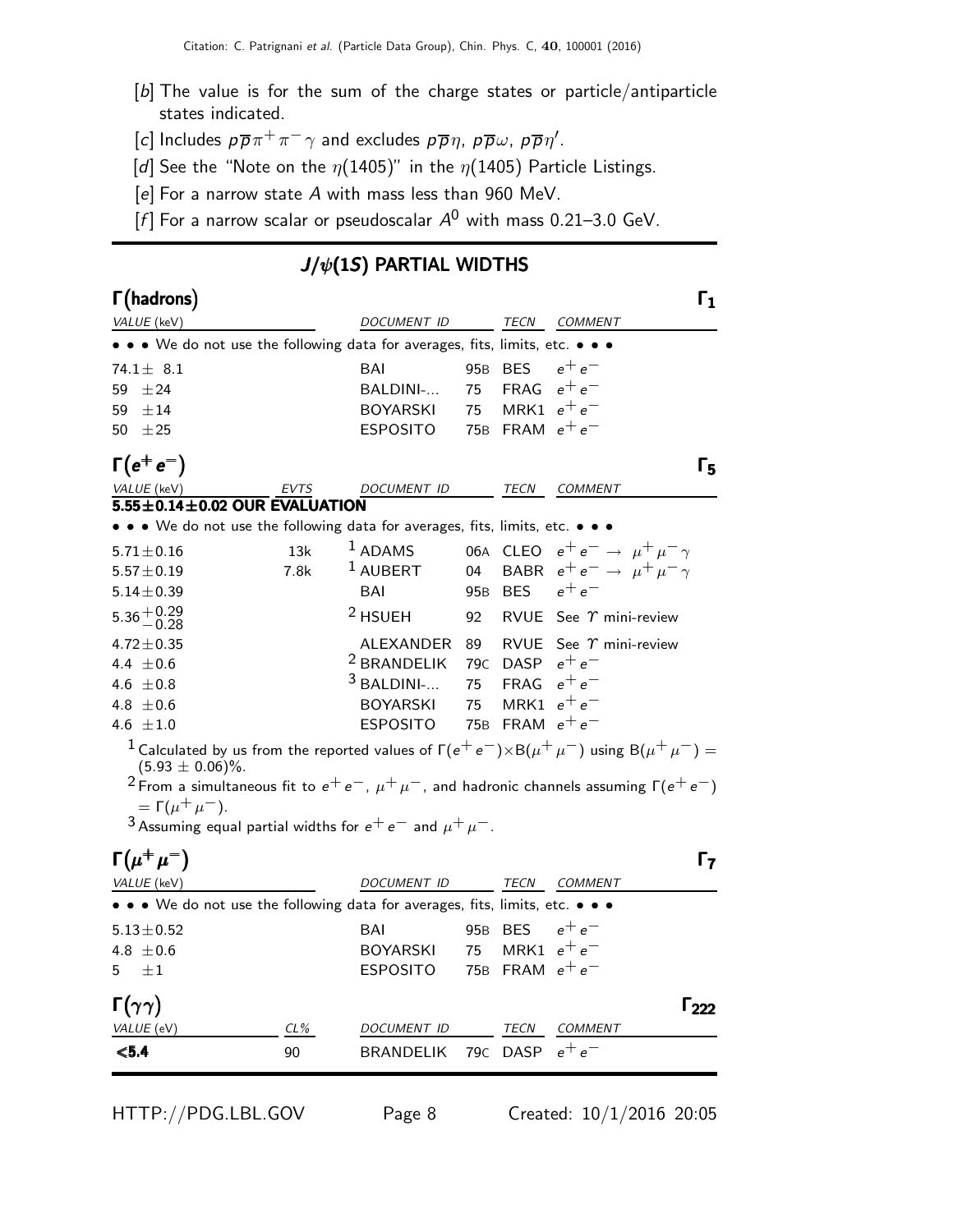#### $J/\psi(1S)$   $\Gamma(i)\Gamma(e^+e^-)/\Gamma(\text{total})$

This combination of a partial width with the partial width into  $e^+e^$ and with the total width is obtained from the integrated cross section into channel<sub>l</sub> in the  $e^+ \, e^-$  annihilation.

| $\Gamma(\text{hadrons}) \times \Gamma(e^+e^-)/\Gamma_{\text{total}}$ |                                                                               |  |      |         |  |  |  |
|----------------------------------------------------------------------|-------------------------------------------------------------------------------|--|------|---------|--|--|--|
| <i>VALUE</i> (keV)                                                   | DOCUMENT ID                                                                   |  | TECN | COMMENT |  |  |  |
|                                                                      | • • • We do not use the following data for averages, fits, limits, etc. • • • |  |      |         |  |  |  |
| 4 $\pm 0.8$                                                          | <sup>1</sup> BALDINI- 75 FRAG $e^+e^-$                                        |  |      |         |  |  |  |
| $3.9 \pm 0.8$                                                        | <sup>1</sup> ESPOSITO 75B FRAM $e^+e^-$                                       |  |      |         |  |  |  |
|                                                                      |                                                                               |  |      |         |  |  |  |

 $1$  Data redundant with branching ratios or partial widths above.

| $\Gamma(e^+e^-) \times \Gamma(e^+e^-)/\Gamma_{\text{total}}$                                             |                                                                                                                                               |      |         | $\Gamma_5\Gamma_5/\Gamma$ |
|----------------------------------------------------------------------------------------------------------|-----------------------------------------------------------------------------------------------------------------------------------------------|------|---------|---------------------------|
| VALUE (eV)                                                                                               | DOCUMENT ID                                                                                                                                   | TECN | COMMENT |                           |
| $332.3 \pm 6.4 \pm 4.8$<br>• • • We do not use the following data for averages, fits, limits, etc. • • • | ANASHIN 10 KEDR 3.097 $e^+e^- \rightarrow e^+e^-$                                                                                             |      |         |                           |
| 350 $\pm$ 20<br>320 $\pm$ 70<br>340 $\pm$ 90<br>360 $\pm 100$                                            | BRANDELIK 79C DASP $e^+e^-$<br><sup>1</sup> BALDINI- 75 FRAG $e^+e^-$<br><sup>1</sup> ESPOSITO 75B FRAM $e^+e^-$<br>$1$ FORD 75 SPEC $e^+e^-$ |      |         |                           |

 $<sup>1</sup>$  Data redundant with branching ratios or partial widths above.</sup>

| $\Gamma(\mu^+\mu^-) \times \Gamma(e^+e^-)/\Gamma_{\text{total}}$              |             |                                         |    |      | $\Gamma_7\Gamma_5/\Gamma$                      |
|-------------------------------------------------------------------------------|-------------|-----------------------------------------|----|------|------------------------------------------------|
| VALUE (eV)                                                                    | <b>EVTS</b> | DOCUMENT ID                             |    | TECN | <b>COMMENT</b>                                 |
| 334 $\pm$ 5 OUR AVERAGE                                                       |             |                                         |    |      |                                                |
| $331.8 \pm 5.2 \pm 6.3$                                                       |             | ANASHIN                                 |    |      | 10 KEDR 3.097 $e^+e^- \rightarrow \mu^+\mu^-$  |
| 338.4 $\pm$ 5.8 $\pm$ 7.1                                                     | 13k         | ADAMS                                   |    |      | 06A CLEO $e^+e^- \rightarrow \mu^+\mu^-\gamma$ |
| 330.1 $\pm$ 7.7 $\pm$ 7.3                                                     | 7.8k        | <b>AUBERT</b>                           |    |      | 04 BABR $e^+e^- \rightarrow \mu^+\mu^-\gamma$  |
| • • • We do not use the following data for averages, fits, limits, etc. • • • |             |                                         |    |      |                                                |
| 510 $\pm 90$                                                                  |             | <b>DASP</b>                             | 75 |      | DASP $e^+e^-$                                  |
| 380 $\pm 50$                                                                  |             | <sup>1</sup> ESPOSITO 75B FRAM $e^+e^-$ |    |      |                                                |
|                                                                               |             |                                         |    |      |                                                |

 $<sup>1</sup>$  Data redundant with branching ratios or partial widths above.</sup>

| $\Gamma(\omega \pi^+ \pi^- \pi^0) \times \Gamma(e^+ e^-)/\Gamma_{\text{total}}$ |       |        |  |                                                                    | $\Gamma_{12}\Gamma_{5}/\Gamma$ |
|---------------------------------------------------------------------------------|-------|--------|--|--------------------------------------------------------------------|--------------------------------|
| VALUE $(10^{-2}$ keV) EVTS DOCUMENT ID                                          |       |        |  | TECN COMMENT                                                       |                                |
| $2.2 \pm 0.3 \pm 0.2$                                                           | - 170 | AUBERT |  | 06D BABR 10.6 $e^+e^- \rightarrow \omega \pi^+ \pi^- \pi^0 \gamma$ |                                |

#### $\Gamma(\omega \pi^+ \pi^-) \times \Gamma(e^+ e^-) / \Gamma_{\text{total}}$  Γ<sub>13</sub>Γ<sub>5</sub>/Γ /Γ $_{\rm total}$ Γ<sub>13</sub>Γ5/Γ VALUE (eV) EVTS DOCUMENT ID TECN COMMENT **53.6±5.0±0.4** 788 1 AUBERT 07AU BABR 10.6  $e^+e^- \rightarrow \omega \pi^+ \pi^- \gamma$  $^1$  AUBERT 07AU reports  $[\Gamma(J/\psi(1S) \to~\omega \pi^+ \pi^-)~\times~\Gamma(J/\psi(1S) \to~e^+e^-)/\Gamma_{\rm total}]$  $\times~{\rm [B(\omega(782)\to~\pi^+\pi^-\pi^0)]} =$  47.8  $\pm~3.1\pm3.2$  eV which we divide by our best value  ${\cal B}(\omega(782)\to~\pi^+\pi^-\pi^0)=(89.2\pm 0.7)\times 10^{-2}.$  Our first error is their experiment's error and our second error is the systematic error from using our best value.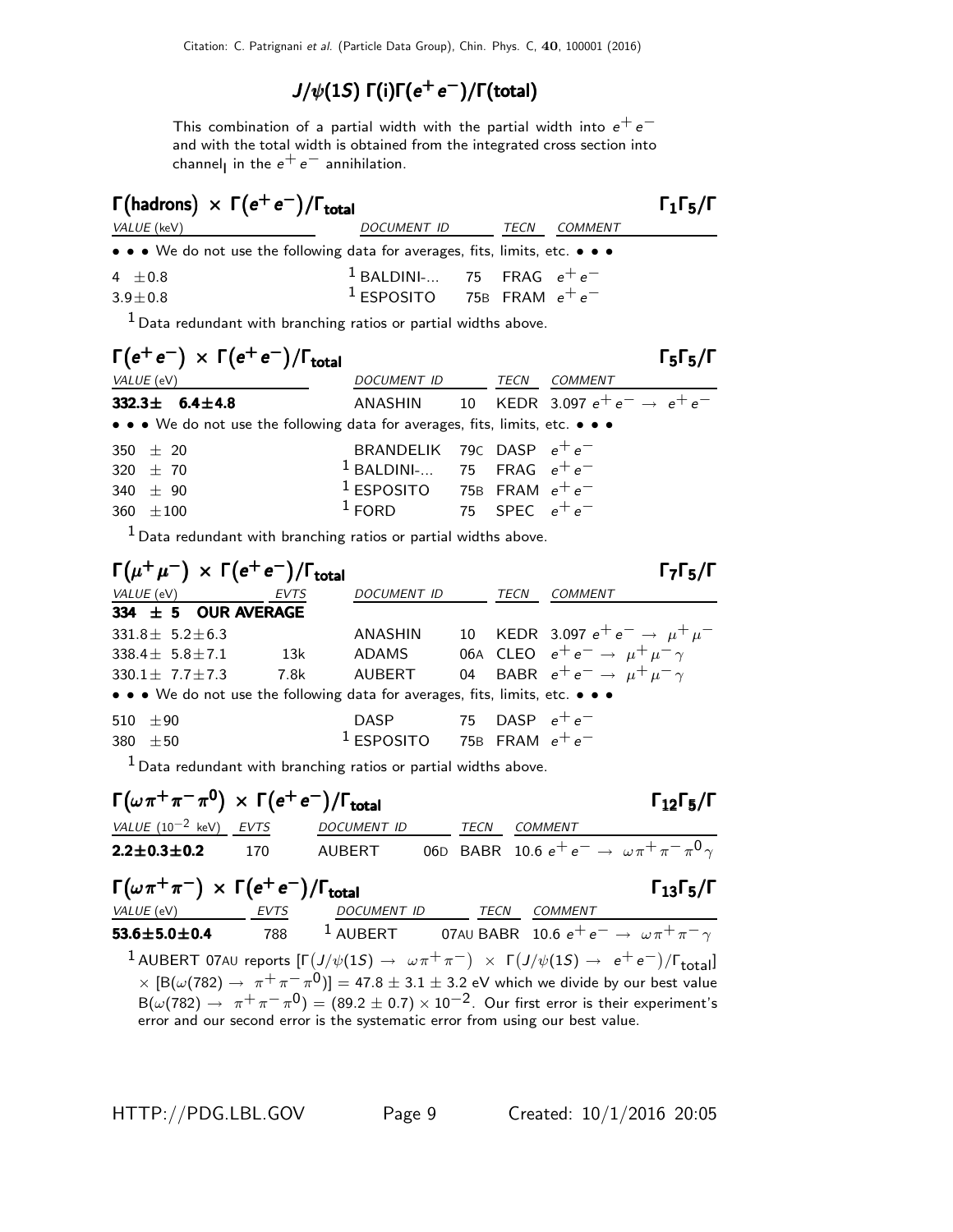| $\Gamma(K^*(892)^0\overline{K}_2^*(1430)^0$ + c.c.) × $\Gamma(e^+e^-)/\Gamma_{\rm total}$                                                                                                                                                                                                                                                         |      |                          |                                                                                                                                                                                                                                                                                                                                                                                                                                                                                     | $\Gamma_{19}\Gamma_5/\Gamma$   |
|---------------------------------------------------------------------------------------------------------------------------------------------------------------------------------------------------------------------------------------------------------------------------------------------------------------------------------------------------|------|--------------------------|-------------------------------------------------------------------------------------------------------------------------------------------------------------------------------------------------------------------------------------------------------------------------------------------------------------------------------------------------------------------------------------------------------------------------------------------------------------------------------------|--------------------------------|
| VALUE (eV) EVTS DOCUMENT ID TECN COMMENT                                                                                                                                                                                                                                                                                                          |      |                          |                                                                                                                                                                                                                                                                                                                                                                                                                                                                                     |                                |
|                                                                                                                                                                                                                                                                                                                                                   |      |                          | 33±4±1 317 $\pm$ 23 $^{1,2}$ AUBERT 07AK BABR 10.6 $e^+e^- \rightarrow \pi^+\pi^-K^+K^-\gamma$                                                                                                                                                                                                                                                                                                                                                                                      |                                |
| <sup>1</sup> Dividing by 2/3 to take into account that B( $K^{*0} \rightarrow K^{+}\pi^{-}$ ) = 2/3.                                                                                                                                                                                                                                              |      |                          | $^2$ AUBERT 07AK reports [Г $(J/\psi(1S) \to~K^*(892)^{\mbox{O}}\overline{K}_{{\cal O}}^*(1430)^{\mbox{O}}+$ c.c.) $~\times~$ Г $(J/\psi(1S) \to~$<br>$(e^+e^-)/\Gamma_{\text{total}}] \times [B(K_2^*(1430) \to K\pi)] = 16.4 \pm 1.1 \pm 1.4$ eV which we divide by<br>our best value B $(K_2^*(1430) \rightarrow K\pi) = (49.9 \pm 1.2) \times 10^{-2}$ . Our first error is their<br>experiment's error and our second error is the systematic error from using our best value. |                                |
|                                                                                                                                                                                                                                                                                                                                                   |      |                          | $\Gamma(K^*(892)^0\overline{K}_2(1770)^0$ + c.c. $\rightarrow K^*(892)^0K^-\pi^+$ + c.c.) $\times \Gamma(e^+e^-)/$                                                                                                                                                                                                                                                                                                                                                                  |                                |
| $\Gamma_{\text{total}}$                                                                                                                                                                                                                                                                                                                           |      |                          |                                                                                                                                                                                                                                                                                                                                                                                                                                                                                     | $\Gamma_{20}\Gamma_5/\Gamma$   |
| VALUE (eV) EVTS DOCUMENT ID TECN COMMENT                                                                                                                                                                                                                                                                                                          |      |                          |                                                                                                                                                                                                                                                                                                                                                                                                                                                                                     |                                |
|                                                                                                                                                                                                                                                                                                                                                   |      |                          | <b>3.8±0.4±0.3</b> 110 ± 14 <sup>1</sup> AUBERT 07AK BABR 10.6 $e^+e^- \rightarrow \pi^+\pi^-K^+K^-\gamma$                                                                                                                                                                                                                                                                                                                                                                          |                                |
| <sup>1</sup> Dividing by 2/3 to take into account that B( $K^{*0} \rightarrow K^{+}\pi^{-}$ ) = 2/3.                                                                                                                                                                                                                                              |      |                          |                                                                                                                                                                                                                                                                                                                                                                                                                                                                                     |                                |
| $\Gamma(K^+K^*(892)^- + \text{c.c.}) \times \Gamma(e^+e^-)/\Gamma_{\text{total}}$                                                                                                                                                                                                                                                                 |      |                          |                                                                                                                                                                                                                                                                                                                                                                                                                                                                                     | $\Gamma_{22}\Gamma_5/\Gamma$   |
| VALUE (eV) DOCUMENT ID TECN COMMENT                                                                                                                                                                                                                                                                                                               |      |                          |                                                                                                                                                                                                                                                                                                                                                                                                                                                                                     |                                |
|                                                                                                                                                                                                                                                                                                                                                   |      |                          | <b>29.0±1.7±1.3</b> AUBERT 08S BABR 10.6 $e^+e^- \rightarrow K^+K^*(892)^-\gamma$                                                                                                                                                                                                                                                                                                                                                                                                   |                                |
| $\Gamma(K^+K^*(892)^- + \text{c.c.} \rightarrow K^+K^-\pi^0) \times \Gamma(e^+e^-)/\Gamma_{\text{total}}$                                                                                                                                                                                                                                         |      |                          |                                                                                                                                                                                                                                                                                                                                                                                                                                                                                     | $\Gamma_{23}\Gamma_{5}/\Gamma$ |
| VALUE (eV) EVTS                                                                                                                                                                                                                                                                                                                                   |      | DOCUMENT ID TECN COMMENT |                                                                                                                                                                                                                                                                                                                                                                                                                                                                                     |                                |
| $10.96 \pm 0.85 \pm 0.70$ 155                                                                                                                                                                                                                                                                                                                     |      |                          | AUBERT 08S BABR 10.6 $e^+e^- \rightarrow K^+K^-\pi^0\gamma$                                                                                                                                                                                                                                                                                                                                                                                                                         |                                |
| $\Gamma(K^+ K^*(892)^- + \text{c.c.} \to K^0 K^{\pm} \pi^{\mp} + \text{c.c.}) \times \Gamma(e^+ e^-)/\Gamma_{\text{total}}$                                                                                                                                                                                                                       |      |                          |                                                                                                                                                                                                                                                                                                                                                                                                                                                                                     | $\Gamma_{24}\Gamma_5/\Gamma$   |
| VALUE (eV) EVTS DOCUMENT ID TECN COMMENT                                                                                                                                                                                                                                                                                                          |      |                          |                                                                                                                                                                                                                                                                                                                                                                                                                                                                                     |                                |
|                                                                                                                                                                                                                                                                                                                                                   |      |                          | <b>16.76±1.70±1.00</b> 89 AUBERT 08s BABR 10.6 $e^+e^- \to K^0_S K^{\pm} \pi^{\mp} \gamma$                                                                                                                                                                                                                                                                                                                                                                                          |                                |
| $\Gamma(K^0 \overline{K}{}^*(892)^0$ + c.c.) $\times \Gamma(e^+e^-)/\Gamma_{\rm total}$                                                                                                                                                                                                                                                           |      |                          |                                                                                                                                                                                                                                                                                                                                                                                                                                                                                     | $\Gamma_{25}\Gamma_{5}/\Gamma$ |
| VALUE (eV)                                                                                                                                                                                                                                                                                                                                        |      | DOCUMENT ID              | TECN COMMENT                                                                                                                                                                                                                                                                                                                                                                                                                                                                        |                                |
| $26.6 \pm 2.5 \pm 1.5$                                                                                                                                                                                                                                                                                                                            |      |                          | AUBERT 08s BABR 10.6 $e^+e^- \rightarrow \, \, K^0 \overline{K}{}^*(892)^0 \, \gamma$                                                                                                                                                                                                                                                                                                                                                                                               |                                |
| $\Gamma(K^0\overline{K}{}^*(892)^0$ + c.c. $\rightarrow K^0K^{\pm}\pi^{\mp}$ + c.c.) $\times \Gamma(e^+e^-)/\Gamma_{\rm total}$                                                                                                                                                                                                                   |      |                          |                                                                                                                                                                                                                                                                                                                                                                                                                                                                                     | $\Gamma_{26}\Gamma_5/\Gamma$   |
| VALUE (eV)                                                                                                                                                                                                                                                                                                                                        | EVIS |                          |                                                                                                                                                                                                                                                                                                                                                                                                                                                                                     |                                |
| $17.70 \pm 1.70 \pm 1.00$ 94                                                                                                                                                                                                                                                                                                                      |      |                          | DOCUMENT ID TECN COMMENT<br>AUBERT 085 BABR 10.6 $e^+e^- \rightarrow K^0_S K^{\pm} \pi^{\mp} \gamma$                                                                                                                                                                                                                                                                                                                                                                                |                                |
| $\Gamma(\omega K \overline{K}) \times \Gamma(e^+e^-)/\Gamma_{\text{total}}$                                                                                                                                                                                                                                                                       |      |                          |                                                                                                                                                                                                                                                                                                                                                                                                                                                                                     | $\Gamma_{35}\Gamma_{5}/\Gamma$ |
|                                                                                                                                                                                                                                                                                                                                                   |      |                          |                                                                                                                                                                                                                                                                                                                                                                                                                                                                                     |                                |
| $\frac{\text{VALU E (eV)}}{3.70 \pm 1.98 \pm 0.03} \frac{\text{EVTS}}{24} \qquad \frac{\text{DOCUMENT ID}}{1 \text{ AUBERT}} \qquad \frac{\text{TECN}}{07 \text{AU BABR}} \qquad \frac{\text{COMMENT}}{10.6 \text{ e}^+ \text{ e}^- \rightarrow \omega \text{ K}^+ \text{ K}^- \gamma}$                                                           |      |                          |                                                                                                                                                                                                                                                                                                                                                                                                                                                                                     |                                |
|                                                                                                                                                                                                                                                                                                                                                   |      |                          | $^1$ AUBERT 07AU reports $[\Gamma(J/\psi(1S) \to \ \omega \,K \overline{K}) \ \times \ \Gamma(J/\psi(1S) \to \ e^+ \,e^-)/\Gamma_{\rm total}] \ \times$                                                                                                                                                                                                                                                                                                                             |                                |
|                                                                                                                                                                                                                                                                                                                                                   |      |                          | $[{\mathsf B}(\omega(782) \to \pi^+\pi^-\pi^0)] = 3.3 \pm 1.3 \pm 1.2$ eV which we divide by our best value                                                                                                                                                                                                                                                                                                                                                                         |                                |
|                                                                                                                                                                                                                                                                                                                                                   |      |                          | $B(\omega(782) \rightarrow \pi^+\pi^-\pi^0) = (89.2 \pm 0.7) \times 10^{-2}$ . Our first error is their experiment's<br>error and our second error is the systematic error from using our best value.                                                                                                                                                                                                                                                                               |                                |
| $\Gamma(\phi 2(\pi^+\pi^-)) \times \Gamma(e^+e^-)/\Gamma_{\text{total}}$                                                                                                                                                                                                                                                                          |      |                          |                                                                                                                                                                                                                                                                                                                                                                                                                                                                                     | $\Gamma_{37}\Gamma_{5}/\Gamma$ |
|                                                                                                                                                                                                                                                                                                                                                   |      |                          |                                                                                                                                                                                                                                                                                                                                                                                                                                                                                     |                                |
| $\frac{\text{VALU E (10}^{-2} \text{ keV})}{\text{0.96} \pm \text{0.19} \pm \text{0.01}} \quad \frac{\text{EVTS}}{35} \qquad \frac{\text{DOCUMENT ID}}{1 \text{ AUBERT}} \quad \frac{\text{TECN}}{06D} \quad \frac{\text{COMMENT}}{\text{BABR}} \quad \frac{\text{COMMENT}}{10.6 \text{ e}^+ \text{ e}^-} \rightarrow \phi 2(\pi^+ \pi^-) \gamma$ |      |                          |                                                                                                                                                                                                                                                                                                                                                                                                                                                                                     |                                |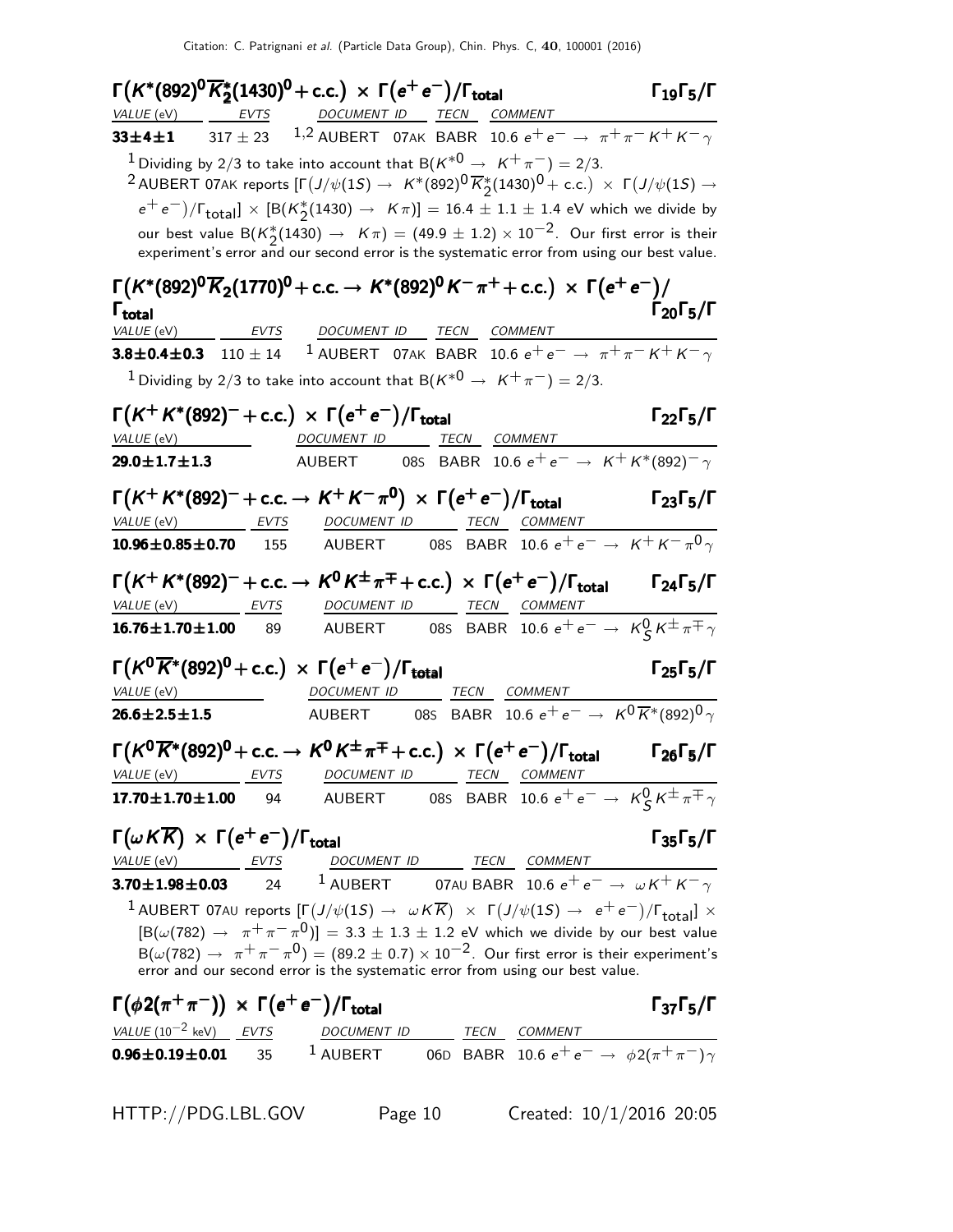$^1$  AUBERT 06D reports  $[\Gamma\big( J/\psi(1S) \to \phi 2(\pi^+\pi^-) \big) \ \times \ \Gamma\big( J/\psi(1S) \to \ e^+e^- \big)/\Gamma_{\rm total}]$  $\times$  [B( $\phi$ (1020) → K<sup>+</sup>K<sup>-</sup>)] = (0.47 ± 0.09 ± 0.03) × 10<sup>-2</sup> keV which we divide by our best value B( $\phi$ (1020)  $\rightarrow$  K<sup>+</sup>K<sup>-</sup>) = (48.9 ± 0.5) × 10<sup>-2</sup>. Our first error is their experiment's error and our second error is the systematic error from using our best value.

| $\Gamma(\phi \pi^+ \pi^-) \times \Gamma(e^+ e^-)/\Gamma_{\text{total}}$ |      |                            |  |  |                                                                                                                                                                                                                                                                                                                                                                                      |  |  |  |
|-------------------------------------------------------------------------|------|----------------------------|--|--|--------------------------------------------------------------------------------------------------------------------------------------------------------------------------------------------------------------------------------------------------------------------------------------------------------------------------------------------------------------------------------------|--|--|--|
| VALUE (eV)                                                              | EVTS | <b>DOCUMENT ID</b><br>TECN |  |  | <b>COMMENT</b>                                                                                                                                                                                                                                                                                                                                                                       |  |  |  |
| 4.8 $\pm$ 0.4 OUR AVERAGE                                               |      |                            |  |  |                                                                                                                                                                                                                                                                                                                                                                                      |  |  |  |
|                                                                         |      |                            |  |  |                                                                                                                                                                                                                                                                                                                                                                                      |  |  |  |
| $5.33 \pm 0.71 \pm 0.05$                                                |      |                            |  |  | 103 <sup>2</sup> AUBERT, BE 06D BABR 10.6 $e^+e^- \rightarrow$<br>$K^+K^-\pi^+\pi^-\gamma$                                                                                                                                                                                                                                                                                           |  |  |  |
| $l$ $c$                                                                 |      |                            |  |  | $\overline{1}$ $\overline{1}$ $\overline{1}$ $\overline{1}$ $\overline{1}$ $\overline{1}$ $\overline{1}$ $\overline{1}$ $\overline{1}$ $\overline{1}$ $\overline{1}$ $\overline{1}$ $\overline{1}$ $\overline{1}$ $\overline{1}$ $\overline{1}$ $\overline{1}$ $\overline{1}$ $\overline{1}$ $\overline{1}$ $\overline{1}$ $\overline{1}$ $\overline{1}$ $\overline{1}$ $\overline{$ |  |  |  |

 $^{\text{1}}$ SHEN 09 reports 4.50  $\pm$  0.41  $\pm$  0.26 eV from a measurement of [Γ $(J/\psi(1S)$   $\rightarrow$  $(\phi \pi^+ \pi^-)$   $\times$   $\Gamma\big( J/\psi(1S)$   $\to$   $\rm e^+ e^- \big)/\Gamma_{\rm total} \big] \times [B(\phi(1020)$   $\to$   $\rm K^+ K^-)]$  assuming  ${\sf B}(\phi(1020)\,\to\,\,\, {\sf K}^+{\sf K}^-)=(49.2\,\pm\,0.6)\times 10^{-2},$  which we rescale to our best value  $\mathsf{B}(\phi(1020)\to\;\;K^+K^-)=(48.9\pm0.5)\times10^{-2}.$  Our first error is their experiment's error and our second error is the systematic error from using our best value.

 $^2$ AUBERT,BE 06D reports  $[\Gamma(J/\psi(1S) \to \ \phi \pi^+ \pi^-) \ \times \ \Gamma(J/\psi(1S) \to \ e^+ \, e^-)/\Gamma_{\rm total}]$  $\times$   $\left[\text{B}(\phi(1020) \rightarrow K^+K^-)\right] = 2.61 \pm 0.30 \pm 0.18$  eV which we divide by our best value  $B(\phi(1020) \rightarrow K^+K^-) = (48.9 \pm 0.5) \times 10^{-2}$ . Our first error is their experiment's error and our second error is the systematic error from using our best value.

| $\Gamma(\phi \pi^0 \pi^0) \times \Gamma(e^+ e^-)/\Gamma_{\text{total}}$ |  | $\Gamma_{47}\Gamma_{5}/\Gamma$                                                                                                                                                                                                                                                                                                                                                                  |  |                |  |
|-------------------------------------------------------------------------|--|-------------------------------------------------------------------------------------------------------------------------------------------------------------------------------------------------------------------------------------------------------------------------------------------------------------------------------------------------------------------------------------------------|--|----------------|--|
| VALUE (eV) EVTS                                                         |  | DOCUMENT ID TECN                                                                                                                                                                                                                                                                                                                                                                                |  | <b>COMMENT</b> |  |
|                                                                         |  | <b>3.15±0.88±0.03</b> 23 <sup>1</sup> AUBERT,BE 06D BABR 10.6 $e^+e^- \rightarrow K^+K^-\pi^0\pi^0\gamma$                                                                                                                                                                                                                                                                                       |  |                |  |
|                                                                         |  | <sup>1</sup> AUBERT, BE 06D reports $[\Gamma(J/\psi(1S) \to \phi \pi^0 \pi^0) \times \Gamma(J/\psi(1S) \to e^+e^-)/\Gamma_{\text{total}}]$<br>$\times$ [B( $\phi$ (1020) $\rightarrow$ K <sup>+</sup> K <sup>-</sup> )] = 1.54 ± 0.40 ± 0.16 eV which we divide by our best value<br>$B(\phi(1020) \rightarrow K^+K^-) = (48.9 \pm 0.5) \times 10^{-2}$ . Our first error is their experiment's |  |                |  |
| $-1$ $-1$ $-1$ $-1$ $-1$                                                |  | error and our second error is the systematic error from using our best value.                                                                                                                                                                                                                                                                                                                   |  |                |  |

| $\Gamma(\phi \eta) \times \Gamma(e^+ e^-) / \Gamma_{\text{total}}$                                                                                                |      |                                                                          |      |         | $\Gamma_{50}\Gamma_{5}/\Gamma$ |
|-------------------------------------------------------------------------------------------------------------------------------------------------------------------|------|--------------------------------------------------------------------------|------|---------|--------------------------------|
| <i>VALUE</i> (eV)                                                                                                                                                 | EVTS | DOCUMENT ID                                                              | TECN | COMMENT |                                |
| $6.1 \pm 2.7 \pm 0.4$                                                                                                                                             |      | <sup>1</sup> AUBERT 07AU BABR 10.6 $e^+e^- \rightarrow \phi \eta \gamma$ |      |         |                                |
| <sup>1</sup> AUBERT 07AU quotes $\Gamma_{ee}^{J/\psi} \cdot B(J/\psi \to \phi \eta) \cdot B(\phi \to K^+ K^-) \cdot B(\eta \to 3\pi) =$<br>0.84 ± 0.37 ± 0.05 eV. |      |                                                                          |      |         |                                |

 $\Gamma(\phi\, f_0(980) \to \phi\, \pi^+\, \pi^-) \; \times \; \Gamma(e^+ \, e^-)/\Gamma_{\textsf{total}}$  Γ57Γ5/Γ

 $\Gamma_{57}$ Γ<sub>5</sub>/Γ

VALUE (eV) EVTS DOCUMENT ID TECN COMMENT  $1.21 \pm 0.23$  OUR AVERAGE Error includes scale factor of 1.2.  $1.48 \pm 0.27 \pm 0.09$  60  $\pm$  11  $^{-1}$  SHEN 09 BELL 10.6  $e^+e^- \rightarrow K^+K^-\pi^+\pi^-\gamma$  $1.02\pm0.24\pm0.01$  20  $\pm$  5  $^{-2}$  AUBERT 07AK BABR 10.6  $e^+ \, e^- \rightarrow~\pi^+ \, \pi^- \, K^+ \, K^- \, \gamma$ <sup>1</sup> Multiplied by 2/3 to take into account the  $\phi \pi^+ \pi^-$  mode only. Using B( $\phi \to K^+ K^-$ )  $= (49.2 \pm 0.6)\%$ .

 $^2$ AUBERT 07AK reports  $[{\Gamma\big( J/\psi(1S)~\to~\phi\,f_0(980)~\to~\phi\,\pi^+\,\pi^-}\big)~\times~\Gamma\big( J/\psi(1S)~\to~$  $(e^+e^-)/\Gamma_{\text{total}}] \times [B(\phi(1020) \to K^+K^-)] = 0.50 \pm 0.11 \pm 0.04 \text{ eV}$  which we divide by our best value B( $\phi$ (1020)  $\rightarrow$  K<sup>+</sup>K<sup>-</sup>) = (48.9 ± 0.5) × 10<sup>-2</sup>. Our first error is their experiment's error and our second error is the systematic error from using our best value.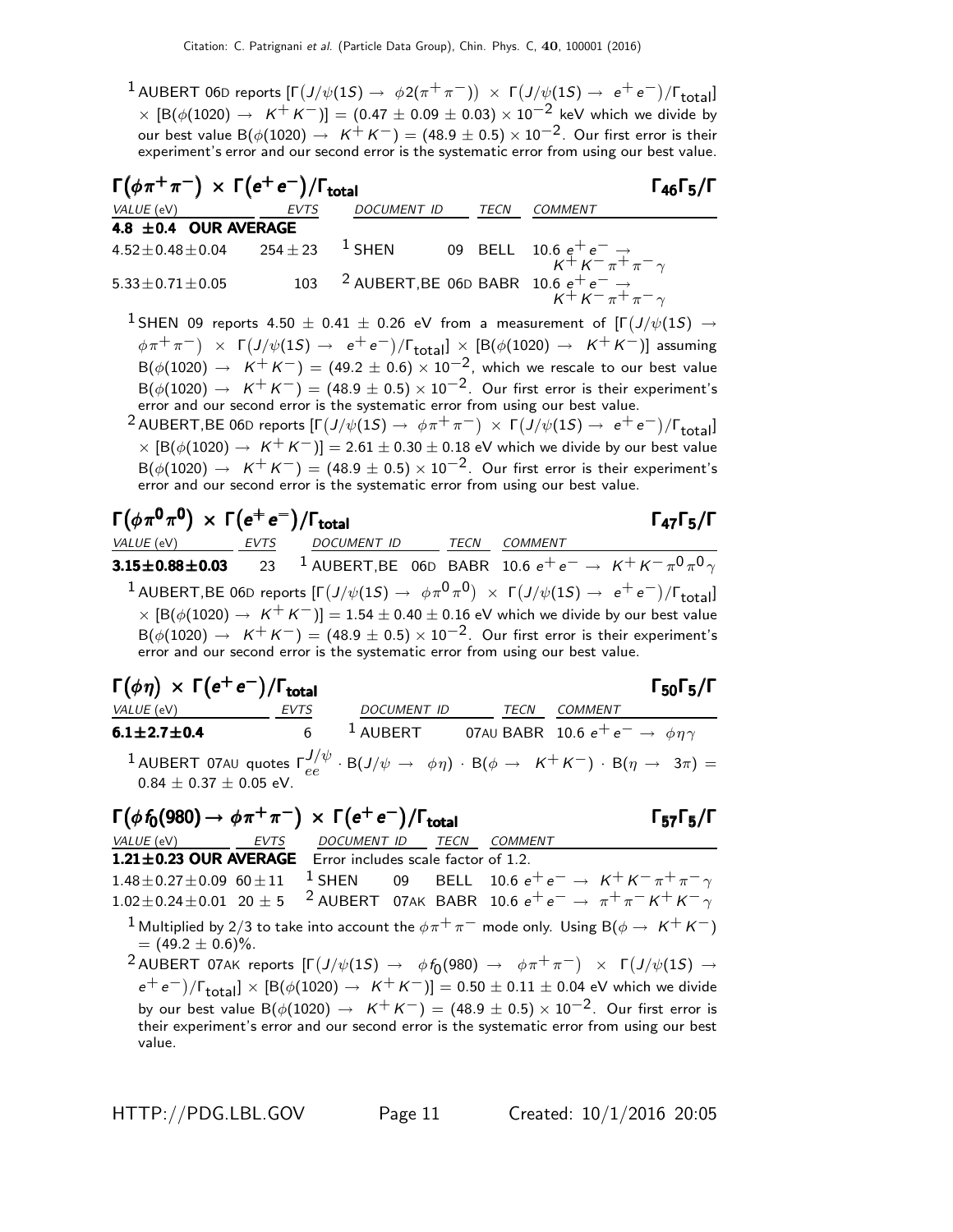| $\Gamma(\phi\, f_0(980) \to\, \phi\, \pi^{\bm 0}\pi^{\bm 0})\,\times\, \Gamma(e^+\, e^-)/\Gamma_{\rm total}$                                                                                                                                                                                                                                                                                                                                                                                                                                                  | $\Gamma_{58}\Gamma_5/\Gamma$                            |
|---------------------------------------------------------------------------------------------------------------------------------------------------------------------------------------------------------------------------------------------------------------------------------------------------------------------------------------------------------------------------------------------------------------------------------------------------------------------------------------------------------------------------------------------------------------|---------------------------------------------------------|
| VALUE (eV) ________ ______ EVTS _____ DOCUMENT_ID ______TECN ____ COMMENT                                                                                                                                                                                                                                                                                                                                                                                                                                                                                     |                                                         |
| <b>0.96±0.40±0.01</b> 7.0 ± 2.8 <sup>1</sup> AUBERT 07AK BABR 10.6 $e^+e^- \rightarrow \pi^0 \pi^0 K^+ K^- \gamma$                                                                                                                                                                                                                                                                                                                                                                                                                                            |                                                         |
| $^1$ AUBERT 07AK reports [F $(J/\psi(1S) \to \, \phi f_0(980) \to \, \phi \, \pi^0 \, \pi^0) \times$ F $(J/\psi(1S) \to \, e^+ \, e^-)/$                                                                                                                                                                                                                                                                                                                                                                                                                      |                                                         |
| $\lceil_{\text{total}}\rceil \times \lceil B(\phi(1020) \rightarrow K^+K^-)\rceil = 0.47 \pm 0.19 \pm 0.05$ eV which we divide by our                                                                                                                                                                                                                                                                                                                                                                                                                         |                                                         |
| best value B( $\phi$ (1020) $\rightarrow$ K <sup>+</sup> K <sup>-</sup> ) = (48.9 $\pm$ 0.5) × 10 <sup>-2</sup> . Our first error is their<br>experiment's error and our second error is the systematic error from using our best value.                                                                                                                                                                                                                                                                                                                      |                                                         |
|                                                                                                                                                                                                                                                                                                                                                                                                                                                                                                                                                               |                                                         |
| $\Gamma(\eta \pi^+\pi^-) \times \Gamma(e^+e^-)/\Gamma_{\rm total}$<br>$VALUE$ (eV) EVTS                                                                                                                                                                                                                                                                                                                                                                                                                                                                       | $\Gamma_{68}\Gamma_5/\Gamma$                            |
| $\frac{DOCUMENT ID}{1 \text{ AUBERT}} \frac{TECN}{07 \text{ AU} BABR} \frac{COMMENT}{10.6 e^+ e^-} \rightarrow \eta \pi^+ \pi^- \gamma$<br>$2.23 \pm 0.97 \pm 0.03$ 9                                                                                                                                                                                                                                                                                                                                                                                         |                                                         |
| $^1$ AUBERT 07AU reports $[\Gamma(J/\psi(1S) \to~\eta\pi^+\pi^-)~\times~\Gamma(J/\psi(1S) \to~e^+e^-)/\Gamma_{\rm total}] \times$                                                                                                                                                                                                                                                                                                                                                                                                                             |                                                         |
| $[\hbox{B}(\eta\to\pi^+\pi^-\pi^0)]=0.51\pm0.22\pm0.03$ eV which we divide by our best value B $(\eta\to$                                                                                                                                                                                                                                                                                                                                                                                                                                                     |                                                         |
| $\pi^+\pi^-\pi^0) = (22.92 \pm 0.28) \times 10^{-2}$ . Our first error is their experiment's error and our                                                                                                                                                                                                                                                                                                                                                                                                                                                    |                                                         |
| second error is the systematic error from using our best value.                                                                                                                                                                                                                                                                                                                                                                                                                                                                                               |                                                         |
| $\Gamma(K^*(892)^0\overline{K}{}^*(892)^0) \times \Gamma(e^+e^-)/\Gamma_{\rm total}$                                                                                                                                                                                                                                                                                                                                                                                                                                                                          | $\Gamma_{15}\Gamma_{5}/\Gamma$                          |
| $VALUE$ (eV) EVTS<br>DOCUMENT ID TECN COMMENT                                                                                                                                                                                                                                                                                                                                                                                                                                                                                                                 |                                                         |
| 1.28 $\pm$ 0.40 $\pm$ 0.11 25 $\pm$ 8 $^{-1}$ aubert 07ak babr 10.6 $e^+e^- \rightarrow \pi^+\pi^ K^+$ $K^-\gamma$                                                                                                                                                                                                                                                                                                                                                                                                                                            |                                                         |
| <sup>1</sup> Dividing by $(2/3)^2$ to take twice into account that B( $K^{*0} \rightarrow K^{+}\pi^{-}$ ) = 2/3.                                                                                                                                                                                                                                                                                                                                                                                                                                              |                                                         |
| $\Gamma(\phi f_2(1270)) \times \Gamma(e^+e^-)/\Gamma_{\text{total}}$                                                                                                                                                                                                                                                                                                                                                                                                                                                                                          | $\Gamma_{42}\Gamma_{5}/\Gamma$                          |
| DOCUMENT ID TECN COMMENT<br><i>VALUE</i> (eV)<br>EVTS                                                                                                                                                                                                                                                                                                                                                                                                                                                                                                         |                                                         |
| $4.05 \pm 0.73 + 0.04 - 0.14$<br>44 $\pm$ 7 $^{-1,2}$ AUBERT 07AK BABR $10.6 e^{+} e^{-} \rightarrow \pi^{+} \pi^{-} K^{+} K^{-} \gamma$                                                                                                                                                                                                                                                                                                                                                                                                                      |                                                         |
| <sup>1</sup> Using B( $\phi \rightarrow (K + K)^{-}$ ) = (49.3 ± 0.6)%.<br><sup>2</sup> AUBERT 07AK reports $[\Gamma(J/\psi(1S) \rightarrow \phi f_2(1270)) \times \Gamma(J/\psi(1S) \rightarrow e^+e^-)/\Gamma_{\text{total}}]$<br>× [B(f <sub>2</sub> (1270) $\rightarrow \pi \pi$ ] = 3.41 $\pm$ 0.55 $\pm$ 0.28 eV which we divide by our best value<br>$B(f_2(1270) \rightarrow \pi \pi) = (84.2^{+2.9}_{-0.9}) \times 10^{-2}$ . Our first error is their experiment's error<br>and our second error is the systematic error from using our best value. |                                                         |
| $\Gamma(2(\pi^+\pi^-)\pi^0) \times \Gamma(e^+e^-)/\Gamma_{\rm total}$                                                                                                                                                                                                                                                                                                                                                                                                                                                                                         | $\Gamma$ <sub>94</sub> Г $_5$ /Г                        |
| TECN COMMENT<br>VALUE (eV) EVTS DOCUMENT ID                                                                                                                                                                                                                                                                                                                                                                                                                                                                                                                   |                                                         |
| 07AU BABR 10.6 $e^+e^- \rightarrow 2(\pi^+\pi^-)\pi^0\gamma$<br>$303 \pm 5 \pm 18$<br>4990<br>AUBERT                                                                                                                                                                                                                                                                                                                                                                                                                                                          |                                                         |
| $\Gamma(\pi^+\pi^-\pi^0) \times \Gamma(e^+e^-)/\Gamma_{\text{total}}$                                                                                                                                                                                                                                                                                                                                                                                                                                                                                         | $\Gamma$ <sub>96</sub> $\Gamma$ <sub>5</sub> / $\Gamma$ |
| DOCUMENT ID TECN COMMENT<br>VALUE (keV)                                                                                                                                                                                                                                                                                                                                                                                                                                                                                                                       |                                                         |
| AUBERT,B 04N BABR 10.6 $e^+e^- \rightarrow \pi^+\pi^-\pi^0\gamma$<br>$0.122 \pm 0.005 \pm 0.008$                                                                                                                                                                                                                                                                                                                                                                                                                                                              |                                                         |
| $\Gamma(\pi^+\pi^-\pi^0 K^+ K^-) \times \Gamma(e^+e^-)/\Gamma_{\text{total}}$                                                                                                                                                                                                                                                                                                                                                                                                                                                                                 | $\Gamma$ 97 $\Gamma$ 5/Г                                |
| VALUE (eV) EVTS DOCUMENT ID TECN COMMENT                                                                                                                                                                                                                                                                                                                                                                                                                                                                                                                      |                                                         |
| <b>107.0±4.3±6.4</b> 768 AUBERT 07AU BABR 10.6 $e^+e^- \rightarrow K^+K^-\pi^+\pi^-\pi^0\gamma$                                                                                                                                                                                                                                                                                                                                                                                                                                                               |                                                         |
| $\Gamma(\pi^+\pi^- K^+ K^-) \times \Gamma(e^+ e^-)/\Gamma_{\text{total}}$                                                                                                                                                                                                                                                                                                                                                                                                                                                                                     | $\Gamma$ <sub>99</sub> $\Gamma_5/\Gamma$                |
| VALUE (eV)<br><u>EVTS</u> DOCUMENT ID TECN COMMENT                                                                                                                                                                                                                                                                                                                                                                                                                                                                                                            |                                                         |
| <b>36.3±1.3±2.1</b> 1586 ± 58 AUBERT 07AK BABR 10.6 $e^+e^- \rightarrow \pi^+\pi^- K^+ K^- \gamma$                                                                                                                                                                                                                                                                                                                                                                                                                                                            |                                                         |
| • • • We do not use the following data for averages, fits, limits, etc. • • •<br>$^1$ AUBERT 05D BABR 10.6 $e^+e^- \rightarrow K^+K^-\pi^+\pi^-\gamma$<br>233<br>$33.6 \pm 2.7 \pm 2.7$                                                                                                                                                                                                                                                                                                                                                                       |                                                         |
| <sup>1</sup> Superseded by AUBERT 07AK.                                                                                                                                                                                                                                                                                                                                                                                                                                                                                                                       |                                                         |
|                                                                                                                                                                                                                                                                                                                                                                                                                                                                                                                                                               |                                                         |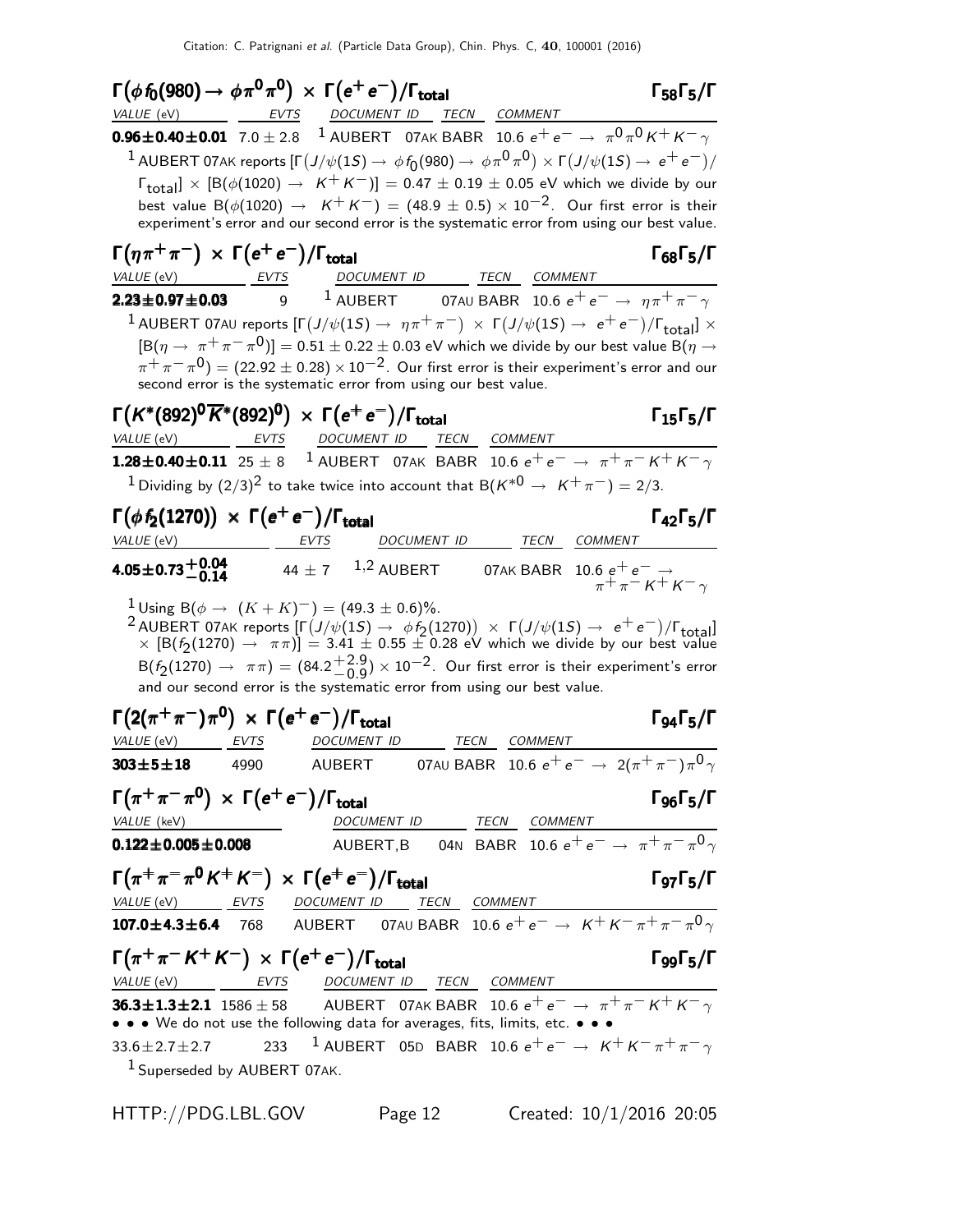$^1$  ARMSTRONG 93B E760  $\overline{p}p \rightarrow e^+e^-$ 

11.3±0.4±0.3 821 LEES 130 BABR  $e^+e^- \rightarrow p\overline{p}\gamma$ 12.9 $\pm$ 0.4 $\pm$ 0.4 918 LEES 13Y BABR  $e^+e^- \rightarrow p\overline{p}\gamma$  $12.0\pm0.6\pm0.5$  438 AUBERT 06B  $e^+\,e^-\rightarrow\,p\overline{p}\gamma$ 

 $9.7 \pm 1.7$ 

HTTP://PDG.LBL.GOV Page 13 Created: 10/1/2016 20:05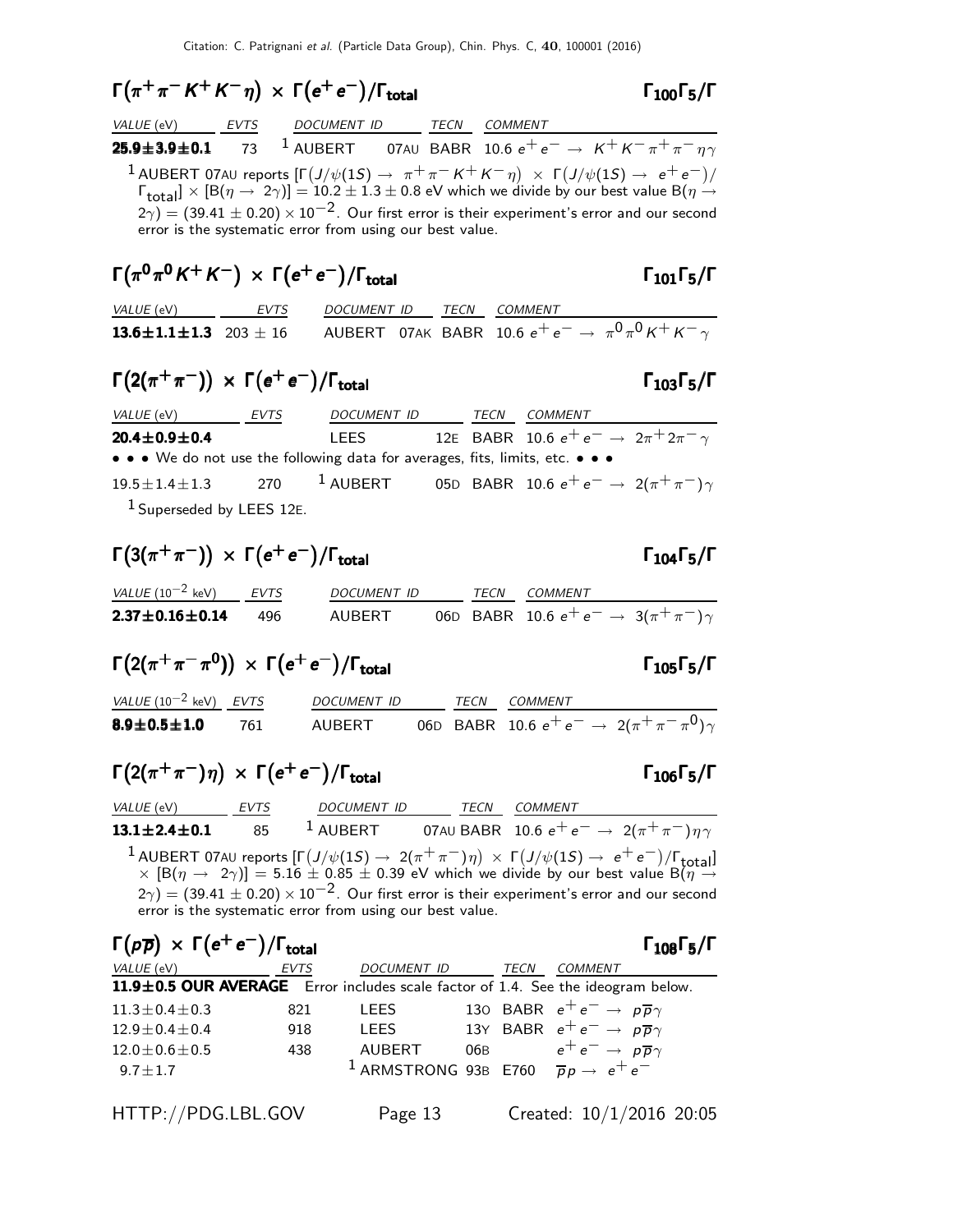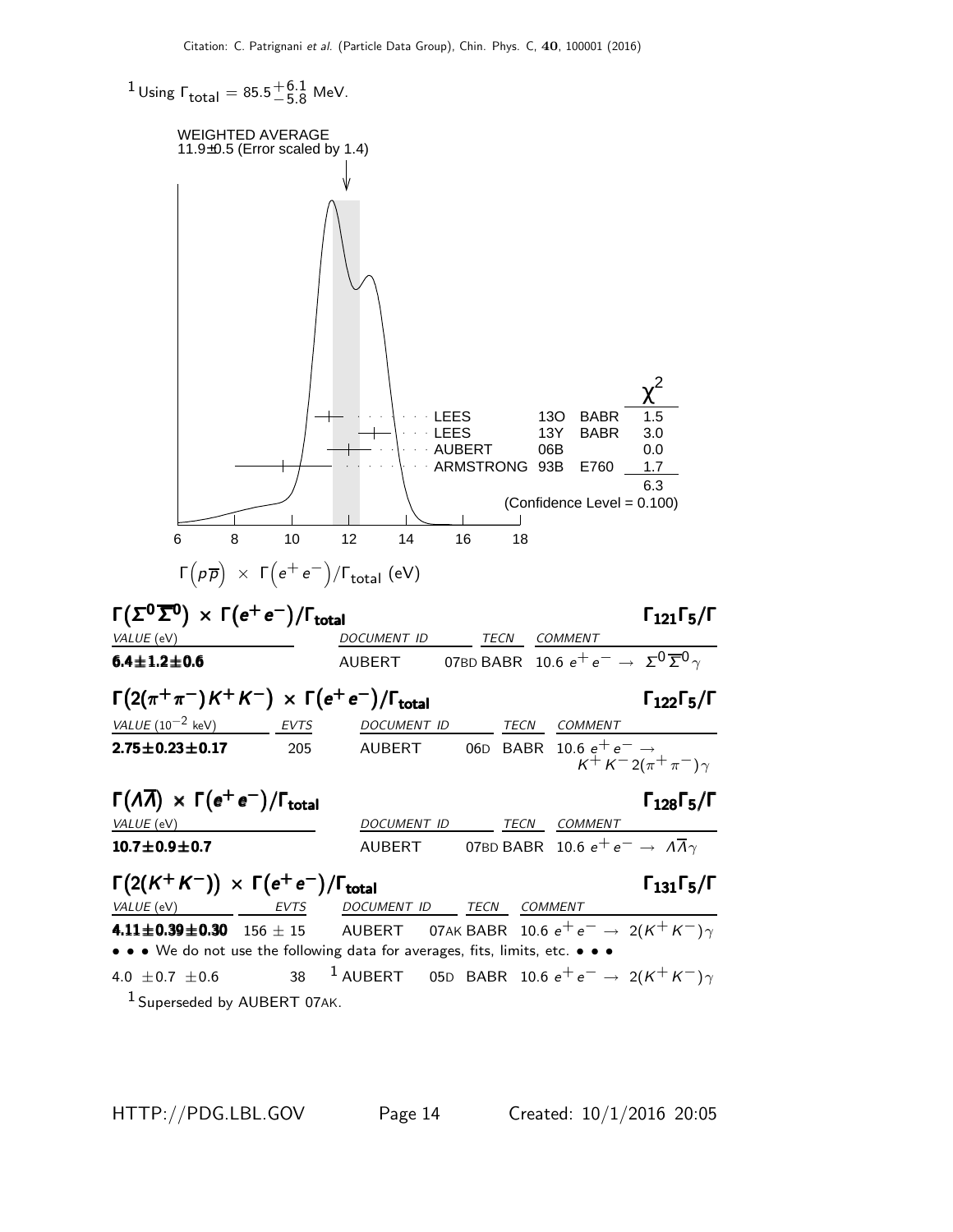| $\Gamma(K^+K^-) \times \Gamma(e^+e^-)/\Gamma_{\text{total}}$                  | $\Gamma_{133}\Gamma_{5}/\Gamma$ |           |                    |      |                                            |  |  |  |
|-------------------------------------------------------------------------------|---------------------------------|-----------|--------------------|------|--------------------------------------------|--|--|--|
| VALUE (eV)                                                                    | <b>EVTS</b>                     |           | <b>DOCUMENT ID</b> | TECN | COMMENT                                    |  |  |  |
| • • • We do not use the following data for averages, fits, limits, etc. • • • |                                 |           |                    |      |                                            |  |  |  |
| $1.78 \pm 0.11 \pm 0.05$                                                      | 462                             | $1$ LEES  |                    |      | 15J BABR $e^+e^- \rightarrow K^+K^-\gamma$ |  |  |  |
| $1.94 \pm 0.11 \pm 0.05$                                                      | 462                             | $2$ LEES  |                    |      | 15J BABR $e^+e^- \rightarrow K^+K^-\gamma$ |  |  |  |
| $1.42 \pm 0.23 \pm 0.08$                                                      | 51                              | $3$ I FFS |                    |      | 130 BABR $e^+e^- \rightarrow K^+K^-\gamma$ |  |  |  |
| $1 \sin \phi > 0$ .                                                           |                                 |           |                    |      |                                            |  |  |  |
| $2 \sin \phi < 0$ .                                                           |                                 |           |                    |      |                                            |  |  |  |
| 3 Interference with non-resonant $K^+K^-$ production not taken into account.  |                                 |           |                    |      |                                            |  |  |  |

#### $J/\psi(1S)$  BRANCHING RATIOS

For the first four branching ratios, see also the partial widths, and (partial widths)  $\times$   $\Gamma(e^+e^-)/\Gamma_{\rm total}$  above.

| $\Gamma$ (hadrons)/ $\Gamma_{\text{total}}$ |                    |                  |                | $\Gamma_1/\Gamma$ |
|---------------------------------------------|--------------------|------------------|----------------|-------------------|
| <i>VALUE</i>                                | <i>DOCUMENT ID</i> | <i>TECN</i>      | <i>COMMENT</i> |                   |
| $0.877 \pm 0.005$ OUR AVERAGE               |                    |                  |                |                   |
| $0.878 \pm 0.005$                           | BAL                | 95B BES $e^+e^-$ |                |                   |
| $0.86 \pm 0.02$                             | <b>BOYARSKI</b>    | 75 MRK1 $e^+e^-$ |                |                   |

| $\Gamma(\text{virtual}\,\gamma \rightarrow \text{hadrons})/\Gamma_{\text{total}}$                                     |                               |  |  |              |  |  |  |  |
|-----------------------------------------------------------------------------------------------------------------------|-------------------------------|--|--|--------------|--|--|--|--|
| <i>VALUE</i>                                                                                                          | DOCUMENT ID                   |  |  | TECN COMMENT |  |  |  |  |
| $0.135 \pm 0.003$                                                                                                     | $1,2$ SETH 04 RVUE $e^+e^-$   |  |  |              |  |  |  |  |
| $\bullet \bullet \bullet$ We do not use the following data for averages, fits, limits, etc. $\bullet \bullet \bullet$ |                               |  |  |              |  |  |  |  |
| $0.17\ \pm0.02$                                                                                                       | $1$ BOYARSKI 75 MRK1 $e^+e^-$ |  |  |              |  |  |  |  |
|                                                                                                                       |                               |  |  |              |  |  |  |  |

 $\frac{1}{\sqrt{1}}$  Included in  $\Gamma(\text{hadrons})/\Gamma_{\text{total}}$ .

<sup>2</sup>Using B(J/ $\psi$  →  $\ell^+ \ell^-)$  = (5.90  $\pm$  0.09)% from RPP-2002 and R = 2.28  $\pm$  0.04 determined by a fit to data from BAI 00 and BAI 02C.

# $\Gamma(ggg)/\Gamma_{\text{total}}$  Γ3/Γ

| VALUE (units $10^{-2}$ )                                                                                            | <b>EVTS</b> | <b>DOCUMENT ID</b> |  | TECN | <b>COMMENT</b>                                                                                                        |  |  |
|---------------------------------------------------------------------------------------------------------------------|-------------|--------------------|--|------|-----------------------------------------------------------------------------------------------------------------------|--|--|
| $64.1 \pm 1.0$                                                                                                      | 6 M         | $1$ BESSON         |  |      | 08 CLEO $\psi(2S) \rightarrow \pi^+ \pi^- +$ hadrons                                                                  |  |  |
|                                                                                                                     |             |                    |  |      | <sup>1</sup> Calculated using the value $\Gamma(\gamma g g)/\Gamma(g g g) = 0.137 \pm 0.001 \pm 0.016 \pm 0.004$ from |  |  |
| BESSON 08 and the PDG 08 values of B( $\ell^+ \ell^-$ ), B(virtual $\gamma \to$ hadrons), and B( $\gamma \eta_c$ ). |             |                    |  |      |                                                                                                                       |  |  |
|                                                                                                                     |             |                    |  |      | The statistical error is negligible and the systematic error is partially correlated with that                        |  |  |

of  $\Gamma(\gamma g g)/\Gamma_{\rm total}$  measurement of BESSON 08.

| $\Gamma(\gamma gg)/\Gamma_{\rm total}$ |                           |      | $\Gamma_4/\Gamma$                                                  |
|----------------------------------------|---------------------------|------|--------------------------------------------------------------------|
| VALUE (units $10^{-2}$ ) EVTS          | DOCUMENT ID               | TECN | <i>COMMENT</i>                                                     |
| $8.79 \pm 1.05$                        | 200 k <sup>1</sup> BESSON |      | 08 CLEO $\psi(2S) \rightarrow \pi^+ \pi^- \gamma + \text{hadrons}$ |
|                                        |                           |      |                                                                    |

 $^1$  Calculated using the value  $\Gamma(\gamma g \, g)/\Gamma(g \, g \, g) = 0.137\,\pm\,0.001\,\pm\,0.016\,\pm\,0.004$  from BESSON 08 and the value of  $\Gamma(ggg)/\Gamma_{\rm total}$ . The statistical error is negligible and the systematic error is partially correlated with that of  $\Gamma(g \, g \, g)/\Gamma_{\rm total}$  measurement of BESSON 08.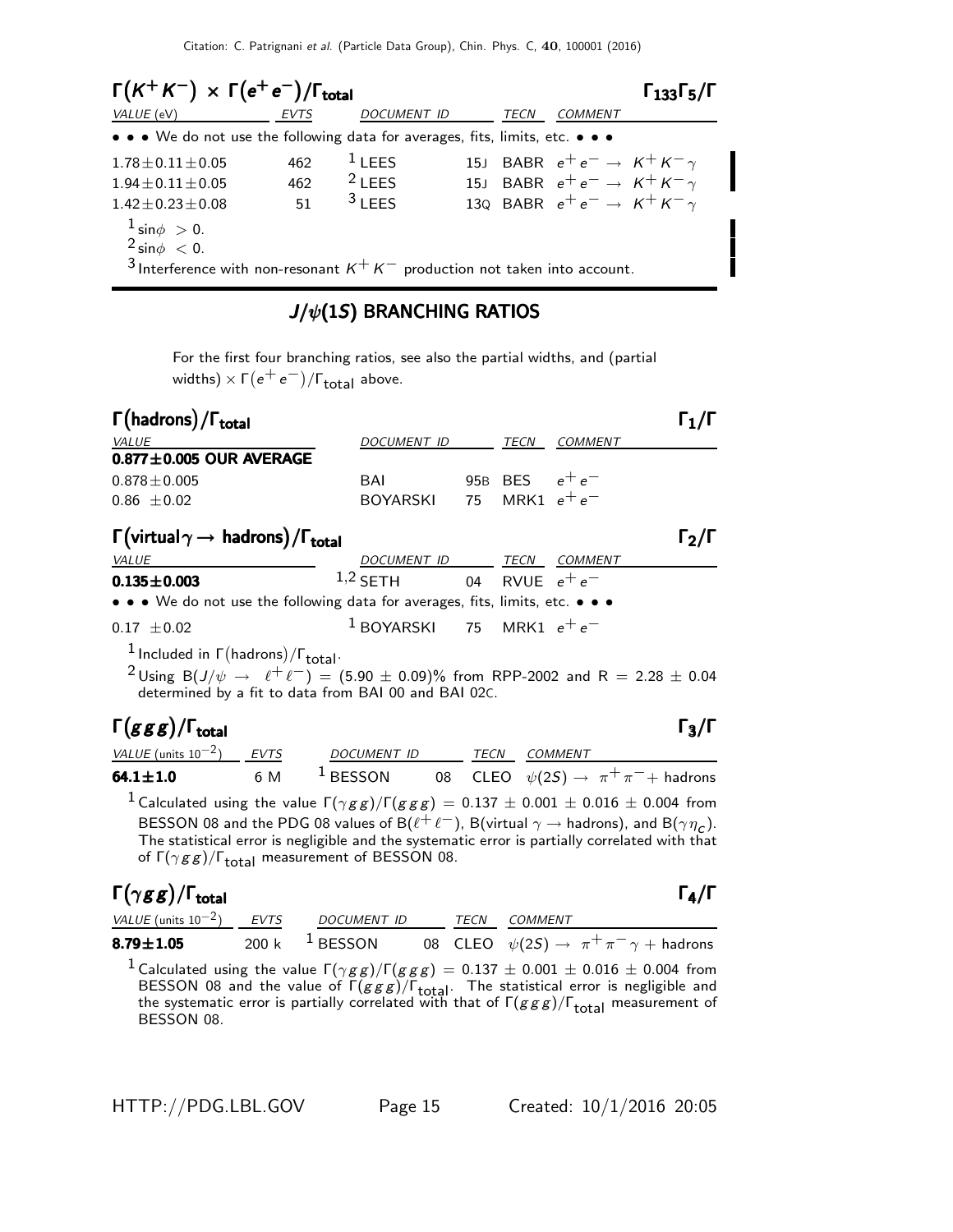|                 | $\Gamma(\gamma gg)/\Gamma(ggg)$                                                                                                                     |                      |                            |                  |                |                                                                         | $\Gamma_4/\Gamma_3$                                                          |
|-----------------|-----------------------------------------------------------------------------------------------------------------------------------------------------|----------------------|----------------------------|------------------|----------------|-------------------------------------------------------------------------|------------------------------------------------------------------------------|
|                 | VALUE (units $10^{-2}$ )                                                                                                                            | <b>EVTS</b>          |                            | DOCUMENT ID      |                | TECN COMMENT                                                            |                                                                              |
|                 | $13.7 \pm 0.1 \pm 0.7$                                                                                                                              | 6 M                  | <b>BESSON</b>              | 08               |                |                                                                         | CLEO $\psi(2S) \rightarrow \pi^+ \pi^- J/\psi$                               |
|                 | $\Gamma(e^+e^-)/\Gamma_{\rm total}$                                                                                                                 |                      |                            |                  |                |                                                                         | $\Gamma_5/\Gamma$                                                            |
|                 | VALUE (units $10^{-2}$ )                                                                                                                            | EVTS                 | DOCUMENT ID                |                  | TECN           | COMMENT                                                                 |                                                                              |
|                 | 5.971±0.032 OUR AVERAGE                                                                                                                             |                      |                            |                  |                |                                                                         |                                                                              |
|                 | $5.983 \pm 0.007 \pm 0.037$                                                                                                                         | 720k                 | ABLIKIM                    |                  |                |                                                                         | 13R BES3 $\psi(2S) \rightarrow J/\psi \pi^+ \pi^-$                           |
|                 | $5.945 \pm 0.067 \pm 0.042$                                                                                                                         | 15k                  | LI                         | 05 <sub>C</sub>  |                |                                                                         | CLEO $\psi(2S) \rightarrow J/\psi \pi^+ \pi^-$                               |
|                 | 5.90 $\pm$ 0.05 $\pm$ 0.10                                                                                                                          |                      | BAI                        | 98 <sub>D</sub>  | <b>BES</b>     |                                                                         | $\psi(2S) \rightarrow J/\psi \pi^+ \pi^-$                                    |
| 6.09 $\pm$ 0.33 |                                                                                                                                                     |                      | BAI                        | 95 <sub>B</sub>  | <b>BES</b>     | $e^+e^-$                                                                |                                                                              |
|                 | 5.92 $\pm$ 0.15 $\pm$ 0.20                                                                                                                          |                      | COFFMAN                    | 92               |                |                                                                         | MRK3 $\psi(2S) \rightarrow J/\psi \pi^+ \pi^-$                               |
| 6.9             | $\pm$ 0.9                                                                                                                                           |                      | <b>BOYARSKI</b>            | 75               |                | MRK1 $e^+e^-$                                                           |                                                                              |
|                 | $\Gamma(e^+e^-\gamma)/\Gamma_{\rm total}$                                                                                                           |                      |                            |                  |                |                                                                         | $\Gamma_6/\Gamma$                                                            |
|                 | VALUE (units $10^{-3}$ )                                                                                                                            |                      | DOCUMENT ID                |                  |                | TECN COMMENT                                                            |                                                                              |
|                 | $8.8 \pm 1.3 \pm 0.4$                                                                                                                               |                      |                            |                  |                | <sup>1</sup> ARMSTRONG 96 E760 $\overline{p}p \rightarrow e^+e^-\gamma$ |                                                                              |
|                 | <sup>1</sup> For $E_{\gamma} > 100$ MeV.                                                                                                            |                      |                            |                  |                |                                                                         |                                                                              |
|                 | $\Gamma(\mu^+\mu^-)/\Gamma_{\rm total}$                                                                                                             |                      |                            |                  |                |                                                                         | $\Gamma_7/\Gamma$                                                            |
|                 | VALUE (units $10^{-2}$ )                                                                                                                            | <b>EVTS</b>          | DOCUMENT ID                |                  | TECN           | COMMENT                                                                 |                                                                              |
|                 | 5.961±0.033 OUR AVERAGE                                                                                                                             |                      |                            |                  |                |                                                                         |                                                                              |
|                 | $5.973 \pm 0.007 \pm 0.038$                                                                                                                         | 770k                 | ABLIKIM                    |                  |                |                                                                         | 13R BES3 $\psi(2S) \rightarrow J/\psi \pi^+ \pi^-$                           |
|                 | $5.960 \pm 0.065 \pm 0.050$                                                                                                                         | 17k                  | LI.                        | 05 <sub>C</sub>  | CLEO           |                                                                         | $\psi(2S) \rightarrow J/\psi \pi^+ \pi^-$                                    |
|                 | 5.84 $\pm 0.06 \pm 0.10$                                                                                                                            |                      | BAI                        | 98 <sub>D</sub>  | <b>BES</b>     |                                                                         | $\psi(2S) \rightarrow J/\psi \pi^+ \pi^-$                                    |
| 6.08 $\pm$ 0.33 |                                                                                                                                                     |                      | BAI                        | 95 <sub>B</sub>  | <b>BES</b>     | $e^+e^-$                                                                |                                                                              |
|                 | 5.90 $\pm$ 0.15 $\pm$ 0.19                                                                                                                          |                      | COFFMAN                    | 92               | MRK3           |                                                                         | $\psi(2S) \rightarrow J/\psi \pi^+ \pi^-$                                    |
| 6.9             | ±0.9                                                                                                                                                |                      | <b>BOYARSKI</b>            | 75               | MRK1           | $e^+e^-$                                                                |                                                                              |
|                 | $\Gamma(e^+e^-)/\Gamma(\mu^+\mu^-)$                                                                                                                 |                      |                            |                  |                |                                                                         | $\Gamma_5/\Gamma_7$                                                          |
| <b>VALUE</b>    |                                                                                                                                                     |                      | <b>DOCUMENT_ID</b>         | TECN             | <b>COMMENT</b> |                                                                         |                                                                              |
|                 | 1.0016±0.0031 OUR AVERAGE                                                                                                                           |                      |                            |                  |                |                                                                         |                                                                              |
|                 | $1.0022 \pm 0.0044 \pm 0.0048$                                                                                                                      |                      |                            |                  |                |                                                                         | <sup>1</sup> AULCHENKO 14 KEDR 3.097 $e^+e^- \rightarrow e^+e^-, \mu^+\mu^-$ |
|                 | $1.0017 \pm 0.0017 \pm 0.0033$                                                                                                                      |                      |                            |                  |                | <sup>2</sup> ABLIKIM 13R BES3 $\psi(2S) \rightarrow J/\psi \pi^+ \pi^-$ |                                                                              |
|                 | $1.002 \pm 0.021 \pm 0.013$                                                                                                                         | <sup>3</sup> ANASHIN |                            |                  |                |                                                                         | 10 KEDR 3.097 $e^+e^- \rightarrow e^+e^-, \mu^+\mu^-$                        |
|                 | $0.997 \pm 0.012 \pm 0.006$                                                                                                                         | LI                   |                            |                  |                | 05C CLEO $\psi(2S) \rightarrow J/\psi \pi^+ \pi^-$                      |                                                                              |
|                 | • • • We do not use the following data for averages, fits, limits, etc. • • •                                                                       |                      |                            |                  |                |                                                                         |                                                                              |
|                 | $1.011 \pm 0.013 \pm 0.016$                                                                                                                         | BAI                  |                            |                  |                | 98D BES $\psi(2S) \rightarrow J/\psi \pi^+ \pi^-$                       |                                                                              |
|                 | $1.00 \pm 0.07$                                                                                                                                     | BAI                  | 95B BES $e^+e^-$           |                  |                |                                                                         |                                                                              |
|                 | $1.00 \pm 0.05$                                                                                                                                     |                      | BOYARSKI 75 MRK1 $e^+e^-$  |                  |                |                                                                         |                                                                              |
|                 | $0.91 \pm 0.15$                                                                                                                                     |                      | ESPOSITO 75B FRAM $e^+e^-$ |                  |                |                                                                         |                                                                              |
|                 | $0.93 \pm 0.10$                                                                                                                                     | <b>FORD</b>          |                            | 75 SPEC $e^+e^-$ |                |                                                                         |                                                                              |
|                 | <sup>1</sup> From 235.3k $J/\psi \rightarrow e^+e^-$ and 156.6k $J/\psi \rightarrow \mu^+\mu^-$ observed events.                                    |                      |                            |                  |                |                                                                         |                                                                              |
|                 | <sup>2</sup> Not independent of the corresponding measurements of $\Gamma(e + e^-)/\Gamma_{total}$ and $\Gamma(mu +$<br>$mu$ -)/ $\Gamma_{total}$ . |                      |                            |                  |                |                                                                         |                                                                              |
|                 | <sup>3</sup> Not independent of the corresponding measurements of $\Gamma(e^+e^-) \times \Gamma(e^+e^-)/\Gamma_{total}$                             |                      |                            |                  |                |                                                                         |                                                                              |

 $^3$ Not independent of the corresponding measurements of Г $(e^+ \, e^-) \, \times \,$  Г $(e^+ \, e^-)/$ Г $_{\rm total}$ and  $\Gamma(\mu^+ \mu^-)~\times~\Gamma(e^+ e^-)/\Gamma_{\rm total}$ .

HTTP://PDG.LBL.GOV Page 16 Created: 10/1/2016 20:05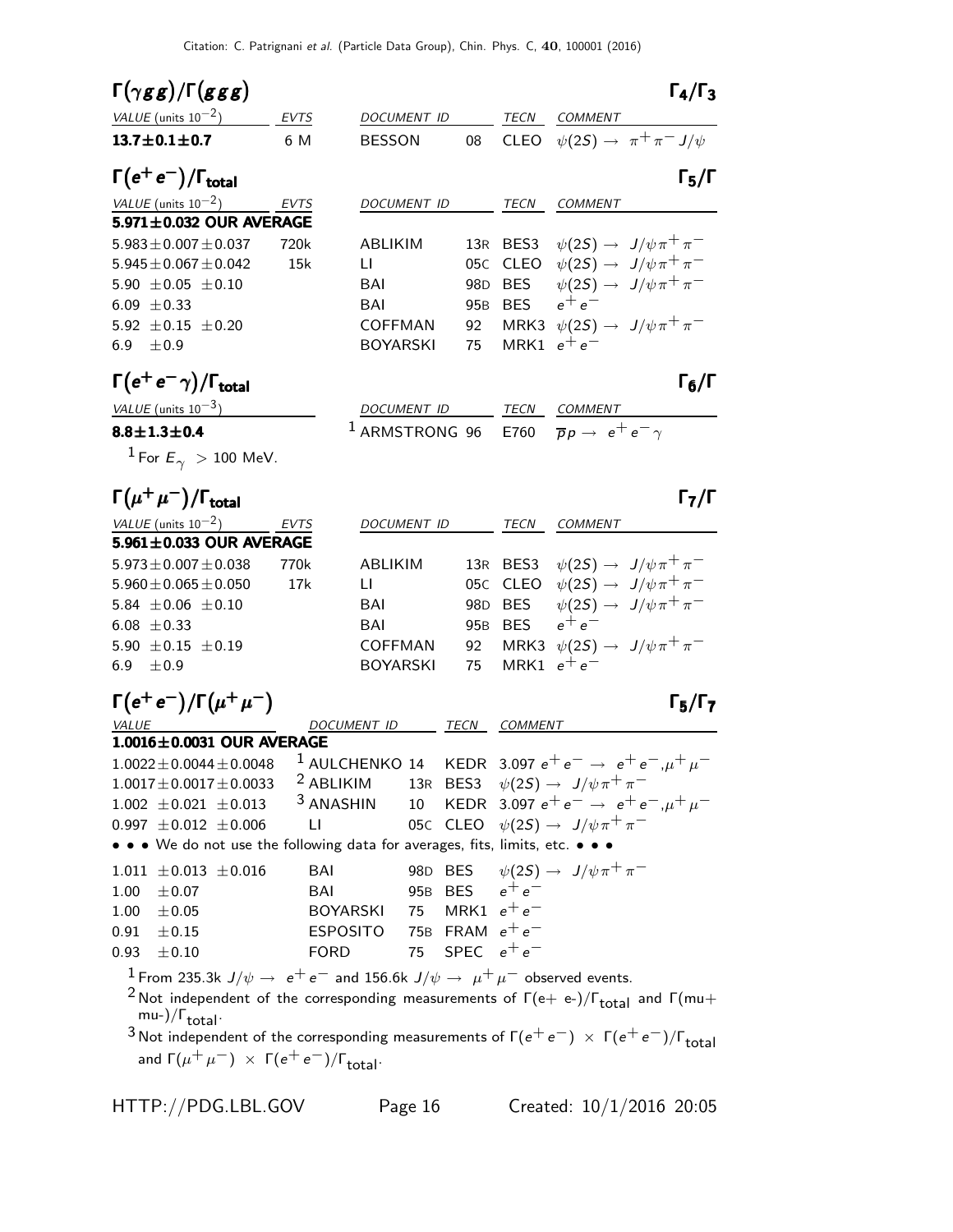#### HADRONIC DECAYS



HTTP://PDG.LBL.GOV Page 17 Created: 10/1/2016 20:05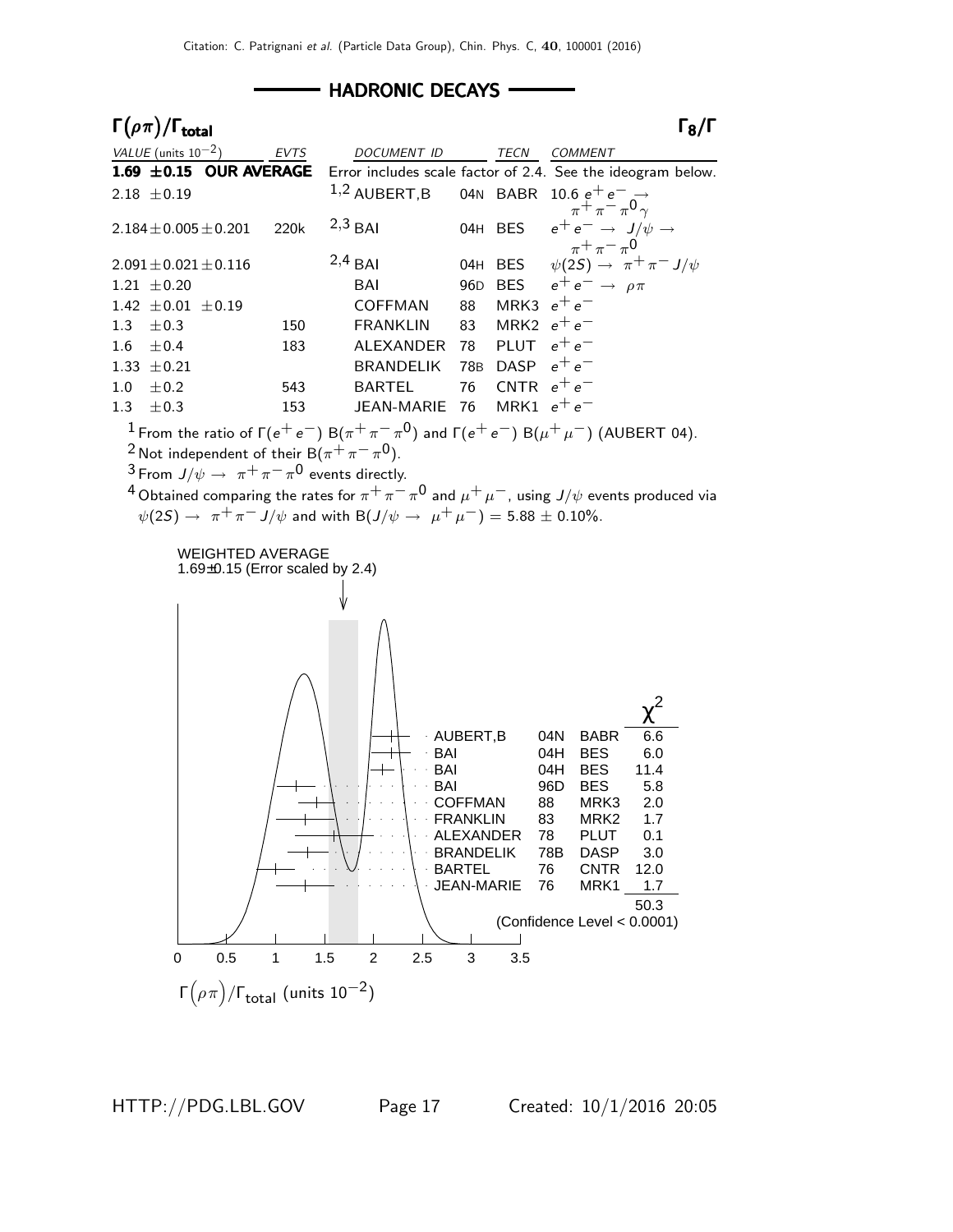Γ $(\rho^0 \pi^0)/\Gamma(\rho \pi)$  Γ $_8$  $\Gamma_9/\Gamma_8$ DOCUMENT ID TECN COMMENT 0.328 $\pm$ 0.005 $\pm$ 0.027 COFFMAN 88 MRK3  $e^+e^-$ • • • We do not use the following data for averages, fits, limits, etc. • • •  $0.35 \pm 0.08$  ALEXANDER 78 PLUT  $e^+e^ 0.32 \pm 0.08$  BRANDELIK 78B DASP  $e^+e^ 0.39 \pm 0.11$  BARTEL 76 CNTR  $e^+e^ 0.37 \pm 0.09$  JEAN-MARIE 76 MRK1  $e^+e^-$ 

Γ $(a_2(1320) \rho)/\Gamma_{\text{total}}$ total $1\,10/1$  $VALU E$  (units 10<sup>-3</sup>) EVTS DOCUMENT ID TECN COMMENT  $10.9\pm2.2$  OUR AVERAGE  $11.7\pm0.7\pm2.5$  7584 AUGUSTIN 89 DM2  $J/\psi\rightarrow\ {\rho^0}{\rho^{\pm}}{\pi^{\mp}}$ 8.4 $\pm$ 4.5 36 VANNUCCI 77 MRK1  $e^+e^- \rightarrow 2(\pi^+\pi^-)\pi^0$ 

## $\Gamma(\omega \, \pi^+ \, \pi^+ \, \pi^- \, \pi^-)/\Gamma_{\rm total}$  Γ<sub>11</sub>/Γ

| $VALUE$ (units $10^{-4}$ ) | EVTS | <i>DOCUMENT ID</i>                               |  | <i>TECN COMMENT</i> |  |
|----------------------------|------|--------------------------------------------------|--|---------------------|--|
| $85 + 34$                  | 140  | VANNUCCI 77 MRK1 $e^+e^- \to 3(\pi^+\pi^-)\pi^0$ |  |                     |  |

| Г $(\omega \pi^+ \pi^- \pi^0)/\Gamma_{\rm total}$ |                                                                                                                  |  | $\Gamma_{12}/\Gamma$ |
|---------------------------------------------------|------------------------------------------------------------------------------------------------------------------|--|----------------------|
| VALUE (units $10^{-2}$ ) EVTS                     | DOCUMENT ID TECN COMMENT                                                                                         |  |                      |
|                                                   | <b>0.40±0.06±0.04</b> 170 <sup>1</sup> AUBERT 06D BABR 10.6 $e^+e^- \rightarrow \omega \pi^+ \pi^- \pi^0 \gamma$ |  |                      |
|                                                   | <sup>1</sup> Using $\Gamma(J/\psi \to e^+e^-) = 5.52 \pm 0.14 \pm 0.04$ keV.                                     |  |                      |

 $\Gamma(\omega \, \pi^+ \, \pi^-)/\Gamma_{\rm total}$  Γ<sub>13</sub>/Γ

|               |     | VALUE (units $10^{-3}$ ) EVTS DOCUMENT ID TECN          |  | <b>COMMENT</b>                                                                                                                                                                 |
|---------------|-----|---------------------------------------------------------|--|--------------------------------------------------------------------------------------------------------------------------------------------------------------------------------|
|               |     | 8.6±0.7 OUR AVERAGE Error includes scale factor of 1.1. |  |                                                                                                                                                                                |
|               |     |                                                         |  | 9.7 $\pm$ 0.6 $\pm$ 0.6 788 <sup>1</sup> AUBERT 07AU BABR 10.6 $e^+e^- \to \omega \pi^+ \pi^- \gamma$<br>7.0 $\pm$ 1.6 18058 AUGUSTIN 89 DM2 $J/\psi \to 2(\pi^+ \pi^-) \pi^0$ |
|               |     |                                                         |  |                                                                                                                                                                                |
| $7.8 \pm 1.6$ |     | 215 BURMESTER 77D PLUT $e^+e^-$                         |  |                                                                                                                                                                                |
| $6.8 \pm 1.9$ | 348 |                                                         |  | VANNUCCI 77 MRK1 $e^+e^- \rightarrow 2(\pi^+\pi^-)\pi^0$                                                                                                                       |
|               |     |                                                         |  | 1 AUBERT 07AU quotes $\Gamma_{ee}^{J/\psi} \cdot B(J/\psi \to \omega \pi^+ \pi^-) \cdot B(\omega \to 3\pi) = 47.8 \pm 3.1 \pm 3.2$ eV.                                         |

#### Γ $(\omega f_2(1270))/\Gamma_{\text{total}}$  Γ

| <i>VALUE</i> (units $10^{-3}$ )                                               | EVTS | <i>DOCUMENT ID</i>          | TECN | COMMENT                                          |
|-------------------------------------------------------------------------------|------|-----------------------------|------|--------------------------------------------------|
| $4.3 \pm 0.6$ OUR AVERAGE                                                     |      |                             |      |                                                  |
| $4.3 \pm 0.2 \pm 0.6$                                                         | 5860 | AUGUSTIN 89 DM2 $e^+e^-$    |      |                                                  |
| $4.0 \pm 1.6$                                                                 | 70   | BURMESTER 77D PLUT $e^+e^-$ |      |                                                  |
| • • • We do not use the following data for averages, fits, limits, etc. • • • |      |                             |      |                                                  |
| $1.9 \pm 0.8$                                                                 | 81   |                             |      | VANNUCCI 77 MRK1 $e^+e^- \to 2(\pi^+\pi^-)\pi^0$ |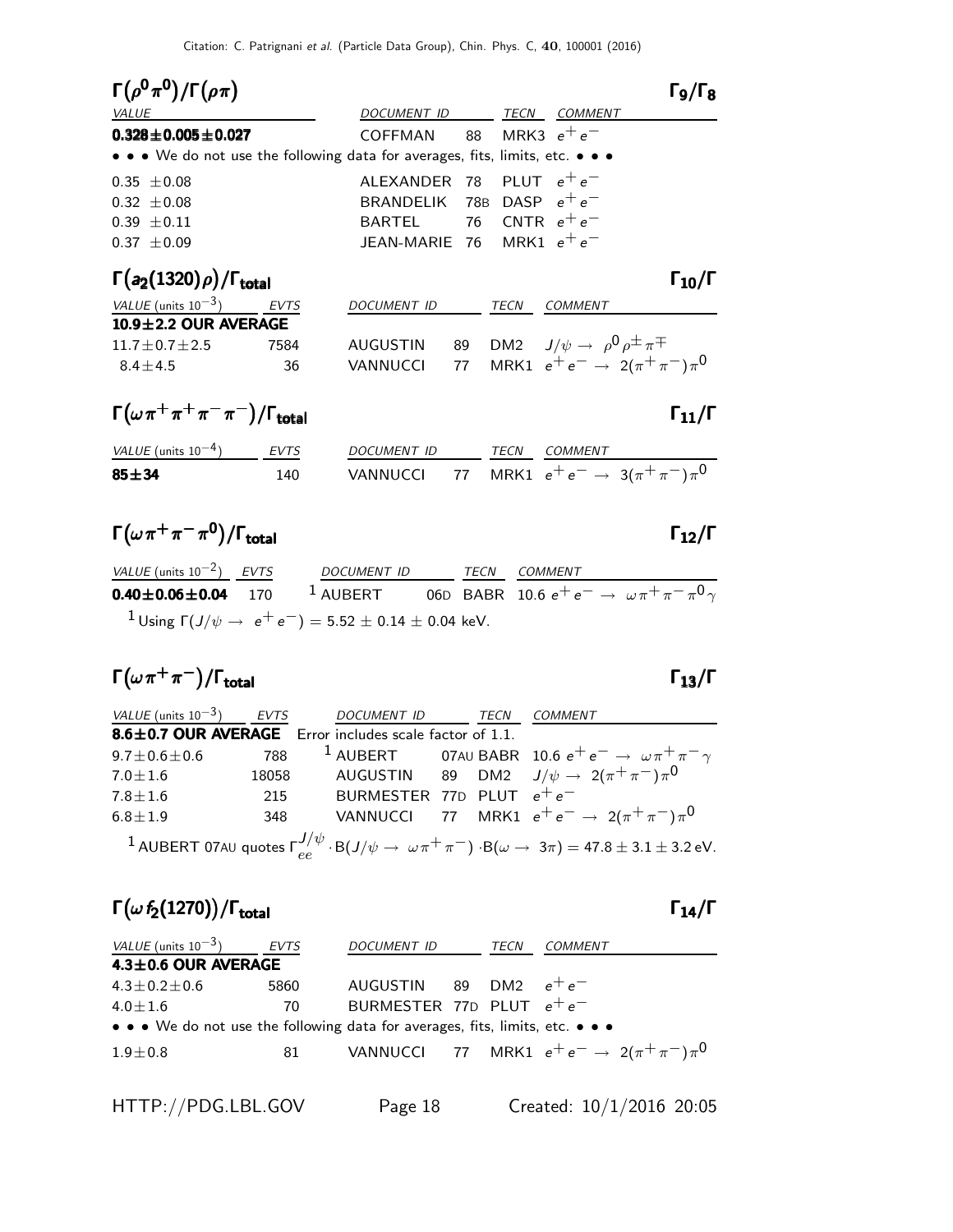#### Γ $(K^*(892)^0\overline{K}^*(892)^0)/\Gamma_{\rm total}$  Γ<sub>15</sub>/Γ

| VALUE (units $10^{-4}$ ) CL% EVTS                                                                                                   |                                                                                                                                                                                              | DOCUMENT ID TECN COMMENT                                                 |  |
|-------------------------------------------------------------------------------------------------------------------------------------|----------------------------------------------------------------------------------------------------------------------------------------------------------------------------------------------|--------------------------------------------------------------------------|--|
| $2.3 \pm 0.7 \pm 0.1$ 25 $\pm$ 8                                                                                                    |                                                                                                                                                                                              | 1 AUBERT 07AK BABR $10.6 e^+ e^- \rightarrow \pi^+ \pi^- K^+ K^- \gamma$ |  |
| • • • We do not use the following data for averages, fits, limits, etc. • • •                                                       |                                                                                                                                                                                              |                                                                          |  |
| $<$ 5<br>90                                                                                                                         |                                                                                                                                                                                              | VANNUCCI 77 MRK1 $e^+e^- \rightarrow \pi^+\pi^-K^+K^-$                   |  |
|                                                                                                                                     | <sup>1</sup> AUBERT 07AK reports $[\Gamma(J/\psi(1S) \to K^*(892)^0 \overline{K}^*(892)^0)/\Gamma_{\text{total}}] \times [\Gamma(J/\psi(1S) \to$                                             |                                                                          |  |
|                                                                                                                                     | $(e^+e^-)$ ] = (1.28 ± 0.40 ± 0.11) × 10 <sup>-3</sup> keV which we divide by our best value                                                                                                 |                                                                          |  |
|                                                                                                                                     | $\Gamma(J/\psi(15) \rightarrow e^+e^-) = 5.55 \pm 0.14 \pm 0.02$ keV. Our first error is their experiment's<br>error and our second error is the systematic error from using our best value. |                                                                          |  |
| $\mathsf{r}(1/\mathsf{k}/\mathsf{0} \cdot \mathsf{0}) + 1/\mathsf{k}/\mathsf{0} \cdot \mathsf{0} \cdot \mathsf{0} \cdot \mathsf{1}$ |                                                                                                                                                                                              |                                                                          |  |

| $\Gamma(K^*(892)^{\pm} K^*(892)^{\mp})/\Gamma_{\text{total}}$<br>$\Gamma_{16}/\Gamma$ |      |                    |  |      |                                                             |  |  |
|---------------------------------------------------------------------------------------|------|--------------------|--|------|-------------------------------------------------------------|--|--|
| VALUE (units $10^{-3}$ )                                                              | EVTS | <i>DOCUMENT ID</i> |  | TECN | COMMENT                                                     |  |  |
| $1.00\pm0.19\frac{+0.11}{-0.32}$                                                      | 323  | ABLIKIM            |  |      | 10E BES2 $J/\psi \rightarrow K^{\pm} K^0_S \pi^{\mp} \pi^0$ |  |  |

 $\Gamma(K^*(892)^\pm K^*(800)^\mp)/\Gamma_{\rm total}$ Γ

| VALUE (units $10^{-3}$ )        | EVTS | <i>DOCUMENT ID</i> |  | <i>TECN COMMENT</i>                                         |
|---------------------------------|------|--------------------|--|-------------------------------------------------------------|
| $1.09 \pm 0.18 + 0.94$<br>-0.54 | 655  | ABLIKIM            |  | 10E BES2 $J/\psi \rightarrow K^{\pm} K^0_S \pi^{\mp} \pi^0$ |

$$
\Gamma(\eta K^*(892)^0 \overline{K}^*(892)^0)/\Gamma_{\text{total}}
$$

| VALUE (units $10^{-3}$ ) | <b>EVTS</b> | <i>DOCUMENT ID</i> | TFCN | COMMENT                                        |
|--------------------------|-------------|--------------------|------|------------------------------------------------|
| $1.15\pm0.13\pm0.22$     | 209         | ABI IKIM           |      | 10C BES2 $J/\psi \to \eta K^+ \pi^- K^- \pi^+$ |

#### Γ $(K^*(892)^0\overline{K}_2^*)$ Γ(K\*(892)<sup>0</sup> $\overline{K}_2^*(1430)^0$  + c.c.)/Γ<sub>total</sub> Γ<sub>19</sub>/Γ  $\Gamma(K^*(892)^0\overline{K}_2^*(1430)^0 + \text{c.c.})/\Gamma_{\text{total}}$ Γ

| VALUE (units $10^{-3}$ ) EVTS | DOCUMENT ID TECN                                                           | <b>COMMENT</b>                                                                                                 |
|-------------------------------|----------------------------------------------------------------------------|----------------------------------------------------------------------------------------------------------------|
| $6.0 \pm 0.6$ OUR AVERAGE     |                                                                            |                                                                                                                |
|                               |                                                                            | 5.9 ± 0.6 ± 0.2 317 ± 23 <sup>1</sup> ,2 AUBERT 07AK BABR 10.6 $e^+e^- \rightarrow \pi^+ \pi^- K^+ K^- \gamma$ |
|                               |                                                                            |                                                                                                                |
| $6.7 \pm 2.6$                 |                                                                            |                                                                                                                |
|                               | <sup>1</sup> Using B( $K_2^*(1430)^0 \rightarrow K \pi$ ) = (49.9 ± 1.2)%. |                                                                                                                |
|                               | $2 \ldots =   -$                                                           | $\sim$ $\sim$ $\sim$ $\sim$                                                                                    |

 $^{2}$  AUBERT 07AK reports  $[Γ(J/\psi(1S) → K*(892)^0\overline{K}_2^*(1430)^0 + c.c.)/Γ_{total}] ×$  $[\Gamma(J/\psi(15) \to e^+e^-)] = (32.9 \pm 2.3 \pm 2.7) \times 10^{-3}$  keV which we divide by our best value  $\Gamma\bigl(J/\psi(1S) \rightarrow~{\rm e^+e^-} \bigr) = 5.55 \pm 0.14 \pm 0.02$  keV. Our first error is their experiment's error and our second error is the systematic error from using our best value.

### $\Gamma(\omega K^*(892)\overline{K}+\text{c.c.})/\Gamma_{\text{total}}$  Γ<sub>21</sub>/Γ

| VALUE (units $10^{-4}$ ) EVTS        |            | DOCUMENT ID TECN |  | COMMENT                                                                                                            |
|--------------------------------------|------------|------------------|--|--------------------------------------------------------------------------------------------------------------------|
| $61 \pm 9$ OUR AVERAGE               |            |                  |  |                                                                                                                    |
| $62.0 \pm 6.8 \pm 10.6$ 899 $\pm$ 98 |            | <b>ABLIKIM</b>   |  | 08E BES2 $J/\psi \rightarrow \omega K_S^0 K^{\pm} \pi^{\mp}$<br>08E BES2 $J/\psi \rightarrow \omega K^+ K^- \pi^0$ |
| $65.3 \pm 10.2 \pm 13.5$             | $176 + 28$ | ABLIKIM          |  |                                                                                                                    |
| 53 $\pm$ 14 $\pm$ 14 530 $\pm$ 140   |            | BECKER           |  | 87 MRK3 $e^+e^- \rightarrow$ hadrons                                                                               |
| HTTP://PDG.LBL.GOV                   |            | Page 19          |  | Created: 10/1/2016 20:05                                                                                           |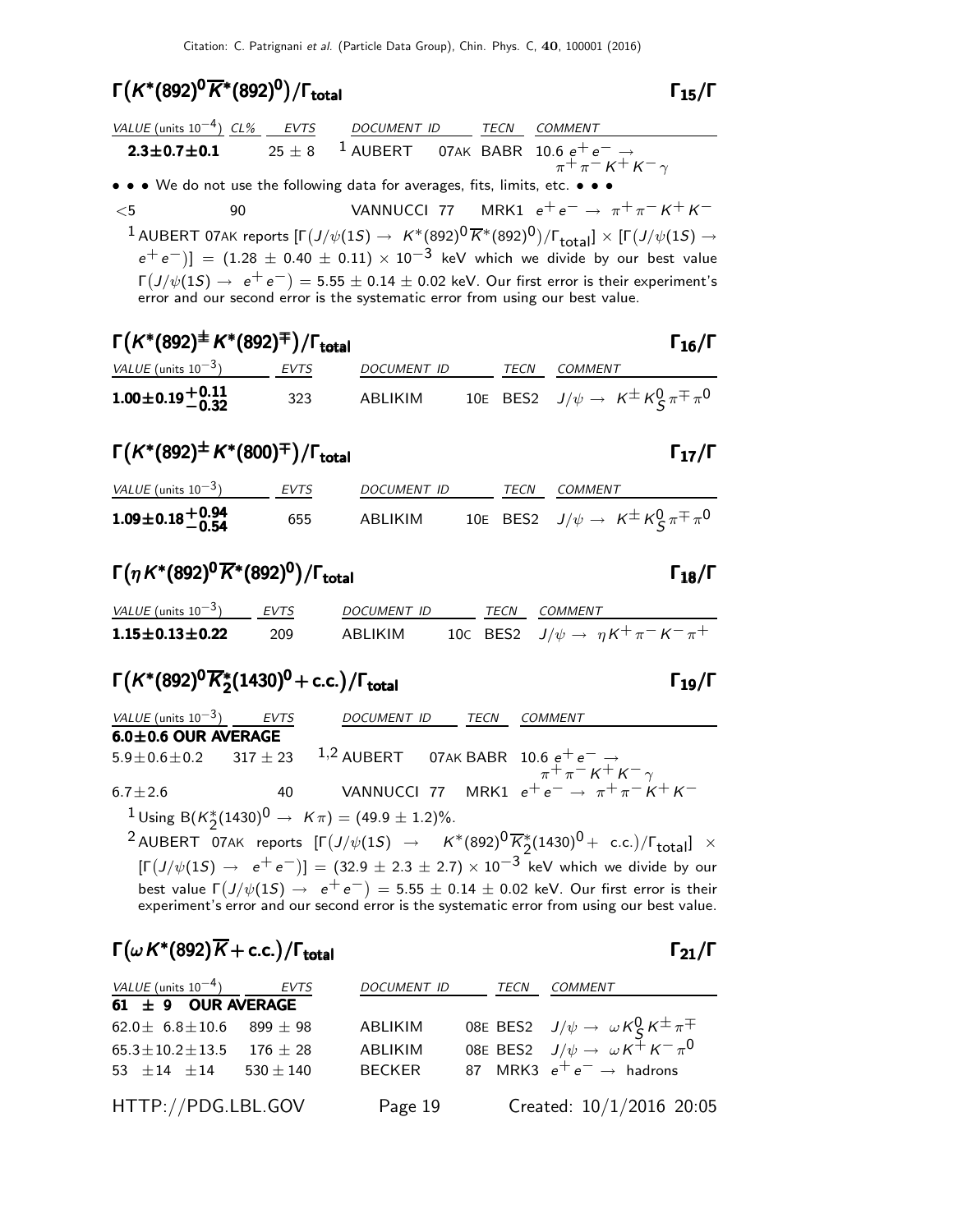#### $\Gamma(K^+K^*(892)^- + \text{c.c.})/\Gamma_{\text{total}}$  Γ<sub>22</sub>/Γ

| VALUE (units $10^{-3}$ )                                                                                                                                          | <b>EVTS</b> | <b>DOCUMENT ID</b> |    | TECN | <i>COMMENT</i>                                                                                                                               |  |
|-------------------------------------------------------------------------------------------------------------------------------------------------------------------|-------------|--------------------|----|------|----------------------------------------------------------------------------------------------------------------------------------------------|--|
| $5.12 \pm 0.30$ OUR AVERAGE                                                                                                                                       |             |                    |    |      |                                                                                                                                              |  |
| 5.2 $\pm$ 0.4 $\pm$ 0.1                                                                                                                                           |             | $1$ AUBERT         |    |      | 085 BABR 10.6 $e^+e^- \rightarrow$<br>$K^{+} K^{*} (892)^{-} \gamma$                                                                         |  |
| 4.57 $\pm$ 0.17 $\pm$ 0.70                                                                                                                                        | 2285        | <b>JOUSSET</b>     | 90 |      | DM2 $J/\psi \rightarrow$ hadrons                                                                                                             |  |
| $5.26 \pm 0.13 \pm 0.53$                                                                                                                                          |             | <b>COFFMAN</b>     | 88 |      | MRK3 $J/\psi \rightarrow K^{\pm} K^0_S \pi^{\mp}$ ,                                                                                          |  |
|                                                                                                                                                                   |             |                    |    |      | $K^+ K^- \pi^0$                                                                                                                              |  |
| $\bullet \bullet \bullet$ We do not use the following data for averages, fits, limits, etc. $\bullet \bullet \bullet$                                             |             |                    |    |      |                                                                                                                                              |  |
| 2.6 $\pm$ 0.6                                                                                                                                                     | 24          |                    |    |      | FRANKLIN 83 MRK2 $J/\psi \rightarrow K^+ K^- \pi^0$                                                                                          |  |
| 3.2 $\pm$ 0.6                                                                                                                                                     | 48          |                    |    |      | VANNUCCI 77 MRK1 $J/\psi \rightarrow K^{\pm} K^0_S \pi^{\mp}$                                                                                |  |
| $4.1 + 1.2$                                                                                                                                                       | 39          |                    |    |      | BRAUNSCH 76 DASP $J/\psi \rightarrow K^{\pm}X$                                                                                               |  |
|                                                                                                                                                                   |             |                    |    |      | <sup>1</sup> AUBERT 08S reports $[\Gamma(J/\psi(1S) \rightarrow K^+K^*(892)^- + c.c.)/\Gamma_{total}] \times [\Gamma(J/\psi(1S) \rightarrow$ |  |
|                                                                                                                                                                   |             |                    |    |      | $(e^+e^-)$ ] = (29.0 ± 1.7 ± 1.3) $\times$ 10 <sup>-3</sup> keV which we divide by our best value $\Gamma(J/\psi(1S) \rightarrow$            |  |
| $e^+e^-$ = 5.55 $\pm$ 0.14 $\pm$ 0.02 keV. Our first error is their experiment's error and our<br>second error is the systematic error from using our best value. |             |                    |    |      |                                                                                                                                              |  |

## $\Gamma(K^+K^*(892)^-$  + c.c.  $\rightarrow K^+K^-\pi^0)/\Gamma_{\rm total}$  Γ<sub>23</sub>/Γ

 $VALU E$  (units 10<sup>-3</sup>) EVTS DOCUMENT ID TECN COMMENT  $1.97\pm0.20\pm0.05$   $155$   $^1$  aubert  $08$ s babr 10.6  $e^+$   $e^ \rightarrow$   $\kappa^+$   $\kappa^ \pi^0$   $\gamma$  $1$  AUBERT 08s reports  $[\Gamma(J/\psi(1S) \to K^+K^*(892)^- + c.c. \to K^+K^-\pi^0)/\Gamma_{\rm total}]\times$  $[\Gamma(J/\psi(1S) \to e^+e^-)] = (10.96 \pm 0.85 \pm 0.70) \times 10^{-3}$  keV which we divide by our best value  $\Gamma\big( J/\psi(1S) \, \rightarrow \, \, e^+ \, e^- \big) \, = \, 5.55 \, \pm \, 0.14 \, \pm \, 0.02$  keV. Our first error is their experiment's error and our second error is the systematic error from using our best value.

## $\Gamma(K^+K^*(892)^- + \text{c.c.} \rightarrow K^0K^{\pm}\pi^{\mp} + \text{c.c.})/\Gamma_{\text{total}}$  Γ<sub>24</sub>/Γ

VALUE (units 10<sup>-3</sup>) EVTS DOCUMENT ID TECN COMMENT **3.0±0.4±0.1** 89 <sup>1</sup> AUBERT 08s BABR 10.6  $e^+e^- \rightarrow K_S^0 K^{\pm} \pi^{\mp} \gamma$  $^1$ AUBERT 08S reports  $[\Gamma(J/\psi(1S) \to~K^+K^*(892)^- +$  c.c.  $\to~\kappa^0\,K^\pm\pi^\mp+$  c.c.)/  $\lceil \frac{\mathsf{r}}{\mathsf{total}} \rceil \times \lceil \mathsf{\Gamma}(J/\psi(1S) \rightarrow \,\,\, e^+ \, e^-) \rceil = (16.76 \, \pm \, 1.70 \, \pm \, 1.00) \times 10^{-3} \, \, \text{keV}$  which we divide by our best value  $\Gamma(J/\psi(1S) \rightarrow~{\rm e^+ \, e^-}) = 5.55 \pm 0.14 \pm 0.02$  keV. Our first error is their experiment's error and our second error is the systematic error from using our best value.

### $\Gamma(K^0\overline{K}^*(892)^0 + \text{c.c.})/\Gamma_{\text{total}}$  Γ<sub>25</sub>/Γ

VALUE (units  $10^{-3}$ ) EVTS DOCUMENT ID TECN COMMENT  $4.39\pm0.31$  OUR AVERAGE 4.8  $\pm 0.5 \pm 0.1$  $1$  AUBERT 08S BABR 10.6  $g_{-}^{+}e_{-} \rightarrow$  $K^0 \overline{K^*}$ (892) $0 \gamma$  $3.96\pm0.15\pm0.60$  1192 JOUSSET 90 DM2  $J/\psi \rightarrow$  hadrons  $4.33 \pm 0.12 \pm 0.45$  COFFMAN 88 MRK3  $J/\psi \to K^{\pm} K^0_S \pi^{\mp}$ • • • We do not use the following data for averages, fits, limits, etc. • • • 2.7  $\pm$  0.6 45 VANNUCCI 77 MRK1  $J/\psi \to K^{\pm} K^0_S \pi^{\mp}$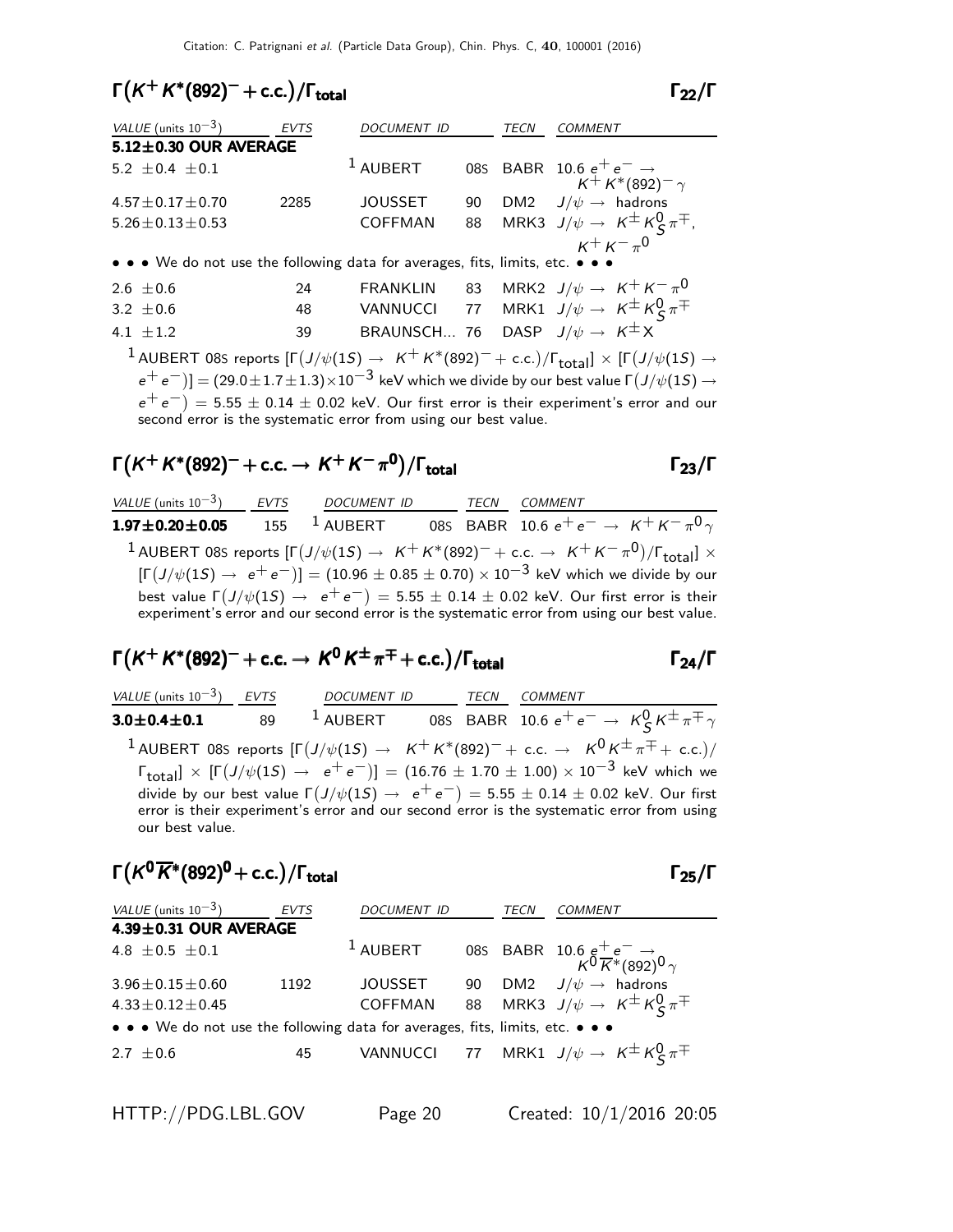$^1$ AUBERT 08S reports  $[\Gamma\big(J/\psi(1S)\big] \to \ K^0\overline{K}{}^*(892)^0+$  c.c. $)\big/\Gamma_{\rm total}\big] \times [\Gamma\big(J/\psi(1S)\to \psi(S2)\big]$  $\rm [e^+e^-)] =$   $(26.6\pm2.5\pm1.5)\times10^{-3}$  keV which we divide by our best value  $\Gamma(J/\psi(1S) \to$  $(e^+e^-) = 5.55 \pm 0.14 \pm 0.02$  keV. Our first error is their experiment's error and our second error is the systematic error from using our best value.

#### Γ( $K^0\overline{K}^*(892)^0$  + c.c.)/Γ( $K^+K^*(892)^-$  + c.c.) Γ<sub>25</sub>/Γ<sub>22</sub> VALUE MERICULARI DOCUMENT ID TECN COMMENT **0.82±0.05±0.09** COFFMAN 88 MRK3  $J/\psi \to K\overline{K}^*(892) + c.c.$

## $\mathsf{\Gamma}(K^0\overline{K}^*{(}892)^0+$  c.c. →  $K^0K^{\pm}\pi^{\mp}+$  c.c. $)/\mathsf{\Gamma}_{\mathsf{total}}$  Γ<sub>26</sub>/Γ

| VALUE (units $10^{-3}$ ) | EVTS | <b>DOCUMENT ID</b> | TECN | <b>COMMENT</b>                                                                                                                                                                                                                                                                                                                                                                                                                                                                            |
|--------------------------|------|--------------------|------|-------------------------------------------------------------------------------------------------------------------------------------------------------------------------------------------------------------------------------------------------------------------------------------------------------------------------------------------------------------------------------------------------------------------------------------------------------------------------------------------|
| $3.2 \pm 0.4 \pm 0.1$    | 94   | $1$ AUBERT         |      | 085 BABR 10.6 $e^+e^- \rightarrow K_S^0 K^{\pm} \pi^{\mp} \gamma$                                                                                                                                                                                                                                                                                                                                                                                                                         |
|                          |      |                    |      | <sup>1</sup> AUBERT 08S reports $[\Gamma(J/\psi(15) \to K^0 \overline{K}^*(892)^0 + c.c. \to K^0 K^{\pm} \pi^{\mp} + c.c.)/\Gamma_{\text{total}}]$<br>$\times$ $[\Gamma(J/\psi(15) \rightarrow e^+e^-)] = (17.70 \pm 1.70 \pm 1.00) \times 10^{-3}$ keV which we divide by<br>our best value $\Gamma(J/\psi(1S) \rightarrow e^+e^-) = 5.55 \pm 0.14 \pm 0.02$ keV. Our first error is their<br>experiment's error and our second error is the systematic error from using our best value. |

# $\Gamma(K_1(1400)^\pm K^\mp)/\Gamma_{\rm total}$  Γ<sub>27</sub>/Γ

| VALUE (units $10^{-3}$ )                                                                       | <i>DOCUMENT ID</i> | TECN             | COMMENT |
|------------------------------------------------------------------------------------------------|--------------------|------------------|---------|
| $3.8 \pm 0.8 \pm 1.2$                                                                          | $\frac{1}{2}$ RAI  | 99C BES $e^+e^-$ |         |
| <sup>1</sup> Assuming B(K <sub>1</sub> (1400) $\rightarrow$ K <sup>*</sup> $\pi$ )=0.94 ± 0.06 |                    |                  |         |

## $\Gamma(\overline{K}^*(892)^0 K^+\pi^-+$  c.c.)/ $\Gamma_{\text{total}}$   $\Gamma_{28}/\Gamma$

| <b>VALUE</b>                                                                                                                              | DOCUMENT ID TECN COMMENT |  |                                                      |  |
|-------------------------------------------------------------------------------------------------------------------------------------------|--------------------------|--|------------------------------------------------------|--|
| seen                                                                                                                                      | $1$ ABLIKIM              |  | 06C BES2 $J/\psi \to \overline{K}^*(892)^0 K^+\pi^-$ |  |
| <sup>1</sup> A K <sup>*</sup> <sub>0</sub> (800) is observed by ABLIKIM 06C in the K <sup>+</sup> $\pi$ <sup>-</sup> mass spectrum of the |                          |  |                                                      |  |
| $\overline{K}^*(892)^0 K^+\pi^-$ final state against the $\overline{K}^*(892)$ . A corresponding branching fraction                       |                          |  |                                                      |  |
| of the $J/\psi(1S)$ is not presented.                                                                                                     |                          |  |                                                      |  |

### Γ $(\omega \pi^0 \pi^0)/\Gamma_{\text{total}}$

| VALUE (units $10^{-3}$ )                              | <b>EVTS</b> | DOCUMENT ID                 |    | TECN        | COMMENT                              |
|-------------------------------------------------------|-------------|-----------------------------|----|-------------|--------------------------------------|
| $3.4 \pm 0.3 \pm 0.7$                                 | 509         | <b>AUGUSTIN</b>             | 89 |             | DM2 $J/\psi \to \pi^+ \pi^- 3 \pi^0$ |
| $\Gamma(b_1(1235)^{\pm}\pi^{\mp})/\Gamma_{\rm total}$ |             |                             |    |             | $\Gamma_{30}/\Gamma$                 |
| VALUE (units $10^{-4}$ )                              | EVTS        | <b>DOCUMENT ID</b>          |    | <b>TECN</b> | <b>COMMENT</b>                       |
| 30±5 OUR AVERAGE                                      |             |                             |    |             |                                      |
| $31\pm 6$                                             | 4600        | AUGUSTIN                    | 89 |             | DM2 $J/\psi \to 2(\pi^+\pi^-)\pi^0$  |
| $29 + 7$                                              | 87          | BURMESTER 77D PLUT $e^+e^-$ |    |             |                                      |

total27

 $\Gamma_{28}/\Gamma$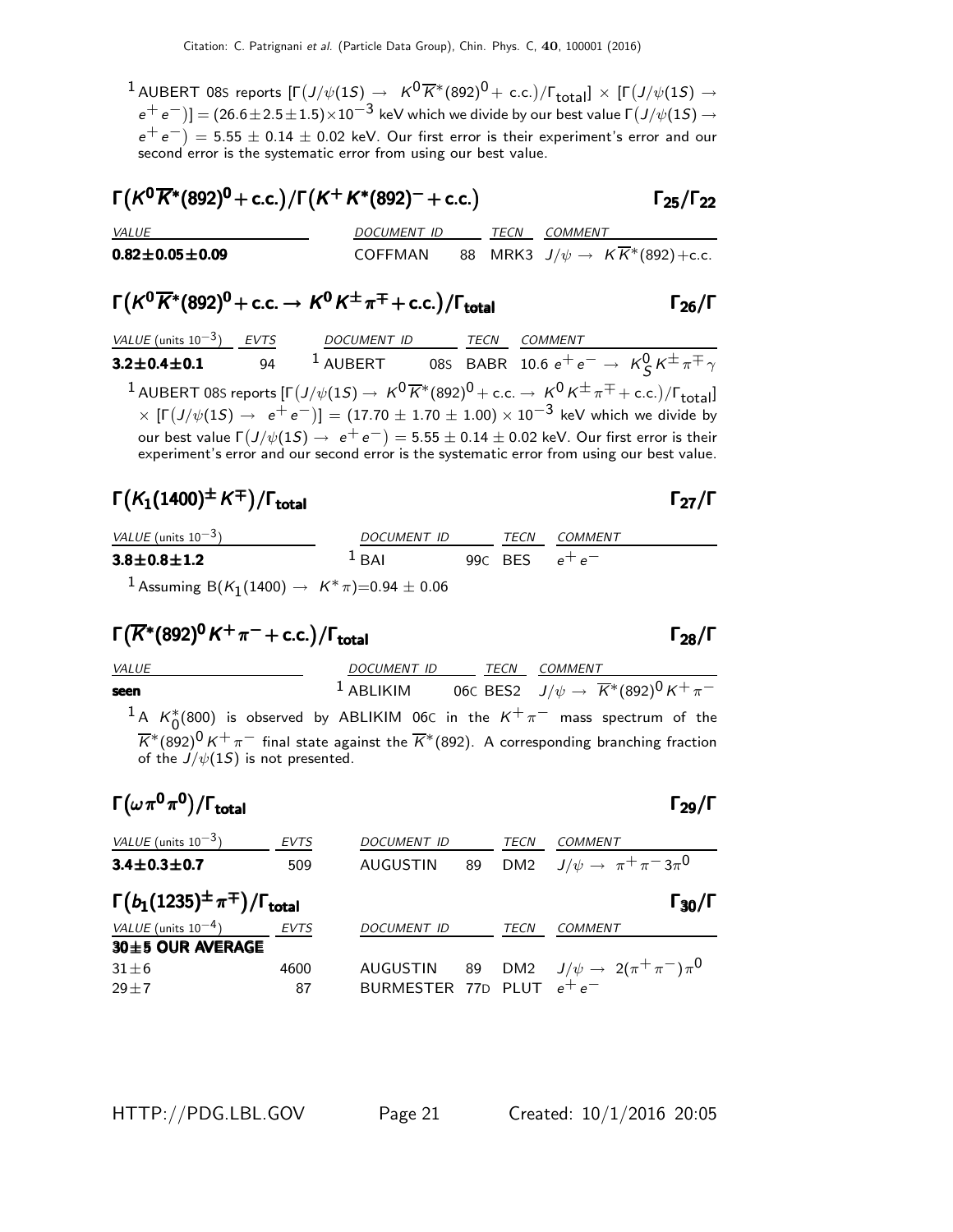| $\Gamma(\omega K^{\pm} K^0_S \pi^{\mp})/\Gamma_{\text{total}}$             |               |                                                                                                                                 |    |                  |                                                            | $\Gamma_{31}/\Gamma$ |
|----------------------------------------------------------------------------|---------------|---------------------------------------------------------------------------------------------------------------------------------|----|------------------|------------------------------------------------------------|----------------------|
| $VALUE$ (units $10^{-4}$ ) EVTS                                            |               | DOCUMENT ID TECN COMMENT                                                                                                        |    |                  |                                                            |                      |
| 34 ±5 OUR AVERAGE                                                          |               |                                                                                                                                 |    |                  |                                                            |                      |
| $37.7 \pm 0.8 \pm 5.8$                                                     | $1972 \pm 41$ | ABLIKIM                                                                                                                         |    |                  | 08E BES2 $e^+e^- \rightarrow J/\psi$                       |                      |
| $29.5 \pm 1.4 \pm 7.0$                                                     | $879\pm41$    | <b>BECKER</b>                                                                                                                   |    |                  | 87 MRK3 $e^+e^- \rightarrow$ hadrons                       |                      |
| $\Gamma(b_1(1235)^{0}\pi^{0})/\Gamma_{\rm total}$                          |               |                                                                                                                                 |    |                  |                                                            | $\Gamma_{32}/\Gamma$ |
| VALUE (units $10^{-4}$ ) EVTS                                              |               | DOCUMENT ID TECN COMMENT                                                                                                        |    |                  |                                                            |                      |
| $23 + 3 + 5$                                                               | 229           | AUGUSTIN 89 DM2 $e^+e^-$                                                                                                        |    |                  |                                                            |                      |
| $\Gamma(\eta K^{\pm} K^0_S \pi^{\mp})/\Gamma_{\text{total}}$               |               |                                                                                                                                 |    |                  |                                                            | $\Gamma_{33}/\Gamma$ |
| $VALUE$ (units $10^{-4}$ ) EVTS                                            |               | DOCUMENT ID TECN COMMENT                                                                                                        |    |                  |                                                            |                      |
| $21.8 \pm 2.2 \pm 3.4$                                                     | $232 \pm 23$  | ABLIKIM 08E BES2 $e^+e^- \rightarrow J/\psi$                                                                                    |    |                  |                                                            |                      |
| $\Gamma(\phi K^*(892)\overline{K}$ + c.c.)/ $\Gamma_{\text{total}}$        |               |                                                                                                                                 |    |                  |                                                            | $\Gamma_{34}/\Gamma$ |
| VALUE (units $10^{-4}$ ) EVTS                                              |               | DOCUMENT ID                                                                                                                     |    |                  | TECN COMMENT                                               |                      |
| $21.8 \pm 2.3$ OUR AVERAGE                                                 |               |                                                                                                                                 |    |                  |                                                            |                      |
| $20.8 \pm 2.7 \pm 3.9$                                                     | $195 + 25$    | ABLIKIM                                                                                                                         |    |                  | 08E BES2 $J/\psi \rightarrow \phi K^0_S K^{\pm} \pi^{\mp}$ |                      |
| $29.6 \pm 3.7 \pm 4.7$                                                     | $238 \pm 30$  | ABLIKIM                                                                                                                         |    |                  | 08E BES2 $J/\psi \rightarrow \phi K^{\pm} K^- \pi^0$       |                      |
| $20.7 \pm 2.4 \pm 3.0$                                                     |               | <b>FALVARD</b>                                                                                                                  |    |                  | 88 DM2 $J/\psi \rightarrow$ hadrons                        |                      |
| $20 \pm 3 \pm 3$ $155 \pm 20$                                              |               | <b>BECKER</b>                                                                                                                   |    |                  | 87 MRK3 $e^+e^- \rightarrow$ hadrons                       |                      |
| $\Gamma(\omega K\overline{K})/\Gamma_{\rm total}$                          |               |                                                                                                                                 |    |                  |                                                            | $\Gamma_{35}/\Gamma$ |
| $VALUE$ (units $10^{-4}$ ) EVTS                                            |               | DOCUMENT ID TECN COMMENT                                                                                                        |    |                  |                                                            |                      |
| 17.0± 3.2 OUR AVERAGE                                                      |               |                                                                                                                                 |    |                  |                                                            |                      |
| $13.6 \pm 5.0 \pm 1.0$                                                     | 24            | 1 AUBERT 07AU BABR 10.6 $e^+e^- \rightarrow \omega K^+ K^- \gamma$                                                              |    |                  |                                                            |                      |
| $19.8 \pm 2.1 \pm 3.9$                                                     |               | <sup>2</sup> FALVARD                                                                                                            |    | 77 MRK1 $e^+e^-$ | 88 DM2 $J/\psi \rightarrow$ hadrons                        |                      |
| $16 \pm 10$                                                                | 22            | <b>FELDMAN</b>                                                                                                                  |    |                  |                                                            |                      |
|                                                                            |               | 1 AUBERT 07AU quotes $\Gamma_{ee}^{J/\psi} \cdot B(J/\psi \to \omega K^+ K^-) \cdot B(\eta \to 3\pi) = 3.3 \pm 1.3 \pm 0.2$ eV. |    |                  |                                                            |                      |
|                                                                            |               | <sup>2</sup> Addition of $\omega K^+ K^-$ and $\omega K^0 \overline{K}{}^0$ branching ratios.                                   |    |                  |                                                            |                      |
| $\Gamma(\omega f_0(1710) \to \omega K \overline{K})/\Gamma_{\text{total}}$ |               |                                                                                                                                 |    |                  |                                                            | $\Gamma_{36}/\Gamma$ |
| $VALUE$ (units $10^{-4}$ )                                                 |               | DOCUMENT ID                                                                                                                     |    |                  | TECN COMMENT                                               |                      |
| $4.8 \pm 1.1 \pm 0.3$                                                      |               | $1,2$ FALVARD                                                                                                                   | 88 |                  | DM2 $J/\psi \rightarrow$ hadrons                           |                      |
|                                                                            |               | $^1$ Includes unknown branching fraction $f_0(1710)\rightarrow~K\overline{K}.$                                                  |    |                  |                                                            |                      |
|                                                                            |               | <sup>2</sup> Addition of $f_0(1710) \to K^+K^-$ and $f_0(1710) \to K^0\overline{K}^0$ branching ratios.                         |    |                  |                                                            |                      |
| $\Gamma(\phi 2(\pi^+\pi^-))/\Gamma_{\rm total}$                            |               |                                                                                                                                 |    |                  |                                                            | $\Gamma_{37}/\Gamma$ |

| $\Gamma(\phi 2(\pi^+\pi^-))/\Gamma_{\rm total}$ |                                                                     |      | $\Gamma_{37}/\Gamma$                                        |
|-------------------------------------------------|---------------------------------------------------------------------|------|-------------------------------------------------------------|
| VALUE (units $10^{-4}$ ) EVTS                   | <i>DOCUMENT ID</i>                                                  | TECN | <i>COMMENT</i>                                              |
| $16.6 \pm 2.3$ OUR AVERAGE                      |                                                                     |      |                                                             |
| $17.3 \pm 3.3 \pm 1.2$ 35                       | $1$ AUBERT                                                          |      | 06D BABR 10.6 $e^+e^- \rightarrow \phi 2(\pi^+\pi^-)\gamma$ |
| $16.0 \pm 1.0 \pm 3.0$                          | FAI VARD                                                            |      | 88 DM2 $J/\psi \rightarrow$ hadrons                         |
|                                                 | $1$ Using $\Gamma(J/\psi \to e^+e^-) = 5.52 \pm 0.14 \pm 0.04$ keV. |      |                                                             |

| $\Gamma(\Delta(1232)^{++} \overline{p}\pi^-)/\Gamma_{\rm total}$ |             |                    |                  |                            | $\Gamma_{38}/\Gamma$ |
|------------------------------------------------------------------|-------------|--------------------|------------------|----------------------------|----------------------|
| <i>VALUE</i> (units $10^{-3}$ )                                  | <b>EVTS</b> | <b>DOCUMENT ID</b> | TECN             | COMMENT                    |                      |
| $1.58 \pm 0.23 \pm 0.40$                                         | 332         | FATON              | 84 MRK2 $e^+e^-$ |                            |                      |
| HTTP://PDG.LBL.GOV                                               |             | Page 22            |                  | Created: $10/1/2016$ 20:05 |                      |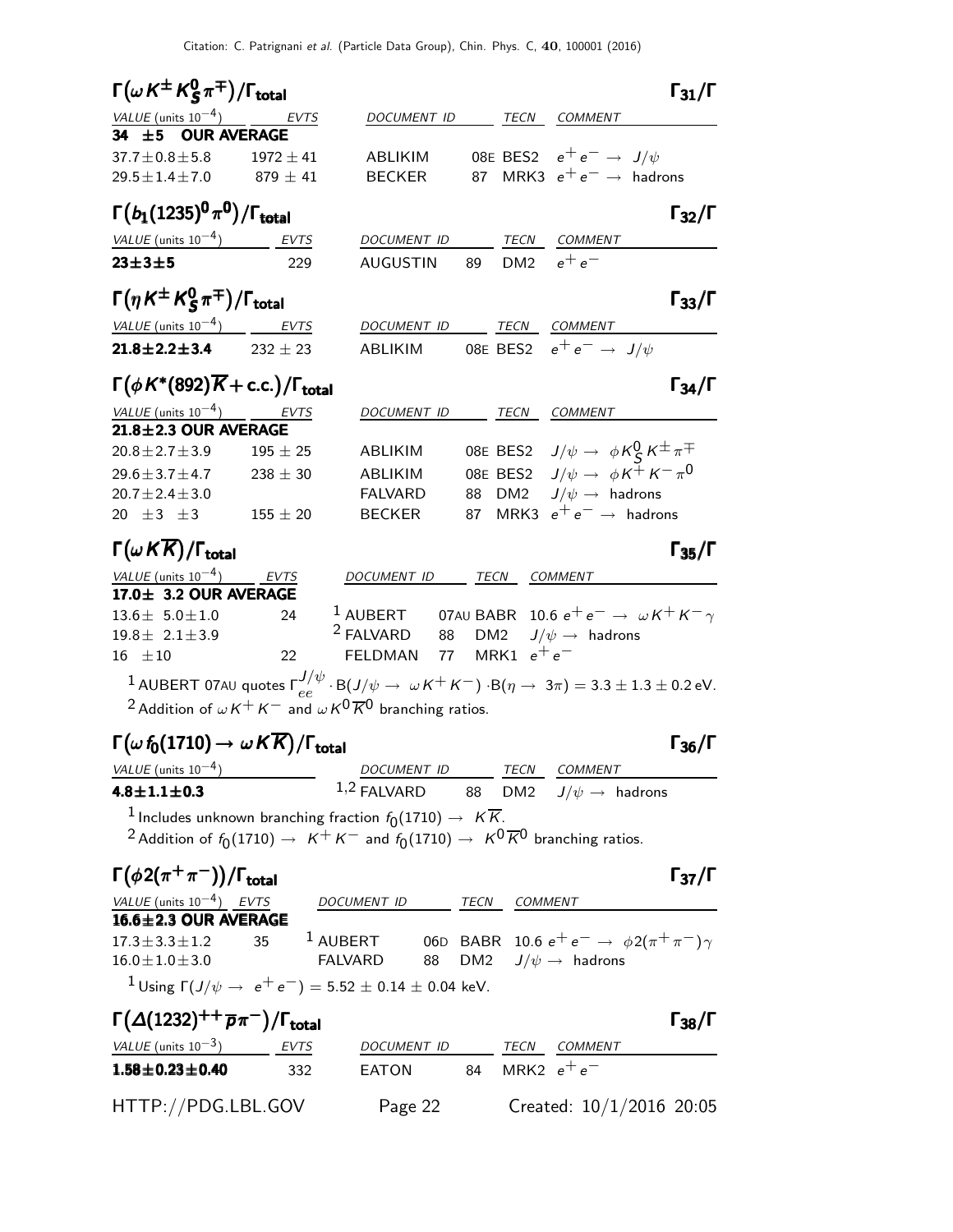

21.4 $\pm$  0.4 $\pm$ 2.2 ABLIKIM 05 BES2  $J/\psi \to \phi \pi^+ \pi^ 48 \begin{array}{r} +20 \\ -16 \end{array} \pm 6$  9.0  $+3.7$ −3.0 1,2 HUANG 03 BELL  $B^+ \rightarrow (\phi K^+ K^-) K^+$  $14.6 \pm 0.8 \pm 2.1$  $3$  FALVARD 88 DM2  $J/\psi \rightarrow$  hadrons  $18 \pm 8$  14 FELDMAN 77 MRK1  $e^+e^-$ <sup>1</sup> We have multiplied  $K^+ K^-$  measurement by 2 to obtain K $\overline{K}$ .  $2$  Using B( $B^+$  →  $J/\psi K^+$ ) = (1.01  $\pm$  0.05)  $\times$  10<sup>-3</sup>.

 $^3$  Addition of  $\phi K^+ K^-$  and  $\phi K^0 \overline{K}{}^0$  branching ratios.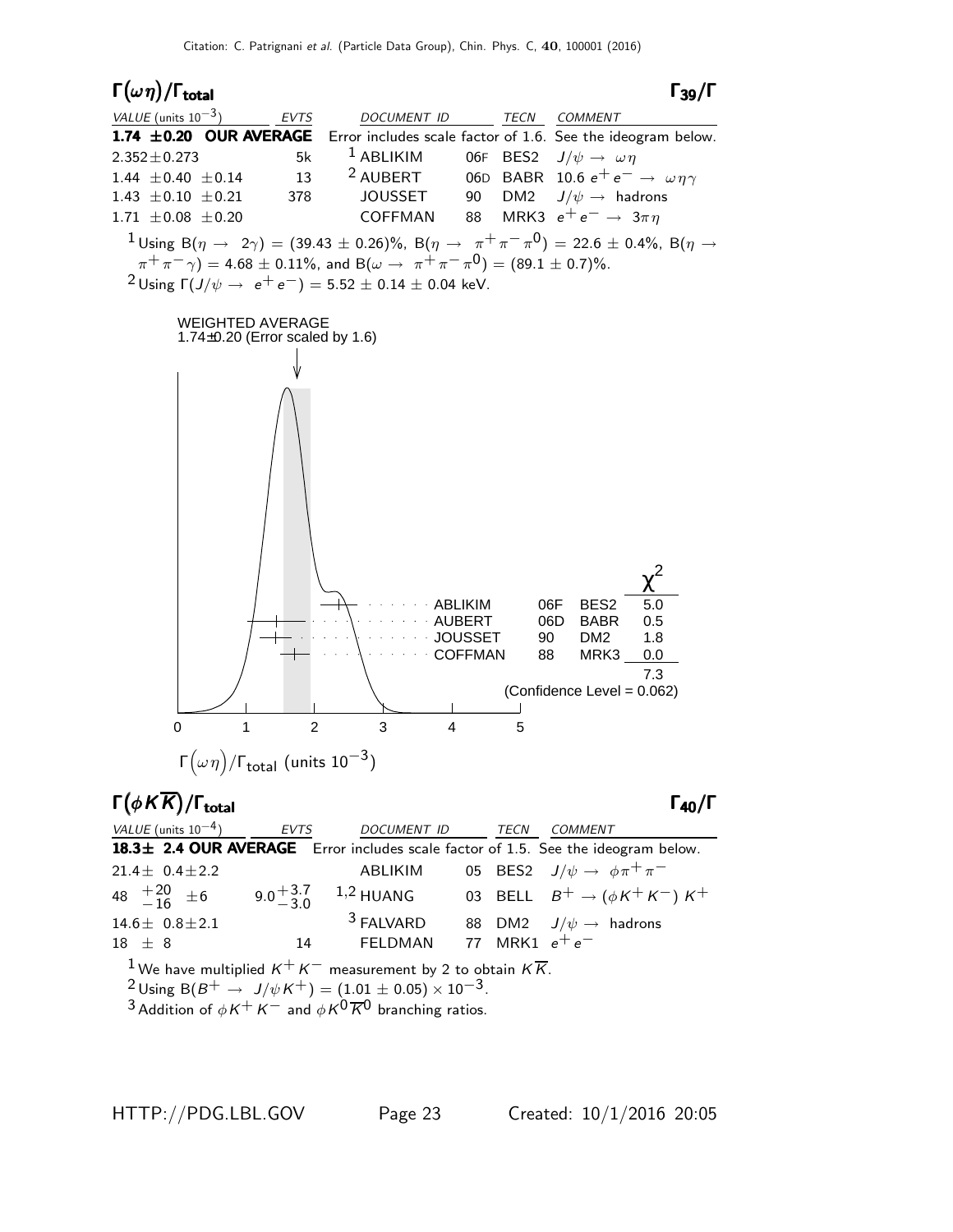

$$
3.6\!\pm\!0.2\!\pm\!0.6
$$

 $\Gamma_{42}/\Gamma$ 

 $1$  Including interference with  $f'$  $\frac{1}{2}$ (1525).

 $^2$ Includes unknown branching fraction  $f_0(1710)\rightarrow~K\overline{K}.$ 

#### Γ $(\phi f_2(1270))$ /Γ<sub>total</sub> Γ<sub>42</sub>/Γ

VALUE (units 10<sup>-3</sup>) CL% EVTS DOCUMENT ID TECN COMMENT  $0.72 \pm 0.13 \pm 0.02$  44  $\pm$  7 1,2 AUBERT 07AK BABR 10.6  $e^+e^ K^+ K^-$ • • • We do not use the following data for averages, fits, limits, etc. •  $< 0.45$  90 FALVARD 88 DM2  $J/\psi \rightarrow$  hadrons  $< 0.37$  90 VANNUCCI 77 MRK1  $e^+ e^- \rightarrow$  $\frac{1}{\pi} + \frac{1}{\pi} - \frac{1}{\pi} + \frac{1}{\pi}$ 

 $1$  Using B( $f_2(1270) \rightarrow \pi \pi$ ) = (84.8 $^{+2.4}_{-1.2}$  $\binom{+2.4}{-1.2}$ %

 $^2$  AUBERT 07AK reports  $[\Gamma(J/\psi(1S) \to \phi f_2(1270))/\Gamma_{\text{total}}] \times [\Gamma(J/\psi(1S) \to e^+e^-)]$  $= (4.02 \pm 0.65 \pm 0.33) \times 10^{-3}$  keV which we divide by our best value  $\Gamma(J/\psi(15) \rightarrow$  $\mathrm{e^+e^-)}=5.55\pm0.14\pm0.02$  keV. Our first error is their experiment's error and our second error is the systematic error from using our best value.

| $\Gamma(\Delta(1232)^{++}\overline{\Delta}(1232)^{--})/\Gamma_{\rm total}$ |      |             |                  |         | $\Gamma_{43}/\Gamma$ |
|----------------------------------------------------------------------------|------|-------------|------------------|---------|----------------------|
| <i>VALUE</i> (units $10^{-3}$ )                                            | EVTS | DOCUMENT ID | <b>TFCN</b>      | COMMENT |                      |
| $1.10\pm0.09\pm0.28$                                                       | 233  | FATON       | 84 MRK2 $e^+e^-$ |         |                      |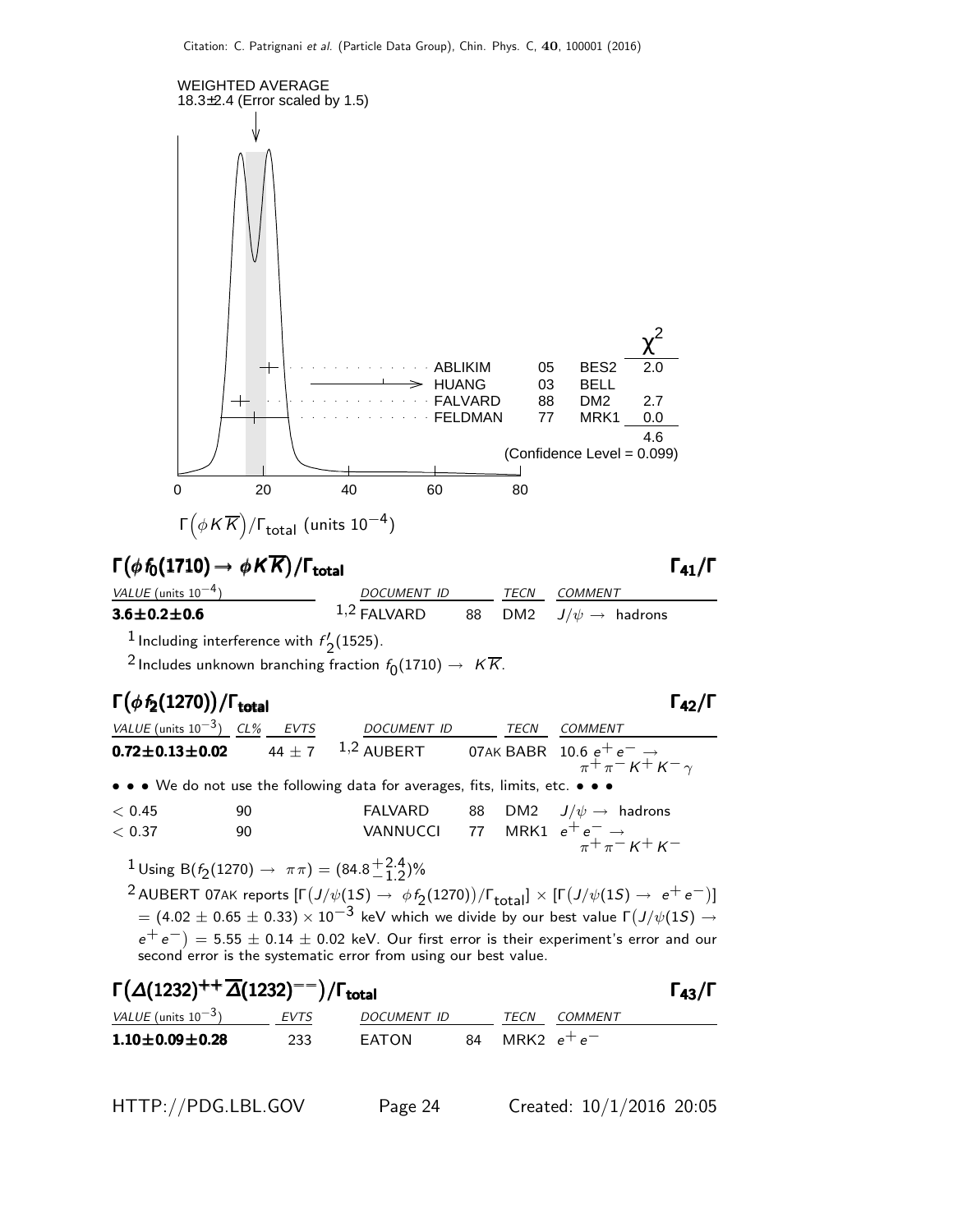#### $\Gamma(\Sigma(1385)^{-}\overline{\Sigma}(1385)^{+}$  (or c.c.)) / Γ<sub>total</sub> Γ<sub>44</sub> / Γ

| VALUE (units $10^{-3}$ ) EVTS |       | DOCUMENT ID    |    | <b>TECN</b> | <b>COMMENT</b>                                                             |
|-------------------------------|-------|----------------|----|-------------|----------------------------------------------------------------------------|
| $1.10 \pm 0.12$ OUR AVERAGE   |       |                |    |             |                                                                            |
| $1.23 \pm 0.07 \pm 0.30$      | .0.8k | ABLIKIM        |    |             | 12P BES2 $J/\psi \rightarrow \Sigma(1385)^{-} \overline{\Sigma}(1385)^{+}$ |
| $1.50 \pm 0.08 \pm 0.38$      | 1 k   | <b>ABLIKIM</b> |    |             | 12P BES2 $J/\psi \rightarrow \Sigma(1385)^{+} \overline{\Sigma}(1385)^{-}$ |
| $1.00 \pm 0.04 \pm 0.21$ 0.6k |       | <b>HFNRARD</b> | 87 |             | DM2 $e^+e^- \rightarrow \Sigma^{*-}$                                       |
| $1.19 \pm 0.04 \pm 0.25$ 0.7k |       | <b>HENRARD</b> |    |             | 87 DM2 $e^+e^- \rightarrow \Sigma^{*+}$                                    |
| $0.86 \pm 0.18 \pm 0.22$      | - 56  | <b>EATON</b>   | 84 |             | MRK2 $e^+e^- \rightarrow \Sigma^{*-}$                                      |
| $1.03 \pm 0.24 \pm 0.25$      | 68    | <b>EATON</b>   | 84 |             | MRK2 $e^+e^- \rightarrow \Sigma^{*+}$                                      |
|                               |       |                |    |             |                                                                            |

#### $Γ(φf')$ Γ $(\phi f'_{2}(1525))$ /Γ<sub>total</sub> Γ<sub>45</sub>/Γ

 $\Gamma_{44}/\Gamma$ 

| VALUE (units $10^{-4}$ ) EVTS DOCUMENT ID TECN                                         |  |  | COMMENT                                                    |
|----------------------------------------------------------------------------------------|--|--|------------------------------------------------------------|
| 8 $\pm$ 4 OUR AVERAGE Error includes scale factor of 2.7.                              |  |  |                                                            |
| $12.3 \pm 0.6 \pm 2.0$                                                                 |  |  | 1,2 FALVARD 88 DM2 $J/\psi \rightarrow$ hadrons            |
| $4.8 \pm 1.8$                                                                          |  |  | 46 <sup>1</sup> GIDAL 81 MRK2 $J/\psi \to K^+ K^- K^+ K^-$ |
| <sup>1</sup> Re-evaluated using B( $f'_{2}(1525) \rightarrow K\overline{K}$ ) = 0.713. |  |  |                                                            |

 $^2$ Including interference with  $f_0(1710)$ .

### $\Gamma(\phi \pi^+ \pi^-)/\Gamma_{\rm total}$  Γ<sub>46</sub>/Γ

total and the set of the set of the set of the set of the set of the set of the set of the set of the set of t

| VALUE (units $10^{-3}$ ) EVTS DOCUMENT ID TECN COMMENT               |                                                                               |  |                                                                                                                       |
|----------------------------------------------------------------------|-------------------------------------------------------------------------------|--|-----------------------------------------------------------------------------------------------------------------------|
| 0.94±0.09 OUR AVERAGE Error includes scale factor of 1.2.            |                                                                               |  |                                                                                                                       |
|                                                                      |                                                                               |  | $0.96 \pm 0.13$ 103 <sup>1</sup> AUBERT, BE 06D BABR 10.6 $e^+e^- \rightarrow K^+K^-\pi^+\pi^-\gamma$                 |
| $1.09 \pm 0.02 \pm 0.13$                                             |                                                                               |  | ABLIKIM 05 BES2 $J/\psi \rightarrow \phi \pi^+ \pi^-$                                                                 |
| $0.78 \pm 0.03 \pm 0.12$ FALVARD 88 DM2 $J/\psi \rightarrow$ hadrons |                                                                               |  |                                                                                                                       |
| 2.1 $\pm$ 0.9 23 FELDMAN 77 MRK1 $e^+e^-$                            |                                                                               |  |                                                                                                                       |
|                                                                      |                                                                               |  | <sup>1</sup> Derived by us. AUBERT, BE 06D measures $\Gamma(J/\psi \to e^+e^-) \times B(J/\psi \to \phi \pi^+ \pi^-)$ |
|                                                                      | $\times$ B( $\phi \rightarrow K^{+}K^{-}$ ) = (2.61 $\pm$ 0.30 $\pm$ 0.18) eV |  |                                                                                                                       |

#### $\Gamma(\phi \, \pi^0 \, \pi^0) / \Gamma_{\rm total}$  Γ<sub>47</sub>/Γ

VALUE (units 10<sup>-3</sup>) EVTS DOCUMENT ID TECN COMMENT  ${\bf 0.56{\pm}0.16}$   ${\rm 23}$   ${\rm 1}$  aubert,be 06d babr 10.6  $e^+ \, e^- \rightarrow \ K^+ \, K^- \, \pi^0 \pi^0 \, \gamma$  $^1$  Derived by us. <code>AUBERT</code>,BE 06D measures  $\Gamma(J/\psi\to~{\rm e^+e^-})\times {\rm B}(J/\psi\to~\phi\pi^0\pi^0)\times$  $B(\phi \to K^+ K^-) = (1.54 \pm 0.40 \pm 0.16)$  eV

| $\Gamma(\phi K^{\pm} K^0_S \pi^{\mp})/\Gamma_{\text{total}}$ |                       |                    |             | $\Gamma_{48}/\Gamma$                 |
|--------------------------------------------------------------|-----------------------|--------------------|-------------|--------------------------------------|
| VALUE (units $10^{-4}$ )                                     | <b>EVTS</b>           | <b>DOCUMENT ID</b> | <b>TECN</b> | <b>COMMENT</b>                       |
| 7.2±0.8 OUR AVERAGE                                          |                       |                    |             |                                      |
| $7.4 \pm 0.6 \pm 1.4$                                        | $227\pm19$            | ABLIKIM            |             | 08E BES2 $e^+e^- \rightarrow J/\psi$ |
| $7.4 \pm 0.9 \pm 1.1$                                        |                       | <b>FALVARD</b>     |             | 88 DM2 $J/\psi \rightarrow$ hadrons  |
| $7 \pm 0.6 \pm 1.0$                                          | $163 \pm 15$          | <b>BECKER</b>      |             | 87 MRK3 $e^+e^- \rightarrow$ hadrons |
| $\Gamma(\omega f_1(1420))/\Gamma_{\rm total}$                |                       |                    |             | $\Gamma_{49}/\Gamma$                 |
| VALUE (units $10^{-4}$ )                                     | <b>EVTS</b>           | <b>DOCUMENT ID</b> | <b>TECN</b> | <b>COMMENT</b>                       |
| $6.8^{+1.9}_{-1.6}$ ± 1.7                                    | $111 + \frac{31}{26}$ | <b>BECKER</b>      |             | 87 MRK3 $e^+e^- \rightarrow$ hadrons |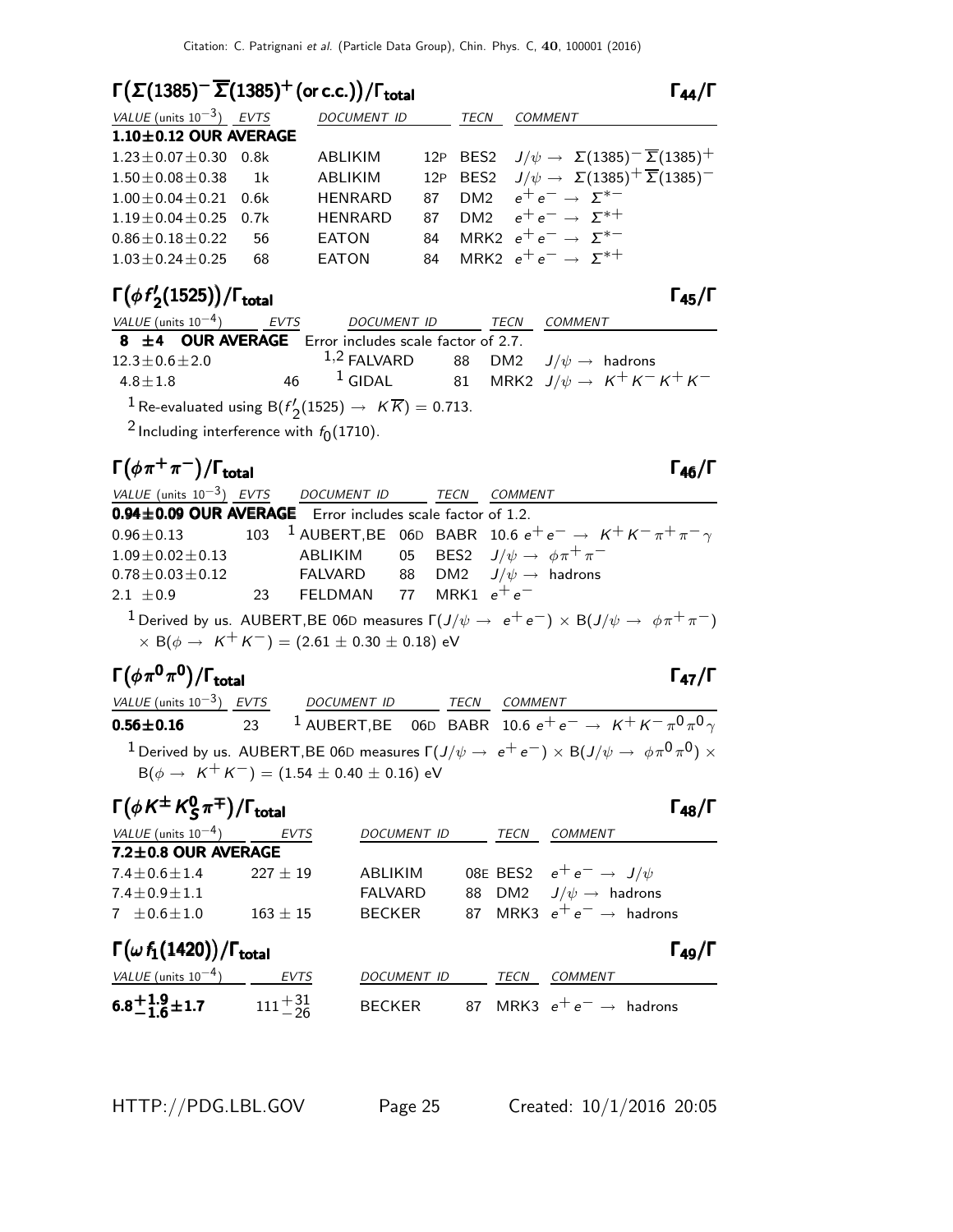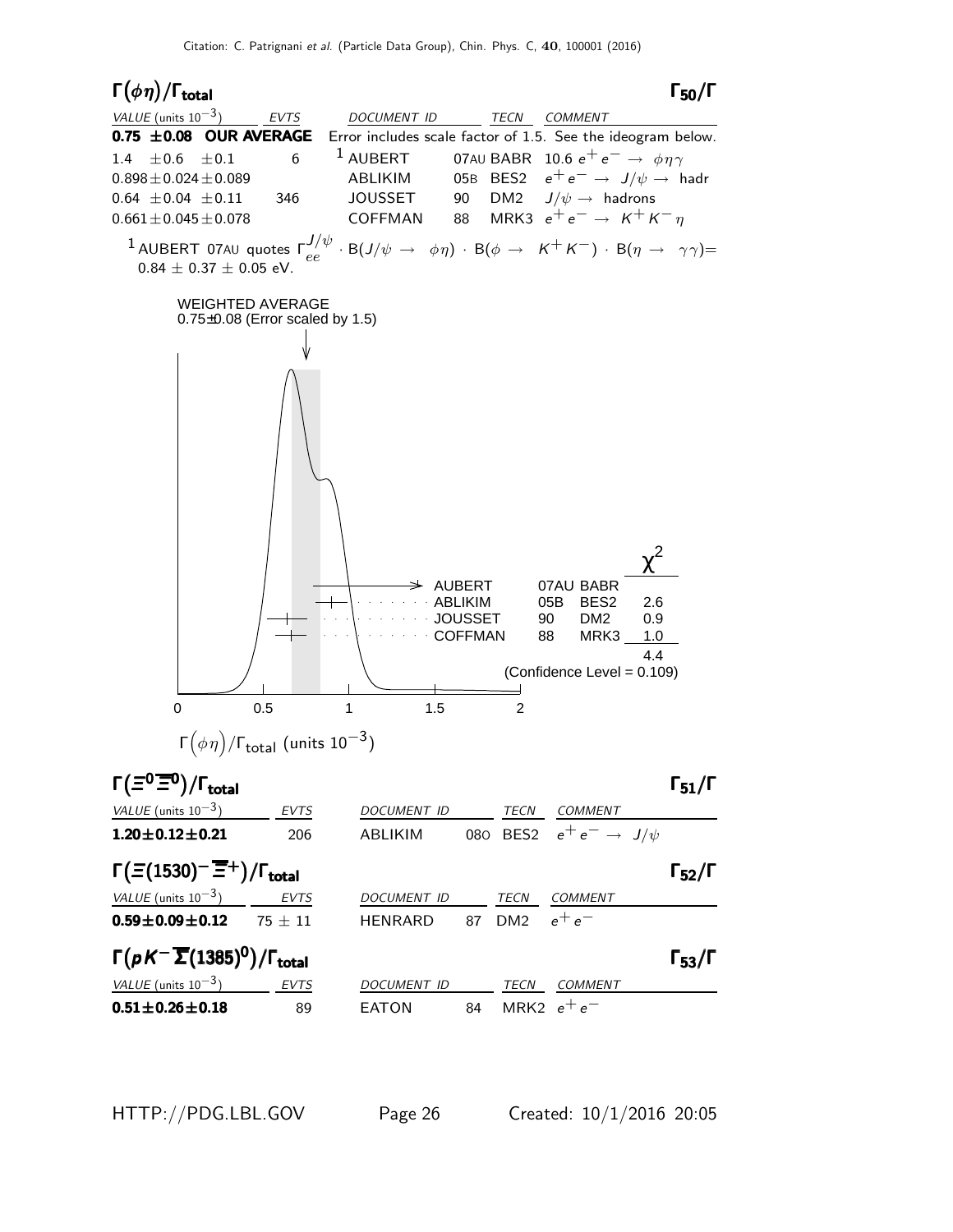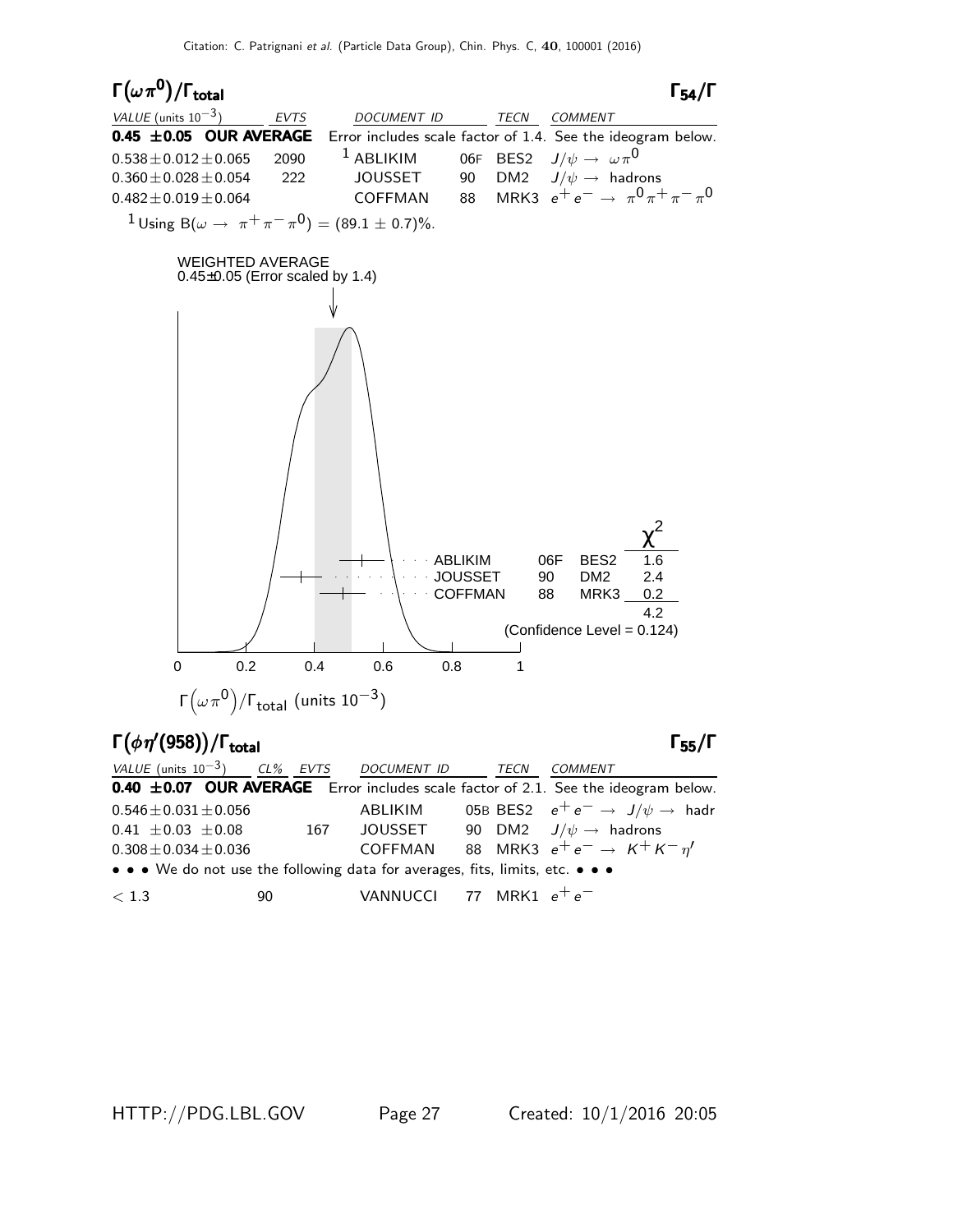

#### Γ $(\phi f_0(980))/\Gamma_{\text{total}}$  Γ $_5$ 6/Γ

/Γ $_{\rm total}$  Γ $_{56}/$  Γ

VALUE (units  $10^{-4}$ ) EVTS DOCUMENT ID TECN COMMENT **3.2±0.9 OUR AVERAGE** Error includes scale factor of 1.9.<br>4.6±0.4±0.8  $1$  FALVARD 88 DM  $4.6 \pm 0.4 \pm 0.8$ 88 DM2  $J/\psi \rightarrow$  hadrons  $2.6 \pm 0.6$  50 <sup>1</sup> GIDAL 81 MRK2  $J/\psi \to K^+ K^- K^+ K^ 1$  Assuming B $(f_0(980) \rightarrow \pi\pi) = 0.78$ .

$$
\Gamma(\phi f_0(980) \to \phi \pi^+ \pi^-)/\Gamma_{\text{total}}
$$

VALUE (units 10<sup>-3</sup> ) EVTS DOCUMENT ID TECN COMMENT  $0.182 \pm 0.042 \pm 0.005$  19.5  $\pm$  4.5  $1,2$  AUBERT 07AK BABR 10.6  $e^+e^ + \pi$ <sup>-</sup> K<sup>+</sup> K<sup>-</sup> γ

 $1 \text{ Using } B(\phi \to K^+ K^-) = (49.3 \pm 0.6)\%$ .

 $^2$  AUBERT 07AK reports  $[\Gamma(J/\psi(1S) \to \phi' f_0(980) \to \phi \pi^+ \pi^-)/\Gamma_{\rm total}] \times [\Gamma(J/\psi(1S) \to \phi' f_0(980) \to \phi \pi^+ \pi^-)]$  $\mathrm{e^+e^-)}] = (1.01\,\pm\,0.22\,\pm\,0.08)\times 10^{-3}$  keV which we divide by our best value  $\Gamma(J/\psi(1S) \rightarrow~{\rm e^+ \, e^-}) = 5.55 \pm 0.14 \pm 0.02$  keV. Our first error is their experiment's error and our second error is the systematic error from using our best value.

$$
\Gamma(\phi f_0(980) \rightarrow \phi \pi^0 \pi^0)/\Gamma_{\text{total}}
$$
\n
$$
\frac{\text{VALUE (units 10}^{-3})}{0.171 \pm 0.073 \pm 0.004} \frac{\text{EVTS}}{7.0 \pm 2.8}
$$
\n
$$
\frac{\text{DOCUMENT ID}}{1.2 \text{ AUBERT}} \frac{\text{TECN}}{074K} \frac{\text{COMMENT}}{10.6 e^+ e^-} \rightarrow
$$
\n
$$
\pi^0 \pi^0 \pi^0 K^+ K^- \gamma
$$

 $1$  Using B( $\phi \to K^+ K^-$ ) = (49.3 ± 0.6)%.

 $^2$  AUBERT 07AK reports  $[\Gamma(J/\psi(1S) \to] \phi f_0(980) \to] \phi \pi^0 \pi^0)/\Gamma_{\rm total}] \times [\Gamma(J/\psi(1S) \to]$  $\mathrm{[Fe^{-})}] \ = \ (0.95\,\pm\,0.39\,\pm\,0.10)\,\times\,10^{-3}$  keV which we divide by our best value  $\Gamma(J/\psi(1S) \to~{\rm e^+ \, e^-}) = 5.55 \pm 0.14 \pm 0.02$  keV. Our first error is their experiment's error and our second error is the systematic error from using our best value.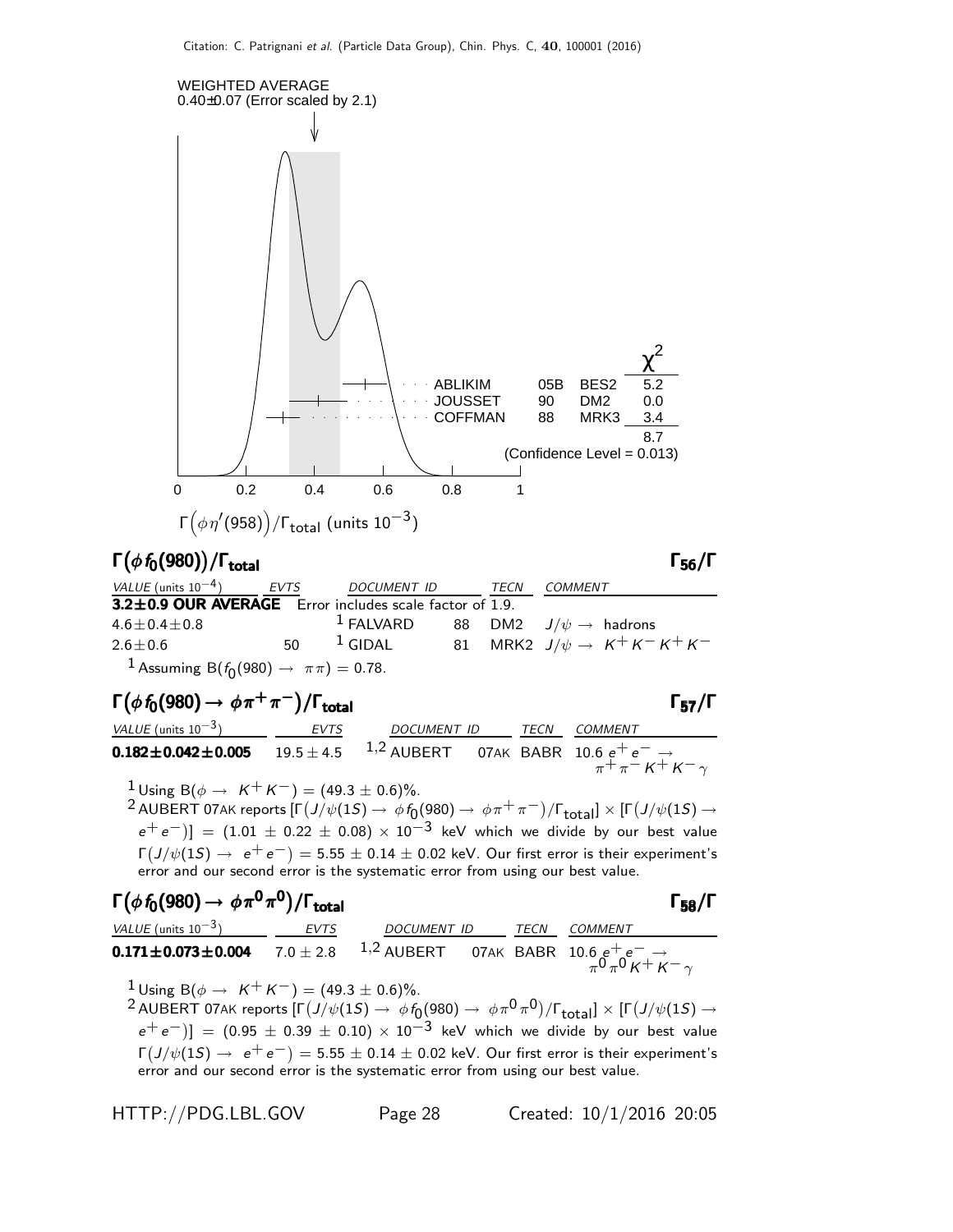| $\Gamma(\phi\pi^0f_0(980)\to \phi\pi^0\pi^+\pi^-)/\Gamma_{\rm total}$                                    |            |                                                 |      |                |                                                                                                                                                                                                                                                                                                                                                                                               | $\Gamma_{59}/\Gamma$ |
|----------------------------------------------------------------------------------------------------------|------------|-------------------------------------------------|------|----------------|-----------------------------------------------------------------------------------------------------------------------------------------------------------------------------------------------------------------------------------------------------------------------------------------------------------------------------------------------------------------------------------------------|----------------------|
| VALUE (units $10^{-6}$ ) EVTS                                                                            |            | DOCUMENT ID                                     |      |                | TECN COMMENT                                                                                                                                                                                                                                                                                                                                                                                  |                      |
| $4.50 \pm 0.80 \pm 0.61$                                                                                 | 355        | ABLIKIM                                         |      |                | 15P BES3 $J/\psi \rightarrow K^+ K^- 3\pi$                                                                                                                                                                                                                                                                                                                                                    |                      |
| $\Gamma(\phi\pi^0\,f_0(980)\rightarrow\,\phi\,\pi^0\,\rho^0\,\pi^0)/\Gamma_{\rm total}$                  |            |                                                 |      |                |                                                                                                                                                                                                                                                                                                                                                                                               | $\Gamma_{60}/\Gamma$ |
| $VALUE$ (units $10^{-6}$ ) EVTS                                                                          |            | DOCUMENT ID TECN COMMENT                        |      |                |                                                                                                                                                                                                                                                                                                                                                                                               |                      |
| $1.67 \pm 0.50 \pm 0.24$                                                                                 | 70         | ABLIKIM                                         |      |                | 15P BESE $J/\psi \rightarrow K^+ K^- 3 \pi$                                                                                                                                                                                                                                                                                                                                                   |                      |
| $\Gamma(\eta \phi f_0(980) \rightarrow \eta \phi \pi^+ \pi^-)/\Gamma_{\rm total}$                        |            |                                                 |      |                |                                                                                                                                                                                                                                                                                                                                                                                               | $\Gamma_{61}/\Gamma$ |
| VALUE (units $10^{-4}$ ) EVTS                                                                            |            | DOCUMENT ID                                     |      |                | TECN COMMENT                                                                                                                                                                                                                                                                                                                                                                                  |                      |
| $3.23 \pm 0.75 \pm 0.73$                                                                                 | 52         | ABLIKIM                                         |      |                | 08F BES $J/\psi \rightarrow \eta \phi f_0(980)$                                                                                                                                                                                                                                                                                                                                               |                      |
| $\Gamma(\phi a_0(980)^0 \to \phi \eta \pi^0)/\Gamma_{\rm total}$                                         |            |                                                 |      |                |                                                                                                                                                                                                                                                                                                                                                                                               | $\Gamma_{62}/\Gamma$ |
| VALUE (units $10^{-6}$ )                                                                                 |            | DOCUMENT ID TECN COMMENT                        |      |                |                                                                                                                                                                                                                                                                                                                                                                                               |                      |
| $5.0 \pm 2.7 \pm 2.5$                                                                                    |            |                                                 |      |                | <sup>1</sup> ABLIKIM 11D BES3 $J/\psi \rightarrow \phi \eta \pi^0$                                                                                                                                                                                                                                                                                                                            |                      |
| <sup>1</sup> Assuming $a_0(980) - f_0(980)$ mixing and isospin breaking via $\gamma^*$ and $K^*K$ loops. |            |                                                 |      |                |                                                                                                                                                                                                                                                                                                                                                                                               |                      |
| $\Gamma(\Xi(1530)^0\overline{\Xi}{}^0)/\Gamma_{\rm total}$                                               |            |                                                 |      |                |                                                                                                                                                                                                                                                                                                                                                                                               | $\Gamma_{63}/\Gamma$ |
| VALUE (units $10^{-3}$ ) EVTS                                                                            |            | DOCUMENT ID                                     |      | TECN           | <b>COMMENT</b>                                                                                                                                                                                                                                                                                                                                                                                |                      |
| $0.32 \pm 0.12 \pm 0.07$                                                                                 | 24 $\pm$ 9 | HENRARD 87 DM2                                  |      |                | $e^+e^-$                                                                                                                                                                                                                                                                                                                                                                                      |                      |
| $\Gamma(\Sigma(1385)^{-}\overline{\Sigma}^{+}$ (or c.c.)) / $\Gamma_{\rm total}$                         |            |                                                 |      |                |                                                                                                                                                                                                                                                                                                                                                                                               | $\Gamma_{64}/\Gamma$ |
| VALUE (units $10^{-3}$ )                                                                                 | EVTS       | DOCUMENT ID                                     |      |                | TECN COMMENT                                                                                                                                                                                                                                                                                                                                                                                  |                      |
| $0.31 \pm 0.05$ OUR AVERAGE                                                                              |            |                                                 |      |                |                                                                                                                                                                                                                                                                                                                                                                                               |                      |
| $0.30 \pm 0.03 \pm 0.07$                                                                                 | 74 $\pm$ 8 | <b>HENRARD</b>                                  |      |                | 87 DM2 $e^+e^- \to \Sigma^{*-}$                                                                                                                                                                                                                                                                                                                                                               |                      |
| $0.34 \pm 0.04 \pm 0.07$                                                                                 | $77 \pm 9$ | <b>HENRARD</b>                                  | 87   |                | DM2 $e^+e^- \rightarrow \Sigma^{*+}$                                                                                                                                                                                                                                                                                                                                                          |                      |
| $0.29 \pm 0.11 \pm 0.10$                                                                                 | 26         | <b>EATON</b>                                    | 84   |                | MRK2 $e^+e^- \rightarrow \Sigma^{*-}$                                                                                                                                                                                                                                                                                                                                                         |                      |
| $0.31 \pm 0.11 \pm 0.11$                                                                                 | 28         | <b>EATON</b>                                    | 84   |                | MRK2 $e^+e^- \rightarrow \Sigma^{*+}$                                                                                                                                                                                                                                                                                                                                                         |                      |
| $\Gamma(\phi\,f_1(1285))/\Gamma_{\rm total}$                                                             |            |                                                 |      |                |                                                                                                                                                                                                                                                                                                                                                                                               | $\Gamma_{65}/\Gamma$ |
| VALUE (units $10^{-4}$ ) EVTS                                                                            |            | DOCUMENT ID                                     | TECN | <b>COMMENT</b> |                                                                                                                                                                                                                                                                                                                                                                                               |                      |
| 2.6±0.5 OUR AVERAGE                                                                                      |            |                                                 |      |                |                                                                                                                                                                                                                                                                                                                                                                                               |                      |
| $3.4 \pm 1.8 \pm 1.5$                                                                                    | 1.1k       | $^1$ ABLIKIM                                    |      |                | 15H BES3 $e^+e^- \rightarrow J/\psi \rightarrow \phi \eta \pi^+ \pi^-$                                                                                                                                                                                                                                                                                                                        |                      |
| $3.2 \pm 0.6 \pm 0.4$                                                                                    |            | JOUSSET<br>90                                   |      |                | DM2 $J/\psi \rightarrow \phi 2(\pi^+\pi^-)$                                                                                                                                                                                                                                                                                                                                                   |                      |
| $2.1 \pm 0.5 \pm 0.4$                                                                                    | 25         | <sup>2</sup> JOUSSET                            |      |                | 90 DM2 $J/\psi \rightarrow \phi \eta \pi^+ \pi^-$                                                                                                                                                                                                                                                                                                                                             |                      |
| • • • We do not use the following data for averages, fits, limits, etc. • • •                            |            |                                                 |      |                |                                                                                                                                                                                                                                                                                                                                                                                               |                      |
| $0.6 \pm 0.2 \pm 0.1$                                                                                    | 16         | <b>BECKER</b>                                   |      |                | 87 MRK3 $J/\psi \rightarrow \phi K \overline{K} \pi$                                                                                                                                                                                                                                                                                                                                          |                      |
|                                                                                                          |            |                                                 |      |                | $^1$ ABLIKIM 15H reports $[\Gamma(J/\psi(1S) \to \phi f_1(1285))/\Gamma_{\rm total}]\times [B(f_1(1285) \to \eta \pi^+\pi^-)]$<br>$\alpha = (1.20 \pm 0.6 \pm 0.14) \times 10^{-4}$ which we divide by our best value B $(f_1(1285) \rightarrow~\eta \pi^+ \pi^-)$<br>= (35 $\pm$ 15) $\times$ 10 <sup>-2</sup> . Our first error is their experiment's error and our second error is $\vert$ |                      |
|                                                                                                          |            | the systematic error from using our best value. |      |                |                                                                                                                                                                                                                                                                                                                                                                                               |                      |
| bution at 1297 MeV.                                                                                      |            |                                                 |      |                | <sup>2</sup> We attribute to the $f_1$ (1285) the signal observed in the $\pi^+\pi^-\eta$ invariant mass distri-                                                                                                                                                                                                                                                                              |                      |
| $\Gamma(\phi f_1(1285) \to \phi \pi^0 f_0(980) \to \phi \pi^0 \pi^+ \pi^-)/\Gamma_{\text{total}}$        |            |                                                 |      |                |                                                                                                                                                                                                                                                                                                                                                                                               | $\Gamma_{66}/\Gamma$ |
| $VALUE$ (units $10^{-7}$ ) EVTS                                                                          |            | DOCUMENT ID                                     |      |                | TECN COMMENT                                                                                                                                                                                                                                                                                                                                                                                  |                      |
| $9.36 \pm 2.31 \pm 1.54$                                                                                 | 78         |                                                 |      |                | ABLIKIM 15P BES3 $J/\psi \rightarrow K^+ K^- 3\pi$                                                                                                                                                                                                                                                                                                                                            |                      |
|                                                                                                          |            |                                                 |      |                |                                                                                                                                                                                                                                                                                                                                                                                               |                      |
| HTTP://PDG.LBL.GOV                                                                                       |            | Page 29                                         |      |                | Created: 10/1/2016 20:05                                                                                                                                                                                                                                                                                                                                                                      |                      |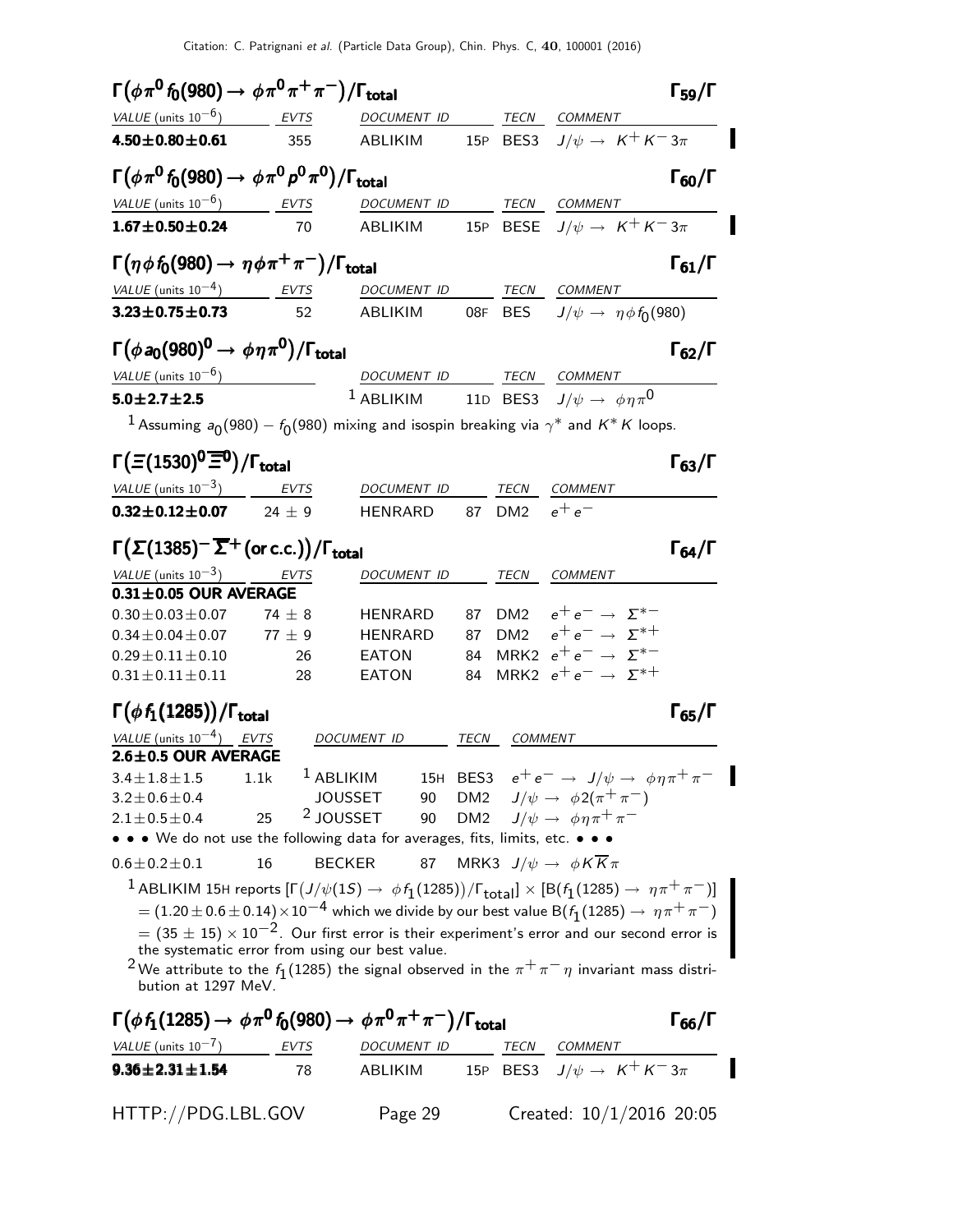| $\Gamma\big(\phi\,f_1(1285) \to\, \phi\,\pi^{\mathbf{0}}\,f_0(980) \to\, \phi\,\pi^{\mathbf{0}}\,\pi^{\mathbf{0}}\,\pi^{\mathbf{0}}\big)/\Gamma_{\text{total}}$ |                |                           |          | $\Gamma_{67}/\Gamma$                                                                                                                              |
|-----------------------------------------------------------------------------------------------------------------------------------------------------------------|----------------|---------------------------|----------|---------------------------------------------------------------------------------------------------------------------------------------------------|
| VALUE (units $10^{-7}$ )                                                                                                                                        | <b>EVTS</b>    | DOCUMENT ID TECN COMMENT  |          |                                                                                                                                                   |
| $2.08 \pm 1.63 \pm 1.47$                                                                                                                                        | 9              |                           |          | ABLIKIM 15P BES3 $J/\psi \rightarrow K^+ K^- 3\pi$                                                                                                |
| $\Gamma(\eta \pi^+\pi^-)/\Gamma_{\rm total}$                                                                                                                    |                |                           |          | $\Gamma_{68}/\Gamma$                                                                                                                              |
| VALUE (units $10^{-3}$ ) EVTS                                                                                                                                   |                | DOCUMENT ID TECN COMMENT  |          |                                                                                                                                                   |
| $0.40 \pm 0.17 \pm 0.03$                                                                                                                                        | $\overline{9}$ |                           |          | <sup>1</sup> AUBERT 07AU BABR 10.6 $e^+e^- \rightarrow \eta \pi^+ \pi^- \gamma$                                                                   |
|                                                                                                                                                                 |                |                           |          | 1 AUBERT 07AU quotes $\Gamma_{ee}^{J/\psi}$ ·B $(J/\psi \rightarrow \eta \pi^+ \pi^-)\cdot B(\eta \rightarrow 3\pi) = 0.51 \pm 0.22 \pm 0.03$ eV. |
| $\Gamma(\eta \rho)/\Gamma_{\rm total}$                                                                                                                          |                |                           |          | $\Gamma_{69}/\Gamma$                                                                                                                              |
| VALUE (units $10^{-3}$ ) EVTS                                                                                                                                   |                | DOCUMENT ID               |          | TECN COMMENT                                                                                                                                      |
| $0.193 \pm 0.023$ OUR AVERAGE                                                                                                                                   |                |                           |          |                                                                                                                                                   |
| $0.194 \pm 0.017 \pm 0.029$<br>$0.193 \pm 0.013 \pm 0.029$                                                                                                      | 299            | <b>JOUSSET</b><br>COFFMAN | 90<br>88 | DM2 $J/\psi \rightarrow$ hadrons<br>MRK3 $e^+e^- \rightarrow \pi^+\pi^-\eta$                                                                      |
|                                                                                                                                                                 |                |                           |          |                                                                                                                                                   |
| $\Gamma(\omega\eta'(958))/\Gamma_{\rm total}$                                                                                                                   |                |                           |          | $\Gamma_{70}/\Gamma$                                                                                                                              |
| VALUE (units $10^{-3}$ ) EVTS                                                                                                                                   |                | DOCUMENT ID TECN COMMENT  |          |                                                                                                                                                   |
| $0.182 \pm 0.021$ OUR AVERAGE                                                                                                                                   |                |                           |          |                                                                                                                                                   |
| $0.226 \pm 0.043$                                                                                                                                               | 218            | $^1$ ABLIKIM              |          | 06F BES2 $J/\psi \rightarrow \omega \eta'$                                                                                                        |
| $0.18 \begin{array}{l} +0.10 \\ -0.08 \end{array} \pm 0.03$                                                                                                     | $\overline{6}$ | JOUSSET                   | 90       | DM2 $J/\psi \rightarrow$ hadrons                                                                                                                  |
| $0.166 \pm 0.017 \pm 0.019$                                                                                                                                     |                |                           |          | COFFMAN 88 MRK3 $e^+e^- \rightarrow 3\pi \eta'$                                                                                                   |
| $(2\gamma) = 39.43 \pm 0.26\%$ , and B( $\omega \rightarrow \pi^+ \pi^- \pi^0$ ) = (89.1 $\pm$ 0.7)%.                                                           |                |                           |          | $^{-1}$ Using B( $\eta' \to \pi^+\pi^-\eta$ ) = (44.3 $\pm$ 1.5)%, B( $\eta' \to \pi^+\pi^-\gamma$ ) = 29.5 $\pm$ 1.0%, B( $\eta \to$             |
| $\Gamma(\omega f_0(980))/\Gamma_{\rm total}$                                                                                                                    |                |                           |          | $\Gamma_{71}/\Gamma$                                                                                                                              |
| VALUE (units $10^{-4}$ )                                                                                                                                        |                | DOCUMENT ID TECN COMMENT  |          |                                                                                                                                                   |
| $1.41 \pm 0.27 \pm 0.47$                                                                                                                                        |                |                           |          | <sup>1</sup> AUGUSTIN 89 DM2 $J/\psi \rightarrow 2(\pi^+\pi^-)\pi^0$                                                                              |
| <sup>1</sup> Assuming B( $f_0(980) \to \pi \pi$ ) = 0.78.                                                                                                       |                |                           |          |                                                                                                                                                   |
|                                                                                                                                                                 |                |                           |          |                                                                                                                                                   |
| $\Gamma(\rho\eta'(958))/\Gamma_{\rm total}$                                                                                                                     |                |                           |          | $\Gamma_{72}/\Gamma$                                                                                                                              |
| VALUE (units $10^{-3}$ ) EVTS<br>$0.105 \pm 0.018$ OUR AVERAGE                                                                                                  |                | DOCUMENT ID TECN COMMENT  |          |                                                                                                                                                   |
| $0.083 \pm 0.030 \pm 0.012$                                                                                                                                     | 19             | JOUSSET                   |          | 90 DM2 $J/\psi \rightarrow$ hadrons                                                                                                               |
| $0.114 \pm 0.014 \pm 0.016$                                                                                                                                     |                | COFFMAN                   |          | 88 MRK3 $J/\psi \rightarrow \pi^+ \pi^- \eta'$                                                                                                    |
| $\Gamma(a_2(1320)^{\pm} \pi^{\mp})/\Gamma_{\text{total}}$                                                                                                       |                |                           |          | $\Gamma_{73}/\Gamma$                                                                                                                              |
|                                                                                                                                                                 |                | DOCUMENT ID TECN COMMENT  |          |                                                                                                                                                   |
| $\frac{VALUE \text{ (units 10}^{-4})}{\angle 43}$ $\frac{CL\%}{90}$<br>$\leq 43$                                                                                |                | BRAUNSCH 76 DASP $e^+e^-$ |          |                                                                                                                                                   |
| $\Gamma(K\overline{K}_2^*(1430) + c.c.)/\Gamma_{\text{total}}$                                                                                                  |                |                           |          | $\Gamma_{74}/\Gamma$                                                                                                                              |
| <u>VALUE</u> (units $10^{-4}$ ) CL%                                                                                                                             |                |                           |          |                                                                                                                                                   |
| $<$ 40                                                                                                                                                          | 90             |                           |          | $\frac{DOCUMENT~ID}{VANNUCCI}$ $\frac{TECN}{NRK1}$ $\frac{COMMENT}{e^+e^-}$ $\rightarrow$ $\frac{K^0 \overline{K}_2^{*0}}{e^+e^-}$                |
| • • • We do not use the following data for averages, fits, limits, etc. • • •                                                                                   |                |                           |          |                                                                                                                                                   |
| $<$ 66                                                                                                                                                          | 90             |                           |          | BRAUNSCH 76 DASP $e^+e^- \rightarrow K^{\pm} \overline{K_2^*}$                                                                                    |
|                                                                                                                                                                 |                |                           |          |                                                                                                                                                   |
|                                                                                                                                                                 |                |                           |          |                                                                                                                                                   |
| HTTP://PDG.LBL.GOV                                                                                                                                              |                | Page 30                   |          | Created: $10/1/2016$ 20:05                                                                                                                        |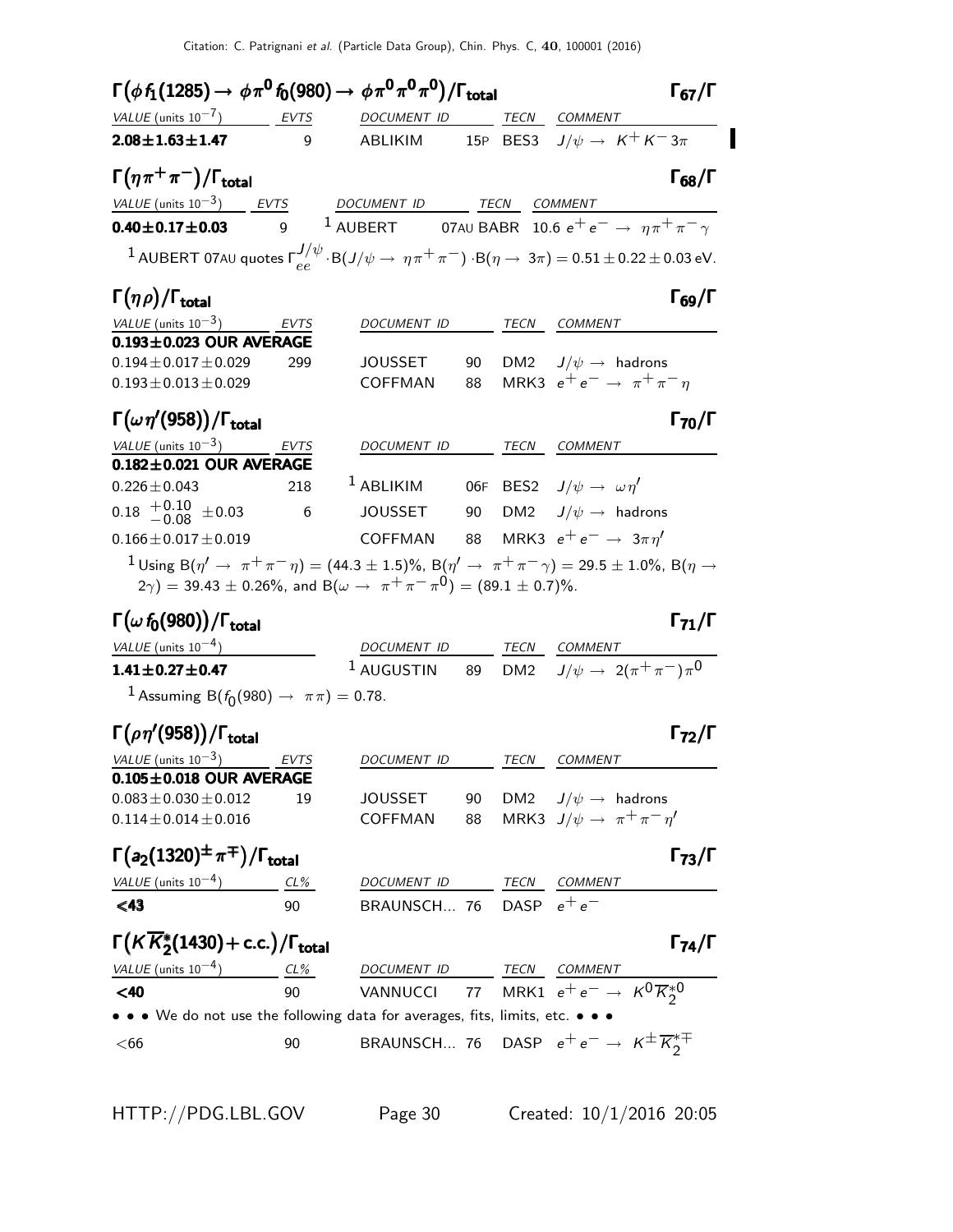| VALUE (units $10^{-3}$ )                                                                                                                                                                                                                                                                                                                                                                                                                                                                                                                                                                                                                                                                                               | $\Gamma(K_1(1270)^{\pm}\,K^{\mp})/\Gamma_{\rm total}$<br>$CL\%$ | DOCUMENT ID                                                                                                                                               |    | TECN        | <i>COMMENT</i>                                                              | $\Gamma_{75}/\Gamma$                                                                                    |
|------------------------------------------------------------------------------------------------------------------------------------------------------------------------------------------------------------------------------------------------------------------------------------------------------------------------------------------------------------------------------------------------------------------------------------------------------------------------------------------------------------------------------------------------------------------------------------------------------------------------------------------------------------------------------------------------------------------------|-----------------------------------------------------------------|-----------------------------------------------------------------------------------------------------------------------------------------------------------|----|-------------|-----------------------------------------------------------------------------|---------------------------------------------------------------------------------------------------------|
| < 3.0                                                                                                                                                                                                                                                                                                                                                                                                                                                                                                                                                                                                                                                                                                                  | 90                                                              | $1$ BAI                                                                                                                                                   |    | 99C BES     | $e^+e^-$                                                                    |                                                                                                         |
| <sup>1</sup> Assuming B(K <sub>1</sub> (1270) $\rightarrow$ K $\rho$ )=0.42 ± 0.06                                                                                                                                                                                                                                                                                                                                                                                                                                                                                                                                                                                                                                     |                                                                 |                                                                                                                                                           |    |             |                                                                             |                                                                                                         |
|                                                                                                                                                                                                                                                                                                                                                                                                                                                                                                                                                                                                                                                                                                                        |                                                                 |                                                                                                                                                           |    |             |                                                                             |                                                                                                         |
| $\Gamma(K_2^*(1430)^0\overline{K}_2^*(1430)^0)/\Gamma_{\rm total}$                                                                                                                                                                                                                                                                                                                                                                                                                                                                                                                                                                                                                                                     |                                                                 |                                                                                                                                                           |    |             |                                                                             | $\Gamma_{76}/\Gamma$                                                                                    |
| VALUE (units $10^{-4}$ )                                                                                                                                                                                                                                                                                                                                                                                                                                                                                                                                                                                                                                                                                               | $CL\%$                                                          | DOCUMENT ID                                                                                                                                               |    | <b>TECN</b> | COMMENT                                                                     |                                                                                                         |
| $29$                                                                                                                                                                                                                                                                                                                                                                                                                                                                                                                                                                                                                                                                                                                   | 90                                                              | VANNUCCI                                                                                                                                                  | 77 |             | MRK1 $e^+e^- \rightarrow \pi^+ \pi^- K^+ K^-$                               |                                                                                                         |
| $\Gamma(\phi\pi^0)/\Gamma_{\rm total}$                                                                                                                                                                                                                                                                                                                                                                                                                                                                                                                                                                                                                                                                                 |                                                                 | The two different fit values of ABLIKIM 15K below have the same statistical signifi-<br>cance of 6.4 $\sigma$ and cannot be distinguished at this moment. |    |             |                                                                             | $\Gamma_{77}/\Gamma$                                                                                    |
| VALUE (units $10^{-6}$ )                                                                                                                                                                                                                                                                                                                                                                                                                                                                                                                                                                                                                                                                                               | $CL\%$ EVTS                                                     | <b>DOCUMENT ID</b>                                                                                                                                        |    |             | TECN COMMENT                                                                |                                                                                                         |
| 2.94 $\pm$ 0.16 $\pm$ 0.16                                                                                                                                                                                                                                                                                                                                                                                                                                                                                                                                                                                                                                                                                             |                                                                 | $1$ ABLIKIM<br>0.8k                                                                                                                                       |    |             | 15K BES3 $e^+e^- \rightarrow J/\psi \rightarrow$                            |                                                                                                         |
| $0.124 \pm 0.033 \pm 0.030$                                                                                                                                                                                                                                                                                                                                                                                                                                                                                                                                                                                                                                                                                            |                                                                 | $35 \pm 9$ <sup>2</sup> ABLIKIM                                                                                                                           |    |             | $K^+ K^- \gamma \gamma$<br>15K BES3 $e^+e^- \rightarrow J/\psi \rightarrow$ |                                                                                                         |
|                                                                                                                                                                                                                                                                                                                                                                                                                                                                                                                                                                                                                                                                                                                        |                                                                 |                                                                                                                                                           |    |             | $K^+ K^- \gamma \gamma$                                                     |                                                                                                         |
| • • • We do not use the following data for averages, fits, limits, etc. • •                                                                                                                                                                                                                                                                                                                                                                                                                                                                                                                                                                                                                                            |                                                                 |                                                                                                                                                           |    |             |                                                                             |                                                                                                         |
| < 6.4                                                                                                                                                                                                                                                                                                                                                                                                                                                                                                                                                                                                                                                                                                                  | 90                                                              | $3$ ABLIKIM                                                                                                                                               |    |             | 05B BES2 $e^+e^- \rightarrow J/\psi \rightarrow$                            |                                                                                                         |
| < 6.8                                                                                                                                                                                                                                                                                                                                                                                                                                                                                                                                                                                                                                                                                                                  | 90                                                              | COFFMAN                                                                                                                                                   |    | 88          | MRK3 $e^+e^-$<br>$\overrightarrow{K} + \overrightarrow{K} - \pi^0$          |                                                                                                         |
| <sup>2</sup> Corresponding to one of the two fit solutions with $\delta = (-152.1 \pm 7.7)^{\circ}$ for the phase                                                                                                                                                                                                                                                                                                                                                                                                                                                                                                                                                                                                      |                                                                 |                                                                                                                                                           |    |             |                                                                             | angle between the resonant $J/\psi\to\ \phi\pi^0$ and non-phi $J/\psi\to\ K^+\ K^-\pi^0$ contributions. |
| <sup>3</sup> Superseded by ABLIKIM 15K.                                                                                                                                                                                                                                                                                                                                                                                                                                                                                                                                                                                                                                                                                |                                                                 | angle between the resonant $J/\psi \to \phi \pi^0$ and non-phi $J/\psi \to K^+ K^- \pi^0$ contributions.                                                  |    |             |                                                                             |                                                                                                         |
|                                                                                                                                                                                                                                                                                                                                                                                                                                                                                                                                                                                                                                                                                                                        |                                                                 |                                                                                                                                                           |    |             |                                                                             |                                                                                                         |
|                                                                                                                                                                                                                                                                                                                                                                                                                                                                                                                                                                                                                                                                                                                        | 172                                                             | DOCUMENT ID<br>$1$ ABLIKIM                                                                                                                                |    |             | TECN COMMENT                                                                |                                                                                                         |
|                                                                                                                                                                                                                                                                                                                                                                                                                                                                                                                                                                                                                                                                                                                        |                                                                 |                                                                                                                                                           |    |             | 15H BES3 $e^+e^- \rightarrow J/\psi \rightarrow$<br>$\phi n \pi^+ \pi^-$    |                                                                                                         |
| • • We do not use the following data for averages, fits, limits, etc. •                                                                                                                                                                                                                                                                                                                                                                                                                                                                                                                                                                                                                                                |                                                                 |                                                                                                                                                           |    |             |                                                                             |                                                                                                         |
| 90                                                                                                                                                                                                                                                                                                                                                                                                                                                                                                                                                                                                                                                                                                                     |                                                                 | <sup>2</sup> FALVARD 88 DM2 $J/\psi \rightarrow$ hadrons                                                                                                  |    |             |                                                                             |                                                                                                         |
| <sup>1</sup> With 3.6 $\sigma$ significance.                                                                                                                                                                                                                                                                                                                                                                                                                                                                                                                                                                                                                                                                           |                                                                 |                                                                                                                                                           |    |             |                                                                             | $\Gamma_{78}/\Gamma$                                                                                    |
|                                                                                                                                                                                                                                                                                                                                                                                                                                                                                                                                                                                                                                                                                                                        |                                                                 | <sup>2</sup> Includes unknown branching fraction $\eta(1405) \rightarrow \eta \pi \pi$ .                                                                  |    |             |                                                                             |                                                                                                         |
|                                                                                                                                                                                                                                                                                                                                                                                                                                                                                                                                                                                                                                                                                                                        |                                                                 |                                                                                                                                                           |    |             |                                                                             |                                                                                                         |
|                                                                                                                                                                                                                                                                                                                                                                                                                                                                                                                                                                                                                                                                                                                        |                                                                 |                                                                                                                                                           |    |             |                                                                             |                                                                                                         |
|                                                                                                                                                                                                                                                                                                                                                                                                                                                                                                                                                                                                                                                                                                                        |                                                                 |                                                                                                                                                           |    |             |                                                                             |                                                                                                         |
|                                                                                                                                                                                                                                                                                                                                                                                                                                                                                                                                                                                                                                                                                                                        |                                                                 |                                                                                                                                                           |    |             |                                                                             |                                                                                                         |
|                                                                                                                                                                                                                                                                                                                                                                                                                                                                                                                                                                                                                                                                                                                        | 90                                                              | <sup>1</sup> FALVARD 88 DM2 $J/\psi \rightarrow$ hadrons                                                                                                  |    |             |                                                                             |                                                                                                         |
|                                                                                                                                                                                                                                                                                                                                                                                                                                                                                                                                                                                                                                                                                                                        |                                                                 | <sup>1</sup> Re-evaluated assuming B( $f'_{2}(1525) \rightarrow K\overline{K}$ ) = 0.713.                                                                 |    |             |                                                                             |                                                                                                         |
|                                                                                                                                                                                                                                                                                                                                                                                                                                                                                                                                                                                                                                                                                                                        |                                                                 |                                                                                                                                                           |    |             |                                                                             |                                                                                                         |
|                                                                                                                                                                                                                                                                                                                                                                                                                                                                                                                                                                                                                                                                                                                        |                                                                 |                                                                                                                                                           |    |             |                                                                             |                                                                                                         |
| $\Gamma(\phi \eta(1405) \to \phi \eta \pi^+ \pi^-)/\Gamma_{\text{total}}$<br>VALUE (units $10^{-5}$ ) CL% EVTS<br>$2.01 \pm 0.58 \pm 0.82$<br>< 17<br>$\Gamma(\omega f_{2}^{\prime}(1525)) / \Gamma_{\text{total}}$<br>$\frac{\text{VALU E (units 10}^{-4})}{\text{C2.2}} \quad \frac{\text{CL\%}}{90} \quad \frac{\text{DOCUMENT ID}}{1 \text{VANNUCCI}} \quad \frac{\text{TECN}}{77} \quad \frac{\text{COMMENT}}{\text{MRK1}} \quad e^+ e^- \rightarrow \pi^+ \pi^- \pi^0 K^+ K^-$<br>• • • We do not use the following data for averages, fits, limits, etc. • • •<br>${<}2.8$<br>$\Gamma(\omega X(1835) \rightarrow \omega \, p \overline{p})/\Gamma_{\rm total}$<br>VALUE (units $10^{-6}$ ) CL%<br>$\langle$ 3.9 | 95                                                              | $\frac{DOCUMENT ID}{ABELIKIM}$ $\frac{TECN}{BES3}$ $\frac{COMMENT}{J/\psi \rightarrow \gamma \pi^0 p \overline{p}}$                                       |    |             |                                                                             |                                                                                                         |
| HTTP://PDG.LBL.GOV                                                                                                                                                                                                                                                                                                                                                                                                                                                                                                                                                                                                                                                                                                     |                                                                 | Page 31                                                                                                                                                   |    |             | Created: $10/1/2016$ 20:05                                                  | $\Gamma_{79}/\Gamma$<br>$\Gamma_{80}/\Gamma$                                                            |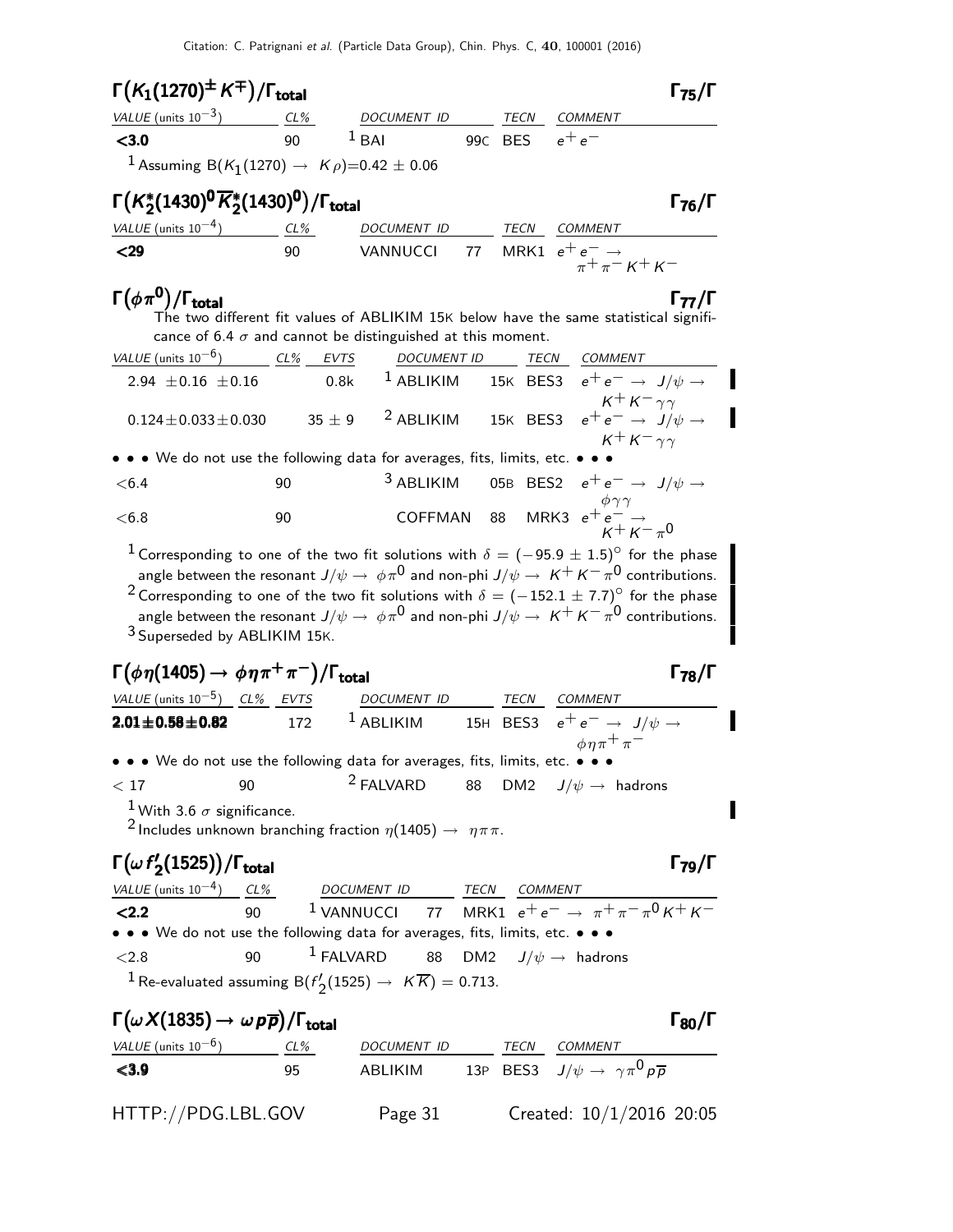| $\Gamma(\phi X(1835) \to \phi \eta \pi^+ \pi^-)/\Gamma_{\rm total}$                                                  |    |                                                                                                    |  |                   |                                                                               | $\Gamma_{81}/\Gamma$                                                   |
|----------------------------------------------------------------------------------------------------------------------|----|----------------------------------------------------------------------------------------------------|--|-------------------|-------------------------------------------------------------------------------|------------------------------------------------------------------------|
| $\frac{VALUE}{2.8 \times 10^{-4}}$ $\frac{CL\%}{90}$                                                                 |    | DOCUMENT ID TECN<br>ABLIKIM 15H BES3 $e^+e^- \rightarrow J/\psi \rightarrow \phi \eta \pi^+ \pi^-$ |  | <b>COMMENT</b>    |                                                                               |                                                                        |
| $\Gamma(\phi X(1870) \rightarrow \phi \eta \pi^+ \pi^-)/\Gamma_{\text{total}}$                                       |    |                                                                                                    |  |                   |                                                                               | $\Gamma_{82}/\Gamma$                                                   |
| $VALUE$ $CL\%$                                                                                                       |    | DOCUMENT ID TECN COMMENT                                                                           |  |                   |                                                                               |                                                                        |
| $\leq 6.13 \times 10^{-5}$ 90                                                                                        |    | ABLIKIM                                                                                            |  |                   |                                                                               | 15H BES3 $e^+e^- \rightarrow J/\psi \rightarrow \phi \eta \pi^+ \pi^-$ |
| $\Gamma(\eta\phi(2170) \to \eta\phi\, \mathit{f}_0(980) \to \eta\,\phi\, \pi^+\pi^-)/\Gamma_{\text{total}}$          |    |                                                                                                    |  |                   |                                                                               | $\Gamma_{83}/\Gamma$                                                   |
| $VALU E$ (units $10^{-4}$ ) EVTS DOCUMENT ID TECN COMMENT                                                            |    |                                                                                                    |  |                   |                                                                               |                                                                        |
| $1.20 \pm 0.14 \pm 0.37$ 471                                                                                         |    | ABLIKIM 15H BES3 $e^+e^- \rightarrow J/\psi \rightarrow \phi \eta \pi^+ \pi^-$                     |  |                   |                                                                               |                                                                        |
| $\Gamma(\eta \phi(2170) \to \eta K^{*}(892)^{0} \overline{K}^{*}(892)^{0})/\Gamma_{\text{total}}$                    |    |                                                                                                    |  |                   |                                                                               | $\Gamma_{84}/\Gamma$                                                   |
| $VALUE$ (units $10^{-4}$ ) CL% DOCUMENT ID TECN COMMENT                                                              |    |                                                                                                    |  |                   |                                                                               |                                                                        |
| < 2.52                                                                                                               | 90 | ABLIKIM 10C BES2 $J/\psi \rightarrow \eta K^+ \pi^- K^- \pi^+$                                     |  |                   |                                                                               |                                                                        |
| $\Gamma(\Sigma(1385)^0\overline{A} + \text{c.c.})/\Gamma_{\text{total}}$                                             |    |                                                                                                    |  |                   |                                                                               | $\Gamma_{85}/\Gamma$                                                   |
| VALUE (units $10^{-5}$ ) CL%                                                                                         |    | DOCUMENT ID TECN COMMENT                                                                           |  |                   |                                                                               |                                                                        |
| < 0.82<br>• • • We do not use the following data for averages, fits, limits, etc. • • •                              | 90 |                                                                                                    |  |                   | ABLIKIM 13F BES3 $J/\psi \rightarrow p\overline{p}\pi^{+}\pi^{-}\gamma\gamma$ |                                                                        |
| $<$ 20                                                                                                               | 90 | HENRARD                                                                                            |  |                   | 87 DM2 $e^+e^-$                                                               |                                                                        |
| $\Gamma(\Delta(1232)^+\overline{p})/\Gamma_{\rm total}$                                                              |    |                                                                                                    |  |                   |                                                                               | $\Gamma_{86}/\Gamma$                                                   |
| <u>VALUE</u> (units $10^{-3}$ ) CL%                                                                                  |    | DOCUMENT ID                                                                                        |  |                   | TECN COMMENT                                                                  |                                                                        |
| < 0.1                                                                                                                | 90 | HENRARD                                                                                            |  | 87 DM2            | $e^+e^-$                                                                      |                                                                        |
| $\Gamma(A(1520)\overline{A} + \text{c.c.} \rightarrow \gamma A \overline{A})/\Gamma_{\text{total}}$                  |    |                                                                                                    |  |                   |                                                                               | $\Gamma_{87}/\Gamma$                                                   |
| <u>VALUE</u> (units $10^{-6}$ ) CL%                                                                                  |    | DOCUMENT ID TECN COMMENT                                                                           |  |                   |                                                                               |                                                                        |
| < 4.1                                                                                                                | 90 |                                                                                                    |  |                   | ABLIKIM 12B BES3 $J/\psi \to A\overline{A}\gamma$                             |                                                                        |
| $\Gamma(\Theta(1540)\overline{\Theta}(1540) \rightarrow K_S^0 pK^-\overline{n} + \text{c.c.})/\Gamma_{\text{total}}$ |    |                                                                                                    |  |                   |                                                                               | $\Gamma_{88}/\Gamma$                                                   |
| VALUE (units $10^{-5}$ ) CL%                                                                                         |    | DOCUMENT ID                                                                                        |  | TECN              | COMMENT                                                                       |                                                                        |
| $\leq 1.1$                                                                                                           | 90 | BAI                                                                                                |  | 04G BES2 $e^+e^-$ |                                                                               |                                                                        |
| $\Gamma(\Theta(1540)K^{-}\overline{n} \rightarrow K_S^0 pK^{-}\overline{n})/\Gamma_{\rm total}$                      |    |                                                                                                    |  |                   |                                                                               | $\Gamma_{89}/\Gamma$                                                   |
| VALUE (units $10^{-5}$ ) CL%                                                                                         |    | DOCUMENT ID TECN COMMENT                                                                           |  |                   |                                                                               |                                                                        |
| < 2.1                                                                                                                | 90 | BAI                                                                                                |  |                   | 04G BES2 $e^+e^-$                                                             |                                                                        |
| $\Gamma(\Theta(1540)K_S^0\overline{p}\rightarrow K_S^0\overline{p}K^+n)/\Gamma_{\rm total}$                          |    |                                                                                                    |  |                   |                                                                               | $\Gamma_{90}/\Gamma$                                                   |
| $VALUE$ (units $10^{-5}$ ) $CL\%$ DOCUMENT ID TECN COMMENT                                                           |    |                                                                                                    |  |                   |                                                                               |                                                                        |
| $<1.6$                                                                                                               | 90 | <b>BAI</b>                                                                                         |  |                   | 04G BES2 $e^+e^-$                                                             |                                                                        |
| $\Gamma(\overline{\Theta}(1540)K^+n\to K_S^0\overline{p}K^+n)/\Gamma_{\rm total}$                                    |    |                                                                                                    |  |                   |                                                                               | $\Gamma_{91}/\Gamma$                                                   |
| $VALUE$ (units $10^{-5}$ ) $CL\%$ DOCUMENT ID TECN COMMENT                                                           |    |                                                                                                    |  |                   |                                                                               |                                                                        |
| < 5.6                                                                                                                | 90 | BAI                                                                                                |  | 04G BES2 $e^+e^-$ |                                                                               |                                                                        |
|                                                                                                                      |    |                                                                                                    |  |                   |                                                                               |                                                                        |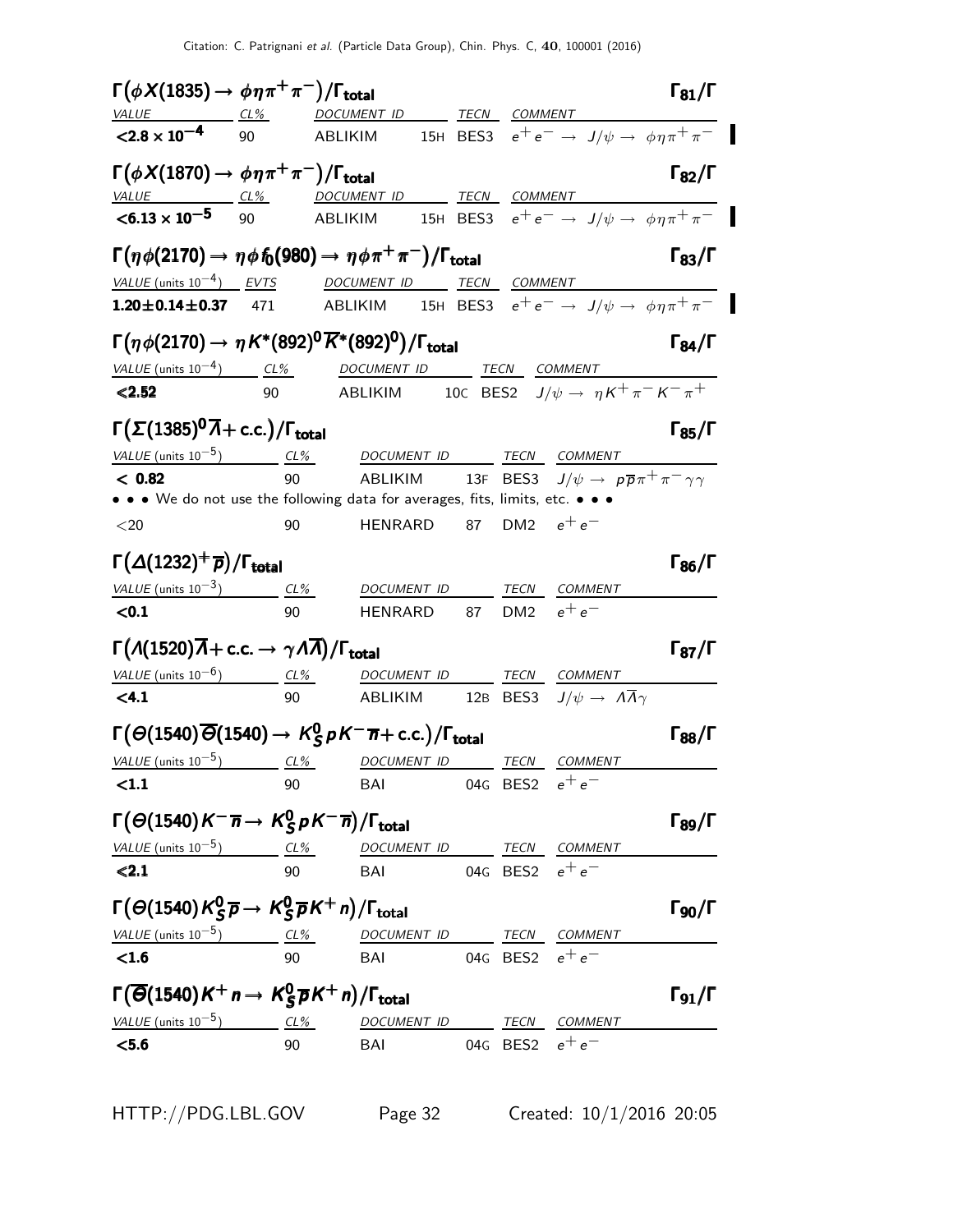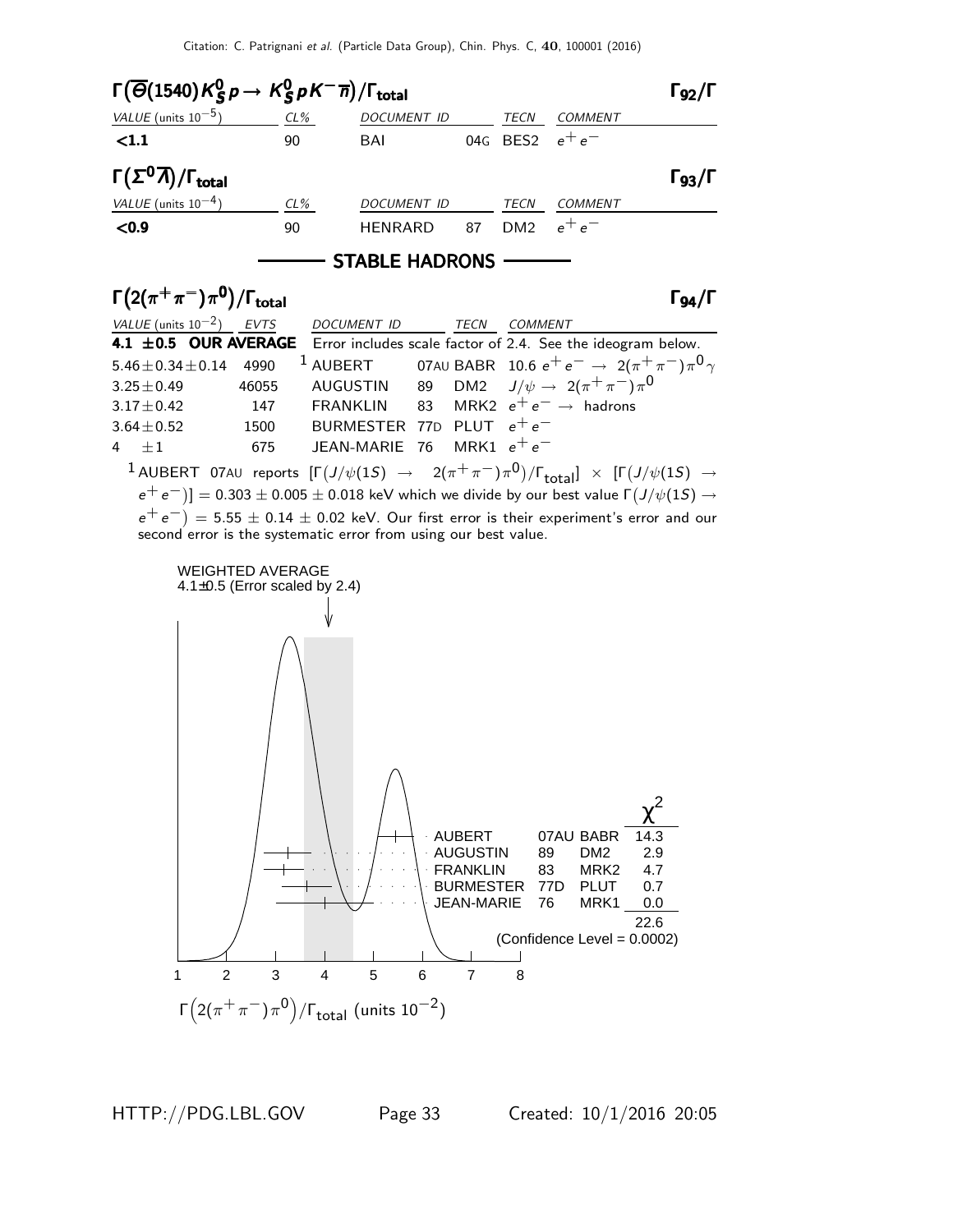| $\Gamma(\omega \pi^+ \pi^-)/\Gamma(2(\pi^+ \pi^-) \pi^0)$                                                                          |      |                                                                       |     |                  |                                      | $\Gamma_{13}/\Gamma_{94}$                                     |
|------------------------------------------------------------------------------------------------------------------------------------|------|-----------------------------------------------------------------------|-----|------------------|--------------------------------------|---------------------------------------------------------------|
| <b>VALUE</b>                                                                                                                       |      | <b>DOCUMENT ID</b>                                                    |     |                  | TECN COMMENT                         |                                                               |
| • • • We do not use the following data for averages, fits, limits, etc. • • •                                                      |      |                                                                       |     |                  |                                      |                                                               |
| 0.3                                                                                                                                |      | <sup>1</sup> JEAN-MARIE 76 MRK1 $e^+e^-$                              |     |                  |                                      |                                                               |
| <sup>1</sup> Final state $(\pi^+\pi^-)\pi^0$ under the assumption that $\pi\pi$ is isospin 0.                                      |      |                                                                       |     |                  |                                      |                                                               |
| $\Gamma(3(\pi^+\pi^-)\pi^0)/\Gamma_{\rm total}$                                                                                    |      |                                                                       |     |                  |                                      | $\Gamma$ 95/Г                                                 |
| <b>VALUE</b>                                                                                                                       | EVTS | DOCUMENT ID                                                           |     | TECN             | COMMENT                              |                                                               |
| $0.029 \pm 0.006$ OUR AVERAGE                                                                                                      |      |                                                                       |     |                  |                                      |                                                               |
| $0.028 \pm 0.009$                                                                                                                  | 11   | FRANKLIN                                                              | 83  |                  | MRK2 $e^+e^- \rightarrow$ hadrons    |                                                               |
| $0.029 \pm 0.007$                                                                                                                  | 181  | JEAN-MARIE                                                            | 76  |                  | MRK1 $e^+e^-$                        |                                                               |
| $\Gamma(\pi^+\pi^-\pi^0)/\Gamma_{\rm total}$                                                                                       |      |                                                                       |     |                  |                                      | $\Gamma_{96}/\Gamma$                                          |
| VALUE (units $10^{-3}$ ) EVTS                                                                                                      |      | DOCUMENT ID                                                           |     | <b>TECN</b>      | <b>COMMENT</b>                       |                                                               |
| 21.1 $\pm$ 0.7 OUR AVERAGE                                                                                                         |      | Error includes scale factor of 1.5. See the ideogram below.           |     |                  |                                      |                                                               |
| $21.37 \pm 0.04 \begin{array}{c} +0.64 \\ -0.62 \end{array}$                                                                       | 1.8M | $1,2$ ABLIKIM                                                         |     |                  | 12H BES3 $e^+e^- \rightarrow J/\psi$ |                                                               |
| 23.0 $\pm 2.0 \pm 0.4$                                                                                                             | 256  | <sup>3</sup> AUBERT                                                   |     |                  |                                      | 07AU BABR 10.6 $e^+e^- \rightarrow J/\psi \pi^+ \pi^- \gamma$ |
| 21.8 $\pm 1.9$                                                                                                                     |      | 4,5 AUBERT,B 04N BABR 10.6 $e^+e^- \rightarrow \pi^+\pi^-\pi^0\gamma$ |     |                  |                                      |                                                               |
| $21.84 \pm 0.05 \pm 2.01$                                                                                                          | 220k | $1,5$ BAI                                                             |     | 04H BES $e^+e^-$ |                                      |                                                               |
| $20.91 \pm 0.21 \pm 1.16$                                                                                                          |      | $5,6$ BAI                                                             | 04H | BES $e^+e^-$     |                                      |                                                               |
| $+2$<br>15                                                                                                                         | 168  | <b>FRANKLIN</b>                                                       | 83  | MRK2 $e^+e^-$    |                                      |                                                               |
| $1$ From $\,J/\psi\,\rightarrow\,\,\pi^+\,\pi^-\,\pi^0\,$ events directly.                                                         |      |                                                                       |     |                  |                                      |                                                               |
| $2$ The quoted systematic error includes a contribution of 1.23% (added in quadrature) from                                        |      |                                                                       |     |                  |                                      |                                                               |
|                                                                                                                                    |      | the uncertainty on the number of $J/\psi$ events.                     |     |                  |                                      |                                                               |
| 3 AUBERT 07AU reports $[\Gamma(J/\psi(1S) \rightarrow \pi^+\pi^-\pi^0)/\Gamma_{\text{total}}] \times [\Gamma(\psi(2S) \rightarrow$ |      |                                                                       |     |                  |                                      |                                                               |

 $J/\psi(1S)\,\pi^+\,\pi^-)\,\times\,\Gamma\big(\psi(2S)\rightarrow\,e^+\,e^-\big)/\Gamma_{\rm total}\big] = (18.6\pm1.2\pm1.1)\times10^{-3}$  keV which we divide by our best value  $\Gamma(\psi(2S) \to J/\psi(1S) \pi^+ \pi^-) \times \Gamma(\psi(2S) \to e^+ e^-)/\pi$  $\Gamma_{\rm total} = 0.807 \pm 0.013$  keV. Our first error is their experiment's error and our second<br>error is the systematic error from using our best value.

 $^4$  From the ratio of Γ( $e^+ \, e^-$ ) B( $\pi^+ \, \pi^- \, \pi^0)$  and Γ( $e^+ \, e^-$ ) B( $\mu^+ \, \mu^-$ ) (AUBERT 04).

<sup>5</sup> Mostly  $ρπ$ , see also  $ρπ$  subsection.

 $^6$ Obtained comparing the rates for  $\pi^+\pi^-\pi^0$  and  $\mu^+\mu^-$ , using  $J/\psi$  events produced via  $\psi(2S) \to \pi^+ \pi^- J/\psi$  and with B $(J/\psi \to \mu^+ \mu^-) = 5.88 \pm 0.10\%$ .

HTTP://PDG.LBL.GOV Page 34 Created: 10/1/2016 20:05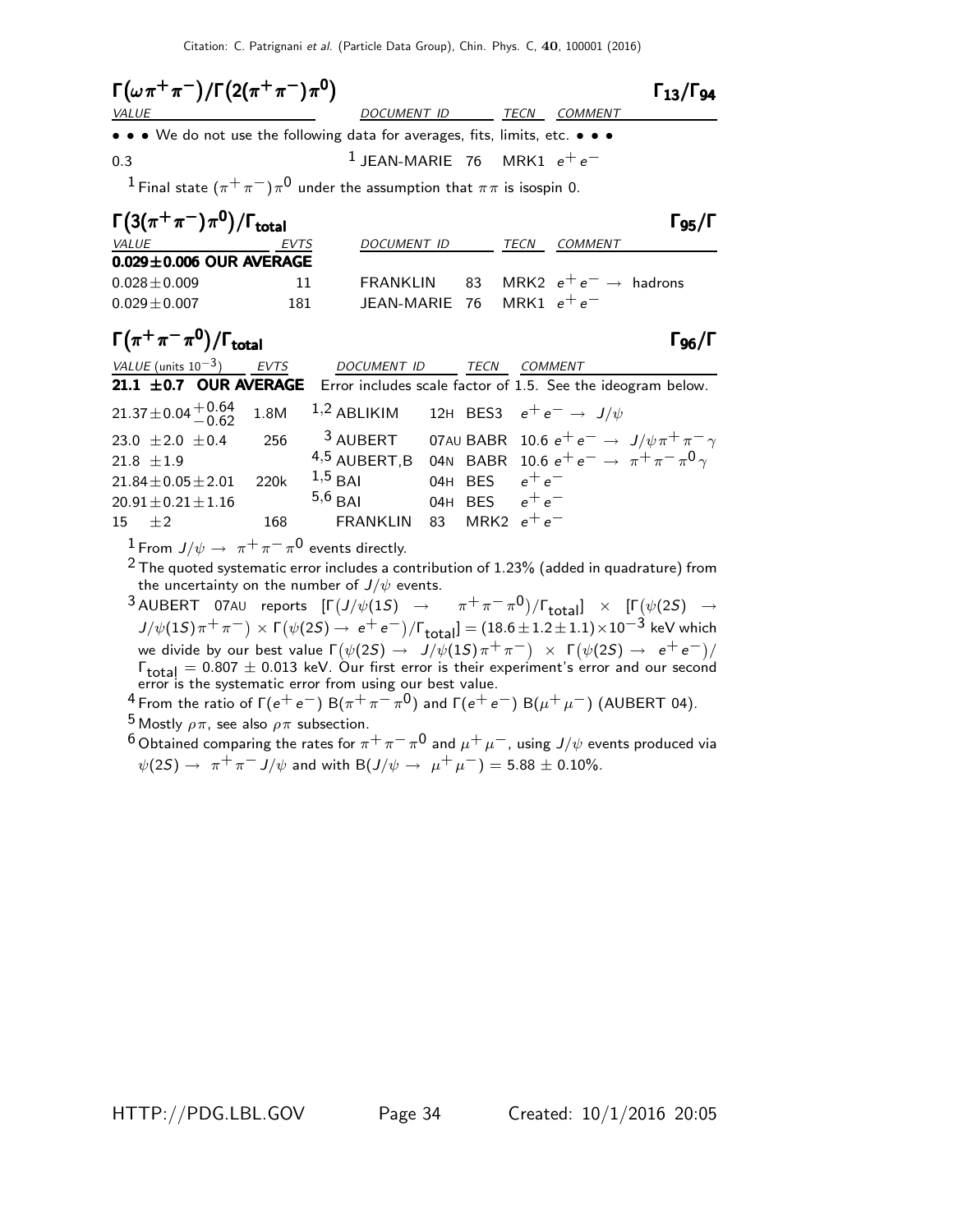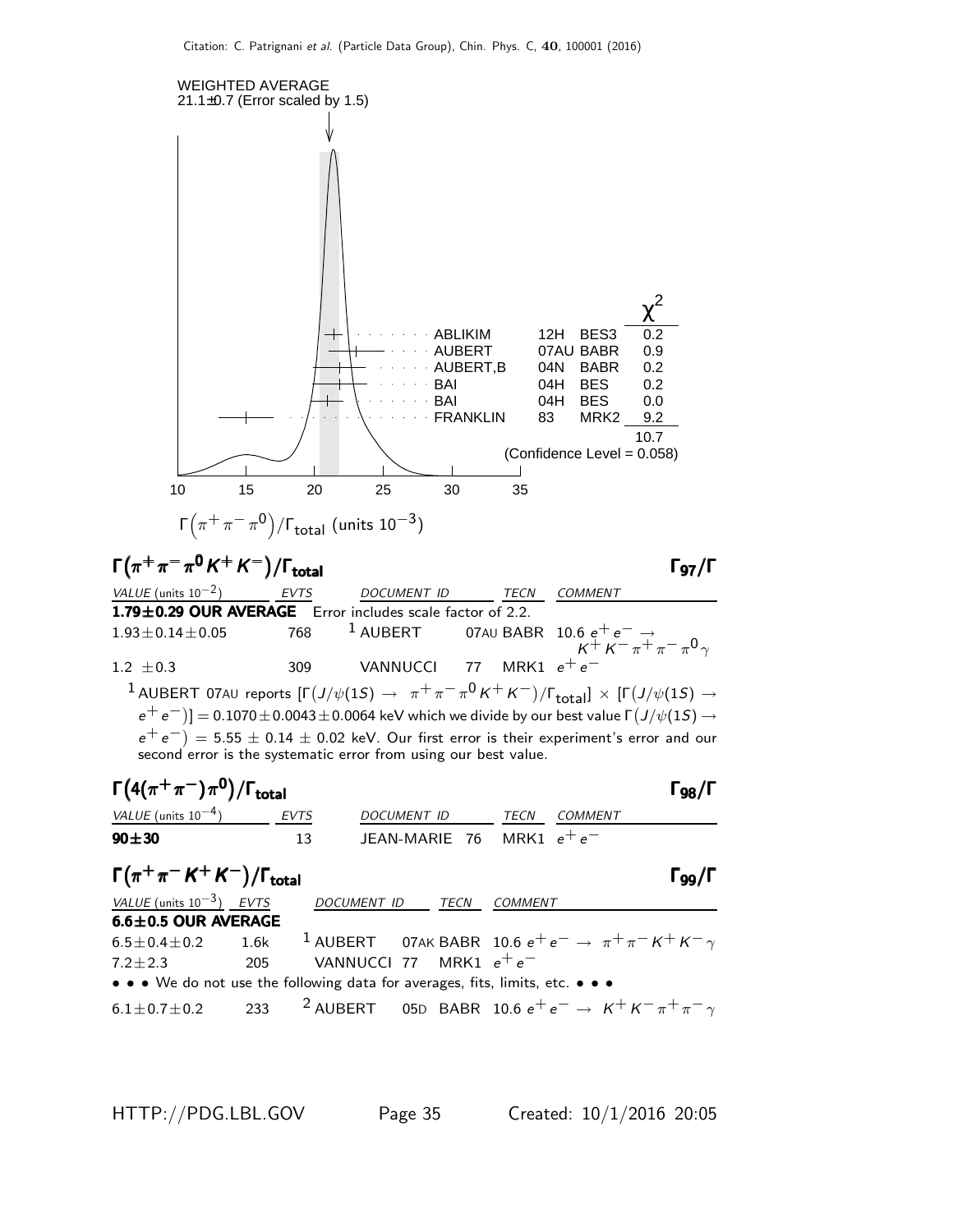$^1$  AUBERT 07AK reports  $[\Gamma\big(J/\psi(1S) \to~\pi^+\pi^-K^+K^-)/\Gamma_{\rm total}]\; \times \; [\Gamma\big(J/\psi(1S) \to \gamma^+\pi^-\pi^0K^+K^+\big)$  $\rm [e^+e^-)] =$   $(36.3\pm1.3\pm2.1)\times10^{-3}$  keV which we divide by our best value  $\Gamma(J/\psi(1S) \rightarrow$  $(e^+e^-) = 5.55 \pm 0.14 \pm 0.02$  keV. Our first error is their experiment's error and our second error is the systematic error from using our best value.

<sup>2</sup> Superseded by AUBERT 07AK. AUBERT 05D reports  $[\Gamma(J/\psi(1S) \to \pi^+\pi^-K^+K^-)/\psi(1S)]$  $\lceil \frac{\mathsf{r}_{\mathsf{total}}}{\mathsf{total}} \rceil \times \lceil \mathsf{\Gamma}(J/\psi(1S) \rightarrow \, \mathsf{e}^+\mathsf{e}^-) \rceil = (33.6 \pm 2.7 \pm 2.7) \times 10^{-3} \, \, \mathrm{keV}$  which we divide by our best value  $\Gamma(J/\psi(1S) \to e^+e^-) = 5.55 \pm 0.14 \pm 0.02$  keV. Our first error is their experiment's error and our second error is the systematic error from using our best value.

$$
\Gamma(\pi^+\pi^-K^+K^-\eta)/\Gamma_{\text{total}}
$$

| <i>VALUE</i> (units $10^{-3}$ ) | <i>FVTS</i> | DOCUMENT ID | TECN COMMENT                                                                                   |
|---------------------------------|-------------|-------------|------------------------------------------------------------------------------------------------|
| $1.84 \pm 0.28 \pm 0.05$        | 73          | $^1$ AUBERT | 07AU BABR $\,$ 10.6 $\mathrm{e^+e^-} \rightarrow$<br>$K^{+} K^{-} \pi^{+} \pi^{-} \eta \gamma$ |

 $^1$  AUBERT 07AU reports  $[Γ(J/\psi(1S) \rightarrow π^+ π^- K^+ K^− η)/Γ_{total}] \times [Γ(J/\psi(1S) \rightarrow$  $(e^+e^-)$ ] =  $(10.2\pm 1.3\pm 0.8)\times 10^{-3}$  keV which we divide by our best value  $\Gamma(J/\psi(1S) \to$  $\mathrm{e^+e^-)}=5.55\pm0.14\pm0.02$  keV. Our first error is their experiment's error and our second error is the systematic error from using our best value.

| $\Gamma(\pi^0\pi^0\,K^+\,K^-)/\Gamma_{\rm total}$ | $\Gamma_{101}/\Gamma$ |
|---------------------------------------------------|-----------------------|
|                                                   |                       |

VALUE (units 10<sup>-3</sup>) EVTS DOCUMENT ID TECN COMMENT  $\textbf{2.45} \!\pm\! \textbf{0.31} \!\pm\! \textbf{0.06}$  203  $\pm$  16  $^{-1}$  aubert 07ak babr 10.6  $e^+ \, e^- \rightarrow \; \pi^0 \, \pi^0 \, \kappa^+ \, \kappa^- \, \gamma$  $^1$  AUBERT 07AK reports  $[\Gamma(J/\psi(1S) \ \to \ \ \pi^0\pi^0\,K^+\,K^-)/\Gamma_{\rm total}]\;\times\; [\Gamma(J/\psi(1S) \ \to \ \pi^0\pi^0\,K^+\,K^-)/\Gamma_{\rm total}$  $\rm (e^+e^-)$ ]  $= (13.6\pm 1.1\pm 1.3)\times 10^{-3}$  keV which we divide by our best value  $\Gamma(J/\psi(1S) \rightarrow$  $\mathrm{e^+e^-)}=5.55\pm0.14\pm0.02$  keV. Our first error is their experiment's error and our second error is the systematic error from using our best value.

Γ $(K\overline{K}_{\pi})/\Gamma_{\text{total}}$  Γ<sub>102</sub>/Γ

| <i>VALUE</i> (units $10^{-4}$ ) | EVTS | DOCUMENT ID      | <b>TECN</b> | COMMENT                                                       |
|---------------------------------|------|------------------|-------------|---------------------------------------------------------------|
| $61 \pm 10$ OUR AVERAGE         |      |                  |             |                                                               |
| $55.2 + 12.0$                   | 25   | <b>FRANKI IN</b> |             | 83 MRK2 $e^+e^- \rightarrow K^+K^-\pi^0$                      |
| $78.0 \pm 21.0$                 | 126. |                  |             | VANNUCCI 77 MRK1 $e^+e^- \rightarrow K^0_S K^{\pm} \pi^{\mp}$ |

| $\Gamma(2(\pi^+\pi^-))/\Gamma_{\text{total}}$                                 |      |                    |               | $\Gamma_{103}/\Gamma$                              |
|-------------------------------------------------------------------------------|------|--------------------|---------------|----------------------------------------------------|
| VALUE (units $10^{-3}$ ) EVTS                                                 |      | <b>DOCUMENT ID</b> | TECN          | <b>COMMENT</b>                                     |
| $3.57 \pm 0.30$ OUR AVERAGE                                                   |      |                    |               |                                                    |
| $3.53 \pm 0.12 \pm 0.29$                                                      | 1107 | $1$ ABLIKIM        |               | 05H BES2 $e^+e^- \rightarrow \psi(2S) \rightarrow$ |
|                                                                               |      |                    |               | $J/\psi \pi^+ \pi^-$ , $J/\psi \rightarrow$        |
|                                                                               |      |                    |               | $2(\pi^+\pi^-)$                                    |
| 4.0 $\pm 1.0$                                                                 | 76   | JEAN-MARIE 76      | MRK1 $e^+e^-$ |                                                    |
| • • • We do not use the following data for averages, fits, limits, etc. • • • |      |                    |               |                                                    |

 $3.51\pm0.34\pm0.09$  270 <sup>2</sup> AUBERT 05D BABR 10.6  $e^+e^- \rightarrow 2(\pi^+\pi^-)\gamma$ 1 Computed using  $B(J/\psi \to \mu^+ \mu^-) = 0.0588 \pm 0.0010$ .  $^2$ AUBERT 05D reports  $[\Gamma\big(J/\psi(1S) \to 2(\pi^+\pi^-)\big)/\Gamma_{\rm total}] \times [\Gamma\big(J/\psi(1S) \to e^+e^-\big)]$  $= (19.5 \pm 1.4 \pm 1.3) \times 10^{-3}$  keV which we divide by our best value  $\Gamma(J/\psi(1S) \rightarrow$ 

 $\mathrm{e^+e^-)}=5.55\pm0.14\pm0.02$  keV. Our first error is their experiment's error and our second error is the systematic error from using our best value. Superseded by LEES 12E.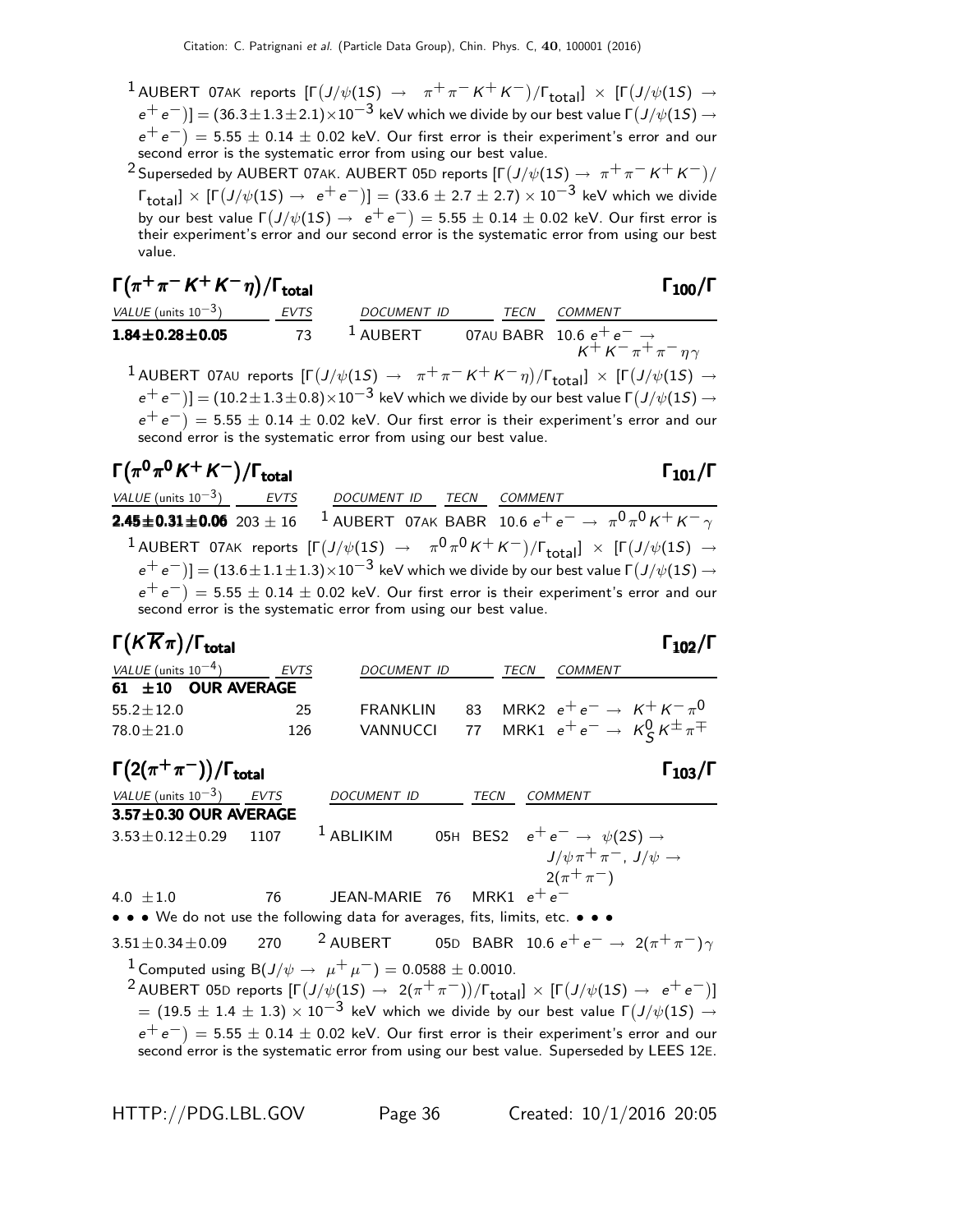| VALUE (units $10^{-4}$ ) EVTS<br>DOCUMENT ID TECN COMMENT<br>43 $\pm$ 4 OUR AVERAGE<br>$^{-1}$ AUBERT 06D BABR 10.6 $e^+e^- \rightarrow 3(\pi^+\pi^-)\gamma$<br>496<br>43.0 $\pm$ 2.9 $\pm$ 2.8<br>MRK1 $e^+e^-$<br>40 $\pm 20$<br>32<br>JEAN-MARIE 76<br><sup>1</sup> Using $\Gamma(J/\psi \to e^+e^-) = 5.52 \pm 0.14 \pm 0.04$ keV.<br>$\Gamma(2(\pi^+\pi^-\pi^0))/\Gamma_{\rm total}$<br>$\Gamma_{105}/\Gamma$<br>VALUE (units $10^{-2}$ ) EVTS<br>DOCUMENT ID TECN COMMENT<br><sup>1</sup> AUBERT 06D BABR 10.6 $e^+e^- \rightarrow 2(\pi^+\pi^-\pi^0)\gamma$<br>$1.62 \pm 0.09 \pm 0.19$ 761<br><sup>1</sup> Using $\Gamma(J/\psi \to e^+e^-) = 5.52 \pm 0.14 \pm 0.04$ keV.<br>$\Gamma_{106}/\Gamma$<br>VALUE (units $10^{-3}$ ) EVTS<br>DOCUMENT ID TECN COMMENT | $\Gamma_{104}/\Gamma$ |
|--------------------------------------------------------------------------------------------------------------------------------------------------------------------------------------------------------------------------------------------------------------------------------------------------------------------------------------------------------------------------------------------------------------------------------------------------------------------------------------------------------------------------------------------------------------------------------------------------------------------------------------------------------------------------------------------------------------------------------------------------------------------------|-----------------------|
|                                                                                                                                                                                                                                                                                                                                                                                                                                                                                                                                                                                                                                                                                                                                                                          |                       |
|                                                                                                                                                                                                                                                                                                                                                                                                                                                                                                                                                                                                                                                                                                                                                                          |                       |
| $\Gamma\left(2(\pi^+\pi^-)\eta\right)/\Gamma_{\rm total}$<br>$2.29 \pm 0.24$ OUR AVERAGE                                                                                                                                                                                                                                                                                                                                                                                                                                                                                                                                                                                                                                                                                 |                       |
|                                                                                                                                                                                                                                                                                                                                                                                                                                                                                                                                                                                                                                                                                                                                                                          |                       |
|                                                                                                                                                                                                                                                                                                                                                                                                                                                                                                                                                                                                                                                                                                                                                                          |                       |
|                                                                                                                                                                                                                                                                                                                                                                                                                                                                                                                                                                                                                                                                                                                                                                          |                       |
|                                                                                                                                                                                                                                                                                                                                                                                                                                                                                                                                                                                                                                                                                                                                                                          |                       |
|                                                                                                                                                                                                                                                                                                                                                                                                                                                                                                                                                                                                                                                                                                                                                                          |                       |
|                                                                                                                                                                                                                                                                                                                                                                                                                                                                                                                                                                                                                                                                                                                                                                          |                       |
|                                                                                                                                                                                                                                                                                                                                                                                                                                                                                                                                                                                                                                                                                                                                                                          |                       |
|                                                                                                                                                                                                                                                                                                                                                                                                                                                                                                                                                                                                                                                                                                                                                                          |                       |
|                                                                                                                                                                                                                                                                                                                                                                                                                                                                                                                                                                                                                                                                                                                                                                          |                       |
| <sup>1</sup> AUBERT 07AU BABR 10.6 $e^+e^- \rightarrow 2(\pi^+\pi^-)\eta\gamma$<br>$2.35 \pm 0.39 \pm 0.20$<br>85                                                                                                                                                                                                                                                                                                                                                                                                                                                                                                                                                                                                                                                        |                       |
| ABLIKIM 05C BES2 $e^+e^- \rightarrow 2(\pi^+\pi^-)\eta$<br>$2.26 \pm 0.08 \pm 0.27$ 4839                                                                                                                                                                                                                                                                                                                                                                                                                                                                                                                                                                                                                                                                                 |                       |
| 1 AUBERT 07AU quotes $\Gamma^{J/\psi}_{\rho\rho}\cdot B(J/\psi\to 2(\pi^+\pi^-)\eta)\cdot B(\eta\to\gamma\gamma)=5.16\pm0.85\pm0.85$<br>0.39 eV.                                                                                                                                                                                                                                                                                                                                                                                                                                                                                                                                                                                                                         |                       |
| $\Gamma\left(3(\pi^+\pi^-)\eta\right)/\Gamma_{\rm total}$<br>$\Gamma_{107}/\Gamma$                                                                                                                                                                                                                                                                                                                                                                                                                                                                                                                                                                                                                                                                                       |                       |
| VALUE $(\text{units } 10^{-4})$ EVTS<br>DOCUMENT ID TECN COMMENT                                                                                                                                                                                                                                                                                                                                                                                                                                                                                                                                                                                                                                                                                                         |                       |
| 05C BES2 $e^+e^- \to 3(\pi^+\pi^-)\eta$<br>$7.24 \pm 0.96 \pm 1.11$<br>ABLIKIM<br>616                                                                                                                                                                                                                                                                                                                                                                                                                                                                                                                                                                                                                                                                                    |                       |
| $\Gamma(p\overline{p})/\Gamma_{\rm total}$<br>$\Gamma_{108}/\Gamma$                                                                                                                                                                                                                                                                                                                                                                                                                                                                                                                                                                                                                                                                                                      |                       |
| VALUE (units $10^{-3}$ )<br><b>EVTS</b><br>DOCUMENT ID TECN COMMENT                                                                                                                                                                                                                                                                                                                                                                                                                                                                                                                                                                                                                                                                                                      |                       |
| 2.120±0.029 OUR AVERAGE                                                                                                                                                                                                                                                                                                                                                                                                                                                                                                                                                                                                                                                                                                                                                  |                       |
| 12C BES3 $e^+e^-$<br>$2.112 \pm 0.004 \pm 0.031$<br>314k<br>ABLIKIM                                                                                                                                                                                                                                                                                                                                                                                                                                                                                                                                                                                                                                                                                                      |                       |
| BELL $B^+ \rightarrow p\overline{p}K^+$<br>$1 \text{ WU}$<br>2.15 $\pm$ 0.16 $\pm$ 0.06<br>06<br>317                                                                                                                                                                                                                                                                                                                                                                                                                                                                                                                                                                                                                                                                     |                       |
| BES2 $e^+e^- \rightarrow J/\psi$<br>2.26 $\pm 0.01 \pm 0.14$<br>BAI<br>04E<br>63316                                                                                                                                                                                                                                                                                                                                                                                                                                                                                                                                                                                                                                                                                      |                       |
| <b>FENI</b><br>$e^+e^-$<br>$1.97 \pm 0.22$<br>98<br>99<br><b>BALDINI</b>                                                                                                                                                                                                                                                                                                                                                                                                                                                                                                                                                                                                                                                                                                 |                       |
| DM <sub>2</sub><br>$e^+e^-$<br>87<br>$1.91 \pm 0.04 \pm 0.30$<br><b>PALLIN</b>                                                                                                                                                                                                                                                                                                                                                                                                                                                                                                                                                                                                                                                                                           |                       |
| 84 MRK2 $e^+e^-$<br>$2.16 \pm 0.07 \pm 0.15$<br>1420<br>EATON                                                                                                                                                                                                                                                                                                                                                                                                                                                                                                                                                                                                                                                                                                            |                       |
| BRANDELIK 79C DASP $e^+e^-$<br>$2.5\,$<br>±0.4<br>133                                                                                                                                                                                                                                                                                                                                                                                                                                                                                                                                                                                                                                                                                                                    |                       |
| BONA $e^+e^-$<br>78<br>$\pm 0.5$<br><b>BESCH</b><br>2.0                                                                                                                                                                                                                                                                                                                                                                                                                                                                                                                                                                                                                                                                                                                  |                       |
| <sup>2</sup> PERUZZI<br>MRK1 $e^+e^-$<br>78<br>331<br>2.2<br>$\pm 0.2$                                                                                                                                                                                                                                                                                                                                                                                                                                                                                                                                                                                                                                                                                                   |                       |
| • • • We do not use the following data for averages, fits, limits, etc. • • •                                                                                                                                                                                                                                                                                                                                                                                                                                                                                                                                                                                                                                                                                            |                       |
| SPEC $e^+e^-$<br>93<br>2.0<br>±0.3<br>ANTONELLI<br>48                                                                                                                                                                                                                                                                                                                                                                                                                                                                                                                                                                                                                                                                                                                    |                       |
| $^1$ WU 06 reports $[\Gamma(J/\psi(1S) \to p\overline{p})/\Gamma_{\text{total}}] \times [B(B^+ \to J/\psi(1S)K^+)] = (2.21 \pm 1.5)$                                                                                                                                                                                                                                                                                                                                                                                                                                                                                                                                                                                                                                     |                       |
| $(0.13 \pm 0.10) \times 10^{-6}$ which we divide by our best value B(B <sup>+</sup> $\rightarrow$ J/ $\psi(1S)K^{+})=$                                                                                                                                                                                                                                                                                                                                                                                                                                                                                                                                                                                                                                                   |                       |
| $(1.026 \pm 0.031) \times 10^{-3}$ . Our first error is their experiment's error and our second error                                                                                                                                                                                                                                                                                                                                                                                                                                                                                                                                                                                                                                                                    |                       |
| is the systematic error from using our best value.<br>2<br>$(1 - 20)$                                                                                                                                                                                                                                                                                                                                                                                                                                                                                                                                                                                                                                                                                                    |                       |

Assuming angular distribution  $(1+\cos^2\theta)$ .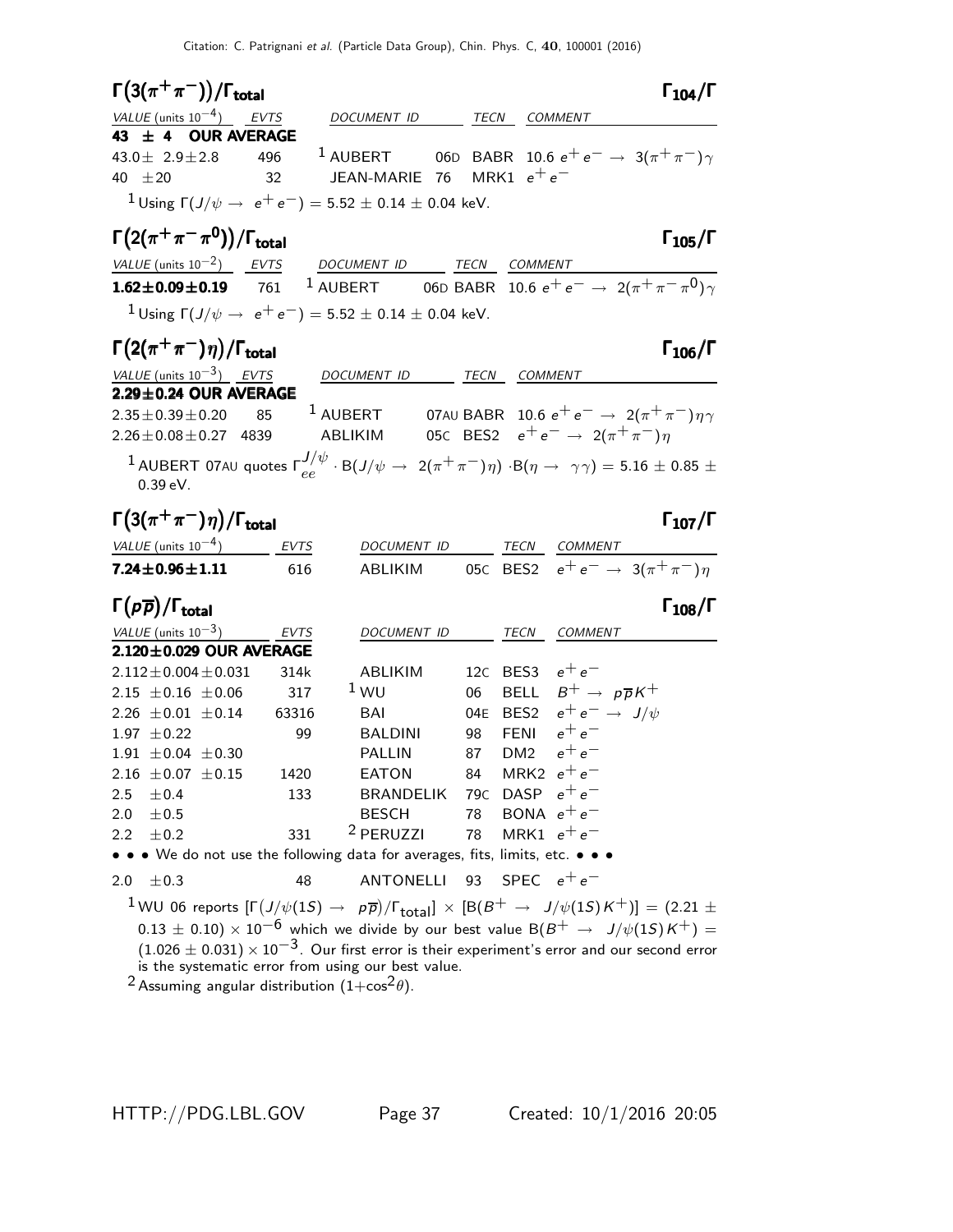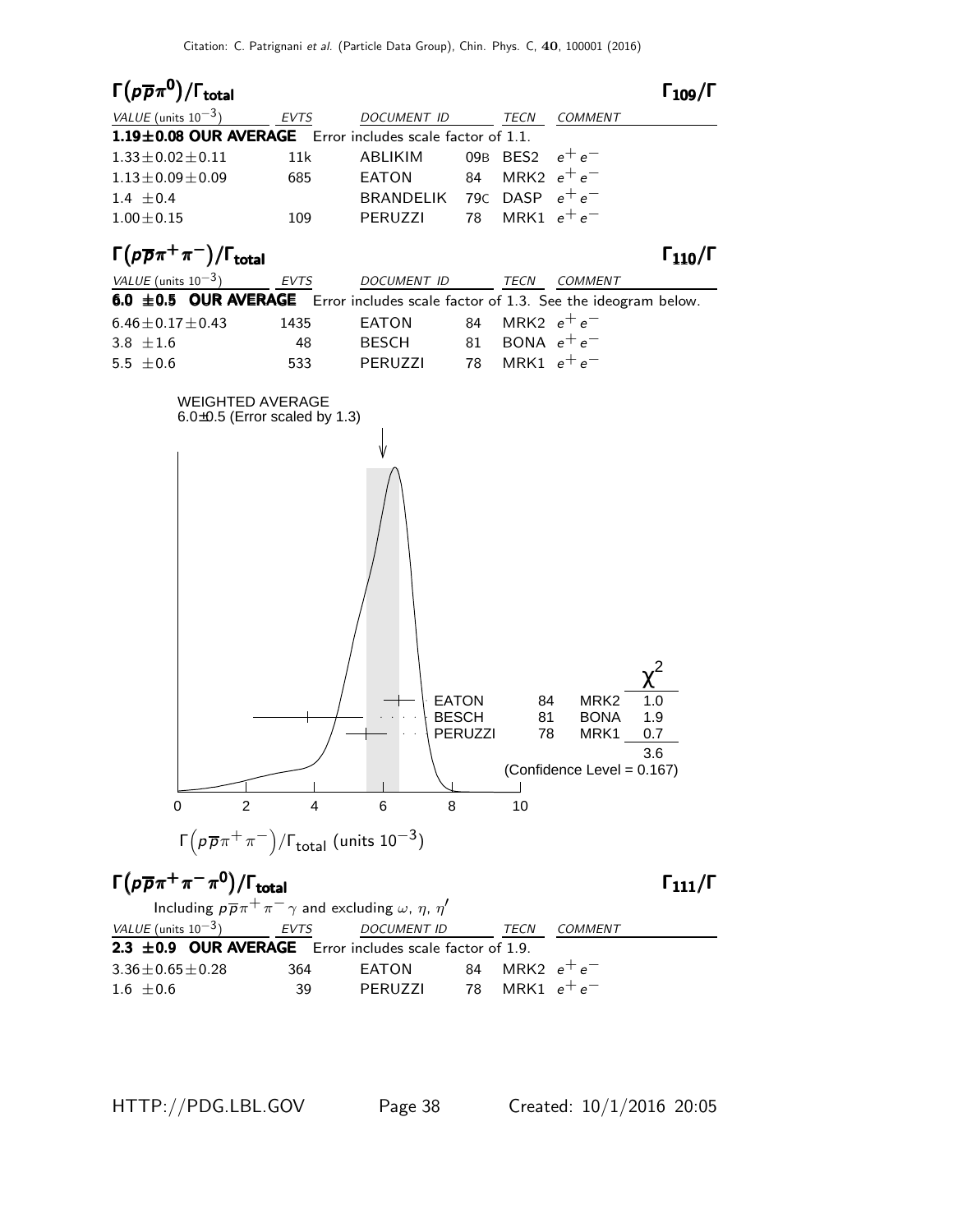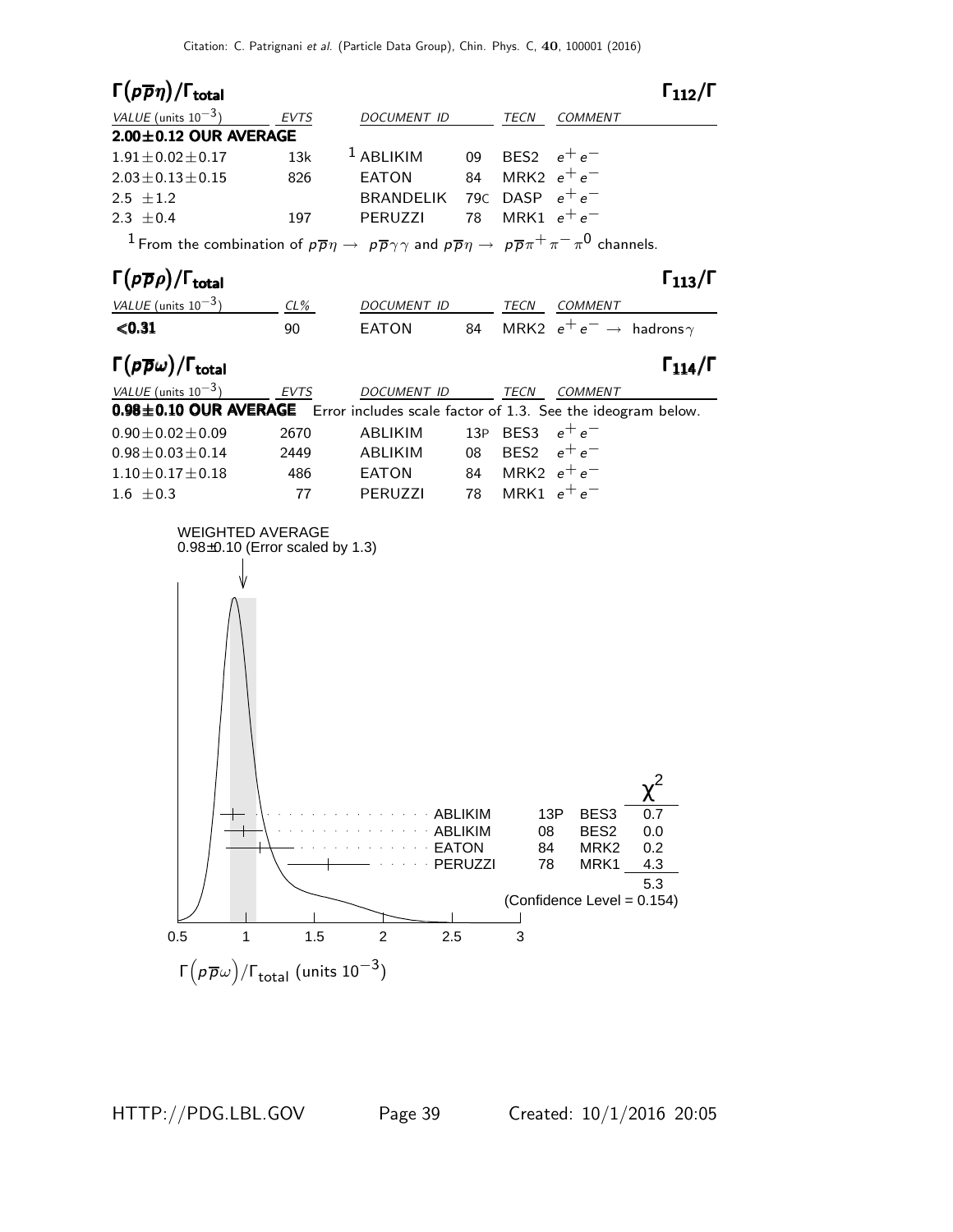| $\Gamma(p\overline{p}\eta'(958))/\Gamma_{\rm total}$                                                                                                                                                                                                                      |              |                           |    |                  |                                                                         | $\Gamma_{115}/\Gamma$ |
|---------------------------------------------------------------------------------------------------------------------------------------------------------------------------------------------------------------------------------------------------------------------------|--------------|---------------------------|----|------------------|-------------------------------------------------------------------------|-----------------------|
| VALUE (units $10^{-3}$ ) EVTS                                                                                                                                                                                                                                             |              | DOCUMENT ID               |    | TECN             | COMMENT                                                                 |                       |
| $0.21 \pm 0.04$ OUR AVERAGE                                                                                                                                                                                                                                               |              |                           |    |                  |                                                                         |                       |
| $0.200 \pm 0.023 \pm 0.028$                                                                                                                                                                                                                                               | $265 \pm 31$ | $1$ ABLIKIM               |    | 09               | BES2 $e^+e^-$                                                           |                       |
| $0.68 \pm 0.23 \pm 0.17$                                                                                                                                                                                                                                                  | 19           | <b>EATON</b>              |    | 84               | MRK2 $e^+e^-$                                                           |                       |
| $\pm 0.6$<br>1.8                                                                                                                                                                                                                                                          | 19           | PERUZZI 78                |    |                  | MRK1 $e^+e^-$                                                           |                       |
| <sup>1</sup> From the combination of $p\overline{p}\eta' \to p\overline{p}\pi^+\pi^-\eta$ and $p\overline{p}\eta' \to p\overline{p}\gamma\rho^0$ channels.                                                                                                                |              |                           |    |                  |                                                                         |                       |
| $\Gamma(p\overline{p}a_0(980) \rightarrow p\overline{p}\pi^0\eta)/\Gamma_{\rm total}$                                                                                                                                                                                     |              |                           |    |                  |                                                                         | $\Gamma_{116}/\Gamma$ |
| VALUE (units $10^{-5}$ )                                                                                                                                                                                                                                                  |              | DOCUMENT ID TECN COMMENT  |    |                  |                                                                         |                       |
| $6.8 \pm 1.2 \pm 1.3$                                                                                                                                                                                                                                                     |              | ABLIKIM                   |    |                  | 14N BES3 $e^+e^- \rightarrow J/\psi$                                    |                       |
| $\Gamma(p\overline{p}\phi)/\Gamma_{\rm total}$                                                                                                                                                                                                                            |              |                           |    |                  |                                                                         | $\Gamma_{117}/\Gamma$ |
| VALUE (units $10^{-4}$ )                                                                                                                                                                                                                                                  |              | DOCUMENT ID               |    |                  | TECN COMMENT                                                            |                       |
| $0.45 \pm 0.13 \pm 0.07$                                                                                                                                                                                                                                                  |              | <b>FALVARD</b>            | 88 |                  | DM2 $J/\psi \rightarrow$ hadrons                                        |                       |
| $\Gamma(n\overline{n})/\Gamma_{\rm total}$                                                                                                                                                                                                                                |              |                           |    |                  |                                                                         | $\Gamma_{118}/\Gamma$ |
| VALUE (units $10^{-3}$ )                                                                                                                                                                                                                                                  |              |                           |    |                  |                                                                         |                       |
| $2.09 \pm 0.16$ OUR AVERAGE                                                                                                                                                                                                                                               | EVTS         | DOCUMENT ID TECN COMMENT  |    |                  |                                                                         |                       |
| $2.07 \pm 0.01 \pm 0.17$                                                                                                                                                                                                                                                  | 36k          | ABLIKIM 12C BES3 $e^+e^-$ |    |                  |                                                                         |                       |
| $2.31 \pm 0.49$                                                                                                                                                                                                                                                           | 79           | BALDINI                   |    | 98 FENI $e^+e^-$ |                                                                         |                       |
| $1.8 \pm 0.9$                                                                                                                                                                                                                                                             |              | <b>BESCH</b>              |    | 78 BONA $e^+e^-$ |                                                                         |                       |
| • • • We do not use the following data for averages, fits, limits, etc. • • •                                                                                                                                                                                             |              |                           |    |                  |                                                                         |                       |
|                                                                                                                                                                                                                                                                           |              |                           |    | SPEC $e^+e^-$    |                                                                         |                       |
| $1.90 \pm 0.55$                                                                                                                                                                                                                                                           | 40           | ANTONELLI 93              |    |                  |                                                                         |                       |
| $\Gamma(n\overline{n}\pi^+\pi^-)/\Gamma_{\rm total}$                                                                                                                                                                                                                      |              |                           |    |                  |                                                                         | $\Gamma_{119}/\Gamma$ |
| $VALUE$ (units $10^{-3}$ ) EVTS                                                                                                                                                                                                                                           |              | DOCUMENT ID TECN COMMENT  |    |                  |                                                                         |                       |
| $3.8 + 3.6$                                                                                                                                                                                                                                                               | 5            | BESCH 81                  |    |                  | BONA $e^+e^-$                                                           |                       |
| $\Gamma(\Sigma^+\overline{\Sigma}^-)/\Gamma_{\rm total}$                                                                                                                                                                                                                  |              |                           |    |                  |                                                                         | $\Gamma_{120}/\Gamma$ |
| VALUE (units $10^{-3}$ ) EVTS                                                                                                                                                                                                                                             |              | DOCUMENT ID               |    |                  | TECN COMMENT                                                            |                       |
| $1.50 \pm 0.10 \pm 0.22$                                                                                                                                                                                                                                                  | 399          | ABLIKIM                   |    |                  | 080 BES2 $e^+e^- \rightarrow J/\psi$                                    |                       |
|                                                                                                                                                                                                                                                                           |              |                           |    |                  |                                                                         |                       |
| $\Gamma(\Sigma^0\overline{\Sigma}{}^0)/\Gamma_{\rm total}$                                                                                                                                                                                                                |              |                           |    |                  |                                                                         | $\Gamma_{121}/\Gamma$ |
| VALUE (units $10^{-3}$ )                                                                                                                                                                                                                                                  | EVTS         | DOCUMENT ID               |    |                  | TECN COMMENT                                                            |                       |
| $1.29 \pm 0.09$ OUR AVERAGE                                                                                                                                                                                                                                               |              |                           |    |                  |                                                                         |                       |
| $1.15 \pm 0.24 \pm 0.03$                                                                                                                                                                                                                                                  |              | $1$ AUBERT                |    |                  | 07BD BABR 10.6 $e^+e^- \rightarrow \Sigma^0 \overline{\Sigma}^0 \gamma$ |                       |
| $1.33 \pm 0.04 \pm 0.11$                                                                                                                                                                                                                                                  | 1779         | ABLIKIM                   |    |                  | 06 BES2 $J/\psi \rightarrow \Sigma^0 \overline{\Sigma}^0$               |                       |
| $1.06 \pm 0.04 \pm 0.23$                                                                                                                                                                                                                                                  | $884 \pm 30$ | <b>PALLIN</b>             |    |                  | 87 DM2 $e^+e^- \rightarrow \Sigma^0 \overline{\Sigma}{}^0$              |                       |
| $1.58 \pm 0.16 \pm 0.25$                                                                                                                                                                                                                                                  | 90           | <b>EATON</b>              | 84 |                  | MRK2 $e^+e^- \rightarrow \Sigma^0 \overline{\Sigma}{}^0$                |                       |
| $1.3 \pm 0.4$                                                                                                                                                                                                                                                             | 52           | <b>PERUZZI</b>            | 78 |                  | MRK1 $e^+e^- \rightarrow \Sigma^0 \overline{\Sigma}^0$                  |                       |
| $\bullet \bullet \bullet$ We do not use the following data for averages, fits, limits, etc. $\bullet \bullet \bullet$                                                                                                                                                     |              |                           |    |                  |                                                                         |                       |
| 2.4 $\pm 2.6$                                                                                                                                                                                                                                                             | 3            | <b>BESCH</b>              |    |                  | 81 BONA $e^+e^- \rightarrow \Sigma^+ \overline{\Sigma}^-$               |                       |
| $^1$ AUBERT 07BD reports $[\Gamma(J/\psi(1S) \to \Sigma^0 \overline{\Sigma}^0)/\Gamma_{\rm total}] \times [\Gamma(J/\psi(1S) \to e^+e^-)] =$                                                                                                                              |              |                           |    |                  |                                                                         |                       |
| $(6.4 \pm 1.2 \pm 0.6) \times 10^{-3}$ keV which we divide by our best value $\Gamma\big(J/\psi(1S) \to e^+e^-\big)$<br>$=5.55\pm0.14\pm0.02$ keV. Our first error is their experiment's error and our second error<br>is the systematic error from using our best value. |              |                           |    |                  |                                                                         |                       |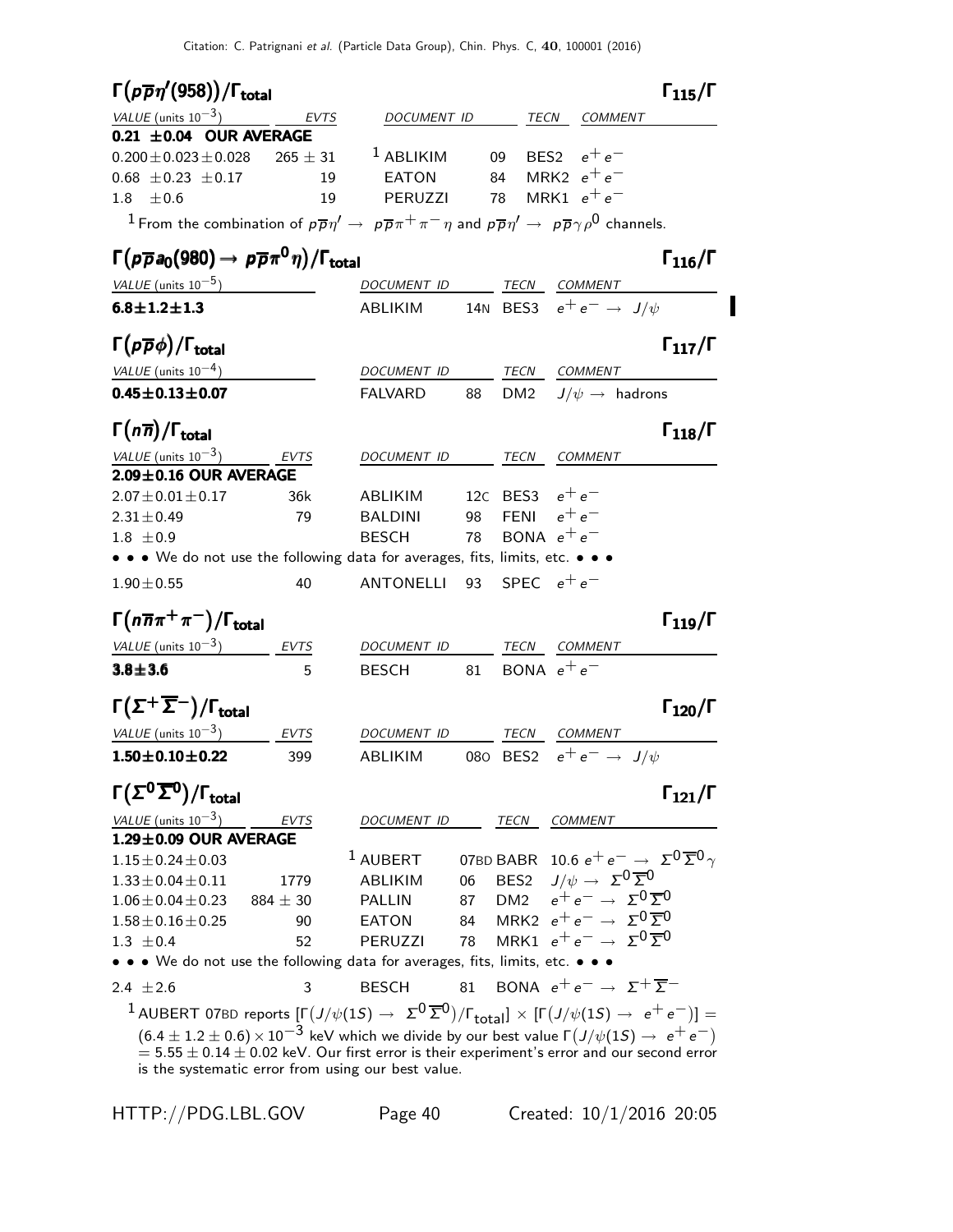| $\Gamma(2(\pi^+\pi^-)K^+K^-)/\Gamma_{\rm total}$                |                                                                              |  | $\Gamma_{122}/\Gamma$                                                                                         |
|-----------------------------------------------------------------|------------------------------------------------------------------------------|--|---------------------------------------------------------------------------------------------------------------|
| VALUE (units $10^{-4}$ ) _ <u>EVTS</u> DOCUMENT ID TECN COMMENT |                                                                              |  |                                                                                                               |
| 47 $\pm$ 7 OUR AVERAGE Error includes scale factor of 1.3.      |                                                                              |  |                                                                                                               |
|                                                                 |                                                                              |  | 40.8± 4.2±3.4 205 <sup>1</sup> AUBERT 06D BABR 10.6 $e^+e^-$<br>$\rightarrow$ $\omega K^+ K^- 2(\pi^+ \pi^-)$ |
| $31 + 13$                                                       |                                                                              |  |                                                                                                               |
|                                                                 | <sup>1</sup> Using $\Gamma(J/\psi \to e^+e^-) = 5.52 \pm 0.14 \pm 0.04$ keV. |  |                                                                                                               |

### $\Gamma(p\overline{n}\pi^-)/\Gamma_{\rm total}$  Γ<sub>123</sub>/Γ

|--|

| VALUE (units $10^{-3}$ )    | <b>EVTS</b> | DOCUMENT ID    |     | TECN     | <b>COMMENT</b>                                |
|-----------------------------|-------------|----------------|-----|----------|-----------------------------------------------|
| $2.12 \pm 0.09$ OUR AVERAGE |             |                |     |          |                                               |
| $2.36 \pm 0.02 \pm 0.21$    | 59k         | ABLIKIM        |     | 06K BES2 | $J/\psi \rightarrow p \pi^- \overline{n}$     |
| $2.47 \pm 0.02 \pm 0.24$    | 55k         | <b>ABLIKIM</b> | 06K |          | BES2 $J/\psi \rightarrow \overline{p}\pi^+ n$ |
| $2.02 \pm 0.07 \pm 0.16$    | 1288        | <b>EATON</b>   | 84  |          | MRK2 $e^+e^- \rightarrow p\pi^-$              |
| $1.93 \pm 0.07 \pm 0.16$    | 1191        | <b>EATON</b>   | 84  |          | MRK2 $e^+e^- \rightarrow \overline{p}\pi^+$   |
| $1.7 + 0.7$                 | 32          | <b>BESCH</b>   | 81  |          | BONA $e^+e^- \rightarrow p\pi^-$              |
| $1.6 + 1.2$                 | 5           | <b>BESCH</b>   | 81  |          | BONA $e^+e^- \rightarrow \overline{p}\pi^+$   |
| $2.16 \pm 0.29$             | 194         | <b>PERUZZI</b> | 78  |          | MRK1 $e^+e^- \rightarrow p\pi^-$              |
| $2.04 + 0.27$               | 204         | <b>PERUZZI</b> | 78  |          | MRK1 $e^+e^- \rightarrow \overline{p}\pi^+$   |

 $\Gamma(\Xi^-\overline{\Xi}{}^+)$ /Γ<sub>total</sub> 127/Γ

|--|--|

| VALUE (units $10^{-3}$ )                                  | EVTS       | DOCUMENT ID | TECN | <b>COMMENT</b>                                         |
|-----------------------------------------------------------|------------|-------------|------|--------------------------------------------------------|
| 0.86±0.11 OUR AVERAGE Error includes scale factor of 1.2. |            |             |      |                                                        |
| $0.90 \pm 0.03 \pm 0.18$                                  | $961 + 35$ | ABLIKIM     |      | 12P BES2 $J/\psi \rightarrow \Xi^- \overline{\Xi}^+$   |
| $0.70 \pm 0.06 \pm 0.12$                                  | $132 + 11$ | HENRARD     |      | 87 DM2 $e^+e^- \rightarrow \equiv -\equiv +$           |
| $1.14 \pm 0.08 \pm 0.20$                                  | 194        | EATON       |      | 84 MRK2 $e^+e^- \rightarrow \Xi^{-}\overline{\Xi}^{+}$ |
| $1.4 + 0.5$                                               | 51.        | PFRUZZI     |      | 78 MRK1 $e^+e^- \rightarrow \equiv -\equiv +$          |

#### Γ(Λ $\overline{\Lambda}$ )/Γ<sub>total</sub> Γ<sub>128</sub>/Γ /Γ $_{\rm total}$  Γ $_{128}/$  Γ

| VALUE (units $10^{-3}$ )       | EVTS | DOCUMENT ID    |    | TECN          | COMMENT                                                                           |
|--------------------------------|------|----------------|----|---------------|-----------------------------------------------------------------------------------|
|                                |      |                |    |               | 1.61±0.15 OUR AVERAGE Error includes scale factor of 1.9. See the ideogram below. |
| $1.93 \pm 0.21 \pm 0.05$       |      | $1$ AUBERT     |    |               | 07BD BABR 10.6 $e^+e^- \rightarrow A\overline{A}\gamma$                           |
| $2.03 \pm 0.03 \pm 0.15$       | 8887 | ABLIKIM        |    |               | 06 BES2 $J/\psi \rightarrow A\overline{A}$                                        |
| 1.9 $^{+0.5}_{-0.4}$ $\pm$ 0.1 | 46   | $2$ WU         | 06 |               | BELL $B^+ \rightarrow A\overline{A}K^+$                                           |
| $1.08 \pm 0.06 \pm 0.24$       | 631  | BAI            |    | 98G BES       | $e^+e^-$                                                                          |
| $1.38 \pm 0.05 \pm 0.20$       | 1847 | <b>PALLIN</b>  | 87 | DM2 $e^+e^-$  |                                                                                   |
| $1.58 \pm 0.08 \pm 0.19$       | 365  | <b>EATON</b>   | 84 | MRK2 $e^+e^-$ |                                                                                   |
| $2.6 \pm 1.6$                  | 5    | <b>BESCH</b>   | 81 | BONA $e^+e^-$ |                                                                                   |
| 1.1 $\pm$ 0.2                  | 196  | <b>PERUZZI</b> | 78 | MRK1          | $e^+e^-$                                                                          |

 $1\,\mathsf{AUBERT}$  07BD reports  $\left[\Gamma\big(J/\psi(1S) \to -A\overline{\Lambda}\big)/\Gamma_{\mathsf{total}}\right] \,\times\, \left[\Gamma\big(J/\psi(1S) \to -e^+e^-\big)\right] =$  $(10.7 \pm 0.9 \pm 0.7) \times 10^{-3}$  keV which we divide by our best value  $\Gamma\left(J/\psi(1S) \rightarrow\ e^+e^-\right)$  $= 5.55 \pm 0.14 \pm 0.02$  keV. Our first error is their experiment's error and our second error is the systematic error from using our best value.

 $^2$ WU 06 reports  $[\Gamma(J/\psi(15) \rightarrow \overline{\Lambda} \overline{\Lambda})/\Gamma_{\text{total}}] \times [B(B^+ \rightarrow \overline{\Lambda}/\psi(15)K^+)] =$  $(2.00 + 0.34 \pm 0.34) \times 10^{-6}$  which we divide by our best value B $(B^+ \rightarrow J/\psi(1S)K^+)$  $= (1.026 \pm 0.031) \times 10^{-3}$ . Our first error is their experiment's error and our second error is the systematic error from using our best value.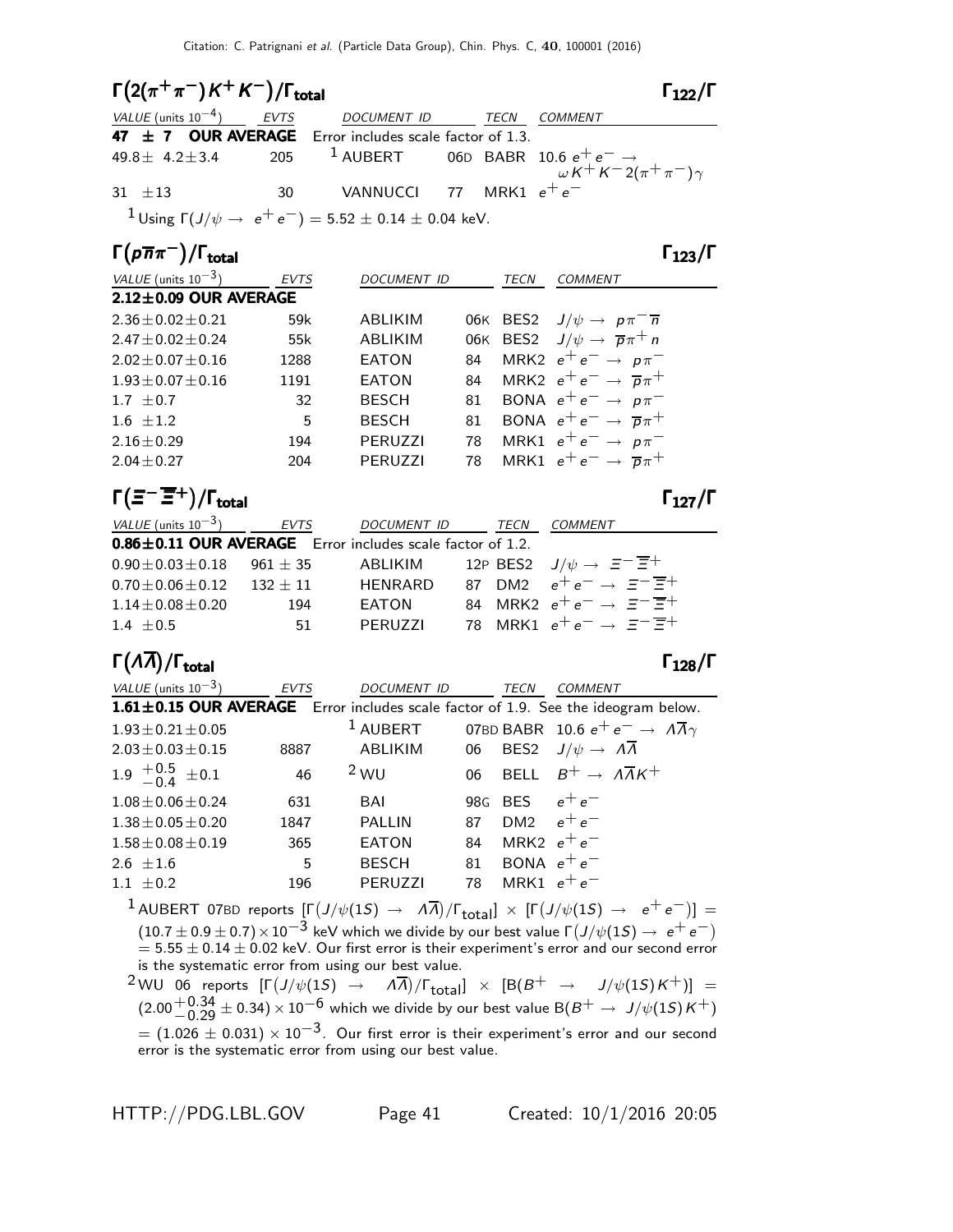

| $\Gamma_{129}/\Gamma$ |
|-----------------------|
|                       |

| VALUE (units $10^{-3}$ ) EVTS                                                                                      |     | DOCUMENT ID TECN |  |  | COMMENT                                                                             |  |  |  |
|--------------------------------------------------------------------------------------------------------------------|-----|------------------|--|--|-------------------------------------------------------------------------------------|--|--|--|
| 0.83 ±0.07 OUR AVERAGE Error includes scale factor of 1.2.                                                         |     |                  |  |  |                                                                                     |  |  |  |
| $0.770 \pm 0.051 \pm 0.083$ 335 <sup>1</sup> ABLIKIM 07H BES2 $e^+e^- \rightarrow \overline{\Lambda}\Sigma^+\pi^-$ |     |                  |  |  |                                                                                     |  |  |  |
| $0.747 \pm 0.056 \pm 0.076$                                                                                        |     |                  |  |  | 254 $^{-1}$ ABLIKIM 07H BES2 $e^+e^- \rightarrow \Lambda \overline{\Sigma}^- \pi^+$ |  |  |  |
| 0.90 $\pm$ 0.06 $\pm$ 0.16 225 $\pm$ 15 HENRARD                                                                    |     |                  |  |  | 87 DM2 $e^+e^- \rightarrow \overline{\Lambda}\Sigma^+\pi^-$                         |  |  |  |
| 1.11 $\pm$ 0.06 $\pm$ 0.20 342 $\pm$ 18 HENRARD                                                                    |     |                  |  |  | 87 DM2 $e^+e^- \rightarrow \Lambda \overline{\Sigma}^- \pi^+$                       |  |  |  |
| 1.53 $\pm$ 0.17 $\pm$ 0.38                                                                                         |     | 135 EATON        |  |  | 84 MRK2 $e^+e^- \rightarrow \overline{\Lambda}\Sigma^+\pi^-$                        |  |  |  |
| 1.38 $\pm$ 0.21 $\pm$ 0.35                                                                                         | 118 | EATON            |  |  | 84 MRK2 $e^+e^- \rightarrow \Lambda \overline{\Sigma}^- \pi^+$                      |  |  |  |
| <sup>1</sup> Using B( $A \to \pi^- p$ ) = 63.9% and B( $\Sigma^+ \to \pi^0 p$ ) = 51.6%.                           |     |                  |  |  |                                                                                     |  |  |  |

| $\Gamma(pK^{-}\overline{\Lambda})/\Gamma_{\rm total}$ |             |              |    |               |         | $\Gamma_{130}/\Gamma$ |
|-------------------------------------------------------|-------------|--------------|----|---------------|---------|-----------------------|
| VALUE (units $10^{-3}$ )                              | <b>EVTS</b> | DOCUMENT ID  |    | <b>TECN</b>   | COMMENT |                       |
| $0.89 \pm 0.07 \pm 0.14$                              | 307         | <b>FATON</b> | 84 | MRK2 $e^+e^-$ |         |                       |

HTTP://PDG.LBL.GOV Page 42 Created: 10/1/2016 20:05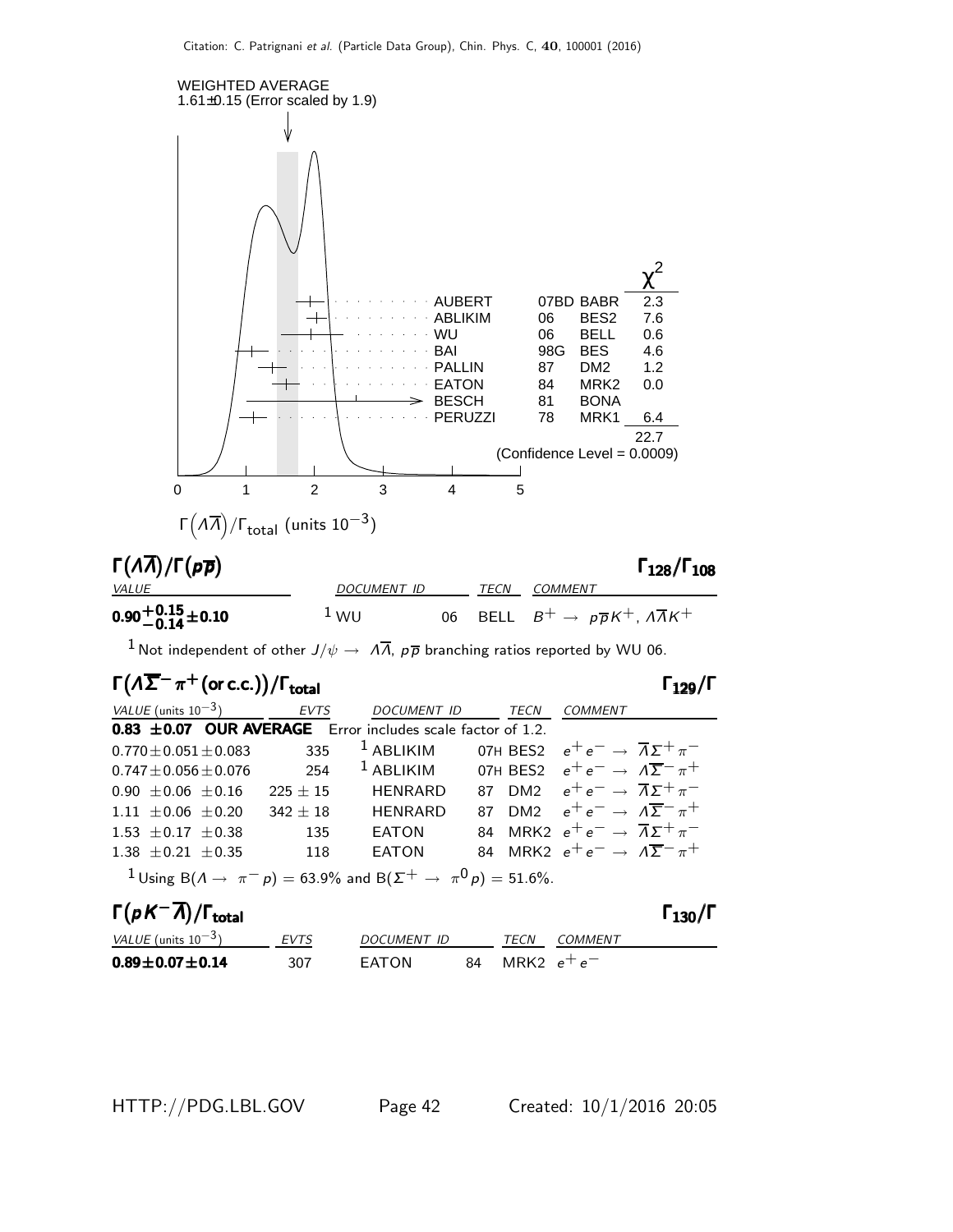| $\Gamma(2(K^+K^-))/\Gamma_{\rm total}$<br>$\Gamma_{131}/\Gamma$                                                                                                                                                                                                                                                                                                                                                                                                                                                         |
|-------------------------------------------------------------------------------------------------------------------------------------------------------------------------------------------------------------------------------------------------------------------------------------------------------------------------------------------------------------------------------------------------------------------------------------------------------------------------------------------------------------------------|
| VALUE (units $10^{-3}$ ) EVTS<br>DOCUMENT ID<br>TECN<br>COMMENT                                                                                                                                                                                                                                                                                                                                                                                                                                                         |
| $0.76 \pm 0.09$ OUR AVERAGE<br><sup>1</sup> AUBERT 07AK BABR 10.6 $e^+e^- \rightarrow 2(K^+K^-)\gamma$<br>$0.74 \pm 0.09 \pm 0.02$ 156 $\pm$ 15                                                                                                                                                                                                                                                                                                                                                                         |
| 1.4 $\frac{+0.5}{-0.4}$ $\pm$ 0.2 11.0 $\frac{+4.3}{-3.5}$<br><sup>2</sup> HUANG<br>BELL $B^+ \rightarrow 2(K^+ K^-) K^+$<br>03                                                                                                                                                                                                                                                                                                                                                                                         |
| MRK1 $e^+e^-$<br>VANNUCCI 77<br>$0.7 \pm 0.3$                                                                                                                                                                                                                                                                                                                                                                                                                                                                           |
| • • • We do not use the following data for averages, fits, limits, etc. • • •                                                                                                                                                                                                                                                                                                                                                                                                                                           |
| <sup>3</sup> AUBERT 05D BABR 10.6 $e^+e^- \rightarrow 2(K^+K^-)\gamma$<br>38<br>$0.72 \pm 0.17 \pm 0.02$                                                                                                                                                                                                                                                                                                                                                                                                                |
| $^1$ AUBERT 07AK reports $[\Gamma(J/\psi(1S) \to 2(K^+K^-))/\Gamma_{\rm total}] \times [\Gamma(J/\psi(1S) \to e^+e^-)]$                                                                                                                                                                                                                                                                                                                                                                                                 |
| $\tau = (4.11 \pm 0.39 \pm 0.30) \times 10^{-3}$ keV which we divide by our best value $\Gamma\bigl(J/\psi(1S) \to 0.39\bigr)$<br>$e^+e^-$ ) = 5.55 $\pm$ 0.14 $\pm$ 0.02 keV. Our first error is their experiment's error and our<br>second error is the systematic error from using our best value.<br><sup>2</sup> Using B( $B^+ \to J/\psi K^+$ ) = (1.01 $\pm$ 0.05) $\times$ 10 <sup>-3</sup> .<br>$^{3}$ Superseded by AUBERT 07AK. AUBERT 05D reports $[\Gamma(J/\psi(1S) \rightarrow 2(K^{+}K^{-}))/\psi(1S)]$ |
| $\lceil \frac{\text{total}}{\text{total}} \rceil \times \lceil \Gamma(1/\psi(1S) \to e^+e^-) \rceil = (4.0 \pm 0.7 \pm 0.6) \times 10^{-3} \text{ keV which we divide }$                                                                                                                                                                                                                                                                                                                                                |
| by our best value $\Gamma(J/\psi(1S) \rightarrow e^+e^-) = 5.55 \pm 0.14 \pm 0.02$ keV. Our first error is<br>their experiment's error and our second error is the systematic error from using our best<br>value.                                                                                                                                                                                                                                                                                                       |
| $\Gamma(pK^-\overline{\Sigma^0})/\Gamma_{\rm total}$<br>$\Gamma_{132}/\Gamma$                                                                                                                                                                                                                                                                                                                                                                                                                                           |
| VALUE (units $10^{-3}$ )<br>COMMENT<br>EVTS<br>DOCUMENT ID<br>TECN                                                                                                                                                                                                                                                                                                                                                                                                                                                      |
| MRK2 $e^+e^-$<br>$0.29 \pm 0.06 \pm 0.05$<br>84<br>90<br><b>EATON</b>                                                                                                                                                                                                                                                                                                                                                                                                                                                   |
| $\Gamma(K^+K^-)/\Gamma_{\rm total}$<br>$\Gamma_{133}/\Gamma$                                                                                                                                                                                                                                                                                                                                                                                                                                                            |
| VALUE (units $10^{-4}$ ) EVTS<br>DOCUMENT ID TECN COMMENT                                                                                                                                                                                                                                                                                                                                                                                                                                                               |
| $\psi(2S) \rightarrow \pi^+ \pi^- K^+ K^-$<br>$^1$ METREVELI<br>12<br>1 <sub>k</sub><br>$2.86 \pm 0.09 \pm 0.19$<br>• • • We do not use the following data for averages, fits, limits, etc. • •                                                                                                                                                                                                                                                                                                                         |
| $2,3$ LEES<br>15J BABR $e^+e^- \rightarrow K^+K^- \gamma$<br>462<br>$3.22 \pm 0.20 \pm 0.12$<br>$3,4$ LEES<br>15J BABR $e^+e^- \rightarrow K^+K^-\gamma$<br>$3.50 \pm 0.20 \pm 0.12$<br>462<br>$5$ BALTRUSAIT85D MRK3 $e^+e^-$<br>$2.39 \pm 0.24 \pm 0.22$<br>107<br><sup>5</sup> BRANDELIK<br>79C DASP<br>$e^+e^-$<br>2.2 $\pm 0.9$<br>6                                                                                                                                                                               |
| $1$ Obtained by analyzing CLEO-c data but not authored by the CLEO Collaboration.<br>$2 \sin \phi > 0$ .                                                                                                                                                                                                                                                                                                                                                                                                                |
| $3 \text{ Using } \Gamma(J/\psi \rightarrow e^+e^-) = (5.55 \pm 0.14) \text{ keV}.$                                                                                                                                                                                                                                                                                                                                                                                                                                     |
| $4\sin\phi < 0$ .                                                                                                                                                                                                                                                                                                                                                                                                                                                                                                       |
| <sup>5</sup> Interference with non-resonant $K^+K^-$ production not taken into account.                                                                                                                                                                                                                                                                                                                                                                                                                                 |
| $\Gamma(K_S^0 K_I^0)/\Gamma_{\rm total}$<br>$\Gamma_{134}/\Gamma$                                                                                                                                                                                                                                                                                                                                                                                                                                                       |
| $\frac{VALUE \text{ (units 10}^{-4})}{2.1 \pm 0.4}$ OUR AVERAGE Error includes scale factor of 3.2.                                                                                                                                                                                                                                                                                                                                                                                                                     |
| $2.62 \pm 0.15 \pm 0.14$ 0.3k                                                                                                                                                                                                                                                                                                                                                                                                                                                                                           |
| <sup>1</sup> METREVELI 12 $\psi(2S) \rightarrow \pi^+ \pi^- K_S^0 K_L^0$<br><sup>2</sup> BAI 04A BES2 $J/\psi \rightarrow K_S^0 K_L^0 \rightarrow \pi^+ \pi^- X$<br>$1.82 \pm 0.04 \pm 0.13$ 2.1k                                                                                                                                                                                                                                                                                                                       |
| • • • We do not use the following data for averages, fits, limits, etc. • • •                                                                                                                                                                                                                                                                                                                                                                                                                                           |
| 90 DM2 $J/\psi \rightarrow$ hadrons<br><b>JOUSSET</b><br>$1.18 \pm 0.12 \pm 0.18$                                                                                                                                                                                                                                                                                                                                                                                                                                       |
| BALTRUSAIT85D MRK3 $e^+e^-$<br>$1.01 \pm 0.16 \pm 0.09$ 74                                                                                                                                                                                                                                                                                                                                                                                                                                                              |
| $1$ Obtained by analyzing CLEO-c data but not authored by the CLEO Collaboration.<br><sup>2</sup> Using B( $K^0$ $\rightarrow \pi^+\pi^-$ ) = 0.6868 ± 0.0027.                                                                                                                                                                                                                                                                                                                                                          |
| HTTP://PDG.LBL.GOV<br>Created: $10/1/2016$ 20:05<br>Page 43                                                                                                                                                                                                                                                                                                                                                                                                                                                             |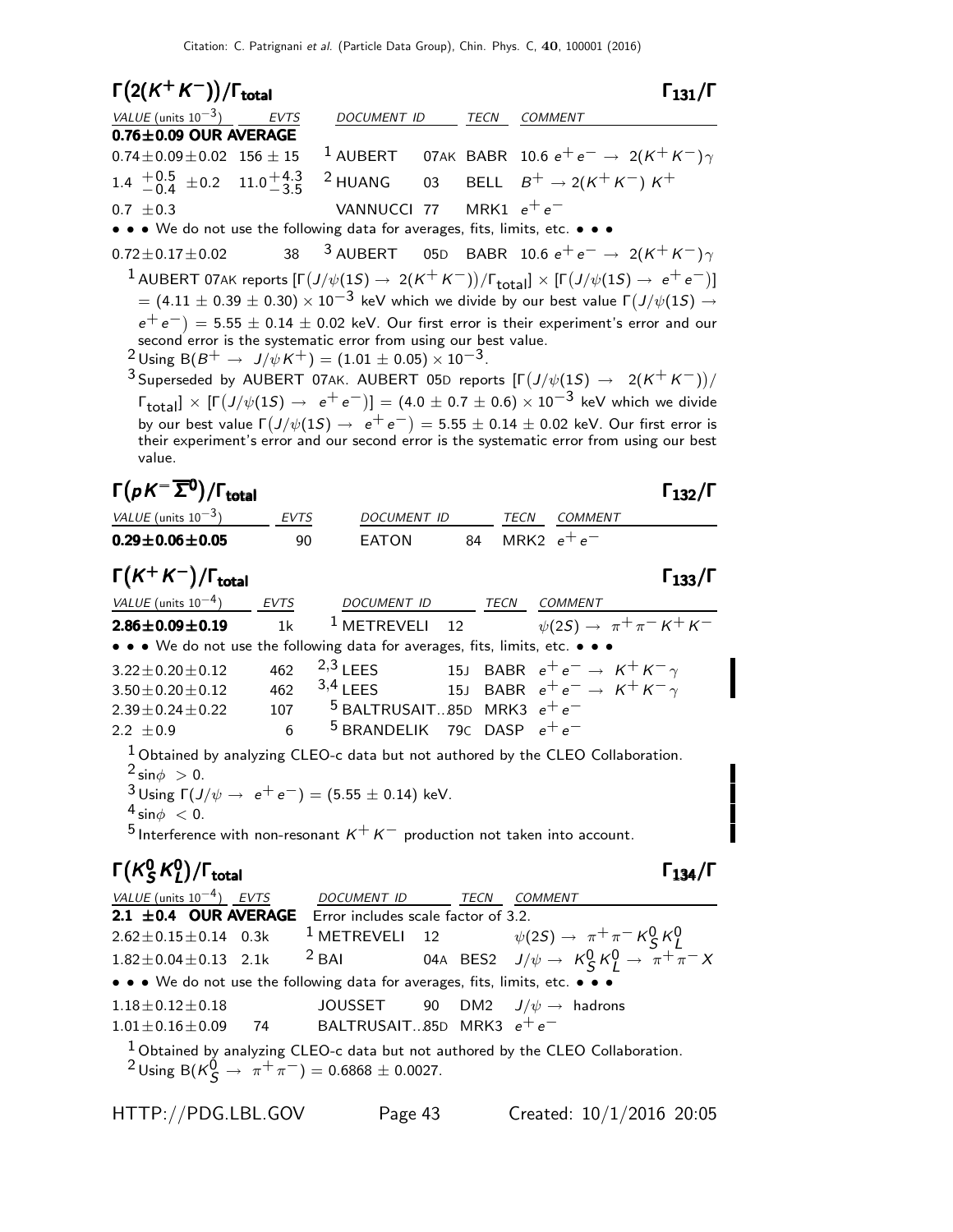| $\Gamma(\Lambda\overline{\Lambda}\pi^+\pi^-)/\Gamma_{\rm total}$                                                                                                                                                                      |             |                           |      | $\Gamma_{135}/\Gamma$                                                 |
|---------------------------------------------------------------------------------------------------------------------------------------------------------------------------------------------------------------------------------------|-------------|---------------------------|------|-----------------------------------------------------------------------|
| VALUE (units $10^{-3}$ )                                                                                                                                                                                                              | <b>EVTS</b> | DOCUMENT ID               | TECN | COMMENT                                                               |
| $4.30 \pm 0.13 \pm 0.99$                                                                                                                                                                                                              | 2.4k        | ABLIKIM 12P BES2 $J/\psi$ |      |                                                                       |
| $\Gamma(\Lambda \overline{\Lambda} \eta)/\Gamma_{\rm total}$                                                                                                                                                                          |             |                           |      | $\Gamma_{136}/\Gamma$                                                 |
| VALUE (units $10^{-5}$ ) EVTS                                                                                                                                                                                                         |             | DOCUMENT ID               | TECN | <b>COMMENT</b>                                                        |
| $16.2 \pm 1.7$ OUR AVERAGE                                                                                                                                                                                                            |             |                           |      |                                                                       |
| $15.7 + 0.80 + 1.54$                                                                                                                                                                                                                  | 454         | $1$ ABLIKIM               |      | 13F BES3 $J/\psi \rightarrow p\overline{p}\pi^{+}\pi^{-}\gamma\gamma$ |
| $26.2 + 6.0 + 4.4$                                                                                                                                                                                                                    | -44         | $2$ ABLIKIM               |      | 07H BES2 $e^+e^- \rightarrow \psi(2S)$                                |
| <sup>1</sup> Using B( $\Lambda \rightarrow \pi^- p$ ) = 63.9% and B( $\eta \rightarrow \gamma \gamma$ ) = 39.31%.<br><sup>2</sup> Using B( $\Lambda \rightarrow \pi^- p$ ) = 63.9% and B( $\eta \rightarrow \gamma \gamma$ ) = 39.4%. |             |                           |      |                                                                       |
| $\Gamma(\Lambda \overline{\Lambda} \pi^0)/\Gamma_{\rm total}$                                                                                                                                                                         |             |                           |      | 137/l                                                                 |

|                                                                                                                   |                |     |           | VALUE (units $10^{-5}$ ) CL% EVTS DOCUMENT ID TECN                                                                    |  |  | <i>COMMENT</i>                                              |
|-------------------------------------------------------------------------------------------------------------------|----------------|-----|-----------|-----------------------------------------------------------------------------------------------------------------------|--|--|-------------------------------------------------------------|
|                                                                                                                   |                |     |           | <b>3.78±0.27±0.30</b> 323 <sup>1</sup> ABLIKIM 13F BES3 $J/\psi \to p\overline{p}\pi^{+}\pi^{-}\gamma\gamma$          |  |  |                                                             |
|                                                                                                                   |                |     |           | $\bullet \bullet \bullet$ We do not use the following data for averages, fits, limits, etc. $\bullet \bullet \bullet$ |  |  |                                                             |
| < 6.4                                                                                                             |                | -90 |           |                                                                                                                       |  |  | <sup>2</sup> ABLIKIM 07H BES2 $e^+e^- \rightarrow \psi(2S)$ |
| 23 $\pm 7$ $\pm 8$                                                                                                |                |     | $\sim$ 11 | BAI 98G BES $e^+e^-$                                                                                                  |  |  |                                                             |
| $22 + 5 + 5$                                                                                                      |                |     | 19        | HENRARD 87 DM2 $e^+e^-$                                                                                               |  |  |                                                             |
| <sup>1</sup> Using B( $\Lambda \rightarrow \pi^- p$ ) = 63.9% and B( $\pi^0 \rightarrow \gamma \gamma$ ) = 98.8%. |                |     |           |                                                                                                                       |  |  |                                                             |
|                                                                                                                   | $2 501 - 1200$ |     |           |                                                                                                                       |  |  |                                                             |

<sup>2</sup> Using B( $\Lambda \rightarrow \pi^- p$ ) = 63.9%.

# $\Gamma(\overline{\Lambda}nK_S^0 + \text{c.c.})/\Gamma_{\text{total}}$  Γ<sub>138</sub>/Γ

#### VALUE (units 10<sup>-4</sup>) EVTS DOCUMENT ID TECN COMMENT **6.46±0.20±1.07** 1058 <sup>1</sup> ABLIKIM 08c BES2  $e^+ \, e^- \rightarrow \,$  J/ $\psi$  $1$ Using B $(\overline{\Lambda} \rightarrow \overline{p}\pi^+) = 63.9\%$  and B $({\cal K}^0_S \rightarrow \pi^+\pi^-) = 69.2\%.$

| $\Gamma(\pi^+\pi^-)/\Gamma_{\rm total}$ |             |                             |      | $\Gamma_{139}/\Gamma$                |
|-----------------------------------------|-------------|-----------------------------|------|--------------------------------------|
| VALUE (units $10^{-4}$ )                | <b>EVTS</b> | <b>DOCUMENT ID</b>          | TECN | COMMENT                              |
| $1.47 \pm 0.14$ OUR AVERAGE             |             |                             |      |                                      |
| $1.47 \pm 0.13 \pm 0.13$                | 140         | $1$ METREVELI $12$          |      | $\psi(2S) \rightarrow 2(\pi^+\pi^-)$ |
| $1.58 + 0.20 + 0.15$                    | 84          | BALTRUSAIT85D MRK3 $e^+e^-$ |      |                                      |
| $1.0 \pm 0.5$                           | 5           | BRANDELIK 78B DASP $e^+e^-$ |      |                                      |
| $1.6 + 1.6$                             | 1           | VANNUCCI 77 MRK1 $e^+e^-$   |      |                                      |
|                                         |             |                             |      |                                      |

 $1$  Obtained by analyzing CLEO-c data but not authored by the CLEO Collaboration.

| $\Gamma(\Lambda \overline{\Sigma} + c.c.)/\Gamma_{\text{total}}$                                                                                                                                                           |              |                    |      |                                                                                                                        |
|----------------------------------------------------------------------------------------------------------------------------------------------------------------------------------------------------------------------------|--------------|--------------------|------|------------------------------------------------------------------------------------------------------------------------|
| VALUE (units $10^{-5}$ ) CL% EVTS                                                                                                                                                                                          |              | <b>DOCUMENT ID</b> | TECN | COMMENT                                                                                                                |
| $2.83 \pm 0.23$ OUR AVERAGE                                                                                                                                                                                                |              |                    |      |                                                                                                                        |
| $2.74 \pm 0.24 \pm 0.22$                                                                                                                                                                                                   | $234 \pm 21$ | $1$ ABLIKIM        |      | 12B BES3 $J/\psi \rightarrow \Lambda \overline{\Sigma}^0$<br>12B BES3 $J/\psi \rightarrow \overline{\Lambda} \Sigma^0$ |
| $2.92 \pm 0.22 \pm 0.24$                                                                                                                                                                                                   | $308 \pm 24$ | $2$ ABLIKIM        |      |                                                                                                                        |
| • • • We do not use the following data for averages, fits, limits, etc. • • •                                                                                                                                              |              |                    |      |                                                                                                                        |
| ${<}15$                                                                                                                                                                                                                    | 90           |                    |      | PERUZZI 78 MRK1 $e^+e^- \rightarrow AX$                                                                                |
| <sup>1</sup> ABLIKIM 12B quotes B $(J/\psi \rightarrow \Lambda \overline{\Sigma}^0)$ which we multiply by 2.<br><sup>2</sup> ABLIKIM 12B quotes $B(J/\psi \rightarrow \overline{\Lambda}\Sigma^0)$ which we multiply by 2. |              |                    |      |                                                                                                                        |

#### total $1\,138/1$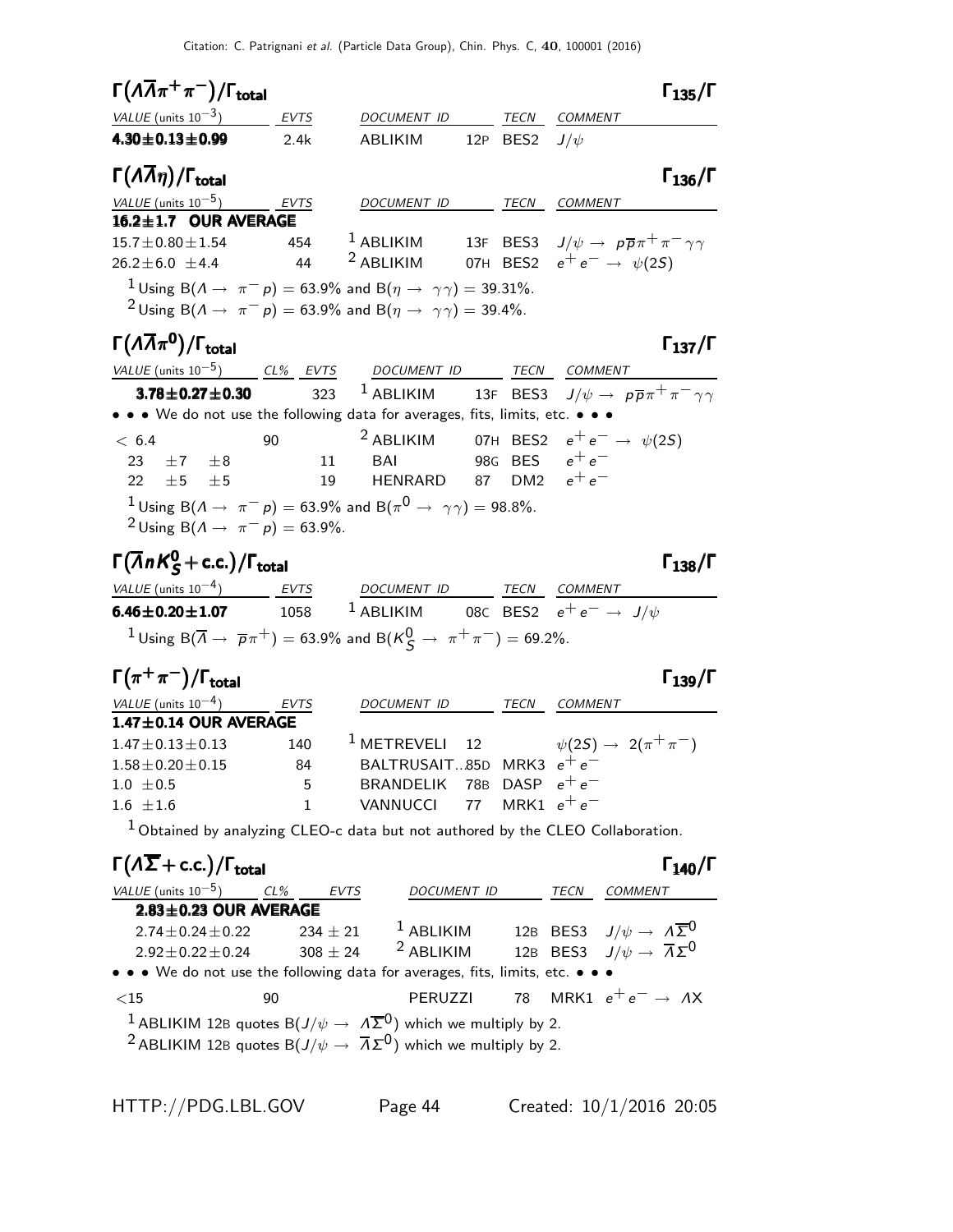| $\Gamma(K_S^0 K_S^0)/\Gamma_{\rm total}$                                                                                                                                                                                                                                                                                                                                                                                                                                                                                                                                                                                                                                                                                                            |                      |                                                                                                                                             |    |                  |                                                    | $\Gamma_{141}/\Gamma$                             |  |
|-----------------------------------------------------------------------------------------------------------------------------------------------------------------------------------------------------------------------------------------------------------------------------------------------------------------------------------------------------------------------------------------------------------------------------------------------------------------------------------------------------------------------------------------------------------------------------------------------------------------------------------------------------------------------------------------------------------------------------------------------------|----------------------|---------------------------------------------------------------------------------------------------------------------------------------------|----|------------------|----------------------------------------------------|---------------------------------------------------|--|
| VALUE (units $10^{-4}$ )                                                                                                                                                                                                                                                                                                                                                                                                                                                                                                                                                                                                                                                                                                                            | $CL\%$               | DOCUMENT ID                                                                                                                                 |    |                  | TECN COMMENT                                       |                                                   |  |
| < 0.01                                                                                                                                                                                                                                                                                                                                                                                                                                                                                                                                                                                                                                                                                                                                              | 95                   | $1$ BAI                                                                                                                                     |    | 04D BES $e^+e^-$ |                                                    |                                                   |  |
| • • • We do not use the following data for averages, fits, limits, etc. • • •                                                                                                                                                                                                                                                                                                                                                                                                                                                                                                                                                                                                                                                                       |                      |                                                                                                                                             |    |                  |                                                    |                                                   |  |
| < 0.052                                                                                                                                                                                                                                                                                                                                                                                                                                                                                                                                                                                                                                                                                                                                             | 90                   | $1$ BALTRUSAIT85C MRK3 $e^+e^-$                                                                                                             |    |                  |                                                    |                                                   |  |
| $1$ Forbidden by $CP$ .                                                                                                                                                                                                                                                                                                                                                                                                                                                                                                                                                                                                                                                                                                                             |                      |                                                                                                                                             |    |                  |                                                    |                                                   |  |
|                                                                                                                                                                                                                                                                                                                                                                                                                                                                                                                                                                                                                                                                                                                                                     |                      | — RADIATIVE DECAYS                                                                                                                          |    |                  |                                                    |                                                   |  |
|                                                                                                                                                                                                                                                                                                                                                                                                                                                                                                                                                                                                                                                                                                                                                     |                      |                                                                                                                                             |    |                  |                                                    |                                                   |  |
| $\Gamma(3\gamma)/\Gamma_{\rm total}$                                                                                                                                                                                                                                                                                                                                                                                                                                                                                                                                                                                                                                                                                                                |                      |                                                                                                                                             |    |                  |                                                    | $\Gamma_{142}/\Gamma$                             |  |
| <u>VALUE (units <math>10^{-6}</math>)</u> CL% EVTS                                                                                                                                                                                                                                                                                                                                                                                                                                                                                                                                                                                                                                                                                                  |                      | DOCUMENT ID                                                                                                                                 |    | <b>TECN</b>      | COMMENT                                            |                                                   |  |
| 11.6±2.2 OUR AVERAGE                                                                                                                                                                                                                                                                                                                                                                                                                                                                                                                                                                                                                                                                                                                                |                      |                                                                                                                                             |    |                  |                                                    |                                                   |  |
| $11.3 \pm 1.8 \pm 2.0$                                                                                                                                                                                                                                                                                                                                                                                                                                                                                                                                                                                                                                                                                                                              | $113 \pm 18$         | ABLIKIM 131 BES3 $\psi(2S) \rightarrow \pi^+ \pi^- J/\psi$                                                                                  |    |                  |                                                    |                                                   |  |
| $12 \pm 3 \pm 2$                                                                                                                                                                                                                                                                                                                                                                                                                                                                                                                                                                                                                                                                                                                                    | 24.2 <sup>+7.2</sup> | ADAMS                                                                                                                                       |    |                  |                                                    | 08 CLEO $\psi(2S) \rightarrow \pi^+ \pi^- J/\psi$ |  |
| • • • We do not use the following data for averages, fits, limits, etc. • • •                                                                                                                                                                                                                                                                                                                                                                                                                                                                                                                                                                                                                                                                       |                      |                                                                                                                                             |    |                  |                                                    |                                                   |  |
| 90<br>$<$ 55                                                                                                                                                                                                                                                                                                                                                                                                                                                                                                                                                                                                                                                                                                                                        |                      | PARTRIDGE                                                                                                                                   |    |                  | 80 CBAL $e^+e^-$                                   |                                                   |  |
| $\Gamma(4\gamma)/\Gamma_{\rm total}$                                                                                                                                                                                                                                                                                                                                                                                                                                                                                                                                                                                                                                                                                                                |                      |                                                                                                                                             |    |                  |                                                    | $\Gamma_{143}/\Gamma$                             |  |
|                                                                                                                                                                                                                                                                                                                                                                                                                                                                                                                                                                                                                                                                                                                                                     |                      |                                                                                                                                             |    |                  |                                                    |                                                   |  |
| VALUE (units $10^{-6}$ )                                                                                                                                                                                                                                                                                                                                                                                                                                                                                                                                                                                                                                                                                                                            | CL%                  | DOCUMENT ID TECN COMMENT                                                                                                                    |    |                  |                                                    |                                                   |  |
| $\mathbf{<}9$                                                                                                                                                                                                                                                                                                                                                                                                                                                                                                                                                                                                                                                                                                                                       | 90                   | <b>ADAMS</b>                                                                                                                                | 08 |                  |                                                    | CLEO $\psi(2S) \rightarrow \pi^+ \pi^- J/\psi$    |  |
| $\Gamma(5\gamma)/\Gamma_{\rm total}$                                                                                                                                                                                                                                                                                                                                                                                                                                                                                                                                                                                                                                                                                                                |                      |                                                                                                                                             |    |                  |                                                    | $\Gamma_{144}/\Gamma$                             |  |
| VALUE (units $10^{-6}$ )                                                                                                                                                                                                                                                                                                                                                                                                                                                                                                                                                                                                                                                                                                                            | CL%                  | DOCUMENT ID                                                                                                                                 |    |                  | TECN COMMENT                                       |                                                   |  |
| $\leq$ 15                                                                                                                                                                                                                                                                                                                                                                                                                                                                                                                                                                                                                                                                                                                                           | 90                   | <b>ADAMS</b>                                                                                                                                |    |                  |                                                    | 08 CLEO $\psi(2S) \rightarrow \pi^+ \pi^- J/\psi$ |  |
| $\Gamma(\gamma\pi^0\pi^0)/\Gamma_{\rm total}$                                                                                                                                                                                                                                                                                                                                                                                                                                                                                                                                                                                                                                                                                                       |                      |                                                                                                                                             |    |                  |                                                    | $\Gamma_{145}/\Gamma$                             |  |
| VALUE (units $10^{-3}$ )                                                                                                                                                                                                                                                                                                                                                                                                                                                                                                                                                                                                                                                                                                                            |                      |                                                                                                                                             |    |                  |                                                    |                                                   |  |
| $1.15 \pm 0.05$                                                                                                                                                                                                                                                                                                                                                                                                                                                                                                                                                                                                                                                                                                                                     |                      | $\frac{DOCUMENT ID}{A BLIKIM} \frac{TECN}{15AE BES3} \frac{COMMENT}{J/\psi \to \gamma \pi^0 \pi^0}$                                         |    |                  |                                                    |                                                   |  |
| $1$ The uncertainty is systematic as statistical is netligible.                                                                                                                                                                                                                                                                                                                                                                                                                                                                                                                                                                                                                                                                                     |                      |                                                                                                                                             |    |                  |                                                    |                                                   |  |
| $\Gamma(\gamma\eta_c(1S))/\Gamma_{\rm total}$                                                                                                                                                                                                                                                                                                                                                                                                                                                                                                                                                                                                                                                                                                       |                      |                                                                                                                                             |    |                  |                                                    | $\Gamma_{146}/\Gamma$                             |  |
| VALUE (units $10^{-2}$ )                                                                                                                                                                                                                                                                                                                                                                                                                                                                                                                                                                                                                                                                                                                            | EVTS                 | DOCUMENT ID                                                                                                                                 |    |                  | TECN COMMENT                                       |                                                   |  |
| 1.7 $\pm$ 0.4 OUR AVERAGE Error includes scale factor of 1.5.                                                                                                                                                                                                                                                                                                                                                                                                                                                                                                                                                                                                                                                                                       |                      | $1$ MITCHELL                                                                                                                                |    |                  | 09 CLEO $e^+e^- \rightarrow \gamma X$              |                                                   |  |
| $2.01 \pm 0.32 \pm 0.02$<br>$1.27 \pm 0.36$                                                                                                                                                                                                                                                                                                                                                                                                                                                                                                                                                                                                                                                                                                         |                      | GAISER                                                                                                                                      |    |                  | 86 CBAL $J/\psi \rightarrow \gamma X$              |                                                   |  |
| • • • We do not use the following data for averages, fits, limits, etc. • • •                                                                                                                                                                                                                                                                                                                                                                                                                                                                                                                                                                                                                                                                       |                      |                                                                                                                                             |    |                  |                                                    |                                                   |  |
| seen                                                                                                                                                                                                                                                                                                                                                                                                                                                                                                                                                                                                                                                                                                                                                |                      |                                                                                                                                             |    |                  | 14 KEDR $J/\psi \rightarrow \gamma \eta_c$         |                                                   |  |
| $0.79 \pm 0.20$                                                                                                                                                                                                                                                                                                                                                                                                                                                                                                                                                                                                                                                                                                                                     |                      | ANASHIN 14 KEDR $J/\psi \rightarrow \gamma \eta_c$<br>273 ± 43 <sup>2</sup> AUBERT 06E BABR $B^{\pm} \rightarrow K^{\pm} X_{c\overline{c}}$ |    |                  |                                                    |                                                   |  |
| seen                                                                                                                                                                                                                                                                                                                                                                                                                                                                                                                                                                                                                                                                                                                                                |                      | 16 —                                                                                                                                        |    |                  | BALTRUSAIT84 MRK3 $J/\psi \rightarrow 2\phi\gamma$ |                                                   |  |
| <sup>1</sup> MITCHELL 09 reports $(1.98 \pm 0.09 \pm 0.30) \times 10^{-2}$ from a measurement of<br>$[\Gamma(J/\psi(1S) \rightarrow \gamma \eta_c(1S))/\Gamma_{\text{total}}] \times [B(\psi(2S) \rightarrow J/\psi(1S)\pi^+\pi^-)]$ assuming<br>$B(\psi(2S) \rightarrow J/\psi(1S)\pi^{+}\pi^{-}) = (35.04 \pm 0.07 \pm 0.77) \times 10^{-2}$ , which we rescale<br>to our best value B( $\psi(2S) \to J/\psi(1S)\pi^+\pi^-) = (34.49 \pm 0.30) \times 10^{-2}$ . Our first<br>error is their experiment's error and our second error is the systematic error from using<br>our best value.<br>$^2$ Calculated by the authors using an average of B $(J/\psi\to\,\gamma\eta_{\rm\bm{C}})\times$ B $(\eta_{\rm\bm{C}}\to\,\,K\overline{K}\pi)$ from |                      |                                                                                                                                             |    |                  |                                                    |                                                   |  |
| BALTRUSAITIS 86, BISELLO 91, BAI 04 and B $(\eta_c \to K \overline{K} \pi) = (8.5 \pm 1.8)\%$ from<br>AUBERT 06E.                                                                                                                                                                                                                                                                                                                                                                                                                                                                                                                                                                                                                                   |                      |                                                                                                                                             |    |                  |                                                    |                                                   |  |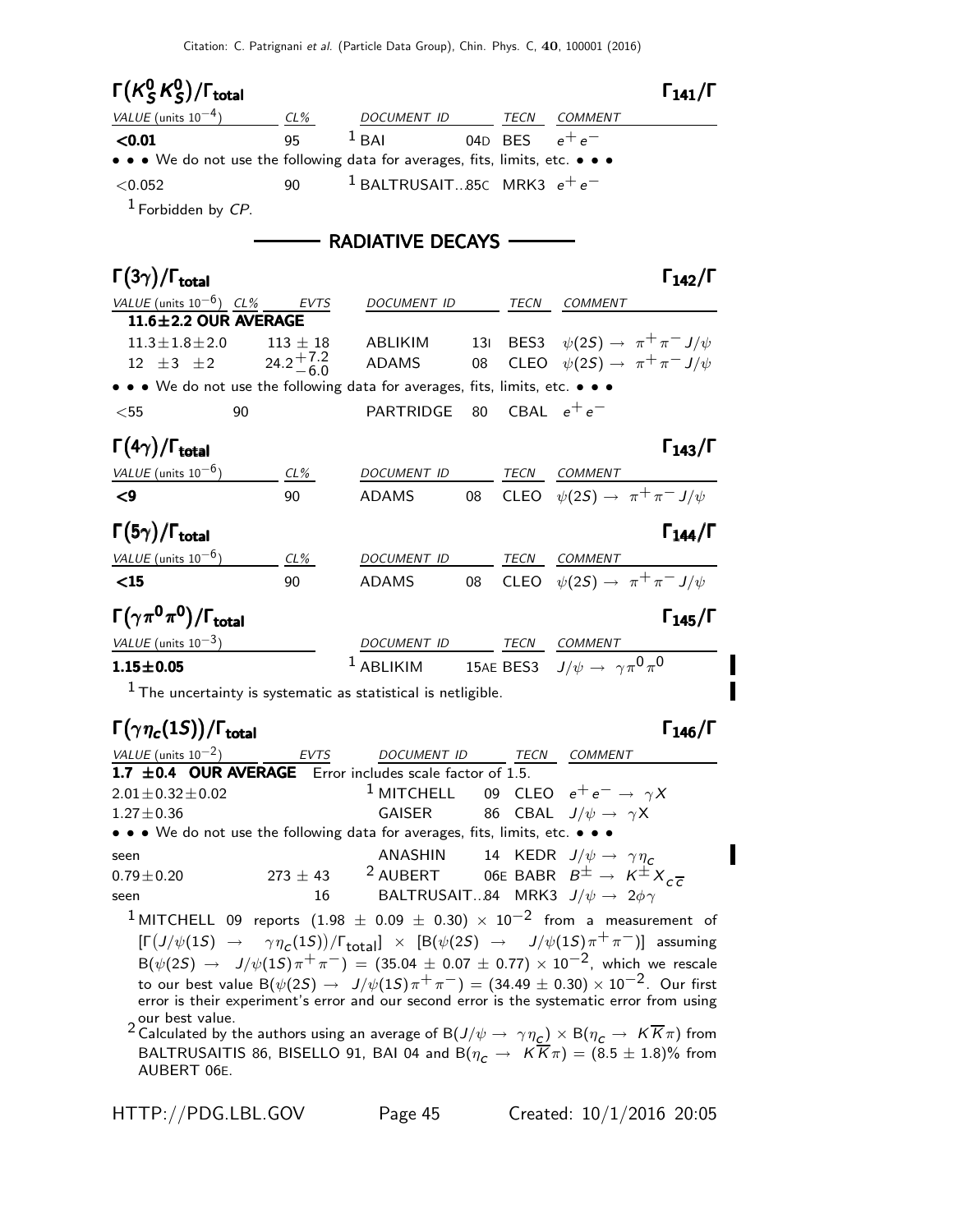| $\Gamma(\gamma\eta_c(1S) \rightarrow 3\gamma)/\Gamma_{\text{total}}$             |            |              |      |                                                   | $\Gamma_{147}/\Gamma$ |
|----------------------------------------------------------------------------------|------------|--------------|------|---------------------------------------------------|-----------------------|
| VALUE (units $10^{-6}$ ) EVTS                                                    |            | DOCUMENT ID  | TECN | <b>COMMENT</b>                                    |                       |
| 3.8 <sup><math>+1.3</math></sup> OUR AVERAGE Error includes scale factor of 1.1. |            |              |      |                                                   |                       |
| $4.5 \pm 1.2 \pm 0.6$                                                            | $33 \pm 9$ | ABLIKIM      |      | 131 BES3 $\psi(2S) \to \pi^+ \pi^- J/\psi$        |                       |
| $1.2 + \frac{2.7}{1.1} \pm 0.3$ $1.2 + \frac{2.8}{1.1}$                          |            | <b>ADAMS</b> |      | 08 CLEO $\psi(2S) \rightarrow \pi^+ \pi^- J/\psi$ |                       |
| $\Gamma(\gamma\pi^+\pi^-2\pi^0)/\Gamma_{\rm total}$                              |            |              |      |                                                   | $\Gamma_{148}/\Gamma$ |

# VALUE (units  $10^{-3}$ )

| DOCUMENT ID                                                      | TECN COMMENT |
|------------------------------------------------------------------|--------------|
| <sup>1</sup> BALTRUSAIT86B MRK3 $J/\psi \rightarrow 4\pi \gamma$ |              |

 $14\pi$  mass less than 2.0 GeV.

#### Γ $(\gamma \eta \pi \pi)/\Gamma_{\text{total}}$  Γ $_{149}/\Gamma$  $\big)$ /Γ<sub>total</sub>Γ

 $8.3 \pm 0.2 \pm 3.1$ 

| VALUE (units $10^{-3}$ )  | DOCUMENT ID                                                    | TECN | <b>COMMENT</b>                                                      |
|---------------------------|----------------------------------------------------------------|------|---------------------------------------------------------------------|
| 6.1 $\pm$ 1.0 OUR AVERAGE |                                                                |      |                                                                     |
| $5.85 \pm 0.3 \pm 1.05$   |                                                                |      | <sup>1</sup> EDWARDS 83B CBAL $J/\psi \rightarrow \eta \pi^+ \pi^-$ |
| $7.8 + 1.2 + 2.4$         | <sup>1</sup> EDWARDS 83B CBAL $J/\psi \rightarrow \eta 2\pi^0$ |      |                                                                     |

 $1$  Broad enhancement at 1700 MeV.

## $\Gamma(\gamma\eta_2(1870) \to \gamma\eta\pi^+\pi^-)/\Gamma_{\rm total}$  Γ<sub>150</sub>/Γ

| VALUE (units $10^{-4}$ ) | <i>DOCUMENT ID</i> |  | <b>TFCN</b> | COMMENT                                             |
|--------------------------|--------------------|--|-------------|-----------------------------------------------------|
| $6.2 \pm 2.2 \pm 0.9$    | RAI                |  |             | 99 BES $J/\psi \rightarrow \gamma \eta \pi^+ \pi^-$ |

## $\Gamma(\gamma\eta(1405/1475) \rightarrow \gamma K \overline{K} \pi)/\Gamma_{\rm total}$  Γ<sub>151</sub>/Γ

| VALUE (units $10^{-3}$ )                                                              | DOCUMENT ID           | TECN | <b>COMMENT</b>                                               |
|---------------------------------------------------------------------------------------|-----------------------|------|--------------------------------------------------------------|
| 2.8 $\pm$ 0.6 OUR AVERAGE Error includes scale factor of 1.6. See the ideogram below. |                       |      |                                                              |
| $1.66 \pm 0.1 \pm 0.58$                                                               | $1,2$ BAI             |      | 00D BES $J/\psi \rightarrow \gamma K^{\pm} K^0_S \pi^{\mp}$  |
| 3.8 $\pm$ 0.3 $\pm$ 0.6                                                               | <sup>3</sup> AUGUSTIN |      | 90 DM2 $J/\psi \rightarrow \gamma K \overline{K} \pi$        |
| 4.0 $\pm$ 0.7 $\pm$ 1.0                                                               | <sup>3</sup> EDWARDS  |      | 82E CBAL $J/\psi \rightarrow K^+ K^- \pi^0 \gamma$           |
| 4.3 $\pm 1.7$                                                                         | $3,4$ SCHARRE         | 80   | MRK2 $e^+e^-$                                                |
| • • • We do not use the following data for averages, fits, limits, etc. • • •         |                       |      |                                                              |
| $1.78 \pm 0.21 \pm 0.33$                                                              | 3,5,6 AUGUSTIN        |      | 92 DM2 $J/\psi \rightarrow \gamma K \overline{K} \pi$        |
| $0.83 \pm 0.13 \pm 0.18$                                                              | 3,7,8 AUGUSTIN        | 92   | DM2 $J/\psi \rightarrow \gamma K \overline{K} \pi$           |
| $0.66 + 0.17 + 0.24$<br>-0.16 - 0.15                                                  | $3,6,9$ BAI           |      | 90C MRK3 $J/\psi \rightarrow \gamma K_S^0 K^{\pm} \pi^{\mp}$ |
| $1.03 + 0.21 + 0.26$<br>$-0.18 - 0.19$                                                | $3,8,10$ BAI          |      | 90C MRK3 $J/\psi \rightarrow \gamma K_S^0 K^{\pm} \pi^{\mp}$ |

<sup>1</sup> Interference with the  $J/\psi(1S)$  radiative transition to the broad  $K \overline{K} \pi$  pseudoscalar state around 1800 is  $(0.15 \pm 0.01 \pm 0.05) \times 10^{-3}$ .

<sup>2</sup> Interference with  $J/\psi \rightarrow \gamma f_1(1420)$  is  $(-0.03 \pm 0.01 \pm 0.01) \times 10^{-3}$ .

3 Includes unknown branching fraction  $\eta(1405) \rightarrow K \overline{K} \pi$ .

<sup>4</sup> Corrected for spin-zero hypothesis for  $\eta$ (1405).

 $^5$  From fit to the  $a_0(980)\pi$  0  $^ ^+$  partial wave.

 $\frac{6}{5}$ a $_0$ (980) $\pi$  mode.

 $7$  From fit to the K<sup>\*</sup>(892)K 0<sup>-+</sup> partial wave.

 $8 K^* K$  mode.

 $^{9}$ From  $s_{0}($ 980) $\pi$  final state.

HTTP://PDG.LBL.GOV Page 46 Created: 10/1/2016 20:05

 $\Gamma_{151}/\Gamma$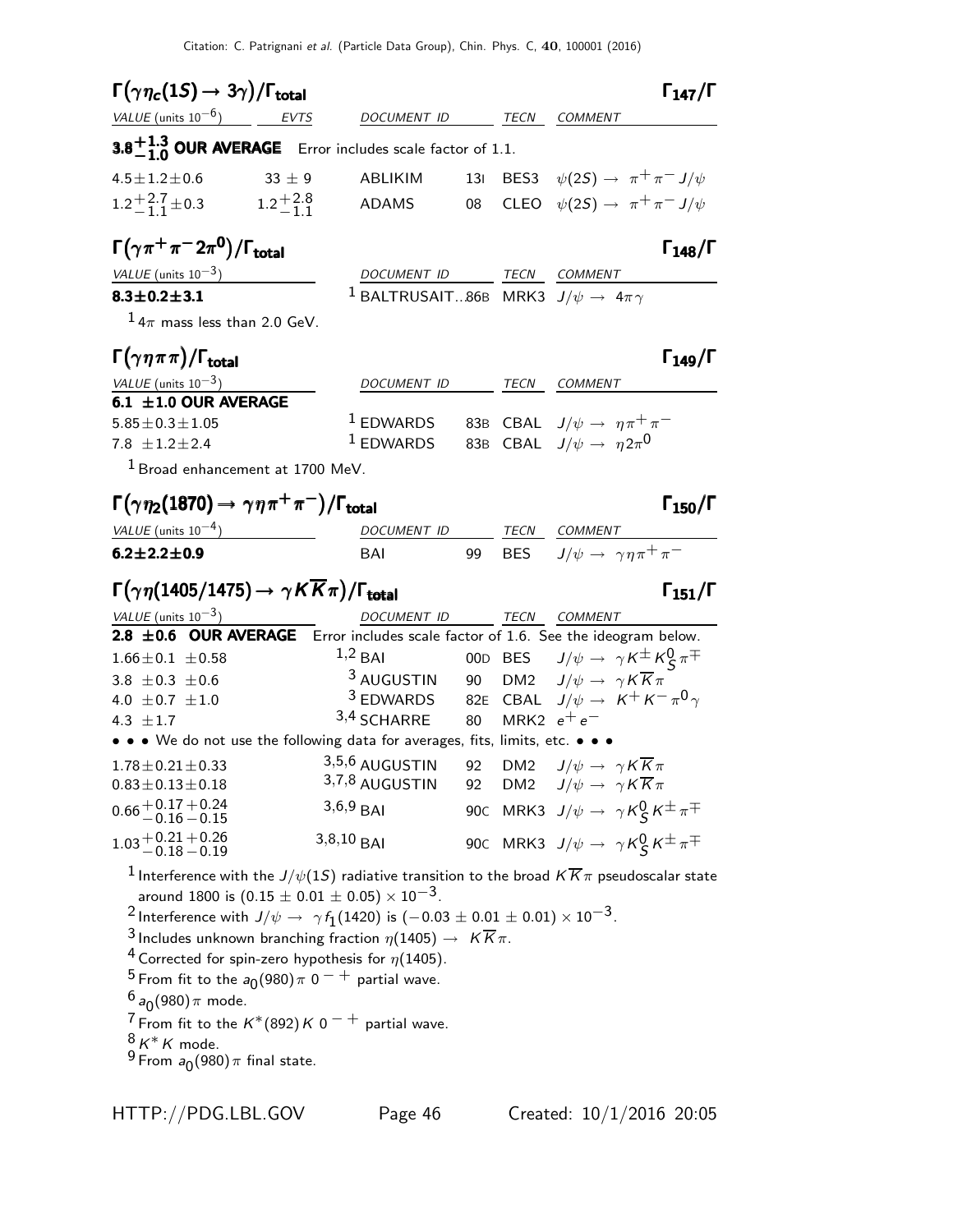$10$  From  $K^*(890)K$  final state.

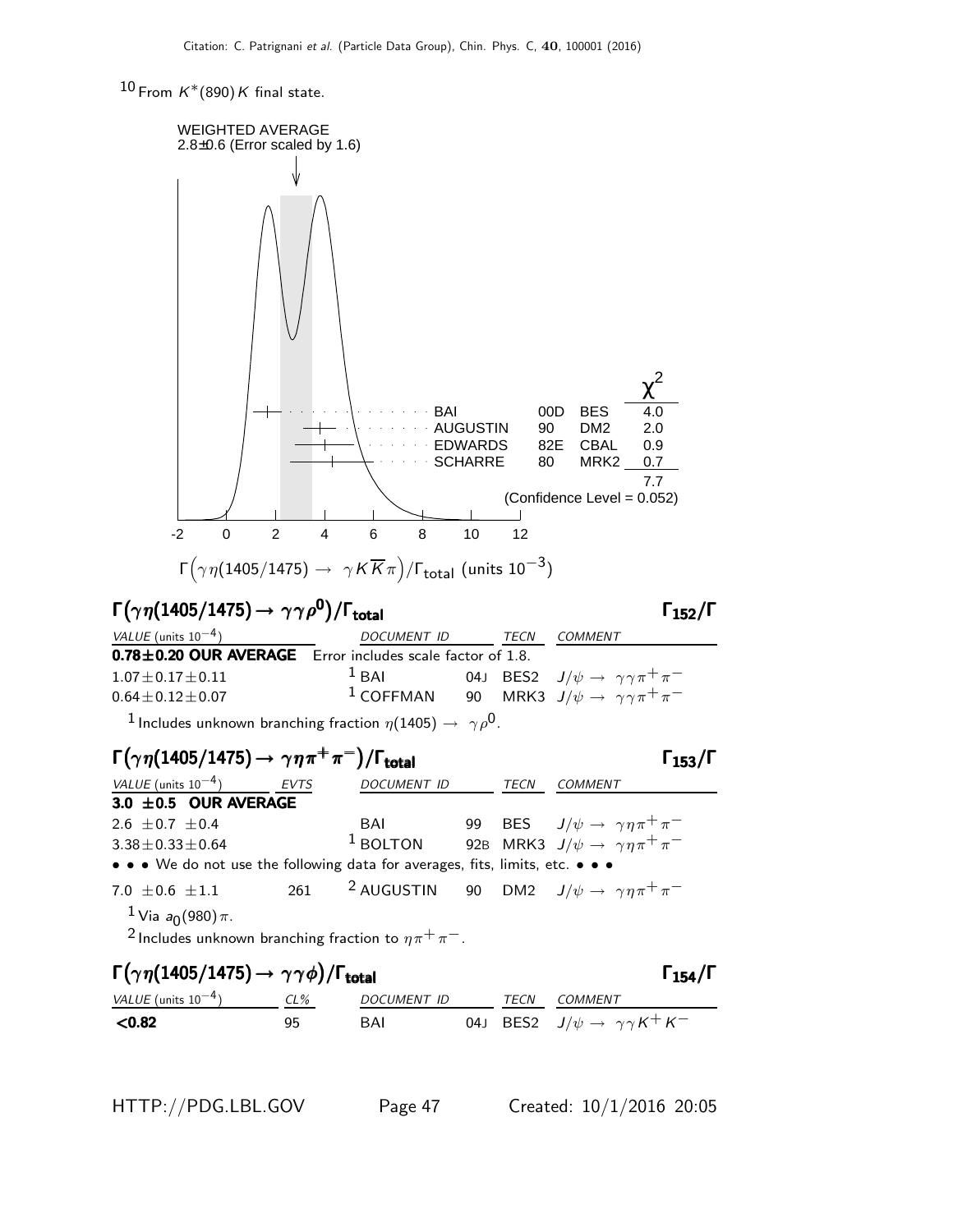| $\Gamma(\gamma \rho \rho)/\Gamma_{\rm total}$                                                                                                     |                 |                                                                                                                                               |     |                  |                                                                                               | $\Gamma_{155}/\Gamma$ |
|---------------------------------------------------------------------------------------------------------------------------------------------------|-----------------|-----------------------------------------------------------------------------------------------------------------------------------------------|-----|------------------|-----------------------------------------------------------------------------------------------|-----------------------|
| VALUE (units $10^{-3}$ )                                                                                                                          | CL%             | DOCUMENT ID                                                                                                                                   |     |                  | TECN COMMENT                                                                                  |                       |
| 4.5 ±0.8 OUR AVERAGE                                                                                                                              |                 |                                                                                                                                               |     |                  |                                                                                               |                       |
| 4.7 $\pm$ 0.3 $\pm$ 0.9                                                                                                                           |                 |                                                                                                                                               |     |                  | <sup>1</sup> BALTRUSAIT86B MRK3 $J/\psi \rightarrow 4\pi \gamma$                              |                       |
| $3.75 \pm 1.05 \pm 1.20$                                                                                                                          |                 | <sup>2</sup> BURKE                                                                                                                            | 82  |                  | MRK2 $J/\psi \rightarrow 4\pi \gamma$                                                         |                       |
| • • • We do not use the following data for averages, fits, limits, etc. • • •                                                                     |                 |                                                                                                                                               |     |                  |                                                                                               |                       |
| < 0.09                                                                                                                                            | 90              | <sup>3</sup> BISELLO                                                                                                                          |     |                  | 89B $J/\psi \rightarrow 4\pi \gamma$                                                          |                       |
| $14\pi$ mass less than 2.0 GeV.                                                                                                                   |                 |                                                                                                                                               |     |                  |                                                                                               |                       |
| $^2$ 4 $\pi$ mass less than 2.0 GeV. We have multiplied 2 $\rho^0$ measurement by 3 to obtain 2 $\rho$ .<br>$34\pi$ mass in the range 2.0–25 GeV. |                 |                                                                                                                                               |     |                  |                                                                                               |                       |
|                                                                                                                                                   |                 |                                                                                                                                               |     |                  |                                                                                               |                       |
| $\Gamma(\gamma \rho \omega)/\Gamma_{\rm total}$                                                                                                   |                 |                                                                                                                                               |     |                  |                                                                                               | $\Gamma_{156}/\Gamma$ |
| VALUE (units $10^{-4}$ )                                                                                                                          | CL%             | DOCUMENT ID                                                                                                                                   |     |                  | TECN COMMENT                                                                                  |                       |
| < 5.4                                                                                                                                             | 90              | ABLIKIM                                                                                                                                       |     |                  | 08A BES2 $e^+e^- \rightarrow J/\psi$                                                          |                       |
|                                                                                                                                                   |                 |                                                                                                                                               |     |                  |                                                                                               |                       |
| $\Gamma(\gamma\rho\phi)/\Gamma_{\rm total}$                                                                                                       |                 |                                                                                                                                               |     |                  |                                                                                               | $\Gamma_{157}/\Gamma$ |
| VALUE (units $10^{-5}$ )                                                                                                                          | CL%             | DOCUMENT ID                                                                                                                                   |     | TECN             | <b>COMMENT</b>                                                                                |                       |
| < 8.8                                                                                                                                             | 90              | ABLIKIM                                                                                                                                       |     |                  | 08A BES2 $e^+e^- \rightarrow J/\psi$                                                          |                       |
|                                                                                                                                                   |                 |                                                                                                                                               |     |                  |                                                                                               |                       |
| $\Gamma(\gamma\eta'(958))/\Gamma_{\rm total}$                                                                                                     |                 |                                                                                                                                               |     |                  |                                                                                               | $\Gamma_{158}/\Gamma$ |
| VALUE (units $10^{-3}$ ) EVTS                                                                                                                     |                 | DOCUMENT ID                                                                                                                                   |     | <b>TECN</b>      | <b>COMMENT</b>                                                                                |                       |
| 5.15±0.16 OUR AVERAGE Error includes scale factor of 1.2.                                                                                         |                 |                                                                                                                                               |     |                  |                                                                                               |                       |
| $4.82 \pm 0.23 \pm 0.08$                                                                                                                          |                 | <sup>1</sup> ABLIKIM                                                                                                                          |     | 11 BES3          | $J/\psi \rightarrow \eta' \gamma$                                                             |                       |
| $5.24 \pm 0.12 \pm 0.11$                                                                                                                          |                 | PEDLAR                                                                                                                                        | 09  | CLE3             | $J/\psi \rightarrow \eta' \gamma$                                                             |                       |
| $5.55 \pm 0.44$                                                                                                                                   | 35k             | ABLIKIM                                                                                                                                       | 06E | BES <sub>2</sub> | $J/\psi \rightarrow \eta' \gamma$                                                             |                       |
| • • • We do not use the following data for averages, fits, limits, etc. • • •                                                                     |                 |                                                                                                                                               |     |                  |                                                                                               |                       |
| $4.50 \pm 0.14 \pm 0.53$                                                                                                                          |                 | <b>BOLTON</b>                                                                                                                                 | 92B |                  | MRK3 $J/\psi \rightarrow \gamma \pi^+ \pi^- \eta$ , $\eta \rightarrow$                        |                       |
| $4.30 \pm 0.31 \pm 0.71$                                                                                                                          |                 | <b>BOLTON</b>                                                                                                                                 | 92B |                  | $\gamma\, \gamma$ .<br>MRK3 $J/\psi \rightarrow \gamma \pi^+ \pi^- \eta$ , $\eta \rightarrow$ |                       |
|                                                                                                                                                   |                 |                                                                                                                                               |     |                  | $\pi^+\pi^-\pi^0$                                                                             |                       |
| $4.04 \pm 0.16 \pm 0.85$                                                                                                                          | 622             | <b>AUGUSTIN</b>                                                                                                                               | 90  | DM <sub>2</sub>  | $J/\psi \rightarrow \gamma \eta \pi^+ \pi^-$                                                  |                       |
| $4.39 \pm 0.09 \pm 0.66$                                                                                                                          | 2420            | <b>AUGUSTIN</b>                                                                                                                               | 90  | DM <sub>2</sub>  | $J/\psi \rightarrow \gamma \gamma \pi^+ \pi^-$                                                |                       |
| 4.1 $\pm 0.3 \pm 0.6$                                                                                                                             |                 | <b>BLOOM</b>                                                                                                                                  | 83  | CBAL             | $e^+e^- \rightarrow 3\gamma +$ hadrons                                                        |                       |
| $2.9 \pm 1.1$                                                                                                                                     | $6\overline{6}$ | BRANDELIK 79C DASP $e^+e^- \rightarrow 3\gamma$                                                                                               |     |                  |                                                                                               |                       |
| 2.4 $\pm$ 0.7                                                                                                                                     | 57              | <b>BARTEL</b>                                                                                                                                 |     |                  | 76 CNTR $e^+e^- \rightarrow 2\gamma \rho$                                                     |                       |
| $^1$ ABLIKIM 11 reports (4.84 $\pm$ 0.03 $\pm$ 0.24) $\times$ 10 $^{-3}$ from a measurement of [F(J/ $\psi(1S)$ $\rightarrow$                     |                 |                                                                                                                                               |     |                  |                                                                                               |                       |
|                                                                                                                                                   |                 | $\gamma\eta'(958))/\Gamma_{\rm total}$ ] / [B $(\eta'(958) \to \pi^+\pi^-\eta)$ ] / [B $(\eta \to 2\gamma)$ ] assuming B $(\eta'(958) \to 0)$ |     |                  |                                                                                               |                       |
|                                                                                                                                                   |                 | $\pi^+\pi^-\eta$ = (43.2 ± 0.7) × 10 <sup>-2</sup> , B( $\eta \to 2\gamma$ ) = (39.31 ± 0.20) × 10 <sup>-2</sup> , which we                   |     |                  |                                                                                               |                       |
|                                                                                                                                                   |                 | rescale to our best values B $(\eta'(958) \rightarrow \pi^+\pi^-\eta) = (42.9 \pm 0.7) \times 10^{-2}$ , B $(\eta \rightarrow 2\gamma)$       |     |                  |                                                                                               |                       |
|                                                                                                                                                   |                 |                                                                                                                                               |     |                  |                                                                                               |                       |

 $=(39.41\pm0.20)\!\times\!10^{-2}.$  Our first error is their experiment's error and our second error is the systematic error from using our best values.

| $\Gamma(\gamma 2\pi^+ 2\pi^-)/\Gamma_{\rm total}$                                |                                                                  |                  |                            | $\Gamma_{159}/\Gamma$ |
|----------------------------------------------------------------------------------|------------------------------------------------------------------|------------------|----------------------------|-----------------------|
| VALUE (units $10^{-3}$ )                                                         | DOCUMENT ID TECN                                                 |                  | COMMENT                    |                       |
| 2.8 ±0.5 OUR AVERAGE Error includes scale factor of 1.9. See the ideogram below. |                                                                  |                  |                            |                       |
| $4.32 \pm 0.14 \pm 0.73$                                                         | <sup>1</sup> BISELLO 89B DM2 $J/\psi \rightarrow 4\pi \gamma$    |                  |                            |                       |
| $2.08 \pm 0.13 \pm 0.35$                                                         | <sup>2</sup> BISELLO 89B DM2 $J/\psi \rightarrow 4\pi \gamma$    |                  |                            |                       |
| $3.05 \pm 0.08 \pm 0.45$                                                         | <sup>2</sup> BALTRUSAIT86B MRK3 $J/\psi \rightarrow 4\pi \gamma$ |                  |                            |                       |
| $4.85 \pm 0.45 \pm 1.20$                                                         | $3$ BURKE                                                        | 82 MRK2 $e^+e^-$ |                            |                       |
|                                                                                  |                                                                  |                  |                            |                       |
| HTTP://PDG.LBL.GOV                                                               | Page 48                                                          |                  | Created: $10/1/2016$ 20:05 |                       |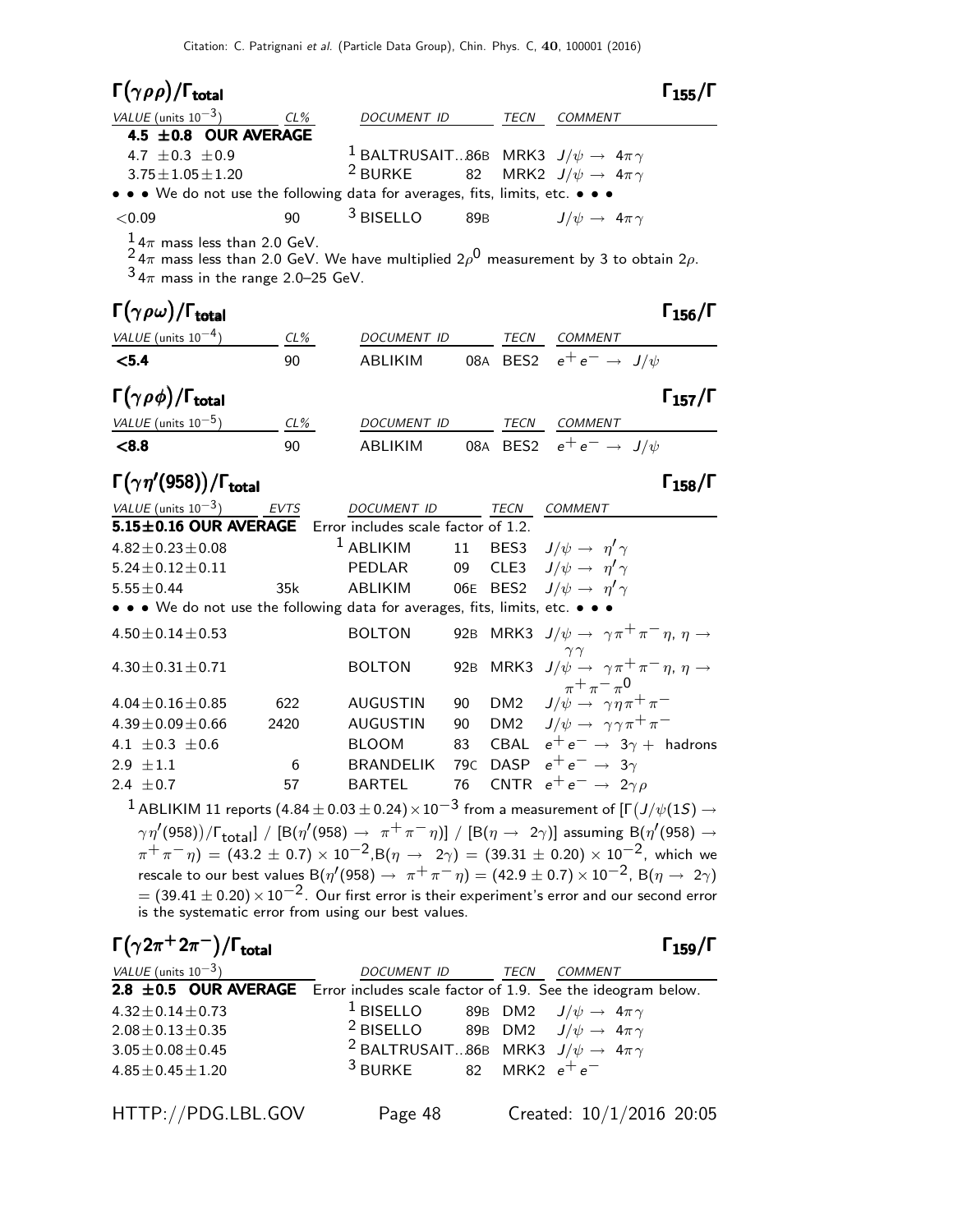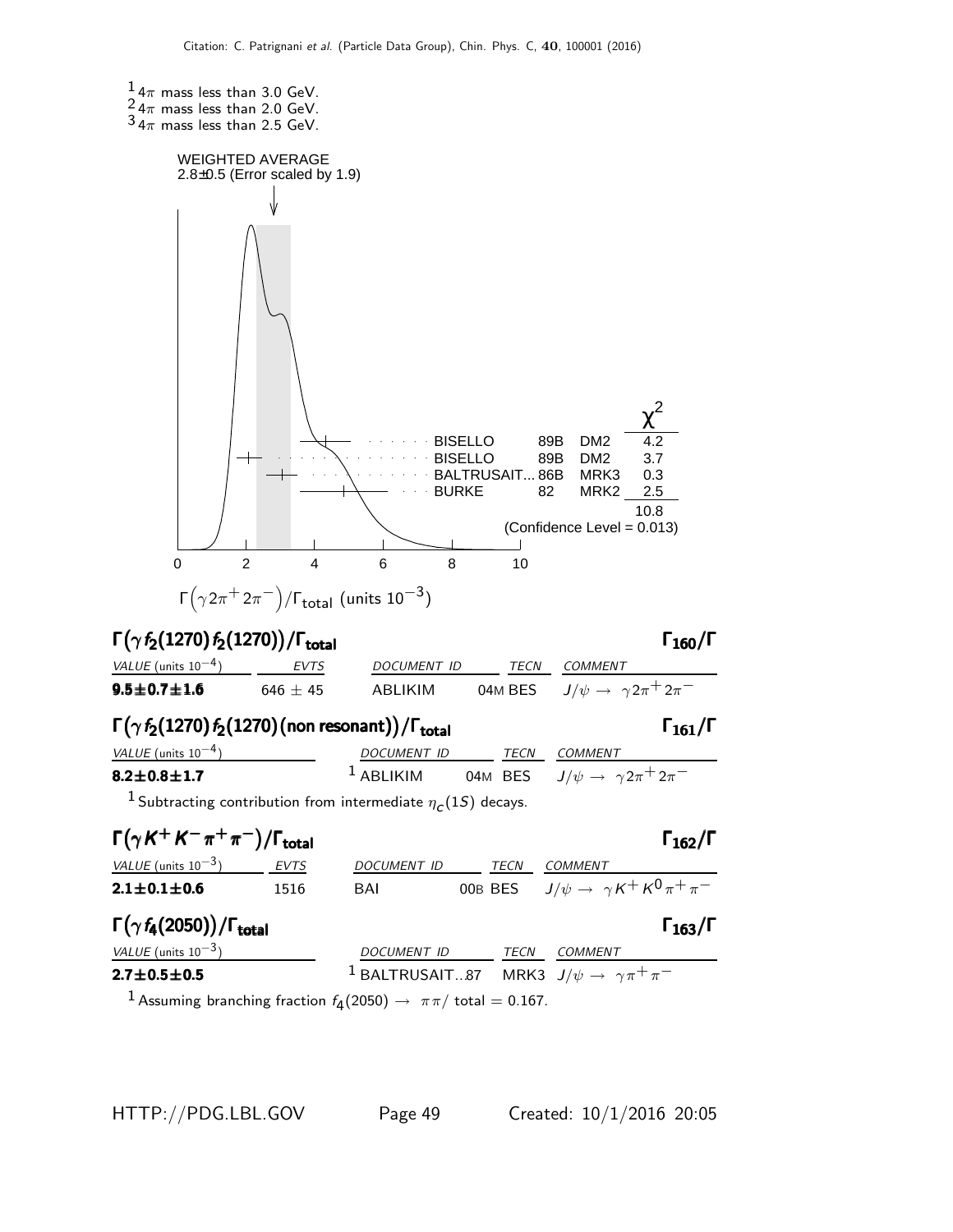| $\Gamma(\gamma\omega\omega)/\Gamma_{\rm total}$ |             |                    |      | $\Gamma_{164}/\Gamma$                                    |
|-------------------------------------------------|-------------|--------------------|------|----------------------------------------------------------|
| VALUE (units $10^{-3}$ )                        | <b>EVTS</b> | <b>DOCUMENT ID</b> | TECN | COMMENT                                                  |
| $1.61 \pm 0.33$ OUR AVERAGE                     |             |                    |      |                                                          |
| 6.0 $\pm$ 4.8 $\pm$ 1.8                         |             | ABLIKIM            |      | 08A BES2 $J/\psi \rightarrow \gamma \omega \pi^+ \pi^-$  |
| $1.41 \pm 0.2 \pm 0.42$                         | $120\pm17$  | <b>BISELLO</b>     |      | 87 SPEC $e^+e^-$ , hadrons $\gamma$                      |
| $1.76 \pm 0.09 \pm 0.45$                        |             |                    |      | BALTRUSAIT85C MRK3 $e^+e^- \rightarrow$ hadrons $\gamma$ |
|                                                 |             |                    |      |                                                          |

# $\Gamma(\gamma\eta(1405/1475) \to \gamma\rho^0\rho^0)/\Gamma_{\rm total}$  Γ<sub>165</sub>/Γ

| VALUE (units $10^{-3}$ )                                      | DOCUMENT ID   | TECN | COMMENT                                                     |
|---------------------------------------------------------------|---------------|------|-------------------------------------------------------------|
| 1.7 $\pm$ 0.4 OUR AVERAGE Error includes scale factor of 1.3. |               |      |                                                             |
| 2.1 $\pm$ 0.4                                                 | BUGG          |      | 95 MRK3 $J/\psi \rightarrow \gamma \pi^+ \pi^- \pi^+ \pi^-$ |
| $1.36 \pm 0.38$                                               | $1,2$ BISELLO |      | 89B DM2 $J/\psi \rightarrow 4\pi \gamma$                    |

 $<sup>1</sup>$  Estimated by us from various fits.</sup>

 $^2$ Includes unknown branching fraction to  $\rho^0\rho^0$ .

#### Γ $(\gamma f_2(1270))/\Gamma_{\text{total}}$  Γ $_{166}/\Gamma$

total and  $1/166/1$ 

П

| VALUE (units $10^{-3}$ )                                    | <b>EVTS</b> | DOCUMENT ID                | TECN    | COMMENT                                                                                                                  |
|-------------------------------------------------------------|-------------|----------------------------|---------|--------------------------------------------------------------------------------------------------------------------------|
|                                                             |             |                            |         | 1.64±0.12 OUR AVERAGE Error includes scale factor of 1.3. See the ideogram below.                                        |
| $2.07 \pm 0.16 \frac{+0.02}{-0.07}$ 2.4k 1,2 DOBBS          |             |                            | 15 (19) | $J/\psi \rightarrow \gamma \pi \pi$                                                                                      |
| $1.63 \pm 0.26 \pm 0.02$                                    |             | <sup>3</sup> ABLIKIM       |         | 06V BES2 $e^+e^- \rightarrow J/\psi \rightarrow \gamma \pi^+ \pi^-$                                                      |
| $1.42 \pm 0.21 \begin{array}{c} +0.01 \\ -0.05 \end{array}$ |             | <sup>4</sup> ABLIKIM       |         | 06V BES2 $e^+e^- \rightarrow J/\psi \rightarrow \gamma \pi^0 \pi^0$                                                      |
| $1.33 \pm 0.05 \pm 0.20$                                    |             |                            |         | 5 AUGUSTIN 87 DM2 $J/\psi \rightarrow \gamma \pi^+ \pi^-$<br>5 BALTRUSAIT87 MRK3 $J/\psi \rightarrow \gamma \pi^+ \pi^-$ |
| $1.36 \pm 0.09 \pm 0.23$                                    |             |                            |         |                                                                                                                          |
| $1.48 \pm 0.25 \pm 0.30$                                    | 178         | <b>EDWARDS</b>             |         | 82B CBAL $e^+e^- \rightarrow 2\pi^0 \gamma$                                                                              |
| 2.0 $\pm$ 0.7                                               | 35          | ALEXANDER 78 PLUT $e^+e^-$ |         |                                                                                                                          |
| $1.2 + 0.6$                                                 | 30          |                            |         | <sup>6</sup> BRANDELIK 78B DASP $e^+e^- \rightarrow \pi^+\pi^-\gamma$                                                    |

1 Using CLEO-c data but not authored by the CLEO Collaboration.

 $^2$ DOBBS 15 reports  $[\Gamma(J/\psi(1S)] \to \gamma f_2(1270))/\Gamma_{\rm total}]\times [\Bbb B(f_2(1270) \to \pi\pi)] =$  $(1.744 \pm 0.052 \pm 0.122) \times 10^{-3}$  which we divide by our best value B( $f_2(1270) \rightarrow \pi \pi$ )  $= (84.2 \frac{+2.9}{0.9})$  $^{+2.9}_{-0.9}$ )  $\times$  10 $^{-2}$ . Our first error is their experiment's error and our second error is the systematic error from using our best value.

 $^3$ ABLIKIM 06V reports  $[\Gamma\big(J/\psi(1S) \to \gamma f_2(1270)\big)/\Gamma_{\rm total}]\times [B(f_2(1270) \to \pi\pi)] =$  $(1.371 \pm 0.010 \pm 0.222) \times 10^{-3}$  which we divide by our best value B( $f_2(1270) \rightarrow \pi \pi$ )  $= (84.2 \frac{+2.9}{0.9})$  $^{+2.9}_{-0.9}$ )  $\times$   $10^{-2}$ . Our first error is their experiment's error and our second error is the systematic error from using our best value.

 $^4$  ABLIKIM 06V reports  $[\Gamma(J/\psi(15) \rightarrow \gamma f_2(1270))/\Gamma_{\rm total}]\times [B(f_2(1270) \rightarrow \pi\pi)]=$  $(1.200 \pm 0.027 \pm 0.174) \times 10^{-3}$  which we divide by our best value B( $f_2(1270) \rightarrow \pi \pi$ )  $= (84.2 + 2.9)$  $^{+2.9}_{-0.9}$ ) × 10 $^{-2}$ . Our first error is their experiment's error and our second error is the systematic error from using our best value.

 $^{5}$  Estimated using B( $f_2(1270) \rightarrow \pi \pi$ )=0.843  $\pm$  0.012. The errors do not contain the uncertainty in the  $f_2(1270)$  decay.

 $6$  Restated by us to take account of spread of E1, M2, E3 transitions.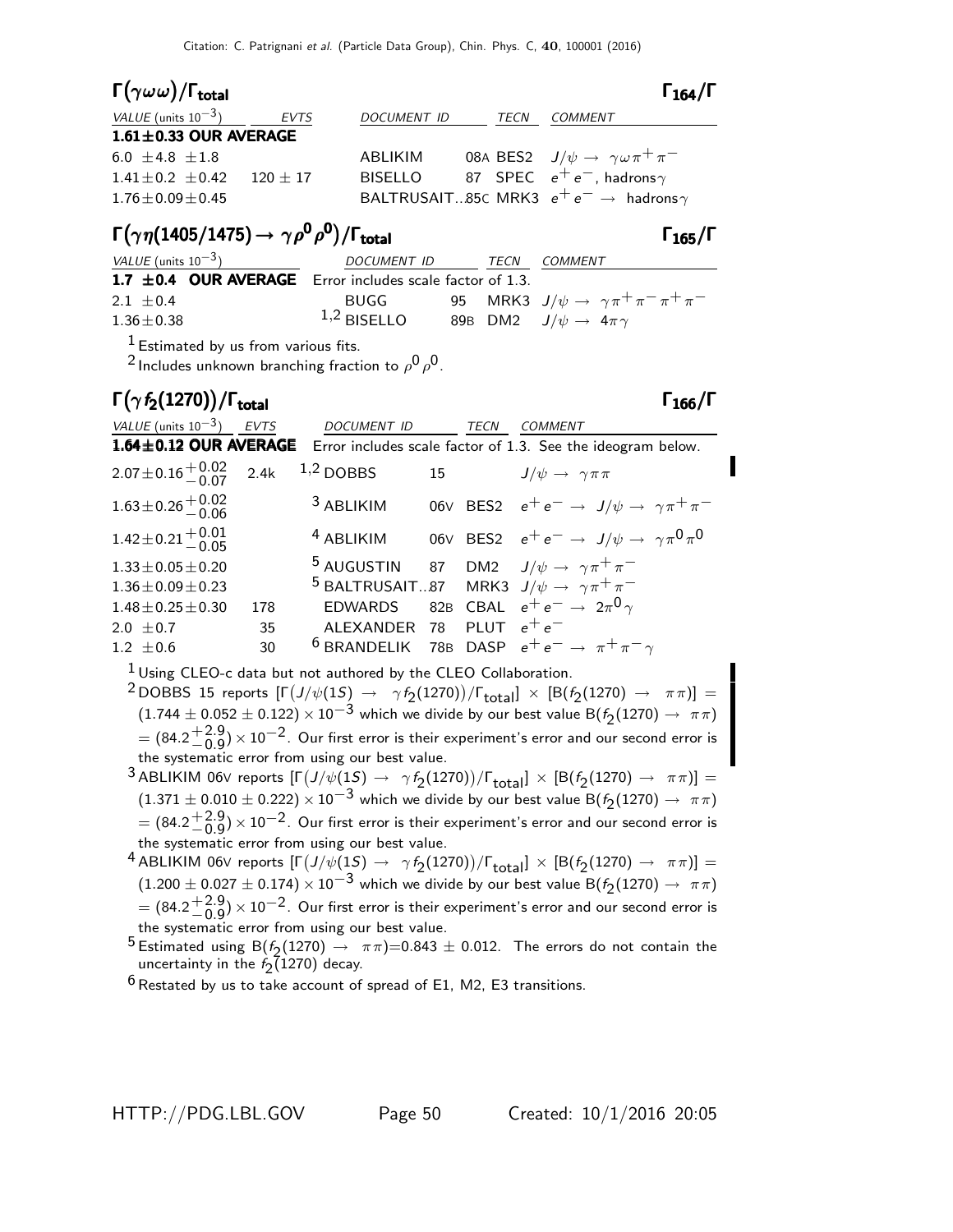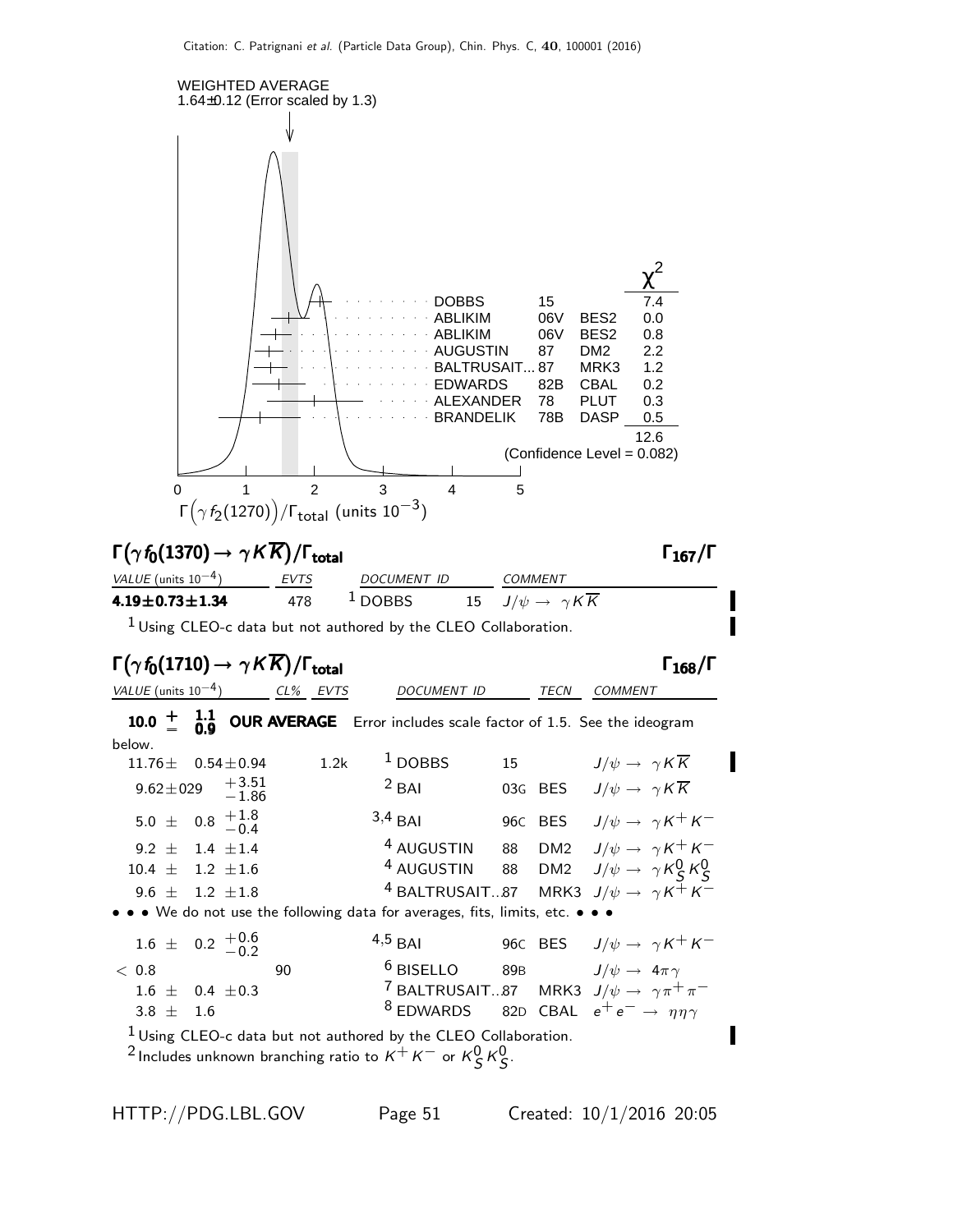<sup>3</sup> Assuming  $J^P = 2^+$  for  $f_0(1710)$ .  $^4$ Includes unknown branching fraction to  $K^+ K^-$  or  $K^0_S K^0_S$ . We have multiplied  $K^+ K^$ measurement by 2, and  $K_S^0 K_S^0$  by 4 to obtain  $K\overline{K}$  result. 5 Assuming  $J^P = 0^+$  for  $f_0(1710)$ .  $^6$  Includes unknown branching fraction to  $\rho^0\rho^0$ . 7 Includes unknown branching fraction to  $\pi^+ \pi^-$ . <sup>8</sup> Includes unknown branching fraction to  $\eta\eta$ . WEIGHTED AVERAGE 10.0+1.1-0.9 (Error scaled by 1.5) BALTRUSAIT... 87 MRK3 0.0 AUGUSTIN 88 DM2 0.0 AUGUSTIN 88 DM2 0.2 BAI 96C BES 6.5 BAI 03G BES DOBBS 15 χ 2 9.3 (Confidence Level = 0.054) 0 5 10 15 20 25  $J/\psi(1S)$  mass (units  $10^{-4})$  $\Gamma(\gamma f_0(1710) \rightarrow \gamma \pi \pi)/\Gamma_{\text{total}}$  Γ<sub>169</sub>/Γ  $\Gamma_{169}/\Gamma$ VALUE (units  $10^{-4}$ ) EVTS DOCUMENT ID TECN COMMENT  $\overline{3.8}$   $\pm 0.5$  OUR AVERAGE  $3.72 \pm 0.30 \pm 0.43$  483 <sup>1</sup> DOBBS 15  $J/\psi \to \gamma \pi \pi$ 3.96±0.06±1.12 <sup>2</sup> ABLIKIM 06V BES2  $e^+e^- \to J/\psi \to \gamma \pi^+ \pi^-$ <br>3.99±0.15±2.64 <sup>2</sup> ABLIKIM 06V BES2  $e^+e^- \to J/\psi \to \gamma \pi^0 \pi^0$  $3.99\pm0.15\pm2.64$   $2$  ABLIKIM 06V BES2  $e^+e^-\rightarrow\,J/\psi\rightarrow\,\,\gamma\pi^0\pi^0$ • • • We do not use the following data for averages, fits, limits, etc. • • • 2.5  $\pm 1.6$   $\pm 0.8$  BAI 98H BES  $J/\psi \rightarrow \ \gamma \pi^0 \pi^0$  $1$  Using CLEO-c data but not authored by the CLEO Collaboration. <sup>2</sup> Including unknown branching fraction to  $\pi\pi$ .  $\Gamma(\gamma f_0(1710) \rightarrow \gamma \omega \omega)/\Gamma_{\text{total}}$  Γ<sub>170</sub>/Γ  $\Gamma_{170}/\Gamma$ VALUE (units  $10^{-3}$ ) EVTS DOCUMENT ID TECN COMMENT **0.31±0.06±0.08** 180 ABLIKIM 06H BES  $J/\psi \rightarrow \gamma \omega \omega$  $\Gamma(\gamma f_0(1710) \to \gamma \eta \eta)/\Gamma_{\text{total}}$  Γ<sub>171</sub>/Γ  $VALU E$  (units 10<sup>-4</sup>) \_\_\_\_\_\_\_ EVTS DOCUMENT ID TECN COMMENT  $\phantom{0}2.35\genfrac{}{}{0pt}{}{+0.13}{-0.11}$ **2.35** $+0.13 + 1.24$  5.5k 1 ABLIKIM 13N BES3  $J/\psi \to \gamma \eta \eta$ HTTP://PDG.LBL.GOV Page 52 Created: 10/1/2016 20:05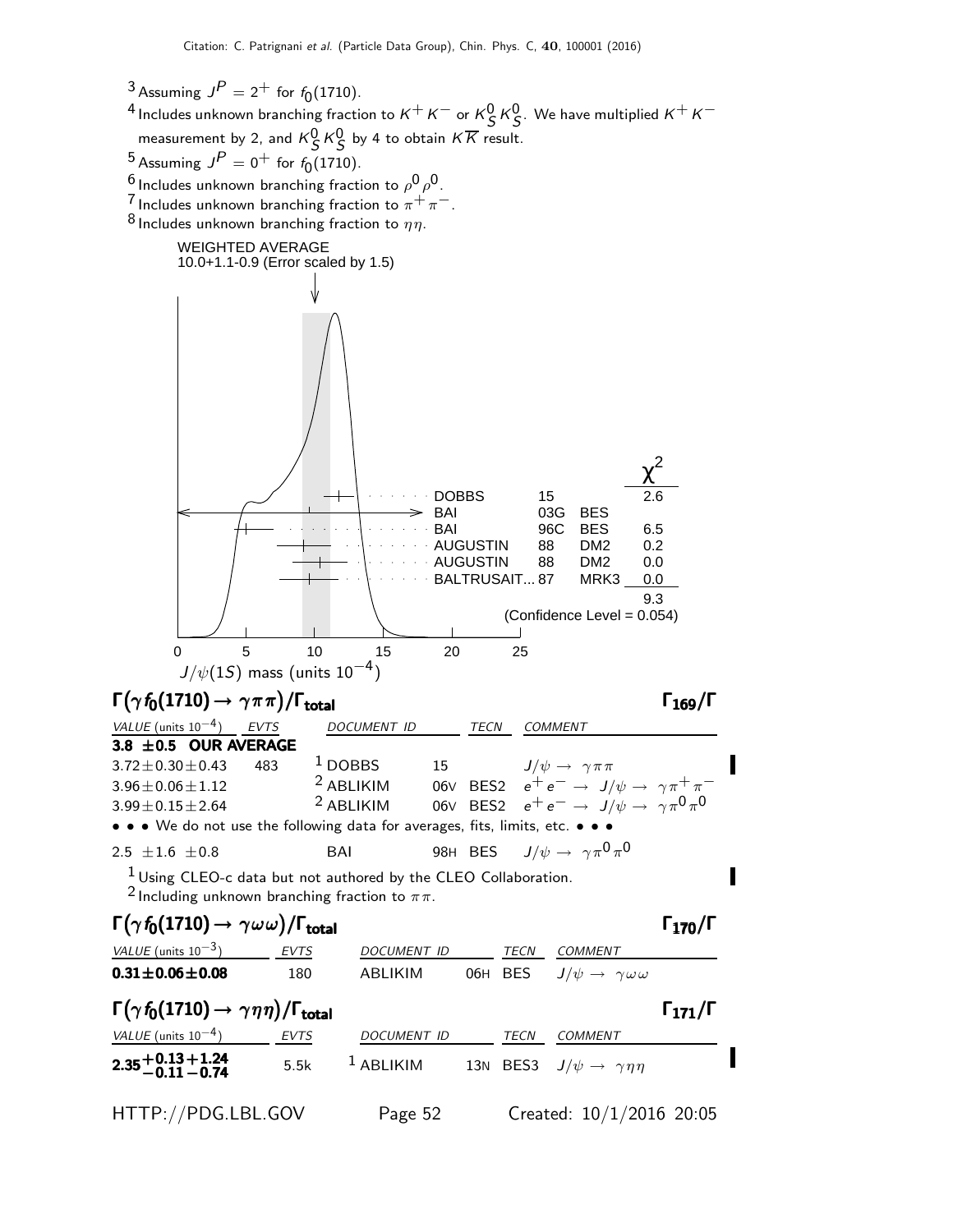<sup>1</sup> From partial wave analysis including all possible combinations of  $0^{++}$ ,  $2^{++}$ , and  $4^{++}$ resonances.

|                               |             |         |         | $\Gamma_{172}/\Gamma$                                                                                                                                                                                                                                             |
|-------------------------------|-------------|---------|---------|-------------------------------------------------------------------------------------------------------------------------------------------------------------------------------------------------------------------------------------------------------------------|
| <b>EVTS</b>                   | DOCUMENT ID | TECN    | COMMENT |                                                                                                                                                                                                                                                                   |
| $1.104 \pm 0.034$ OUR AVERAGE |             |         |         |                                                                                                                                                                                                                                                                   |
|                               |             |         |         |                                                                                                                                                                                                                                                                   |
| 11k                           |             |         |         |                                                                                                                                                                                                                                                                   |
|                               |             |         |         |                                                                                                                                                                                                                                                                   |
|                               |             |         |         |                                                                                                                                                                                                                                                                   |
|                               |             |         |         |                                                                                                                                                                                                                                                                   |
| 21                            |             |         |         |                                                                                                                                                                                                                                                                   |
|                               |             | ABLIKIM |         | PEDLAR 09 CLE3 $J/\psi \rightarrow \eta \gamma$<br>06E BES2 $J/\psi \rightarrow \eta \gamma$<br>• • • We do not use the following data for averages, fits, limits, etc. • • •<br>BLOOM 83 CBAL $e^+e^-$<br>BRANDELIK 79C DASP $e^+e^-$<br>BARTEL 77 CNTR $e^+e^-$ |

## $\Gamma(\gamma f_1(1420) \to \gamma K \overline{K} \pi) / \Gamma_{\text{total}}$  Γ<sub>173</sub>/Γ

| VALUE (units $10^{-3}$ )    | DOCUMENT ID    | TECN | COMMENT                                                      |
|-----------------------------|----------------|------|--------------------------------------------------------------|
| $0.79 \pm 0.13$ OUR AVERAGE |                |      |                                                              |
| $0.68 \pm 0.04 \pm 0.24$    | BAI            |      | 00D BES $J/\psi \rightarrow \gamma K^{\pm} K^0_S \pi^{\mp}$  |
| $0.76 \pm 0.15 \pm 0.21$    | $1,2$ AUGUSTIN |      | 92 DM2 $J/\psi \rightarrow \gamma K \overline{K} \pi$        |
| $0.87 \pm 0.14 \pm 0.14$    | $1$ BAI        |      | 90C MRK3 $J/\psi \rightarrow \gamma K^0_S K^{\pm} \pi^{\mp}$ |

 $\frac{1}{2}$ Included unknown branching fraction  $f_1(1420) \rightarrow K \overline{K} \pi$ .

 $^2$ From fit to the  $\mathit{K}^\ast(892)\,\mathit{K}$   $1$   $^+$   $^+$  partial wave.

#### Γ $(\gamma f_1(1285))$ /Γ<sub>total</sub> Γ<sub>174</sub>/Γ

| VALUE (units $10^{-3}$ )                                                                                                                         | <i>DOCUMENT ID</i>  |      | TECN | COMMENT                                                     |
|--------------------------------------------------------------------------------------------------------------------------------------------------|---------------------|------|------|-------------------------------------------------------------|
| $0.61 \pm 0.08$ OUR AVERAGE                                                                                                                      |                     |      |      |                                                             |
| $0.69 \pm 0.16 \pm 0.20$                                                                                                                         | $1$ BAI             | 04 J |      | BES2 $J/\psi \rightarrow \gamma \gamma \rho^0$              |
| $0.61 \pm 0.04 \pm 0.21$                                                                                                                         | $2$ BAI             |      |      | 00D BES $J/\psi \rightarrow \gamma K^{\pm} K^0_S \pi^{\mp}$ |
| $0.45 \pm 0.09 \pm 0.17$                                                                                                                         | $3$ BAI             | 99   |      | BES $J/\psi \rightarrow \gamma \eta \pi^+ \pi^-$            |
| $0.625 \pm 0.063 \pm 0.103$                                                                                                                      | <sup>4</sup> BOLTON | 92   |      | MRK3 $J/\psi \rightarrow \gamma f_1(1285)$                  |
| $0.70 \pm 0.08 \pm 0.16$                                                                                                                         | <sup>5</sup> BOLTON |      |      | 92B MRK3 $J/\psi \rightarrow \gamma \eta \pi^+ \pi^-$       |
| <sup>1</sup> Assuming B( $f_1(1285) \rightarrow \rho^0 \gamma$ ) = 0.055 ± 0.013.                                                                |                     |      |      |                                                             |
| <sup>2</sup> Assuming $\Gamma(f_1(1285) \to K \overline{K}\pi)/\Gamma_{\text{total}} = 0.090 \pm 0.004$ .                                        |                     |      |      |                                                             |
| <sup>3</sup> Assuming $\Gamma(f_1(1285) \to \eta \pi \pi)/\Gamma_{\text{total}} = 0.5 \pm 0.18$ .                                                |                     |      |      |                                                             |
| <sup>4</sup> Obtained summing the sequential decay channels                                                                                      |                     |      |      |                                                             |
| $B(J/\psi \rightarrow \gamma f_1(1285), f_1(1285) \rightarrow \pi \pi \pi \pi) = (1.44 \pm 0.39 \pm 0.27) \times 10^{-4};$                       |                     |      |      |                                                             |
| $B(J/\psi \to \gamma f_1(1285), f_1(1285) \to a_0(980)\pi, a_0(980) \to \eta\pi) = (3.90 \pm 0.42 \pm 0.87) \times$<br>$10^{-4}$                 |                     |      |      |                                                             |
| $B(J/\psi \to \gamma f_1(1285), f_1(1285) \to a_0(980)\pi, a_0(980) \to K\overline{K}) = (0.66 \pm 0.26 \pm 0.26)$                               |                     |      |      |                                                             |
| $(0.29) \times 10^{-4}$ ;                                                                                                                        |                     |      |      |                                                             |
| $B(J/\psi \to \gamma f_1(1285), f_1(1285) \to \gamma \rho^0) = (0.25 \pm 0.07 \pm 0.03) \times 10^{-4}$ .                                        |                     |      |      |                                                             |
| $5 \text{ Using } B(f_1(1285) \rightarrow a_0(980) \pi) = 0.37$ , and including unknown branching ratio for<br>$a_0(980) \rightarrow \eta \pi$ . |                     |      |      |                                                             |
| $\Gamma(\gamma f_1(1510) \rightarrow \gamma \eta \pi^+ \pi^-)/\Gamma_{\rm total}$                                                                |                     |      |      | l <sub>175</sub> /l                                         |
| $1/4111E$ (units $10^{-4}$ )                                                                                                                     | DACIIMENTID         |      |      | $TEC$ $N$ $C$ $N$ $N$ $N$ $E$ $N$ $T$                       |

| VALUE (units $10^{-4}$ ) | <i>DOCUMENT ID</i> |  |  | COMMENT                                             |  |
|--------------------------|--------------------|--|--|-----------------------------------------------------|--|
| $4.5 \pm 1.0 \pm 0.7$    | <b>BAI</b>         |  |  | 99 BES $J/\psi \rightarrow \gamma \eta \pi^+ \pi^-$ |  |

 $Γ_{173}/Γ$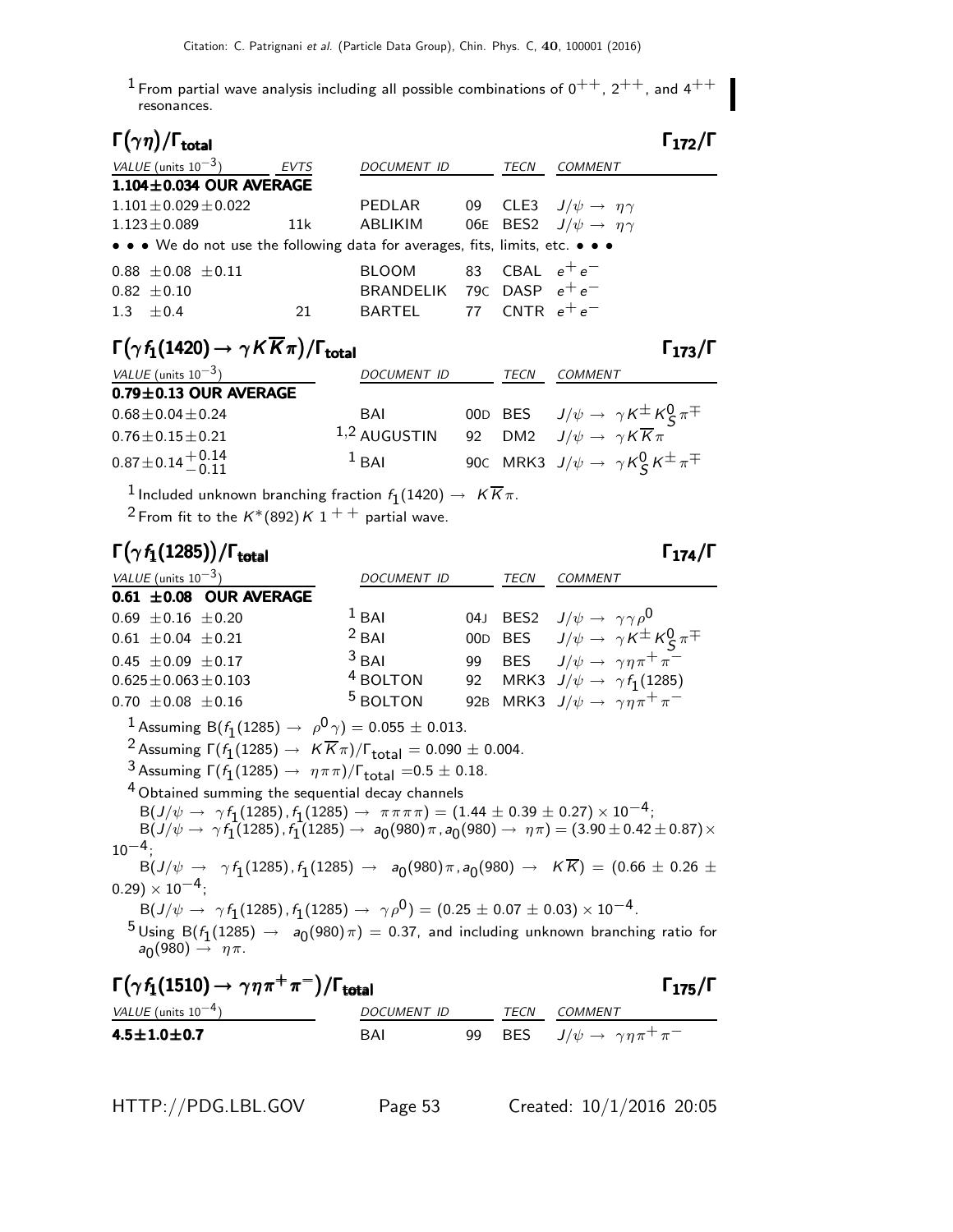|                |                               | $\Gamma(\gamma f_2'(1525))/\Gamma_{\text{total}}$ |          |                                                                           |                                                                        |                                                                                         |    |           |                                                    | $\Gamma_{176}/I$                                                                                                                                                              |
|----------------|-------------------------------|---------------------------------------------------|----------|---------------------------------------------------------------------------|------------------------------------------------------------------------|-----------------------------------------------------------------------------------------|----|-----------|----------------------------------------------------|-------------------------------------------------------------------------------------------------------------------------------------------------------------------------------|
|                |                               | VALUE (units $10^{-4}$ ) CL% EVTS                 |          |                                                                           |                                                                        | DOCUMENT ID                                                                             |    |           | TECN COMMENT                                       |                                                                                                                                                                               |
|                |                               |                                                   |          |                                                                           |                                                                        | 5.7 $+0.8$ OUR AVERAGE Error includes scale factor of 1.5. See the ideogram             |    |           |                                                    |                                                                                                                                                                               |
| below.         |                               |                                                   |          |                                                                           |                                                                        |                                                                                         |    |           |                                                    |                                                                                                                                                                               |
|                | 8.0 $\pm$ 0.9 $\pm$ 0.2       |                                                   |          | 750                                                                       | $1,2$ DOBBS                                                            |                                                                                         | 15 |           | $J/\psi \rightarrow \gamma K \overline{K}$         |                                                                                                                                                                               |
|                |                               | $3.85 \pm 0.17 + 1.91$                            |          |                                                                           | $3$ BAI                                                                |                                                                                         |    |           | 03G BES $J/\psi \rightarrow \gamma K \overline{K}$ |                                                                                                                                                                               |
|                | 3.6 $\pm$ 0.4 $+$ 1.4<br>-0.4 |                                                   |          |                                                                           | $3$ BAI                                                                |                                                                                         |    |           |                                                    | 96C BES $J/\psi \rightarrow \gamma K^+ K^-$                                                                                                                                   |
|                | 5.6 $\pm 1.4$ $\pm 0.9$       |                                                   |          |                                                                           |                                                                        |                                                                                         |    |           |                                                    | 3 AUGUSTIN 88 DM2 $J/\psi \rightarrow \gamma K^+ K^-$<br>3 AUGUSTIN 88 DM2 $J/\psi \rightarrow \gamma K^0_S K^0_S$<br>3 BALTRUSAIT87 MRK3 $J/\psi \rightarrow \gamma K^+ K^-$ |
|                | 4.5 $\pm$ 0.4 $\pm$ 0.9       |                                                   |          |                                                                           |                                                                        |                                                                                         |    |           |                                                    |                                                                                                                                                                               |
|                | 6.8 $\pm 1.6 \pm 1.4$         |                                                   |          |                                                                           |                                                                        |                                                                                         |    |           |                                                    |                                                                                                                                                                               |
|                |                               |                                                   |          |                                                                           |                                                                        | • • We do not use the following data for averages, fits, limits, etc. • • •             |    |           |                                                    | 4 4 BRANDELIK 79C DASP $e^+e^- \rightarrow \pi^+\pi^-\gamma$                                                                                                                  |
| < 3.4<br>< 2.3 |                               |                                                   | 90<br>90 | $3 \sim$                                                                  |                                                                        |                                                                                         |    |           |                                                    | ALEXANDER 78 PLUT $e^+e^- \rightarrow K^+K^- \gamma$                                                                                                                          |
|                |                               |                                                   |          |                                                                           |                                                                        | $1$ Using CLEO-c data but not authored by the CLEO Collaboration.                       |    |           |                                                    |                                                                                                                                                                               |
|                |                               |                                                   |          |                                                                           |                                                                        |                                                                                         |    |           |                                                    | <sup>2</sup> DOBBS 15 reports $[\Gamma(J/\psi(1S) \rightarrow \gamma f'_{2}(1525))/\Gamma_{\text{total}}] \times [B(f'_{2}(1525) \rightarrow K\overline{K})] =$               |
|                |                               |                                                   |          |                                                                           |                                                                        |                                                                                         |    |           |                                                    | $(7.09 \pm 0.46 \pm 0.67) \times 10^{-4}$ which we divide by our best value B $(f_2'(1525) \rightarrow K\overline{K})$                                                        |
|                |                               |                                                   |          |                                                                           |                                                                        |                                                                                         |    |           |                                                    | $=$ (88.7 $\pm$ 2.2) $\times$ 10 <sup>-2</sup> . Our first error is their experiment's error and our second error                                                             |
|                |                               |                                                   |          |                                                                           | is the systematic error from using our best value.                     |                                                                                         |    |           |                                                    |                                                                                                                                                                               |
|                |                               |                                                   |          | <sup>3</sup> Using B( $f'_{2}(1525) \rightarrow K\overline{K}$ ) = 0.888. |                                                                        |                                                                                         |    |           |                                                    |                                                                                                                                                                               |
|                |                               |                                                   |          |                                                                           |                                                                        | <sup>4</sup> Assuming isotropic production and decay of the $f'_{2}(1525)$ and isospin. |    |           |                                                    |                                                                                                                                                                               |
|                |                               | <b>WEIGHTED AVERAGE</b>                           |          |                                                                           |                                                                        |                                                                                         |    |           |                                                    |                                                                                                                                                                               |
|                |                               |                                                   |          | 5.7+0.8-0.5 (Error scaled by 1.5)                                         |                                                                        |                                                                                         |    |           |                                                    |                                                                                                                                                                               |
|                |                               |                                                   |          |                                                                           |                                                                        |                                                                                         |    |           |                                                    |                                                                                                                                                                               |
|                |                               |                                                   |          |                                                                           |                                                                        |                                                                                         |    |           |                                                    |                                                                                                                                                                               |
|                |                               |                                                   |          |                                                                           |                                                                        |                                                                                         |    |           |                                                    |                                                                                                                                                                               |
|                |                               |                                                   |          |                                                                           |                                                                        |                                                                                         |    |           |                                                    |                                                                                                                                                                               |
|                |                               |                                                   |          |                                                                           |                                                                        | <b>DOBBS</b>                                                                            |    | 15        |                                                    | 5.9                                                                                                                                                                           |
|                |                               |                                                   |          |                                                                           |                                                                        | <b>BAI</b>                                                                              |    | 03G       | <b>BES</b>                                         | 1.0                                                                                                                                                                           |
|                |                               |                                                   |          |                                                                           |                                                                        | <b>BAI</b><br><b>AUGUSTIN</b>                                                           |    | 96C<br>88 | <b>BES</b><br>DM <sub>2</sub>                      | 2.1<br>0.0                                                                                                                                                                    |
|                |                               |                                                   |          |                                                                           |                                                                        | <b>AUGUSTIN</b>                                                                         |    | 88        | DM <sub>2</sub>                                    | 1.5                                                                                                                                                                           |
|                |                               |                                                   |          |                                                                           |                                                                        | <b>BALTRUSAIT 87</b>                                                                    |    |           | MRK3                                               | 0.3                                                                                                                                                                           |
|                |                               |                                                   |          |                                                                           |                                                                        |                                                                                         |    |           | (Confidence Level = 0.056)                         | 10.8                                                                                                                                                                          |
|                |                               |                                                   |          |                                                                           |                                                                        |                                                                                         |    |           |                                                    |                                                                                                                                                                               |
|                | 0                             | $\overline{2}$                                    | 4        | 6                                                                         | 8                                                                      | 10<br>12                                                                                |    | 14        |                                                    |                                                                                                                                                                               |
|                |                               |                                                   |          |                                                                           | $\Gamma(\gamma f_2'(1525)) / \Gamma_{\text{total}}$ (units $10^{-4}$ ) |                                                                                         |    |           |                                                    |                                                                                                                                                                               |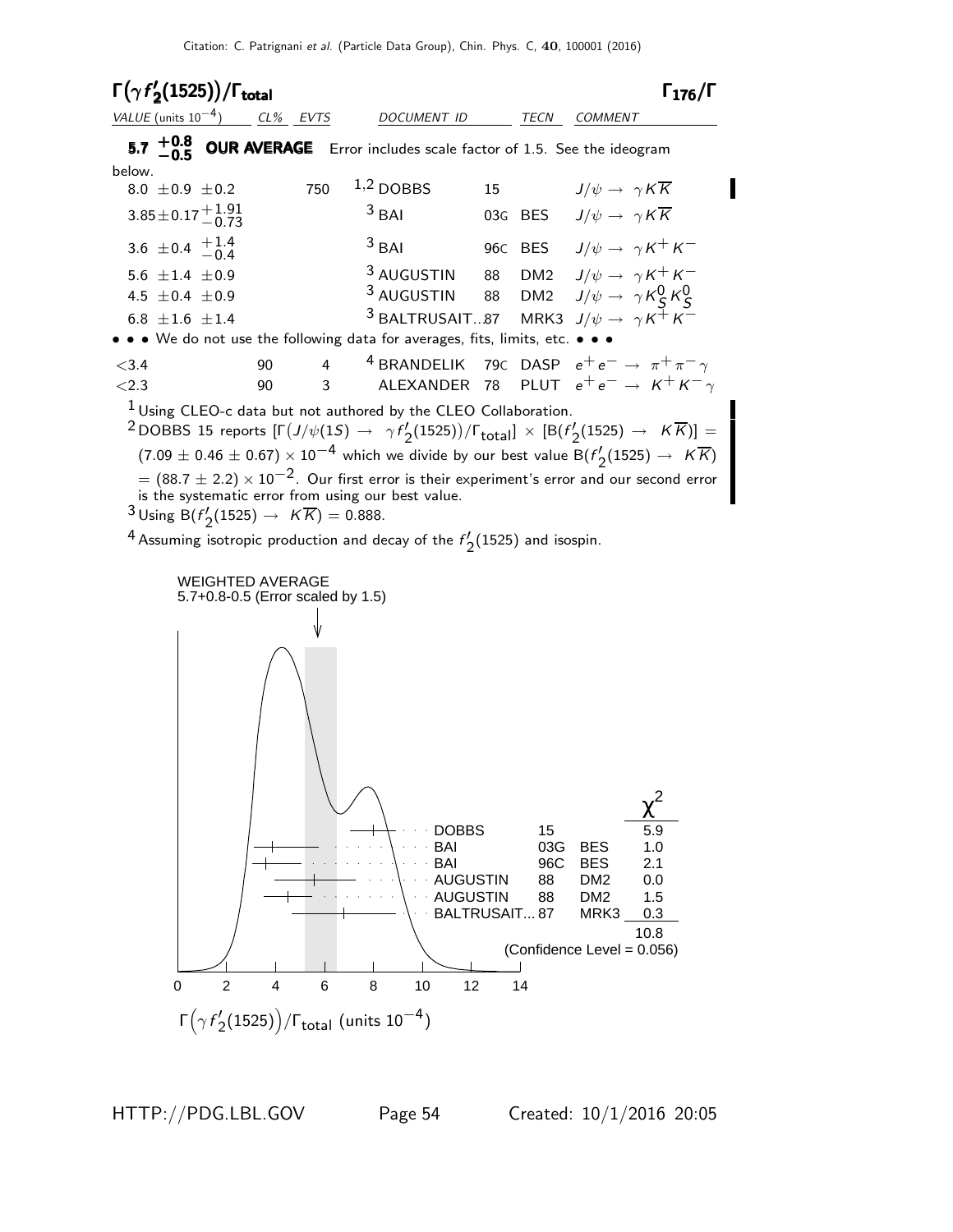| $\Gamma(\gamma f'_{2}(1525)\rightarrow\gamma\eta\eta)/\Gamma_{\rm total}$                           |                   |                                                                                                                                |                 |                                           |                                                                                                    | $\Gamma_{177}/\Gamma$ |
|-----------------------------------------------------------------------------------------------------|-------------------|--------------------------------------------------------------------------------------------------------------------------------|-----------------|-------------------------------------------|----------------------------------------------------------------------------------------------------|-----------------------|
| VALUE (units $10^{-5}$ )                                                                            | EVTS              | DOCUMENT ID                                                                                                                    |                 | TECN                                      | <i>COMMENT</i>                                                                                     |                       |
| 3.42+0.43+1.37<br>0.51 - 1.30                                                                       | 5.5k              | $1$ ABLIKIM                                                                                                                    |                 | 13N BES3                                  | $J/\psi \rightarrow \gamma \eta \eta$                                                              |                       |
| resonances.                                                                                         |                   | <sup>1</sup> From partial wave analysis including all possible combinations of $0^{++}$ , $2^{++}$ , and $4^{++}$              |                 |                                           |                                                                                                    |                       |
| $\Gamma(\gamma\,f_2(1640)\rightarrow\,\gamma\omega\,\omega)/\Gamma_{\rm total}$                     |                   |                                                                                                                                |                 |                                           |                                                                                                    | $\Gamma_{178}/\Gamma$ |
| VALUE (units $10^{-3}$ )                                                                            | <b>EVTS</b>       | DOCUMENT ID                                                                                                                    |                 | TECN                                      | <i>COMMENT</i>                                                                                     |                       |
| $0.28 \pm 0.05 \pm 0.17$                                                                            | 141               | <b>ABLIKIM</b>                                                                                                                 |                 | 06H BES                                   | $J/\psi \rightarrow \gamma \omega \omega$                                                          |                       |
| $\Gamma(\gamma\,f_2(1910)\rightarrow\,\gamma\omega\,\omega)/\Gamma_{\rm total}$                     |                   |                                                                                                                                |                 |                                           |                                                                                                    | $\Gamma_{179}/\Gamma$ |
| VALUE (units $10^{-3}$ )                                                                            | EVTS              | DOCUMENT ID                                                                                                                    |                 | TECN                                      | <b>COMMENT</b>                                                                                     |                       |
| $0.20 \pm 0.04 \pm 0.13$                                                                            | 151               | ABLIKIM                                                                                                                        |                 | 06H BES                                   | $J/\psi \rightarrow \gamma \omega \omega$                                                          |                       |
| $\Gamma(\gamma\,f_{0}(1800)\rightarrow\,\gamma\hskip.75pt\omega\hskip.75pt\phi)/\Gamma_{\rm total}$ |                   |                                                                                                                                |                 |                                           |                                                                                                    | $\Gamma_{180}/\Gamma$ |
| VALUE (units $10^{-4}$ )                                                                            | EVTS              | <b>DOCUMENT ID</b>                                                                                                             |                 | TECN                                      | <b>COMMENT</b>                                                                                     |                       |
| $2.5 \pm 0.6$ OUR AVERAGE<br>$2.00\!\pm\!0.08\frac{+1.38}{-1.64}$                                   | 1.3k              | ABLIKIM                                                                                                                        | 13 <sub>J</sub> |                                           | BES3 $J/\psi \rightarrow \gamma \omega \phi$                                                       |                       |
| $2.61\!\pm\!0.27\!\pm\!0.65$                                                                        | 95                | ABLIKIM                                                                                                                        | 06J             |                                           | BES2 $J/\psi \rightarrow \gamma \omega \phi$                                                       |                       |
| $\Gamma(\gamma\,f_2(1810)\rightarrow\,\gamma\eta\,\eta)/\Gamma_{\rm total}$                         |                   |                                                                                                                                |                 |                                           |                                                                                                    | $\Gamma_{181}/\Gamma$ |
| VALUE (units $10^{-5}$ )                                                                            | EVTS              | DOCUMENT ID                                                                                                                    |                 | <b>COMMENT</b>                            |                                                                                                    |                       |
| $5.40 + 0.60 + 3.42$<br>$-0.67 - 2.35$                                                              | 5.5k              | $1$ ABLIKIM                                                                                                                    |                 | 13N $J/\psi \rightarrow \gamma \eta \eta$ |                                                                                                    |                       |
| resonances.                                                                                         |                   | $^1$ From partial wave analysis including all possible combinations of 0 <sup>++</sup> , 2 <sup>++</sup> , and 4 <sup>++</sup> |                 |                                           |                                                                                                    |                       |
| $\Gamma(\gamma\,f_2(1950)\rightarrow\gamma\,K^*(892)\overline{K}^*(892))/\Gamma_{\rm total}$        |                   |                                                                                                                                |                 |                                           |                                                                                                    | $\Gamma_{182}/\Gamma$ |
| VALUE (units $10^{-3}$ )                                                                            |                   | <i>DOCUMENT ID</i>                                                                                                             |                 | TECN                                      | <i>COMMEN</i>                                                                                      |                       |
| $0.7 \pm 0.1 \pm 0.2$                                                                               |                   | BAI                                                                                                                            | 00B BES         |                                           | $J/\psi \rightarrow \gamma K^+ K^0 \pi^+ \pi^-$                                                    |                       |
| $\Gamma\big(\gamma K^*(892)\overline{K}^*(892)\big)/\Gamma_{\rm total}$                             |                   |                                                                                                                                |                 |                                           |                                                                                                    | $\Gamma_{183}/\Gamma$ |
| VALUE (units $10^{-3}$ ) EVTS<br>$4.0 \pm 0.3 \pm 1.3$                                              |                   | DOCUMENT ID TECN COMMENT<br>$1$ BAI                                                                                            |                 |                                           | $\frac{12 \text{C}}{\text{BES}} \frac{12 \text{C}}{J/\psi} \rightarrow \gamma K^+ K^0 \pi^+ \pi^-$ |                       |
| $1$ Summed over all charges.                                                                        | 320               |                                                                                                                                |                 |                                           |                                                                                                    |                       |
|                                                                                                     |                   |                                                                                                                                |                 |                                           |                                                                                                    |                       |
| $\mathsf{\Gamma}(\gamma \phi \phi)/\mathsf{\Gamma}_{\mathsf{total}}$                                |                   |                                                                                                                                |                 |                                           |                                                                                                    | $\Gamma_{184}/\Gamma$ |
| VALUE (units $10^{-4}$ )                                                                            | $-$ EVTS          | DOCUMENT ID                                                                                                                    |                 | TECN                                      | COMMENT                                                                                            |                       |
| 4.0±1.2 OUR AVERAGE Error includes scale factor of 2.1. See the ideogram below.                     |                   |                                                                                                                                |                 |                                           |                                                                                                    |                       |
| $7.5 \pm 0.6 \pm 1.2$<br>$3.4 \pm 0.8 \pm 0.6$                                                      | 168<br>$33 \pm 7$ | BAI<br><sup>1</sup> BISELLO                                                                                                    |                 |                                           | 90B MRK3 $J/\psi \rightarrow \gamma 4K$                                                            |                       |
| $3.1 \pm 0.7 \pm 0.4$                                                                               |                   | <sup>1</sup> BISELLO                                                                                                           |                 |                                           | 90 DM2 $J/\psi \to \gamma K^+ K^- K^0_S K^0_L$<br>86B DM2 $J/\psi \to \gamma K^+ K^- K^+ K^-$      |                       |
|                                                                                                     |                   |                                                                                                                                |                 |                                           |                                                                                                    |                       |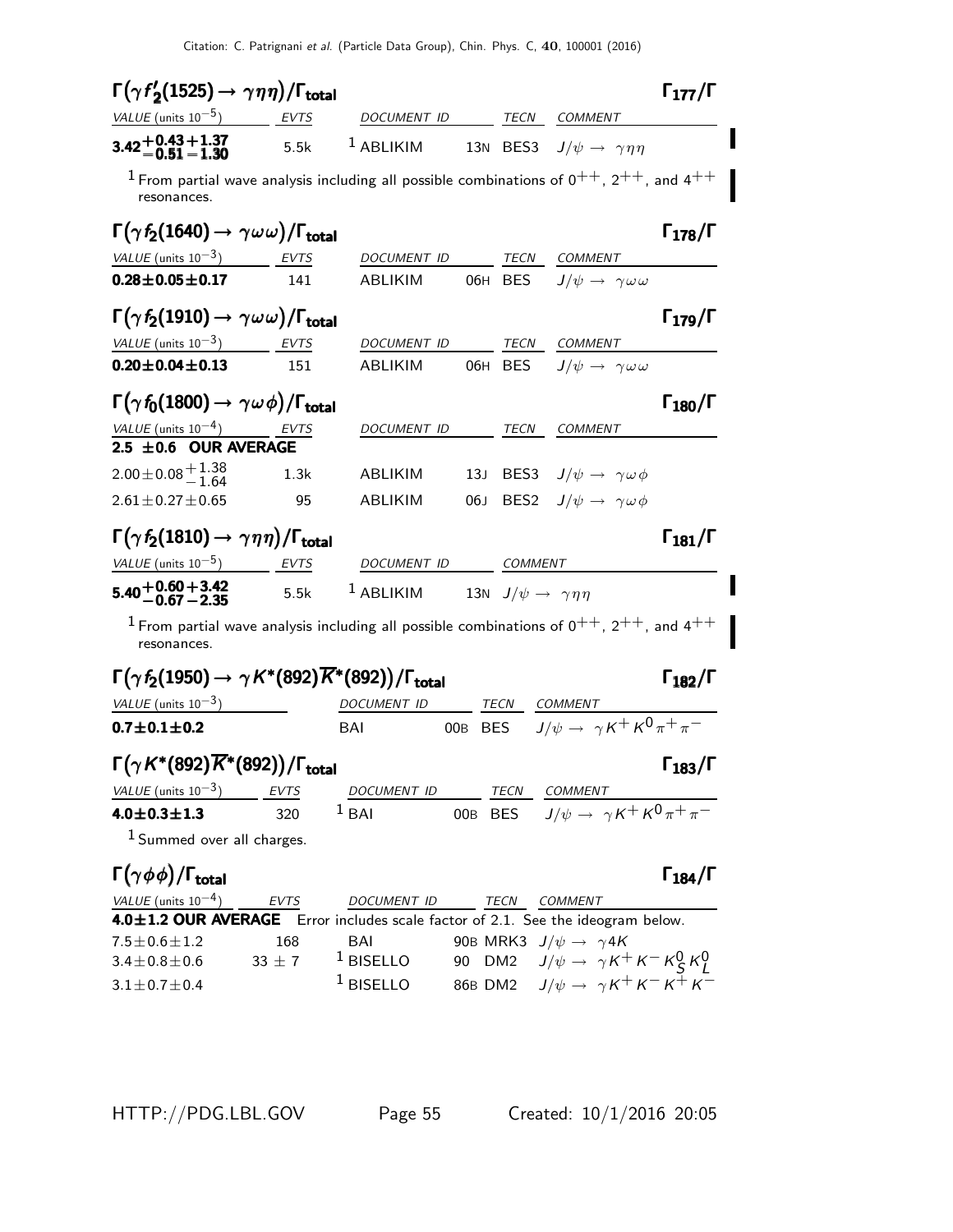$^{1}\phi\phi$  mass less than 2.9 GeV,  $\eta_{\text{\textsf{C}}}$  excluded.

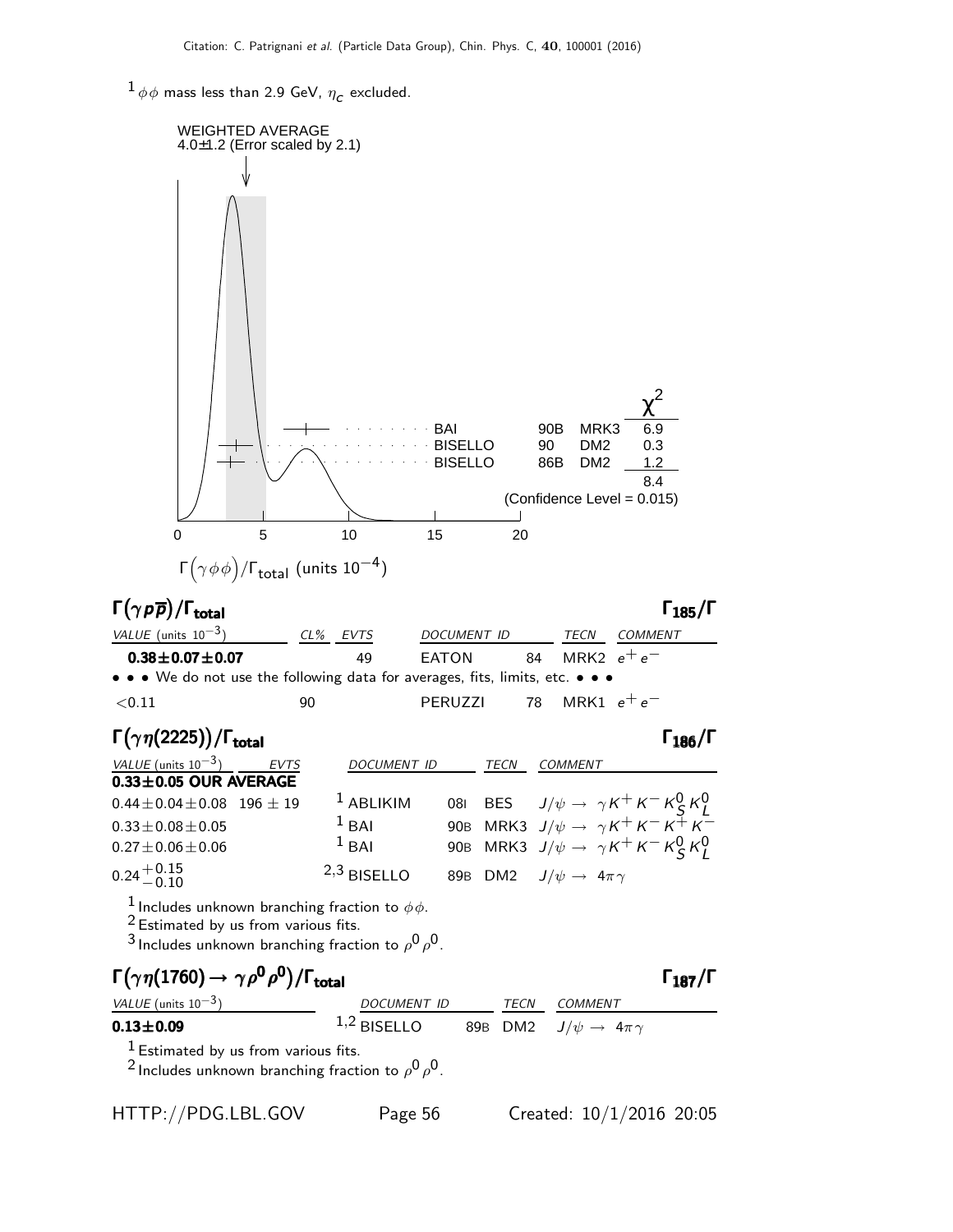| $\Gamma(\gamma\eta(1760) \to \gamma \omega \omega)/\Gamma_{\text{total}}$           |      |                    |  |             |                                                        |                       |  |
|-------------------------------------------------------------------------------------|------|--------------------|--|-------------|--------------------------------------------------------|-----------------------|--|
| VALUE (units $10^{-3}$ )                                                            | EVTS | <b>DOCUMENT ID</b> |  | <b>TECN</b> | <b>COMMENT</b>                                         |                       |  |
| $1.98 \pm 0.08 \pm 0.32$                                                            | 1045 | ABLIKIM            |  |             | 06H BES $J/\psi \rightarrow \gamma \omega \omega$      |                       |  |
| $\Gamma(\gamma X(1835) \rightarrow \gamma \pi^+ \pi^- \eta')/\Gamma_{\text{total}}$ |      |                    |  |             |                                                        | $\Gamma_{189}/\Gamma$ |  |
| VALUE (units $10^{-4}$ ) EVTS                                                       |      | <b>DOCUMENT ID</b> |  | TECN        | <b>COMMENT</b>                                         |                       |  |
| 2.6 $\pm$ 0.4 OUR AVERAGE                                                           |      |                    |  |             |                                                        |                       |  |
| $2.87 \pm 0.09 \begin{array}{l} +0.49 \\ -0.52 \end{array}$                         | 4265 | $1$ ABLIKIM        |  |             | 110 BES3 $J/\psi \rightarrow \gamma \pi^+ \pi^- \eta'$ |                       |  |
| 2.2 $\pm$ 0.4 $\pm$ 0.4                                                             | 264  | <b>ABLIKIM</b>     |  |             | 05R BES2 $J/\psi \rightarrow \gamma \pi^+ \pi^- \eta'$ |                       |  |
|                                                                                     |      |                    |  |             |                                                        |                       |  |

<sup>1</sup> From a fit of the  $\pi^+ \pi^- \eta'$  mass distribution to a combination of  $\gamma f_1(1510)$ ,  $\gamma X(1835)$ , and two unconfirmed states  $\gamma X(2120)$ , and  $\gamma X(2370)$ , for  $M(p \overline{p}) < 2.8$  GeV, and accounting for backgrounds from non- $\eta'$  events and  $J/\psi \rightarrow~\pi^{\mbox{O}}\pi^+\pi^-\eta'$ .

| $\Gamma(\gamma X(1835) \rightarrow \gamma p \overline{p})/\Gamma_{\text{total}}$ |     |                                                                           |      |                                                     | $\Gamma_{190}/\Gamma$ |
|----------------------------------------------------------------------------------|-----|---------------------------------------------------------------------------|------|-----------------------------------------------------|-----------------------|
| VALUE (units $10^{-4}$ ) EVTS                                                    |     | <b>DOCUMENT ID</b>                                                        | TECN | COMMENT                                             |                       |
| 0.77 $^{+0.15}_{-0.09}$ OUR AVERAGE                                              |     |                                                                           |      |                                                     |                       |
| $0.90 + 0.04 + 0.27$<br>$-0.11 - 0.55$                                           |     | $1$ ABLIKIM                                                               |      | 12D BES3 $J/\psi \rightarrow \gamma p \overline{p}$ |                       |
| $1.14 + 0.43 + 0.42$<br>$-0.30 - 0.26$                                           | 231 | <sup>2</sup> ALEXANDER 10 CLEO $J/\psi \rightarrow \gamma p \overline{p}$ |      |                                                     |                       |
| $0.70 \pm 0.04 + 0.19$<br>-0.08                                                  |     | BAI                                                                       |      | 03F BES2 $J/\psi \rightarrow \gamma p \overline{p}$ |                       |
|                                                                                  |     |                                                                           |      |                                                     |                       |

 $1$  From the fit including final state interaction effects in isospin 0 S-wave according to

SIBIRTSEV 05A.<br><sup>2</sup> From a fit of the p $\overline{p}$  mass distribution to a combination of  $\gamma X(1835)$ ,  $\gamma R$  with  $M(R)$  $=$  2100 MeV and  $\varGamma(R) =$  160 MeV, and  $\gamma \, p \, \overline{p}$  phase space, for  $M(p \, \overline{p}) <$  2.85 GeV.

$$
\Gamma(\gamma X(1835) \rightarrow \gamma K_S^0 K_S^0 \eta)/\Gamma_{\text{total}}
$$
\n
$$
\frac{\text{VALUE (units 10}^{-5})}{3.31 + 0.33 + 1.96}
$$
\n
$$
\frac{DOCUMENT ID}{ABLIKIM}
$$
\n
$$
\frac{TECN}{15T} \frac{COMMENT}{BES3}
$$
\n
$$
\frac{7ECN}{J/\psi} \rightarrow \gamma K_S^0 K_S^0 \eta
$$
\n
$$
\Gamma(\gamma X(1840) \rightarrow \gamma 3(\pi^+\pi^-))/\Gamma_{\text{total}}
$$
\n
$$
\Gamma_{192}/\Gamma
$$

$$
\Gamma(\gamma X(1840) \to \gamma 3(\pi^+\pi^-))/\Gamma_{\text{total}}
$$

| VALUE (units $10^{-5}$ )                                    | <b>EVTS</b> | <i>DOCUMENT ID</i> | TFCN | COMMENT                                            |
|-------------------------------------------------------------|-------------|--------------------|------|----------------------------------------------------|
| $2.44 \pm 0.36 \begin{array}{l} +0.60 \\ -0.74 \end{array}$ | 0.6k        | ABLIKIM            |      | 130 BES3 $J/\psi \rightarrow \gamma 3(\pi^+\pi^-)$ |

$$
\Gamma(\gamma(K\overline{K}\pi)[J^{PC}=0^{-+}])/\Gamma_{\text{total}}
$$

 $Γ<sub>193</sub>/Γ$ 

η

Ι

| VALUE (units $10^{-3}$ )                                      | DOCUMENT ID       | TECN | <b>COMMENT</b>                                                     |
|---------------------------------------------------------------|-------------------|------|--------------------------------------------------------------------|
| 0.7 $\pm$ 0.4 OUR AVERAGE Error includes scale factor of 2.1. |                   |      |                                                                    |
| $0.58 \pm 0.03 \pm 0.20$                                      | $\frac{1}{2}$ BAI |      | 00D BES $J/\psi \rightarrow \gamma K^{\pm} K^0_S \pi^{\mp}$        |
| 2.1 $\pm$ 0.1 $\pm$ 0.7                                       | $2$ BAI           |      | 00D BES $J/\psi \rightarrow \gamma K^{\pm} K^{\sigma} S \pi^{\mp}$ |

 $\frac{1}{6}$  For a broad structure around 1800 MeV.

 $2$  For a broad structure around 2040 MeV.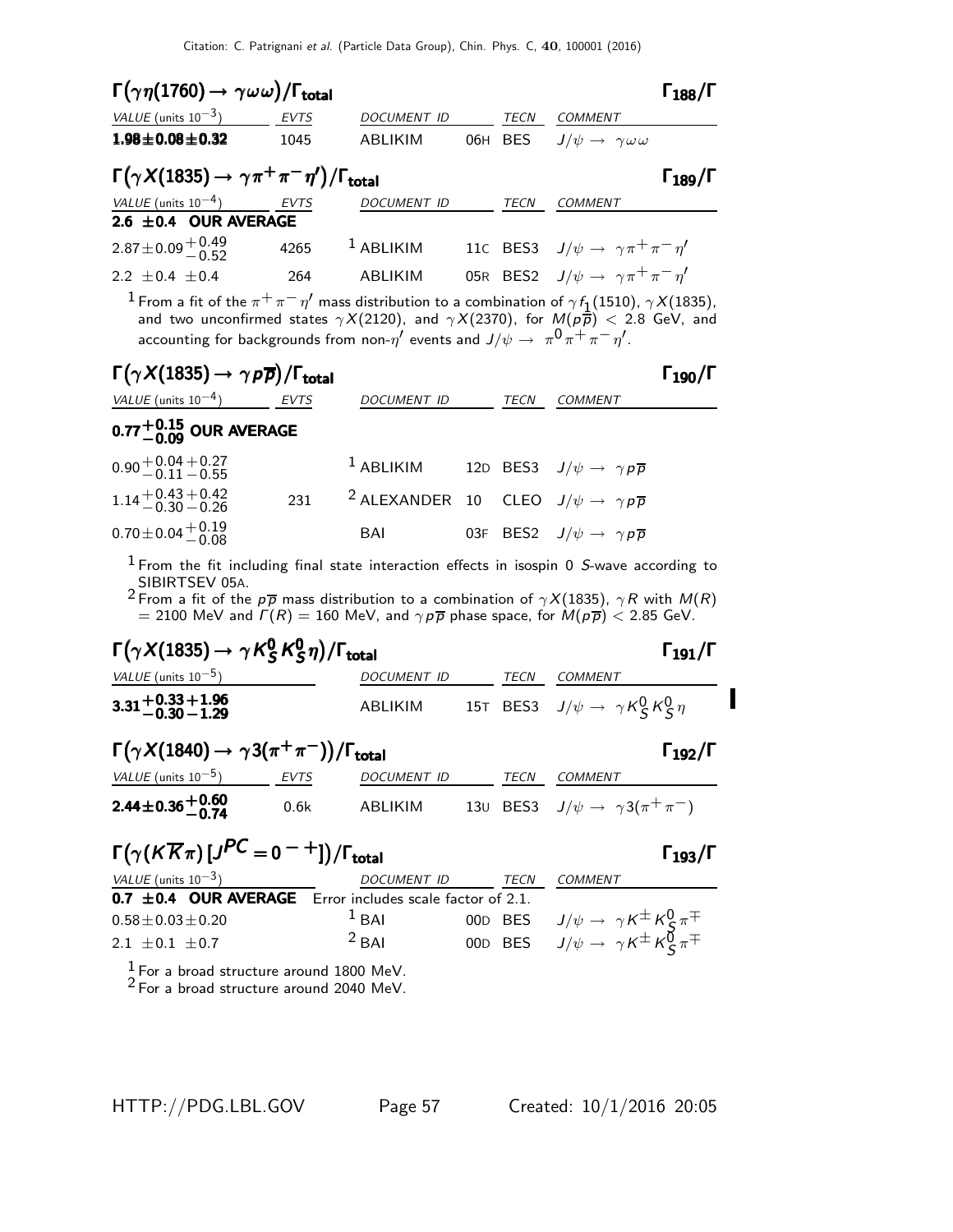Citation: C. Patrignani et al. (Particle Data Group), Chin. Phys. C, 40, 100001 (2016)

| $\Gamma(\gamma\pi^{\mathbf{0}})/\Gamma_{\text{total}}$                                                                           |        |                                                                                        |    |                                        |                                                | $\Gamma_{194}/\Gamma$ |
|----------------------------------------------------------------------------------------------------------------------------------|--------|----------------------------------------------------------------------------------------|----|----------------------------------------|------------------------------------------------|-----------------------|
| VALUE (units $10^{-5}$ ) EVTS                                                                                                    |        | DOCUMENT ID                                                                            |    | TECN                                   | <b>COMMENT</b>                                 |                       |
| 3.49 <sup>+</sup> $^{0.33}_{-0.30}$ OUR AVERAGE                                                                                  |        |                                                                                        |    |                                        |                                                |                       |
| $3.63 \pm 0.36 \pm 0.13$                                                                                                         |        | PEDLAR                                                                                 |    |                                        | 09 CLE3 $J/\psi \rightarrow \pi^0 \gamma$      |                       |
| $3.13^{+0.65}_{-0.47}$                                                                                                           | 586    | ABLIKIM                                                                                |    |                                        | 06E BES2 $J/\psi \rightarrow \pi^0 \gamma$     |                       |
| • • • We do not use the following data for averages, fits, limits, etc. • • •                                                    |        |                                                                                        |    |                                        |                                                |                       |
| 3.6 $\pm 1.1$ $\pm 0.7$                                                                                                          |        | <b>BLOOM</b>                                                                           | 83 |                                        | CBAL $e^+e^-$                                  |                       |
| 7.3 $\pm$ 4.7                                                                                                                    | 10     | BRANDELIK                                                                              |    | 79 $c$ DASP $e^+e^-$                   |                                                |                       |
| $\Gamma(\gamma \rho \overline{\rho} \pi^+ \pi^-)/\Gamma_{\rm total}$                                                             |        |                                                                                        |    |                                        |                                                | $\Gamma_{195}/\Gamma$ |
| VALUE (units $10^{-3}$ ) CL%                                                                                                     |        | DOCUMENT ID                                                                            |    | TECN                                   | <b>COMMENT</b>                                 |                       |
| < 0.79                                                                                                                           | 90     | <b>EATON</b>                                                                           | 84 |                                        | MRK2 $e^+e^-$                                  |                       |
| $\Gamma(\gamma\Lambda\overline{\Lambda})/\Gamma_{\rm total}$                                                                     |        |                                                                                        |    |                                        |                                                | $\Gamma_{196}/\Gamma$ |
| VALUE (units $10^{-3}$ )                                                                                                         | $CL\%$ | DOCUMENT ID TECN COMMENT                                                               |    |                                        |                                                |                       |
| < 0.13                                                                                                                           | 90     | <b>HENRARD</b>                                                                         | 87 | DM <sub>2</sub>                        | $e^+e^-$                                       |                       |
| • • • We do not use the following data for averages, fits, limits, etc. • • •                                                    |        |                                                                                        |    |                                        |                                                |                       |
| < 0.16                                                                                                                           | 90     | BAI                                                                                    |    | 98G BES                                | $e^+e^-$                                       |                       |
| $\Gamma(\gamma f_0(2100) \rightarrow \gamma \eta \eta)/\Gamma_{\rm total}$                                                       |        |                                                                                        |    |                                        |                                                | $\Gamma_{197}/\Gamma$ |
| VALUE (units $10^{-4}$ ) EVTS                                                                                                    |        | DOCUMENT ID TECN COMMENT                                                               |    |                                        |                                                |                       |
| 1.13 + 0.09 + 0.64<br>$-0.10 - 0.28$ 5.5k $^1$ ABLIKIM                                                                           |        |                                                                                        |    |                                        | 13N BES3 $J/\psi \rightarrow \gamma \eta \eta$ |                       |
| <sup>1</sup> From partial wave analysis including all possible combinations of $0^{++}$ , $2^{++}$ , and $4^{++}$<br>resonances. |        |                                                                                        |    |                                        |                                                |                       |
| $\Gamma(\gamma f_0(2100) \rightarrow \gamma \pi \pi)/\Gamma_{\rm total}$                                                         |        |                                                                                        |    |                                        |                                                | $\Gamma_{198}/\Gamma$ |
| VALUE (units $10^{-4}$ ) EVTS                                                                                                    |        | DOCUMENT ID COMMENT                                                                    |    |                                        |                                                |                       |
| $6.24 \pm 0.48 \pm 0.87$                                                                                                         | 744    | $1$ DOBBS                                                                              |    | 15 $J/\psi \rightarrow \gamma \pi \pi$ |                                                |                       |
| <sup>1</sup> Using CLEO-c data but not authored by the CLEO Collaboration.                                                       |        |                                                                                        |    |                                        |                                                |                       |
| $\Gamma(\gamma\,f_0(2200))/\Gamma_{\rm total}$                                                                                   |        |                                                                                        |    |                                        |                                                | $\Gamma_{199}/\Gamma$ |
| $VALUE$ (units $10^{-4}$ ) DOCUMENT ID TECN COMMENT                                                                              |        |                                                                                        |    |                                        |                                                |                       |
| • • • We do not use the following data for averages, fits, limits, etc. • • •                                                    |        |                                                                                        |    |                                        |                                                |                       |
| 1.5                                                                                                                              |        | 1 AUGUSTIN 88 DM2 $J/\psi \rightarrow \gamma K_S^0 K_S^0$                              |    |                                        |                                                |                       |
| <sup>1</sup> Includes unknown branching fraction to $K^0_S$ $K^0_S$ .                                                            |        |                                                                                        |    |                                        |                                                |                       |
| $\Gamma(\gamma\,f_0(2200)\rightarrow\gamma\,K\overline{K})/\Gamma_{\rm total}$                                                   |        |                                                                                        |    |                                        |                                                | $\Gamma_{200}/\Gamma$ |
| VALUE (units $10^{-4}$ ) EVTS                                                                                                    |        |                                                                                        |    |                                        |                                                |                       |
| $5.86 \pm 0.49 \pm 1.20$ 490                                                                                                     |        | $\frac{DOCUMENT ID}{DOBBS} = \frac{COMMENT}{J/\psi \rightarrow \gamma K \overline{K}}$ |    |                                        |                                                |                       |
| $1$ Using CLEO-c data but not authored by the CLEO Collaboration.                                                                |        |                                                                                        |    |                                        |                                                |                       |

 $\blacksquare$ 

 $\overline{\phantom{a}}$ 

 $\mathbf{I}$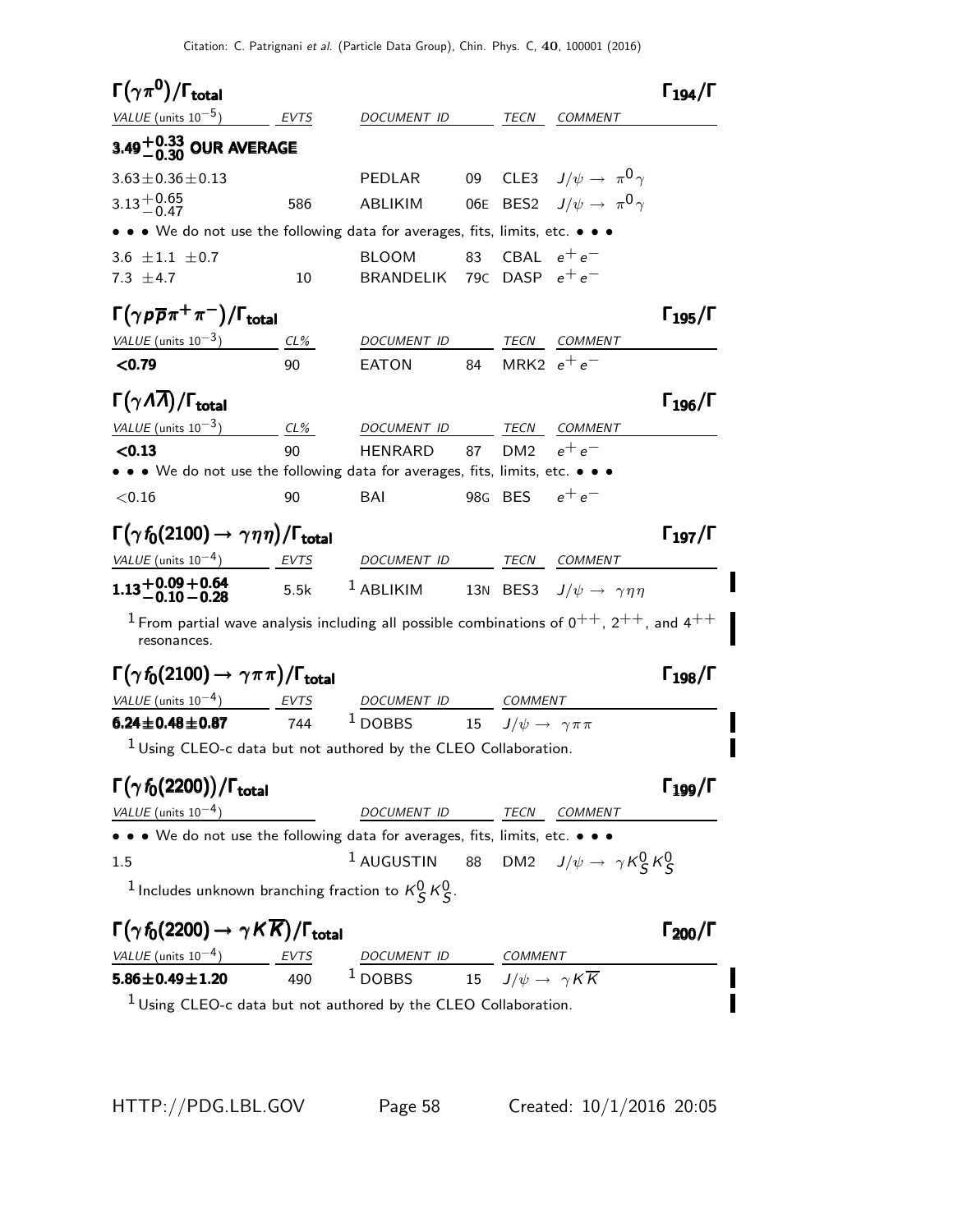| $\Gamma(\gamma f_J(2220)) / \Gamma_{\text{total}}$                            |          |    |                                                                                   |             | $\Gamma_{201}/\Gamma$                                                                                                                    |
|-------------------------------------------------------------------------------|----------|----|-----------------------------------------------------------------------------------|-------------|------------------------------------------------------------------------------------------------------------------------------------------|
| <i>VALUE</i> (units $10^{-5}$ )                                               | CL% EVTS |    | <b>DOCUMENT ID</b>                                                                | <b>TECN</b> | COMMENT                                                                                                                                  |
| • • • We do not use the following data for averages, fits, limits, etc. • • • |          |    |                                                                                   |             |                                                                                                                                          |
| >300                                                                          |          |    | $1$ BAI                                                                           |             | 96B BES $e^+e^- \rightarrow \gamma \overline{p}p$ , $K\overline{K}$                                                                      |
| >250                                                                          | 99.9     |    | $2$ HASAN                                                                         |             | 96 SPEC $\overline{p}p \rightarrow \pi^+\pi^-$                                                                                           |
| < 2.3                                                                         | 95       |    |                                                                                   |             |                                                                                                                                          |
| < 1.6                                                                         | 95       |    |                                                                                   |             | <sup>3</sup> AUGUSTIN 88 DM2 $J/\psi \rightarrow \gamma K^+ K^-$<br><sup>3</sup> AUGUSTIN 88 DM2 $J/\psi \rightarrow \gamma K^0_S K^0_S$ |
| $12.4 + 6.4 + 2.8$                                                            |          | 23 |                                                                                   |             | <sup>3</sup> BALTRUSAIT86D MRK3 $J/\psi \rightarrow \gamma K_S^0 K_S^0$                                                                  |
| $8.4\frac{+3.4}{2.8}\pm1.6$                                                   |          | 93 |                                                                                   |             | <sup>3</sup> BALTRUSAIT86D MRK3 $J/\psi \rightarrow \gamma K^+ K^-$                                                                      |
| <sup>1</sup> Using BARNES 93.<br><sup>2</sup> Using BAI 96B.                  |          |    | <sup>3</sup> Includes unknown branching fraction to $K^+K^-$ or $K^0_S$ $K^0_S$ . |             |                                                                                                                                          |
| $\Gamma(\gamma f_J(2220) \rightarrow \gamma \pi \pi)/\Gamma_{\text{total}}$   |          |    |                                                                                   |             |                                                                                                                                          |

| VALUE (units $10^{-5}$ )                                                      | CL% | DOCUMENT ID |    | TECN | COMMENT                                                                                                                         |
|-------------------------------------------------------------------------------|-----|-------------|----|------|---------------------------------------------------------------------------------------------------------------------------------|
| < 3.9                                                                         | 90  | $1,2$ DOBBS | 15 |      | $J/\psi \rightarrow \gamma \pi \pi$                                                                                             |
| • • • We do not use the following data for averages, fits, limits, etc. • • • |     |             |    |      |                                                                                                                                 |
| $14 + 8 + 4$                                                                  |     | BAI         |    |      | 98H BES $J/\psi \rightarrow \gamma \pi^0 \pi^0$                                                                                 |
| $8.4 \pm 2.6 \pm 3.0$                                                         |     | BAI         |    |      | 96B BES $e^+e^- \rightarrow J/\psi \rightarrow \gamma \pi^+ \pi^-$                                                              |
| $1$ Using CLEO-c data but not authored by the CLEO Collaboration.             |     |             |    |      |                                                                                                                                 |
|                                                                               |     |             |    |      | <sup>2</sup> For $\Gamma = 20/50$ MeV, the 90% CL upper limits for $\pi^+ \pi^-$ and $\pi^0 \pi^0$ are 2.6/5.2 $\times 10^{-5}$ |
| and $1.3/1.9 \times 10^{-5}$ , respectively.                                  |     |             |    |      |                                                                                                                                 |

## $\Gamma(\gamma f_J(2220) \to \gamma K \overline{K}) / \Gamma_{\text{total}}$  Γ<sub>203</sub>/Γ

VALUE (units  $10^{-5}$ ) CL% DOCUMENT ID TECN COMMENT **4.1** 90  $1,2$  DOBBS 15  $J/\psi \rightarrow \gamma K \overline{K}$ • • • We do not use the following data for averages, fits, limits, etc. • • •  $< 3.6$  $^3$  DEL-AMO-SA..100 BABR  $e^+e^-\rightarrow\,$  J $/\psi\rightarrow\,\,\gamma\,{\sf K}^+{\sf K}^ < 2.9$  $\begin{array}{ccccc} & & & 3 \text{ DEL-AMO-SA..100} & \text{BABR} & e^+e^- \rightarrow & J/\psi \rightarrow & \gamma\, \mathcal{K}^0_S\, \mathcal{K}^0_S \ & 6.6 \pm 2.9 \pm 2.4 & & & \text{BAI} & & & 96 \text{B} & \text{BES} & e^+e^- \rightarrow & J/\psi \rightarrow & \gamma\, \mathcal{K}^+ \, \mathcal{K}^- \end{array}$  $10.8 \pm 4.0 \pm 3.2$  BAI 96B BES  $e^+e^- \rightarrow J/\psi \rightarrow \gamma K_S^0 K_S^0$ 1 Using CLEO-c data but not authored by the CLEO Collaboration.  $^{2}$  For  $\Gamma=$  20/50 MeV, the 90% CL upper limits for  $K^{+}$   $K^{-}$  and  $K^{0}_{\cal S}$   $K^{0}_{\cal S}$  are 1.7/3.1 $\times10^{-5}$ and  $1.2/2.0 \times 10^{-5}$ , respectively.

 $3$  For spin 2 and helicity 0; other combinations lead to more stringent upper limits.



HTTP://PDG.LBL.GOV Page 59 Created: 10/1/2016 20:05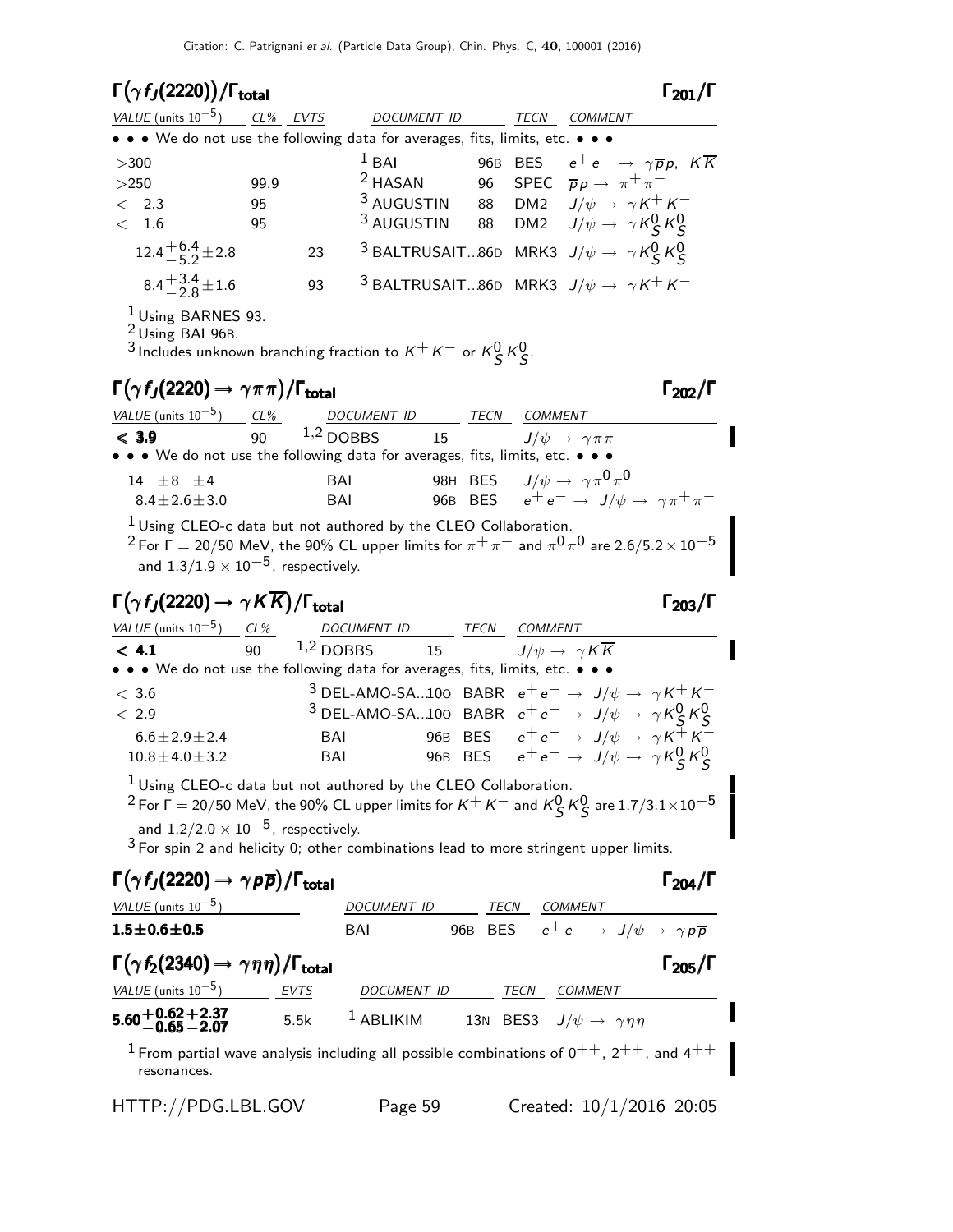

 $1$  From partial wave analysis including all possible combinations of  $0^{++}$ ,  $2^{++}$ , and  $4^{++}$ resonances.

#### $\Gamma(\gamma A \to \gamma \text{invisible}) / \Gamma_{\text{total}}$  Γ<sub>208</sub>/Γ /Γ $\Gamma$ total Γ $_{208}/\Gamma$ (narrow state A with  $m_A < 960$  MeV) total 208total 208

| <i>VALUE</i> (units $10^{-6}$ ) | $CL\%$ | <i>DOCUMENT ID</i> |  | <i>TECN COMMENT</i>                            |
|---------------------------------|--------|--------------------|--|------------------------------------------------|
| < 6.3                           | ۹N     | $1$ INSLER         |  | 10 CLEO $e^+e^- \rightarrow \pi^+\pi^- J/\psi$ |

<sup>1</sup> The limit varies with mass  $m_A$  of a narrow state A and is 4.3  $\times$  10<sup>−6</sup> for  $m_A^2=$  0 MeV, reaches its largest value of  $6.\overline{3} \times 10^{-6}$  at  $m_A = 500$  MeV, and is  $3.6 \times 10^{-6}$  at  $m_A =$ 960 MeV.

#### $\Gamma(\gamma A^0 \to \gamma \mu^+ \mu^-)/\Gamma_{\rm total}$  Γ<sub>209</sub>/Γ  $\Gamma(\gamma A^0 \rightarrow \gamma \mu^+ \mu^-)/\Gamma_{\rm total} \ \rm (narrow\ state\ A^0\ with\ 0.2\ GeV<\!\!m_{A^0}\ < 3\ GeV)$ total 209

| VALUE (units $10^{-5}$ ) | $CL\%$ | DOCUMENT ID |  | TECN COMMENT                                      |
|--------------------------|--------|-------------|--|---------------------------------------------------|
| < 2.1                    | 90     | $1$ ABLIKIM |  | 4 12 BES3 $J/\psi \rightarrow \gamma \mu^+ \mu^-$ |

<sup>1</sup> For a narrow scalar or pseudoscalar,  $A^0$ , with a mass in the range  $0.21-3.00$  GeV. The measured 90% CL limit as a function of  $m_{\cal A^0}$  ranges from 4  $\times\,10^{-7}$  to  $2.1\times10^{-5}$ .

#### DALITZ DECAYS

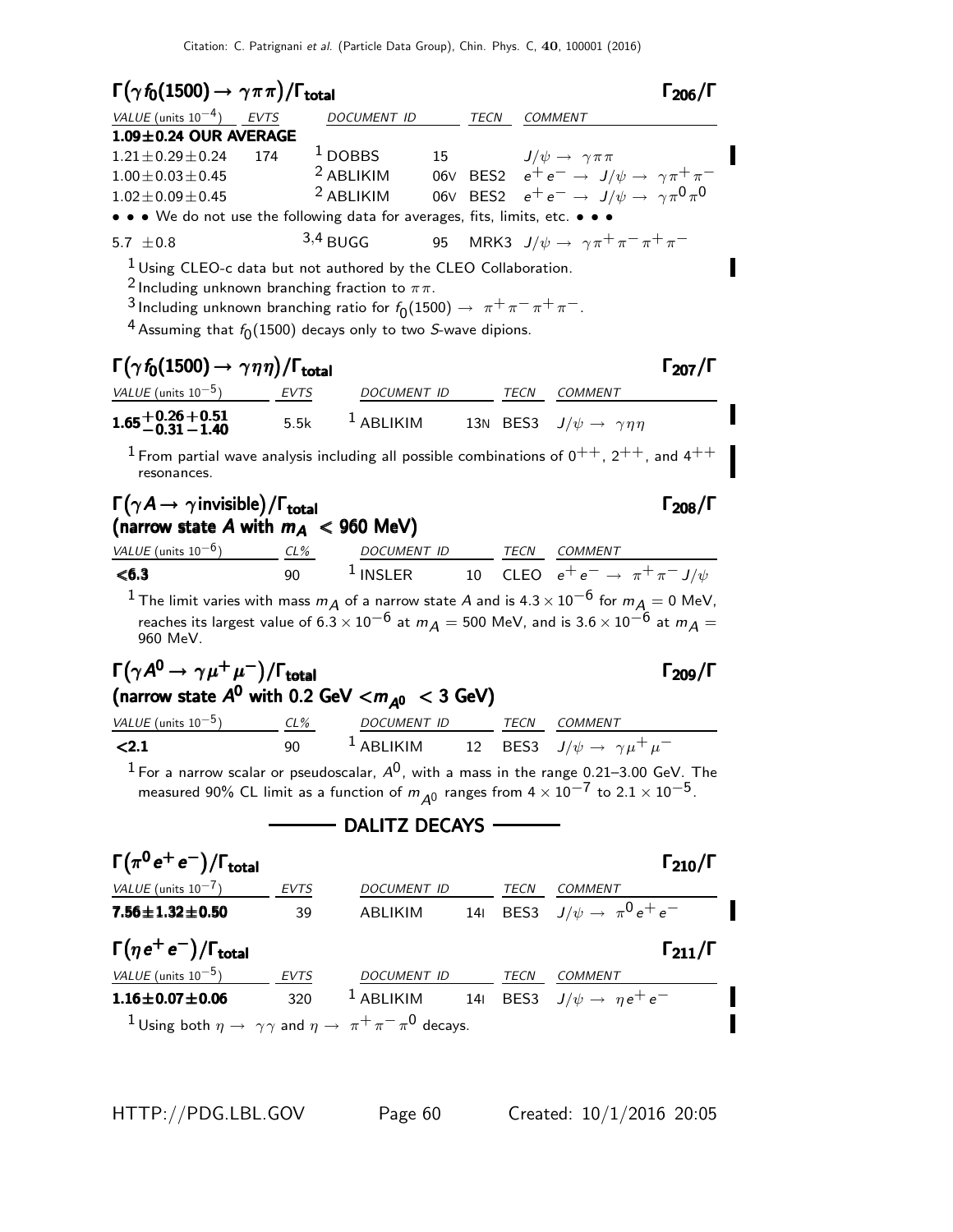|                                                                                                                                                                                                                                                                                                                                                                                                                                                                                                                                                                                                                                                      | $\Gamma(\eta'(958) e^+e^-)/\Gamma_{\rm total}$ |                                                                               |  |              | $\Gamma_{212}/\Gamma$ |
|------------------------------------------------------------------------------------------------------------------------------------------------------------------------------------------------------------------------------------------------------------------------------------------------------------------------------------------------------------------------------------------------------------------------------------------------------------------------------------------------------------------------------------------------------------------------------------------------------------------------------------------------------|------------------------------------------------|-------------------------------------------------------------------------------|--|--------------|-----------------------|
| $VALUE$ (units $10^{-5}$ ) EVTS                                                                                                                                                                                                                                                                                                                                                                                                                                                                                                                                                                                                                      |                                                | DOCUMENT ID TECN COMMENT                                                      |  |              |                       |
| $5.81 \pm 0.16 \pm 0.31$ 1.4k                                                                                                                                                                                                                                                                                                                                                                                                                                                                                                                                                                                                                        |                                                | $^{-1}$ ABLIKIM $^{-1}$ 141 BES3 $J/\psi \rightarrow \ \eta^{\prime} e^+ e^-$ |  |              |                       |
| <sup>1</sup> Using both $\eta' \to \gamma \pi^+ \pi^-$ and $\eta' \to \pi^+ \pi^- \eta$ decays.                                                                                                                                                                                                                                                                                                                                                                                                                                                                                                                                                      |                                                |                                                                               |  |              |                       |
|                                                                                                                                                                                                                                                                                                                                                                                                                                                                                                                                                                                                                                                      |                                                |                                                                               |  |              |                       |
|                                                                                                                                                                                                                                                                                                                                                                                                                                                                                                                                                                                                                                                      |                                                | ——— WEAK DECAYS ———                                                           |  |              |                       |
| $\Gamma(D^- e^+ \nu_e + \text{c.c.})/\Gamma_{\text{total}}$                                                                                                                                                                                                                                                                                                                                                                                                                                                                                                                                                                                          |                                                |                                                                               |  |              | $\Gamma_{213}/\Gamma$ |
| VALUE (units $10^{-5}$ ) CL%                                                                                                                                                                                                                                                                                                                                                                                                                                                                                                                                                                                                                         |                                                | DOCUMENT ID TECN COMMENT                                                      |  |              |                       |
| < 1.2                                                                                                                                                                                                                                                                                                                                                                                                                                                                                                                                                                                                                                                | 90                                             | ABLIKIM 06M BES2 $e^+e^- \rightarrow J/\psi$                                  |  |              |                       |
|                                                                                                                                                                                                                                                                                                                                                                                                                                                                                                                                                                                                                                                      |                                                |                                                                               |  |              |                       |
| $\Gamma(\overline{D}^0 e^+ e^- + \text{c.c.})/\Gamma_{\text{total}}$                                                                                                                                                                                                                                                                                                                                                                                                                                                                                                                                                                                 |                                                |                                                                               |  |              | $\Gamma_{214}/\Gamma$ |
| VALUE (units $10^{-5}$ ) CL%                                                                                                                                                                                                                                                                                                                                                                                                                                                                                                                                                                                                                         |                                                | DOCUMENT ID                                                                   |  | TECN COMMENT |                       |
| <1.1                                                                                                                                                                                                                                                                                                                                                                                                                                                                                                                                                                                                                                                 | 90                                             | ABLIKIM 06M BES2 $e^+e^- \rightarrow J/\psi$                                  |  |              |                       |
| $\Gamma(D_s^- e^+ \nu_e + \text{c.c.})/\Gamma_{\text{total}}$                                                                                                                                                                                                                                                                                                                                                                                                                                                                                                                                                                                        |                                                |                                                                               |  |              | $\Gamma_{215}/\Gamma$ |
| $VALUE$ (units $10^{-6}$ ) $CL\%$ DOCUMENT ID TECN COMMENT                                                                                                                                                                                                                                                                                                                                                                                                                                                                                                                                                                                           |                                                |                                                                               |  |              |                       |
| < 1.3                                                                                                                                                                                                                                                                                                                                                                                                                                                                                                                                                                                                                                                | 90                                             | ABLIKIM 14R BES3 $e^+e^- \rightarrow J/\psi$                                  |  |              |                       |
| • • • We do not use the following data for averages, fits, limits, etc. • • •                                                                                                                                                                                                                                                                                                                                                                                                                                                                                                                                                                        |                                                |                                                                               |  |              |                       |
| $<$ 36                                                                                                                                                                                                                                                                                                                                                                                                                                                                                                                                                                                                                                               | 90                                             | $^1$ ABLIKIM $\qquad$ 06M BES2 $\,$ e $^+$ e $^-\rightarrow\,$ J/ $\psi$      |  |              |                       |
|                                                                                                                                                                                                                                                                                                                                                                                                                                                                                                                                                                                                                                                      |                                                |                                                                               |  |              |                       |
|                                                                                                                                                                                                                                                                                                                                                                                                                                                                                                                                                                                                                                                      |                                                |                                                                               |  |              |                       |
| <sup>1</sup> Using B( $D_s^- \rightarrow \phi \pi^-$ ) = 4.4 ± 0.5 %.                                                                                                                                                                                                                                                                                                                                                                                                                                                                                                                                                                                |                                                |                                                                               |  |              |                       |
|                                                                                                                                                                                                                                                                                                                                                                                                                                                                                                                                                                                                                                                      |                                                |                                                                               |  |              | $\Gamma_{216}/\Gamma$ |
|                                                                                                                                                                                                                                                                                                                                                                                                                                                                                                                                                                                                                                                      |                                                | DOCUMENT ID TECN COMMENT                                                      |  |              |                       |
|                                                                                                                                                                                                                                                                                                                                                                                                                                                                                                                                                                                                                                                      | $CL\%$<br>90                                   | ABLIKIM 14R BES3 $e^+e^- \rightarrow J/\psi$                                  |  |              |                       |
|                                                                                                                                                                                                                                                                                                                                                                                                                                                                                                                                                                                                                                                      |                                                |                                                                               |  |              |                       |
|                                                                                                                                                                                                                                                                                                                                                                                                                                                                                                                                                                                                                                                      |                                                |                                                                               |  |              | $\Gamma_{217}/\Gamma$ |
|                                                                                                                                                                                                                                                                                                                                                                                                                                                                                                                                                                                                                                                      | $CL\%$                                         | DOCUMENT ID ______ TECN ___ COMMENT                                           |  |              |                       |
|                                                                                                                                                                                                                                                                                                                                                                                                                                                                                                                                                                                                                                                      | 90                                             | ABLIKIM 08J BES2 $e^+e^- \rightarrow J/\psi$                                  |  |              |                       |
|                                                                                                                                                                                                                                                                                                                                                                                                                                                                                                                                                                                                                                                      |                                                |                                                                               |  |              |                       |
|                                                                                                                                                                                                                                                                                                                                                                                                                                                                                                                                                                                                                                                      | CL%                                            | DOCUMENT ID                                                                   |  | TECN COMMENT | $\Gamma_{218}/\Gamma$ |
|                                                                                                                                                                                                                                                                                                                                                                                                                                                                                                                                                                                                                                                      | 90                                             | ABLIKIM 08J BES2 $e^+e^- \rightarrow J/\psi$                                  |  |              |                       |
|                                                                                                                                                                                                                                                                                                                                                                                                                                                                                                                                                                                                                                                      |                                                |                                                                               |  |              |                       |
|                                                                                                                                                                                                                                                                                                                                                                                                                                                                                                                                                                                                                                                      |                                                |                                                                               |  |              | $\Gamma_{219}/\Gamma$ |
|                                                                                                                                                                                                                                                                                                                                                                                                                                                                                                                                                                                                                                                      |                                                | DOCUMENT ID TECN COMMENT                                                      |  |              |                       |
|                                                                                                                                                                                                                                                                                                                                                                                                                                                                                                                                                                                                                                                      | 90                                             | ABLIKIM 14K BES3 $e^+e^- \rightarrow J/\psi$                                  |  |              |                       |
|                                                                                                                                                                                                                                                                                                                                                                                                                                                                                                                                                                                                                                                      |                                                |                                                                               |  |              |                       |
|                                                                                                                                                                                                                                                                                                                                                                                                                                                                                                                                                                                                                                                      |                                                |                                                                               |  |              | $\Gamma_{220}/\Gamma$ |
|                                                                                                                                                                                                                                                                                                                                                                                                                                                                                                                                                                                                                                                      | <u>__ CL% _</u><br>90                          | DOCUMENT ID TECN COMMENT                                                      |  |              |                       |
|                                                                                                                                                                                                                                                                                                                                                                                                                                                                                                                                                                                                                                                      |                                                | ABLIKIM 08J BES2 $e^+e^- \rightarrow J/\psi$                                  |  |              |                       |
|                                                                                                                                                                                                                                                                                                                                                                                                                                                                                                                                                                                                                                                      |                                                |                                                                               |  |              | $\Gamma_{221}/\Gamma$ |
| $\Gamma(D_s^{*-}e^+\nu_e + \text{c.c.})/\Gamma_{\text{total}}$<br>$\frac{VALUE}{<1.8\times10^{-6}}$<br>$\Gamma(D^-\pi^+ + c.c.)/\Gamma_{\text{total}}$<br><b>VALUE</b><br>$< 7.5 \times 10^{-5}$<br>$\Gamma(\overline{D}^0\overline{K}^0$ + c.c.)/ $\Gamma_{\rm total}$<br><i>VALUE</i><br>$< 1.7 \times 10^{-4}$<br>$\Gamma(\overline{D}^0\overline{K}^{*0}$ + c.c.)/ $\Gamma_{\rm total}$<br>$VALUE CL%$<br>$< 2.5 \times 10^{-6}$<br>$\Gamma(D_{\rm s}^-\pi^+ + \rm c.c.)/\Gamma_{\rm total}$<br><u>VALUE</u><br>$< 1.3 \times 10^{-4}$<br>$\Gamma(D_s^- \rho^+ + \text{c.c.})/\Gamma_{\text{total}}$<br>$VALUE$ $CL\%$<br>$< 1.3 \times 10^{-5}$ |                                                | DOCUMENT ID TECN COMMENT<br>ABLIKIM 14K BES3 $e^+e^- \rightarrow J/\psi$      |  |              |                       |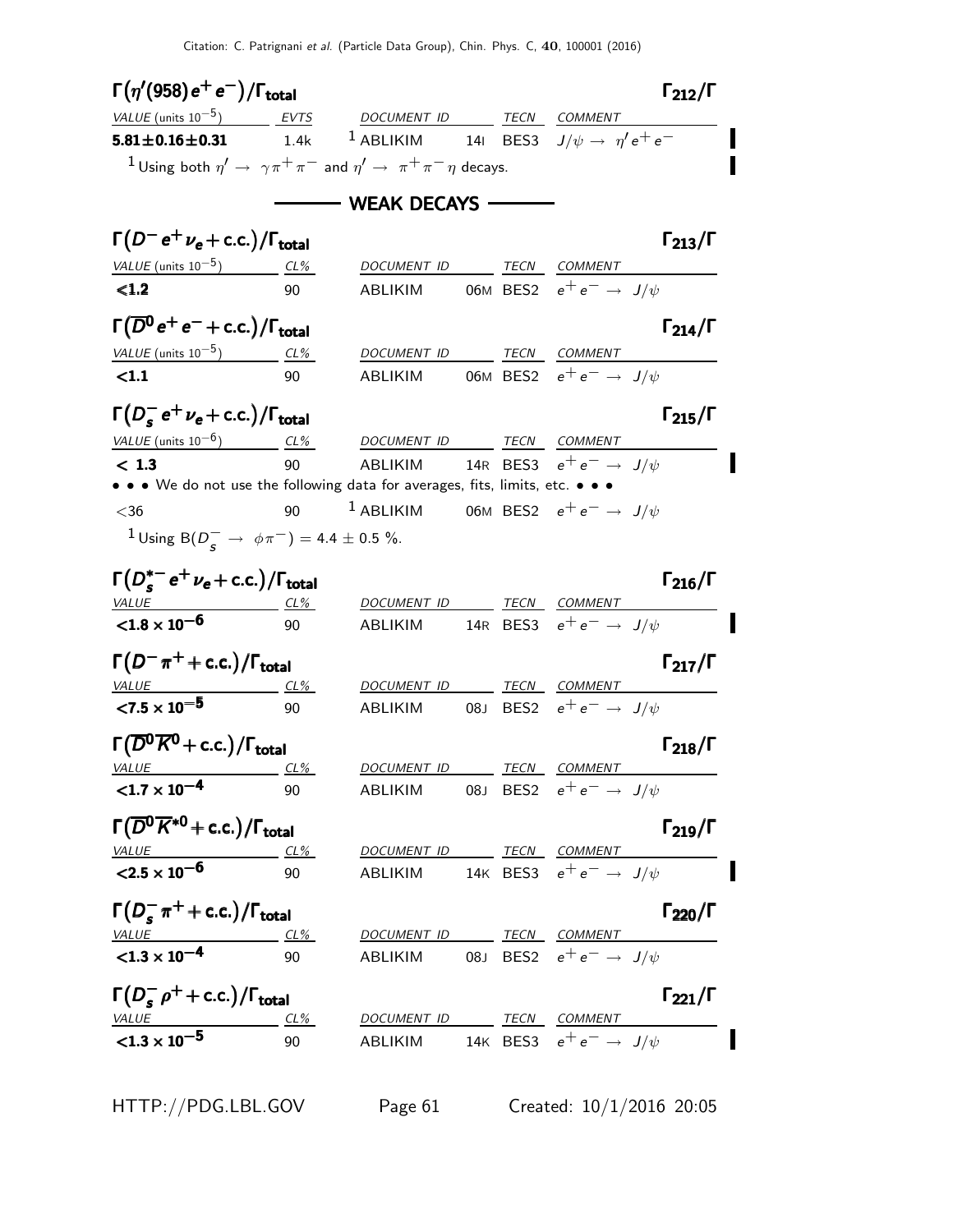#### $\longrightarrow$  CHARGE CONJUGATION (C), PARITY (P),  $\longrightarrow$ – LEPTON FAMILY NUMBER ( $L \dot{F}$ ) VIOLATING MODES –

| $\Gamma(\gamma\gamma)/\Gamma_{\rm total}$                                                                                                                                                                                                            |        |                          |     |               |                                                     | $\Gamma_{222}/\Gamma$                              |
|------------------------------------------------------------------------------------------------------------------------------------------------------------------------------------------------------------------------------------------------------|--------|--------------------------|-----|---------------|-----------------------------------------------------|----------------------------------------------------|
| VALUE (units $10^{-7}$ )                                                                                                                                                                                                                             | CL%    | DOCUMENT ID              |     |               | TECN COMMENT                                        |                                                    |
| < 2.7                                                                                                                                                                                                                                                | 90     | ABLIKIM                  |     |               | 14Q BES3 $\psi(2S) \rightarrow \pi^+ \pi^- J/\psi$  |                                                    |
| • • We do not use the following data for averages, fits, limits, etc. • • •                                                                                                                                                                          |        |                          |     |               |                                                     |                                                    |
| < 50                                                                                                                                                                                                                                                 | 90     | <b>ADAMS</b>             | 08  |               | CLEO $\psi(2S) \rightarrow \pi^+ \pi^- J/\psi$      |                                                    |
| $<$ 1600                                                                                                                                                                                                                                             | 90     | $1$ WICHT                |     |               | 08 BELL $B^{\pm} \rightarrow K^{\pm} \gamma \gamma$ |                                                    |
| < 220                                                                                                                                                                                                                                                | 90     | ABLIKIM                  |     |               | 07J BES2 $\psi(2S) \to J/\psi \pi^+ \pi^-$          |                                                    |
| $<$ 5000                                                                                                                                                                                                                                             | 90     | <b>BARTEL</b>            | 77  | CNTR $e^+e^-$ |                                                     |                                                    |
| $^1$ WICHT 08 reports $[\Gamma(J/\psi(1S) \to\ \gamma\gamma)/\Gamma_{\rm total}]\times[{\rm B}(B^+\to\ J/\psi(1S)K^+)]<\ 0.16\times$<br>$10^{-6}$ which we divide by our best value B $(B^{+} \rightarrow J/\psi(1S)K^{+}) = 1.026 \times 10^{-3}$ . |        |                          |     |               |                                                     |                                                    |
| $\Gamma(\gamma\phi)/\Gamma_{\rm total}$                                                                                                                                                                                                              |        |                          |     |               |                                                     | $\Gamma_{223}/\Gamma$                              |
| $\frac{VALUE}{<1.4 \times 10^{-6}}$                                                                                                                                                                                                                  | CL%    | DOCUMENT ID TECN COMMENT |     |               |                                                     |                                                    |
|                                                                                                                                                                                                                                                      | 90     | ABLIKIM                  |     |               |                                                     | 14Q BES3 $\psi(2S) \rightarrow \pi^+ \pi^- J/\psi$ |
| $\Gamma(e^{\pm}\mu^{\mp})/\Gamma_{\rm total}$                                                                                                                                                                                                        |        |                          |     |               |                                                     | $\Gamma_{224}/\Gamma$                              |
| VALUE (units $10^{-7}$ )                                                                                                                                                                                                                             | $CL\%$ | DOCUMENT ID              |     |               | TECN COMMENT                                        |                                                    |
| < 1.6                                                                                                                                                                                                                                                | 90     | ABLIKIM                  |     |               | 13L BES3 $e^+e^- \rightarrow J/\psi$                |                                                    |
| • • • We do not use the following data for averages, fits, limits, etc. • • •                                                                                                                                                                        |        |                          |     |               |                                                     |                                                    |
| $<11$                                                                                                                                                                                                                                                | 90     | <b>BAI</b>               |     |               | 03D BES $e^+e^- \rightarrow J/\psi$                 |                                                    |
| $\Gamma(e^{\pm}\tau^{\mp})/\Gamma_{\text{total}}$                                                                                                                                                                                                    |        |                          |     |               |                                                     | $\Gamma_{225}/\Gamma$                              |
| VALUE (units $10^{-6}$ )                                                                                                                                                                                                                             | $CL\%$ | DOCUMENT ID              |     |               | TECN COMMENT                                        |                                                    |
| < 8.3                                                                                                                                                                                                                                                | 90     | ABLIKIM                  | 04  |               | BES $e^+e^- \rightarrow J/\psi$                     |                                                    |
| $\Gamma(\mu^{\pm}\tau^{\mp})/\Gamma_{\rm total}$                                                                                                                                                                                                     |        |                          |     |               |                                                     | $\Gamma_{226}/\Gamma$                              |
| VALUE (units $10^{-6}$ )                                                                                                                                                                                                                             | $CL\%$ | DOCUMENT ID              |     |               | TECN COMMENT                                        |                                                    |
| < 2.0                                                                                                                                                                                                                                                | 90     | <b>ABLIKIM</b>           | 04  |               | BES $e^+e^- \rightarrow J/\psi$                     |                                                    |
|                                                                                                                                                                                                                                                      |        | <b>OTHER DECAYS</b>      |     |               |                                                     |                                                    |
| $\Gamma$ (invisible)/ $\Gamma$ ( $e^+e^-$ )                                                                                                                                                                                                          |        |                          |     |               |                                                     | $\Gamma_{227}/\Gamma_5$                            |
| <u>VALUE</u>                                                                                                                                                                                                                                         | CL%    | DOCUMENT ID              |     |               | TECN COMMENT                                        |                                                    |
| $< 6.6 \times 10^{-2}$                                                                                                                                                                                                                               | 90     | LEES                     | 131 |               | BABR $B \to K^{(*)} J/\psi$                         |                                                    |
| $\Gamma(\text{invisible})/\Gamma(\mu^+\mu^-)$<br>$\Gamma_{227}/\Gamma_{7}$                                                                                                                                                                           |        |                          |     |               |                                                     |                                                    |
| <b>VALUE</b>                                                                                                                                                                                                                                         | $CL\%$ | DOCUMENT ID TECN COMMENT |     |               |                                                     |                                                    |
| $\frac{1}{1.2 \times 10^{-2}}$                                                                                                                                                                                                                       | 90     | ABLIKIM                  |     |               | 08G BES2 $\psi(2S) \rightarrow \pi^+ \pi^- J/\psi$  |                                                    |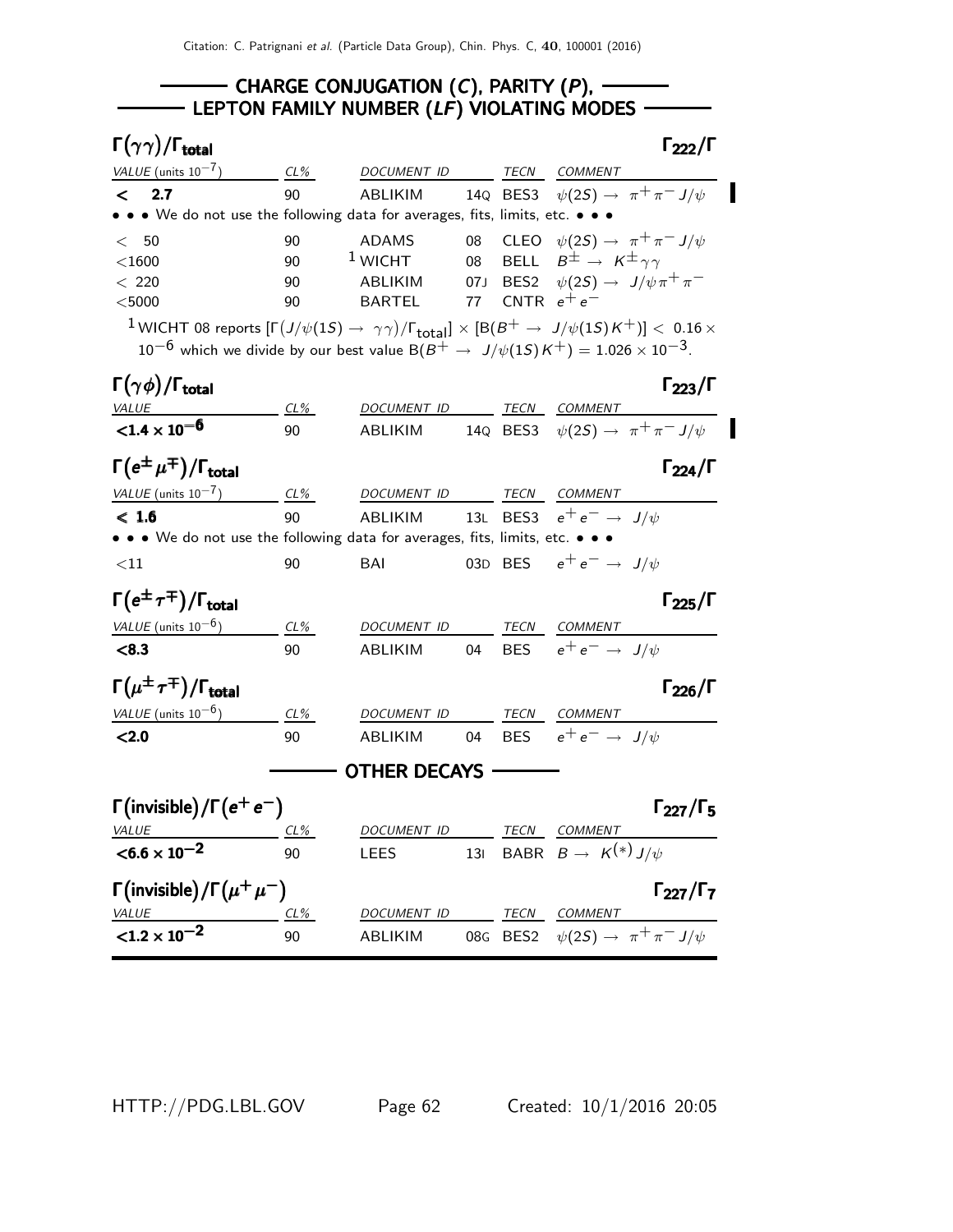# $J/\psi(1S)$  REFERENCES

| AAIJ                 | 15BI            | EPJ C75 311                      | R. Aaij <i>et al.</i>                        | (LHCb Collab.)                          |
|----------------------|-----------------|----------------------------------|----------------------------------------------|-----------------------------------------|
| ABLIKIM              |                 | 15AE PR D92 052003               | M. Ablikim et al.                            | (BES III Collab.)                       |
| ABLIKIM              | 15H             | PR D91 052017                    | M. Ablikim et al.                            | (BES III Collab.)                       |
| ABLIKIM              | 15K             | PR D91 112001                    | M. Ablikim et al.                            | (BES III Collab.)                       |
| ABLIKIM<br>ABLIKIM   | 15P<br>15T      | PR D92 012007<br>PRL 115 091803  | M. Ablikim et al.<br>M. Ablikim et al.       | (BES III Collab.)<br>(BES III Collab.)  |
| ANASHIN              | 15              | PL B749 50                       | V.V. Anashin et al.                          | (KEDR Collab.)                          |
| <b>DOBBS</b>         | 15              | PR D91 052006                    | S. Dobbs et al.                              | (NWES)                                  |
| LEES                 | 15J             | PR D92 072008                    | J.P. Lees et al.                             | (BABAR Collab.)                         |
| ABLIKIM              | 14I             | PR D89 092008                    | M. Ablikim et al.                            | (BES III Collab.)                       |
| ABLIKIM              | 14K             | PR D89 071101                    | M. Ablikim et al.                            | (BES III Collab.)                       |
| ABLIKIM              | 14N             | PR D90 052009                    | M. Ablikim et al.                            | (BES III Collab.)                       |
| ABLIKIM              | 14Q             | PR D90 092002                    | M. Ablikim et al.                            | (BES III Collab.)                       |
| ABLIKIM              | 14R             | PR D90 112014                    | M. Ablikim et al.                            | (BES III Collab.)                       |
| ANASHIN              | 14              | PL B738 391                      | V.V. Anashin et al.                          | (KEDR Collab.)                          |
| AULCHENKO            | 14              | PL B731 227                      | V.M. Aulchenko et al.                        | (KEDR Collab.)                          |
| ABLIKIM              | 13F<br>13I      | PR D87 052007<br>PR D87 032003   | M. Ablikim et al.<br>M. Ablikim et al.       | (BES III Collab.)<br>(BES III Collab.)  |
| ABLIKIM<br>ABLIKIM   | 13J             | PR D87 032008                    | M. Ablikim et al.                            | (BES III Collab.)                       |
| ABLIKIM              | 13L             | PR D87 112007                    | Ablikim M. et al.                            | (BES III Collab.)                       |
| ABLIKIM              | 13N             | PR D87 092009                    | Ablikim M. et al.                            | (BES III Collab.)                       |
| ABLIKIM              | 13P             | PR D87 112004                    | M. Ablikim et al.                            | (BES III Collab.)                       |
| ABLIKIM              | 13R             | PR D88 032007                    | M. Ablikim et al.                            | (BES III Collab.)                       |
| ABLIKIM              | 13U             | PR D88 091502                    | M. Ablikim et al.                            | (BES III Collab.)                       |
| LEES                 | 13I             | PR D87 112005                    | J.P. Lees et al.                             | (BABAR Collab.)                         |
| LEES                 | 130             | PR D87 092005                    | J.P. Lees et al.                             | (BABAR Collab.)                         |
| LEES                 | 13Q             | PR D88 032013                    | J.P. Lees et al.                             | (BABAR Collab.)                         |
| LEES                 | 13Y             | PR D88 072009                    | J.P. Lees et al.                             | (BABAR Collab.)                         |
| ABLIKIM              | 12              | PR D85 092012                    | M. Ablikim et al.                            | (BES III Collab.)                       |
| ABLIKIM              | 12B<br>12C      | PR D86 032008                    | M. Ablikim et al.<br>M. Ablikim et al.       | (BES III Collab.)                       |
| ABLIKIM<br>ABLIKIM   | 12D             | PR D86 032014<br>PRL 108 112003  | M. Ablikim et al.                            | (BES III Collab.)<br>(BES III Collab.)  |
| ABLIKIM              | 12H             | PL B710 594                      | M. Ablikim et al.                            | (BES III Collab.)                       |
| ABLIKIM              | 12P             | CPC 36 1031                      | M. Ablikim et al.                            | (BES II Collab.)                        |
| LEES                 | 12E             | PR D85 112009                    | J.P. Lees et al.                             | (BABAR Collab.)                         |
| METREVELI            | 12              | PR D85 092007                    | Z. Metreveli et al.                          | (NWES, FLOR, WAYN+)                     |
| ABLIKIM              | 11              | PR D83 012003                    | M. Ablikim et al.                            | (BES III Collab.)                       |
| ABLIKIM              | 11C             | PRL 106 072002                   | M. Ablikim et al.                            | (BES III Collab.)                       |
| ABLIKIM              | 11D             | PR D83 032003                    | M. Ablikim et al.                            | (BES III Collab.)                       |
| ABLIKIM              | 10 <sup>C</sup> | PL B685 27                       | M. Ablikim et al.                            | (BES II Collab.)                        |
| ABLIKIM              | 10E             | PL B693 88                       | M. Ablikim et al.                            | (BES II Collab.)                        |
| ALEXANDER<br>ANASHIN | 10<br>10        | PR D82 092002<br>PL B685 134     | J.P. Alexander et al.<br>V.V. Anashin et al. | (CLEO Collab.)                          |
| DEL-AMO-SA 10O       |                 | PRL 105 172001                   | P. del Amo Sanchez et al.                    | (KEDR Collab.)<br>(BABAR Collab.)       |
| <b>INSLER</b>        | 10              | PR D81 091101                    | J. Insler et al.                             | (CLEO Collab.)                          |
| ABLIKIM              | 09              | PL B676 25                       | M. Ablikim et al.                            | (BES Collab.)                           |
| ABLIKIM              | 09B             | PR D80 052004                    | M. Ablikim et al.                            | (BES II Collab.)                        |
| MITCHELL             | 09              | PRL 102 011801                   | R.E. Mitchell et al.                         | (CLEO Collab.)                          |
| PEDLAR               | 09              | PR D79 111101                    | T.K. Pedlar et al.                           | (CLEO Collab.)                          |
| SHEN                 | 09              | PR D80 031101                    | C.P. Shen et al.                             | (BELLE Collab.)                         |
| ABLIKIM              | 08              | EPJ C53 15                       | M. Ablikim et al.                            | (BES Collab.)                           |
| ABLIKIM              | 08A             | PR D77 012001                    | M. Ablikim et al.                            | (BES Collab.)                           |
| ABLIKIM              | 08C             | PL B659 789                      | M. Ablikim et al.                            | (BES Collab.)                           |
| ABLIKIM              | 08E<br>08F      | PR D77 032005                    | M. Ablikim et al.<br>M. Ablikim et al.       | (BES Collab.)<br>(BES Collab.)          |
| ABLIKIM<br>ABLIKIM   | 08G             | PRL 100 102003<br>PRL 100 192001 | M. Ablikim et al.                            | (BES Collab.)                           |
| ABLIKIM              | 180             | PL B662 330                      | M. Ablikim et al.                            | (BES Collab.)                           |
| ABLIKIM              | 08 J            | PL B663 297                      | M. Ablikim et al.                            | (BES Collab.)                           |
| ABLIKIM              | 08O             | PR D78 092005                    | M. Ablikim et al.                            | (BES Collab.)                           |
| ADAMS                | 08              | PRL 101 101801                   | G.S. Adams et al.                            | (CLEO Collab.)                          |
| AUBERT               | 08S             | PR D77 092002                    | B. Aubert et al.                             | (BABAR Collab.)                         |
| <b>BESSON</b>        | 08              | PR D78 032012                    | D. Besson et al.                             | (CLEO Collab.)                          |
| PDG.                 | 08              | PL B667 1                        | C. Amsler et al.                             | (PDG Collab.)                           |
| <b>WICHT</b>         | 08              | PL B662 323                      | J. Wicht et al.                              | (BELLE Collab.)                         |
| ABLIKIM              | 07H             | PR D76 092003                    | M. Ablikim et al.                            | (BES Collab.)                           |
| ABLIKIM<br>ANDREOTTI | 07 J<br>07      | PR D76 117101<br>PL B654 74      | M. Ablikim et al.<br>M. Andreotti et al.     | (BES Collab.)<br>(Femilab E835 Collab.) |
| AUBERT               |                 | 07AK PR D76 012008               | B. Aubert et al.                             | (BABAR Collab.)                         |
|                      |                 |                                  |                                              |                                         |

HTTP://PDG.LBL.GOV Page 63 Created: 10/1/2016 20:05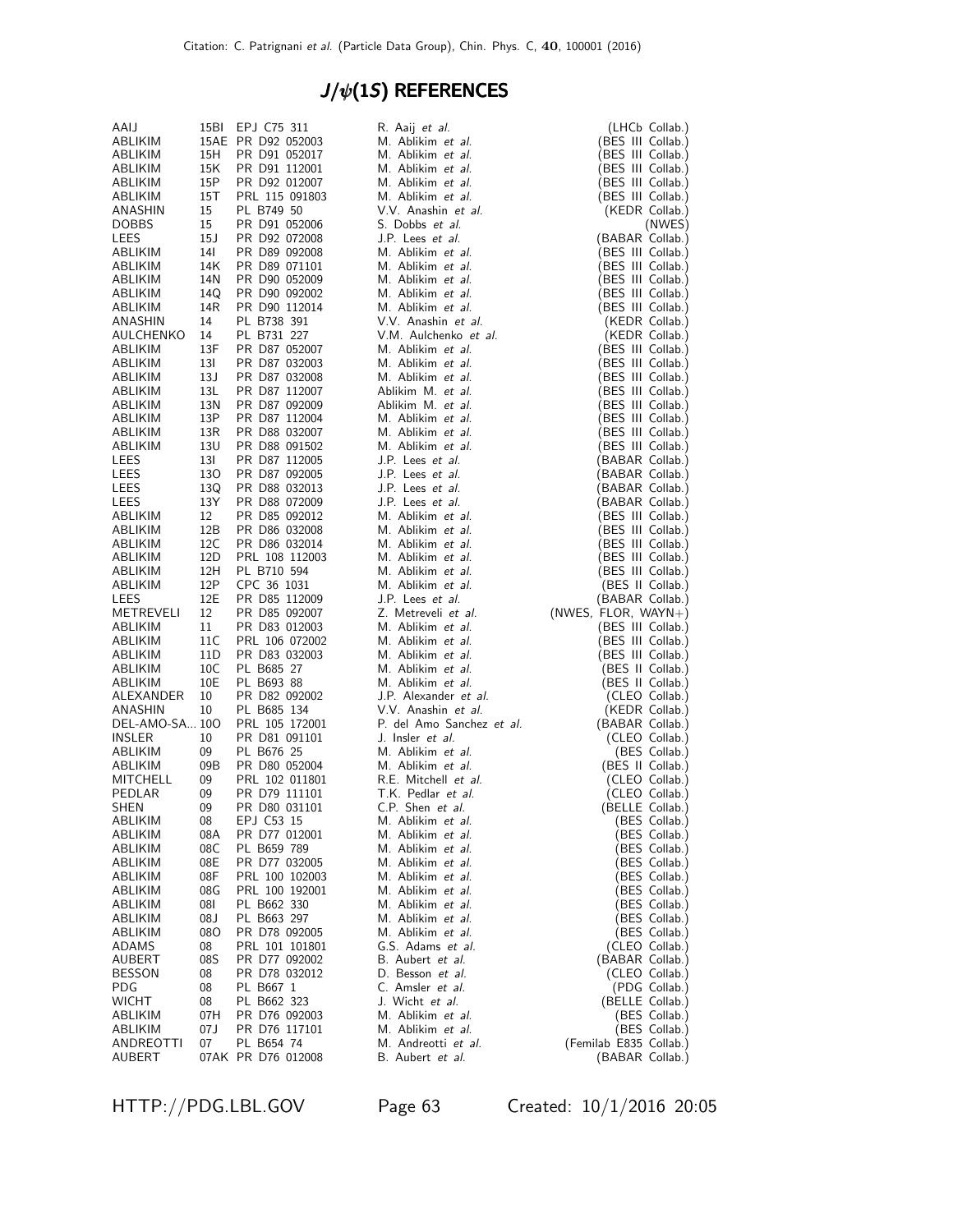| AUBERT             |                 | 07AU PR D76 092005           | B. Aubert <i>et al.</i>                       | (BABAR Collab.)                |
|--------------------|-----------------|------------------------------|-----------------------------------------------|--------------------------------|
| Also               |                 |                              | PR D77 119902E (errat.) B. Aubert et al.      | (BABAR Collab.)                |
| AUBERT             |                 | 07BD PR D76 092006           | B. Aubert et al.                              | (BABAR Collab.)                |
| ABLIKIM            | 06              | PL B632 181                  | M. Ablikim et al.                             | (BES Collab.)                  |
| ABLIKIM            | 06C             | PL B633 681                  | M. Ablikim et al.                             | (BES Collab.)                  |
| ABLIKIM            | 06E             | PR D73 052008                | M. Ablikim et al.                             | (BES Collab.)                  |
| ABLIKIM            | 06F             | PR D73 052007                | M. Ablikim et al.                             | (BES Collab.)                  |
| ABLIKIM            | 06H             | PR D73 112007                | M. Ablikim et al.                             | (BES Collab.)                  |
| ABLIKIM            | 06 J            | PRL 96 162002                | M. Ablikim et al.                             | (BES Collab.)                  |
| ABLIKIM            | 06K             | PRL 97 062001                | M. Ablikim et al.                             | (BES II Collab.)               |
| ABLIKIM            | 06M             | PL B639 418                  | M. Ablikim et al.                             | (BES Collab.)                  |
| ABLIKIM            | 06V             | PL B642 441                  | M. Ablikim et al.                             | (BES Collab.)                  |
| ADAMS              | 06A             | PR D73 051103                | G.S. Adams et al.                             | (CLEO Collab.)                 |
| AUBERT             | 06B             | PR D73 012005                | B. Aubert et al.                              | (BABAR Collab.)                |
| AUBERT             | 06D             | PR D73 052003                | B. Aubert et al.                              | (BABAR Collab.)                |
| AUBERT             | 06E             | PRL 96 052002                | B. Aubert et al.                              | (BABAR Collab.)                |
| AUBERT,BE          | 06D             | PR D74 091103                | B. Aubert et al.                              | (BABAR Collab.)                |
| WU.                | 06              | PRL 97 162003                | C.-H. Wu et al.                               | (BELLE Collab.)                |
| ABLIKIM            | 05              | PL B607 243                  | M. Ablikim et al.<br>M. Ablikim et al.        | (BES Collab.)                  |
| ABLIKIM<br>ABLIKIM | 05B<br>05C      | PR D71 032003<br>PL B610 192 | M. Ablikim et al.                             | (BES Collab.)<br>(BES Collab.) |
| ABLIKIM            | 05H             | PR D72 012002                | M. Ablikim et al.                             | (BES Collab.)                  |
| ABLIKIM            | 05R             | PRL 95 262001                | M. Ablikim et al.                             | (BES Collab.)                  |
| AUBERT             | 05 <sub>D</sub> | PR D71 052001                | B. Aubert et al.                              | (BABAR Collab.)                |
| LI.                | 05C             | PR D71 111103                | Z. Li et al.                                  | (CLEO Collab.)                 |
| <b>SIBIRTSEV</b>   | 05A             | PR D71 054010                | A. Sibirtsev, J. Haidenbauer                  |                                |
| ABLIKIM            | 04              | PL B598 172                  | M. Ablikim et al.                             | (BES Collab.)                  |
| ABLIKIM            | 04M             | PR D70 112008                | M. Ablikim et al.                             | (BES Collab.)                  |
| AUBERT             | 04              | PR D69 011103                | B. Aubert et al.                              | (BABAR Collab.)                |
| AUBERT, B          | 04N             | PR D70 072004                | B. Aubert et al.                              | (BABAR Collab.)                |
| BAI                | 04              | PL B578 16                   | J.Z. Bai et al.                               | (BES Collab.)                  |
| BAI                | 04A             | PR D69 012003                | J.Z. Bai et al.                               | (BES Collab.)                  |
| BAI                | 04D             | PL B589 7                    | J.Z. Bai et al.                               | (BES Collab.)                  |
| BAI                | 04E             | PL B591 42                   | J.Z. Bai et al.                               | (BES Collab.)                  |
| BAI                | 04G             | PR D70 012004                | J.Z. Bai et al.                               | (BES Collab.)                  |
| BAI                | 04H             | PR D70 012005                | J.Z. Bai et al.                               | (BES Collab.)                  |
| BAI                | 04J             | PL B594 47                   | J.Z. Bai et al.                               | (BES Collab.)                  |
| SETH<br>AULCHENKO  | 04<br>03        | PR D69 097503<br>PL B573 63  | K.K. Seth<br>V.M. Aulchenko et al.            | (KEDR Collab.)                 |
| BAI                | 03D             | PL B561 49                   | J.Z. Bai et al.                               | (BES Collab.)                  |
| BAI                | 03F             | PRL 91 022001                | J.Z. Bai et al.                               | (BES II Collab.)               |
| BAI                | 03G             | PR D68 052003                | J.Z. Bai et al.                               | (BES Collab.)                  |
| HUANG              | 03              | PRL 91 241802                | H.-C. Huang et al.                            | (BELLE Collab.)                |
| BAI                | 02C             | PRL 88 101802                | J.Z. Bai et al.                               | (BES Collab.)                  |
| ARTAMONOV          | $00\,$          | PL B474 427                  | A.S. Artamonov et al.                         |                                |
| BAI                | 00              | PRL 84 594                   | J.Z. Bai et al.                               | (BES Collab.)                  |
| BAI                | 00B             | PL B472 200                  | J.Z. Bai et al.                               | (BES Collab.)                  |
| BAI                | 00D             | PL B476 25                   | J.Z. Bai et al.                               | (BES Collab.)                  |
| BAI                | 99              | PL B446 356                  | J.Z. Bai et al.                               | (BES Collab.)                  |
| BAI                | 99C             | PRL 83 1918                  | J.Z. Bai et al.                               | (BES Collab.)                  |
| BAI                | 98D             | PR D58 092006                | J.Z. Bai <i>et al.</i>                        | (BES Collab.)                  |
| BAI                | 98G             | PL B424 213                  | J.Z. Bai <i>et al.</i>                        | (BES Collab.)                  |
| BAI                | 98H             | PRL 81 1179                  | J.Z. Bai et al.                               | (BES Collab.)                  |
| BALDINI            | 98              | PL B444 111                  | R. Baldini et al.                             | (FENICE Collab.)               |
| ARMSTRONG          | 96              | PR D54 7067                  | T.A. Armstrong et al.                         | (E760 Collab.)                 |
| BAI<br>BAI         | 96B<br>96C      | PRL 76 3502<br>PRL 77 3959   | J.Z. Bai et al.<br>J.Z. Bai et al.            | (BES Collab.)<br>(BES Collab.) |
| BAI                | 96D             | PR D54 1221                  | J.Z. Bai et al.                               | (BES Collab.)                  |
| GRIBUSHIN          | 96              | PR D53 4723                  | A. Gribushin et al.                           | (E672 Collab., E706 Collab.)   |
| HASAN              | 96              | PL B388 376                  | A. Hasan, D.V. Bugg                           | (BRUN, LOQM)                   |
| BAI                | 95B             | PL B355 374                  | J.Z. Bai et al.                               | (BES Collab.)                  |
| <b>BUGG</b>        | 95              | PL B353 378                  | D.V. Bugg et al.                              | (LOQM, PNPI, WASH)             |
| ANTONELLI          | 93              | PL B301 317                  | A. Antonelli et al.                           | (FENICE Collab.)               |
| ARMSTRONG          | 93B             | PR D47 772                   | T.A. Armstrong et al.                         | (FNAL E760 Collab.)            |
| <b>BARNES</b>      | 93              | PL B309 469                  | P.D. Barnes et al.                            | (PS185 Collab.)                |
| AUGUSTIN           | 92              | PR D46 1951                  | J.E. Augustin, G. Cosme                       | (DM2 Collab.)                  |
| <b>BOLTON</b>      | 92              | PL B278 495                  | T. Bolton et al.                              | (Mark III Collab.)             |
| <b>BOLTON</b>      | 92B             | PRL 69 1328                  | T. Bolton et al.                              | (Mark III Collab.)             |
| COFFMAN<br>HSUEH   | 92<br>92        | PRL 68 282                   | D.M. Coffman et al.<br>S. Hsueh, S. Palestini | (Mark III Collab.)             |
| <b>BISELLO</b>     | 91              | PR D45 R2181<br>NP B350 1    | D. Bisello et al.                             | (FNAL, TORI)<br>(DM2 Collab.)  |
|                    |                 |                              |                                               |                                |

HTTP://PDG.LBL.GOV Page 64 Created: 10/1/2016 20:05